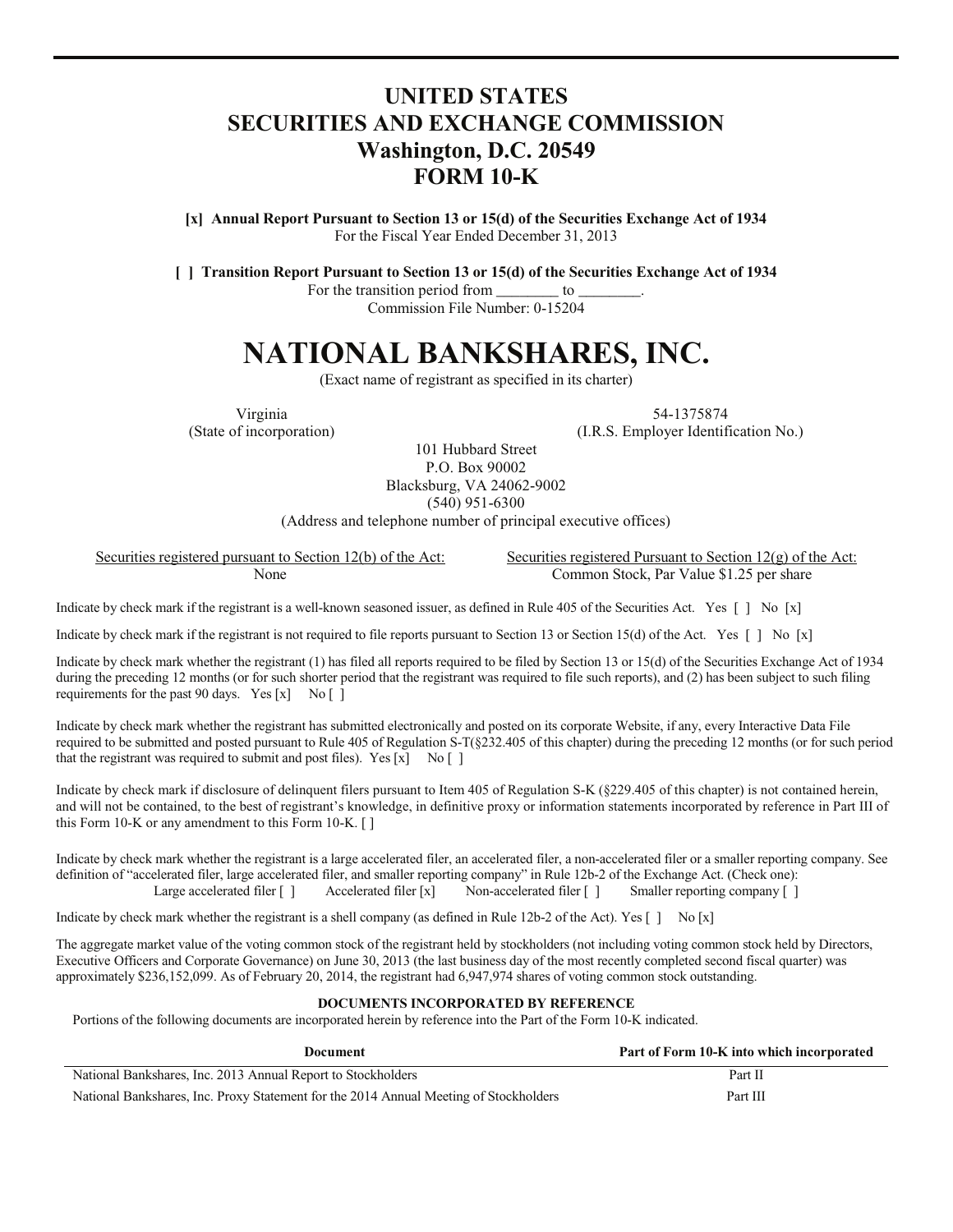# **NATIONAL BANKSHARES, INC. AND SUBSIDIARIES**

# Form 10-K Index

| Part I                   |                                                                                                                 | Page |
|--------------------------|-----------------------------------------------------------------------------------------------------------------|------|
| Item 1.                  | <b>Business</b>                                                                                                 | 3    |
| Item 1A.                 | <b>Risk Factors</b>                                                                                             | 9    |
| Item 1B.                 | <b>Unresolved Staff Comments</b>                                                                                | 10   |
| Item 2.                  | Properties                                                                                                      | 11   |
| Item 3.                  | <b>Legal Proceedings</b>                                                                                        | 11   |
| Item 4.                  | <b>Mine Safety Disclosures</b>                                                                                  | 11   |
| Part II                  |                                                                                                                 |      |
| Item 5.                  | Market for Registrant's Common Equity, Related Stockholder Matters and Issuer Purchases<br>of Equity Securities | 11   |
| Item 6.                  | <b>Selected Financial Data</b>                                                                                  | 13   |
| Item 7.                  | Management's Discussion and Analysis of Financial Condition and Results of Operations                           | 14   |
| Item 7A.                 | Quantitative and Qualitative Disclosures About Market Risk                                                      | 36   |
| Item 8.                  | Financial Statements and Supplementary Data                                                                     | 37   |
| Item 9.                  | Changes In and Disagreements With Accountants on Accounting and Financial Disclosure                            | 87   |
| Item 9A.                 | <b>Controls and Procedures</b>                                                                                  | 87   |
| Item 9B.                 | Other Information                                                                                               | 88   |
| Part III                 |                                                                                                                 |      |
| Item 10.                 | Directors, Executive Officers and Corporate Governance                                                          | 88   |
| Item 11.                 | <b>Executive Compensation</b>                                                                                   | 89   |
| Item 12.                 | Security Ownership of Certain Beneficial Owners and Management and Related Stockholder<br><b>Matters</b>        | 89   |
| Item 13.                 | Certain Relationships and Related Transactions, and Director Independence                                       | 89   |
| Item 14.                 | Principal Accounting Fees and Services                                                                          | 89   |
| Part IV                  |                                                                                                                 |      |
| Item 15.                 | <b>Exhibits, Financial Statement Schedules</b>                                                                  | 90   |
| <b>Signatures</b>        |                                                                                                                 | 92   |
| <b>Index of Exhibits</b> |                                                                                                                 | 96   |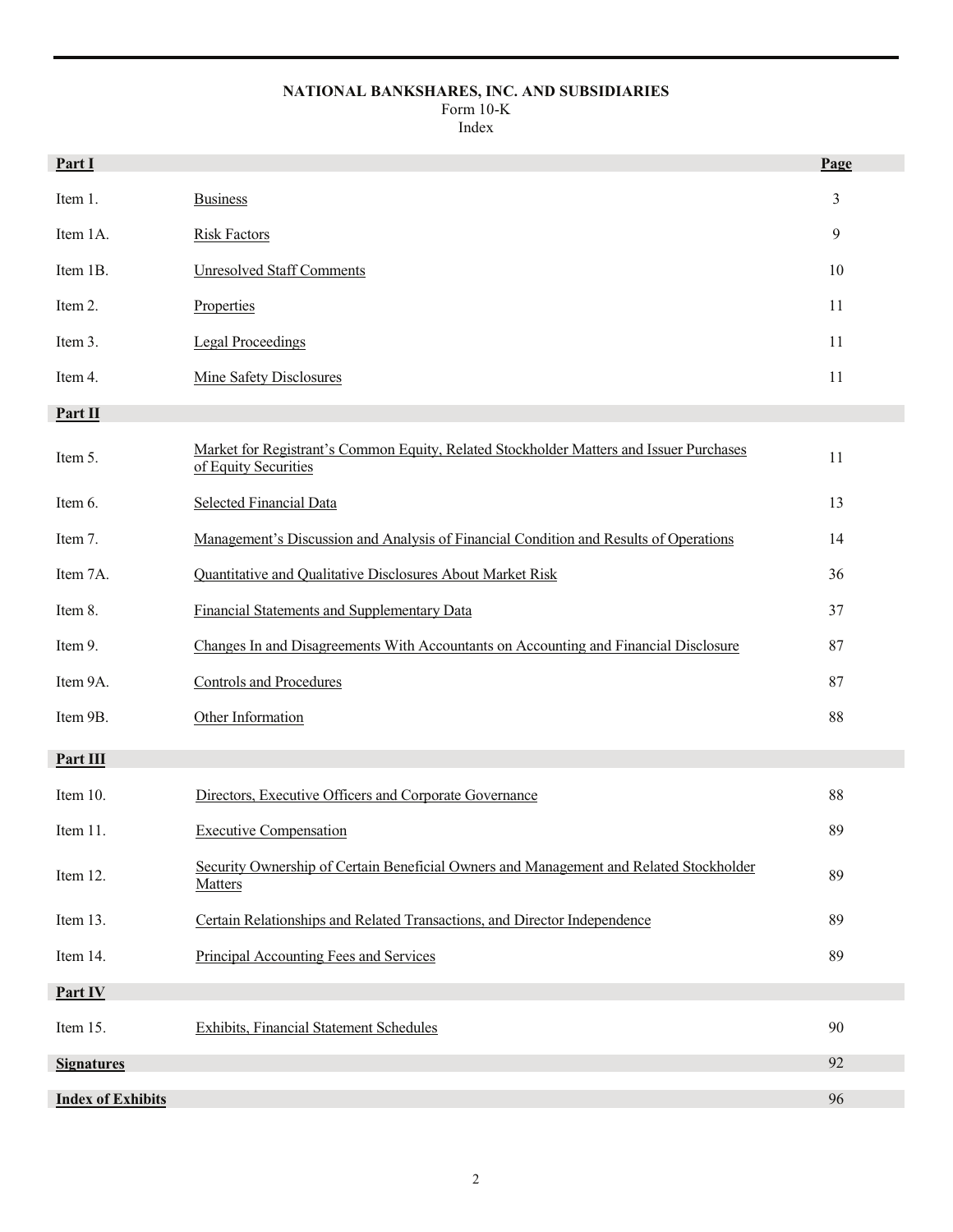# **Part I**

\$ in thousands, except per share data

# **Item 1. Business**

## **History and Business**

 National Bankshares, Inc. (the "Company" or "NBI") is a financial holding company that was organized in 1986 under the laws of Virginia and is registered under the Bank Holding Company Act of 1956. It conducts most of its operations through its whollyowned community bank subsidiary, the National Bank of Blacksburg ("NBB"). It also owns National Bankshares Financial Services, Inc. ("NBFS"), which does business as National Bankshares Insurance Services and National Bankshares Investment Services.

# **The National Bank of Blacksburg**

 The National Bank of Blacksburg, which does business as National Bank, was originally chartered in 1891 as the Bank of Blacksburg. Its state charter was converted to a national charter in 1922 and it became the National Bank of Blacksburg. In 2004, NBB purchased Community National Bank of Pulaski, Virginia. In May, 2006, Bank of Tazewell County, a Virginia bank which since 1996 had also been a wholly-owned subsidiary of NBI, was merged with and into NBB.

 NBB is community-oriented and offers a full range of retail and commercial banking services to individuals, businesses, nonprofits and local governments from its headquarters in Blacksburg, Virginia and its twenty-four branch offices throughout southwest Virginia. NBB has telephone and internet banking and it operates twenty-two automated teller machines in its service area.

 The Bank focuses lending on small and mid-sized businesses and individuals. Loan types include commercial and agricultural, commercial real estate, construction for commercial and residential properties, residential real estate, home equity and various consumer loan products. Each loan category requires underwriting and documentation suited to unique characteristics and inherent risks.

 The Bank's loan policy is updated and approved by the Board of Directors annually, and disseminated throughout the Bank to ensure consistent lending practices. The policy communicates the Company's risk tolerance by prescribing underwriting guidelines and procedures, including approval limits and hierarchy, documentation standards, requirements for collateral and loan-to-value limits, debt coverage and overall credit-worthiness, and guarantor support.

 Of primary consideration is the repayment ability of the borrowers and (if secured) the collateral value in relation to the principal balance. Collateral value lowers risk and may be used as a secondary source of repayment. The credit decision must be supported by documentation appropriate to the type of loan, including current financial information, income verification or cash flow analysis, tax returns, credit reports, collateral information, guarantor verification, title reports, appraisals (where appropriate), and other documents. A discussion of underwriting policies and procedures specific to the major loan products follows.

*Commercial Loans*. Commercial and agricultural loans primarily finance equipment acquisition, expansion, working capital, and other general business purposes. Because these loans have a higher degree of risk, the Bank generally obtains collateral such as inventories, accounts receivables or equipment, and personal guarantees from the borrowing entity's principal owners. The Bank's policy limits lending to 60% of the appraised value for inventory and equipment and up to 70% for accounts receivables less than 90 days old. Credit decisions are based upon an assessment of the financial capacity of the applicant, including the primary borrower's ability to repay within proposed terms, a risk assessment, financial strength of guarantors and adequacy of collateral. Credit agency reports of individual owners' credit history supplement the analysis.

*Commercial Real Estate Loans*. Commercial mortgages and construction loans are offered to investors, developers and builders, primarily within the Bank's market area in southwest Virginia. These loans are secured by first mortgages on real estate. The loan amount is generally limited to 80% of the collateral value, and is individually determined based on the property type, quality, location and sponsorship. Commercial properties are predominantly non-residential in nature, and include retail centers, apartments, and industrial properties.

 Underwriting decisions are based upon an analysis of the economic viability of the collateral and creditworthiness of the borrower. The Bank obtains appraisals from qualified certified independent appraisers to establish the value of collateral properties. The property's projected net cash flows compared to the debt service requirement (the "debt service coverage ratio" or "DSC" ratio) is required to be 110% or greater, and is computed after deduction for a vacancy factor and property expenses, as appropriate. Borrower cash flow may be supplemented by a personal guarantee from the principal(s) of the borrower, and guarantees from other parties. We require title insurance, fire, and extended coverage casualty insurance, and flood insurance, if appropriate, in order to protect our security interest in the underlying property. In addition, the Bank may employ stress testing techniques on higher balance loans to determine repayment ability in a changing rate environment before granting loan approval.

 Construction loans are underwritten against projected cash flows from rental income, business and/or personal income from an owner-occupant or the sale of the property to an end-user. Associated risks may be mitigated by requiring fixed-price construction contracts, performance and payment bonding, controlled disbursements, and pre-sale contracts or pre-lease agreements.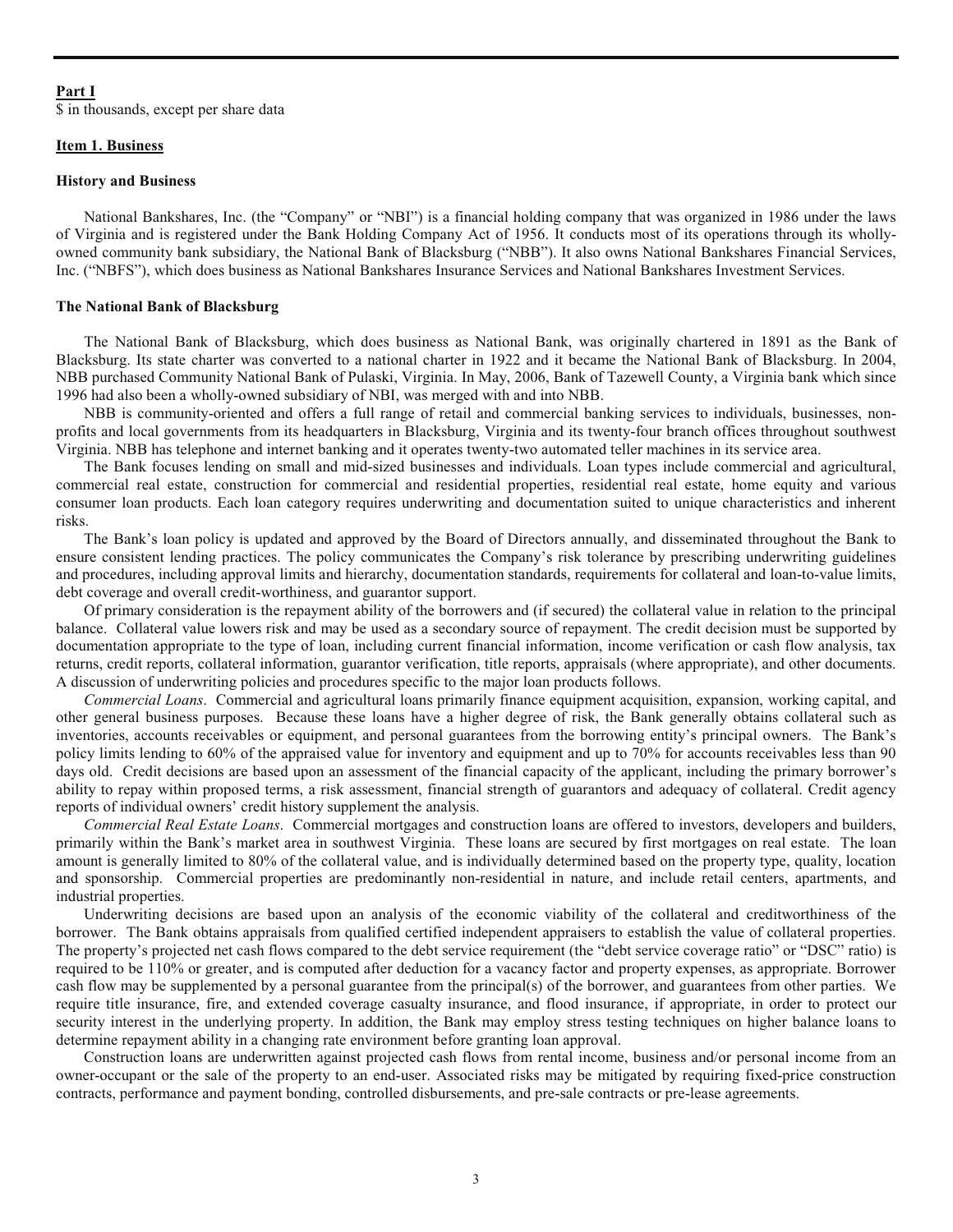*Consumer Real Estate Loans*. The Bank offers a variety of first mortgage and junior lien loans secured by primary residences to individuals within our markets. Credit decisions are primarily based on loan-to-value ("LTV") ratios, debt-to-income ("DTI") ratios, liquidity, and net worth. Income and financial information is obtained from personal tax returns, personal financial statements and employment documentation. A maximum LTV ratio of 80% is generally required, although higher levels are permitted with mortgage insurance. The debt-to-income ratio is limited to 43% of gross income.

 Consumer real estate mortgages may have fixed interest rates for the entire term of the loan or variable interest rates subject to change yearly after the first, third, or fifth year. Variable rates are based on the weekly average yield of United States Treasury Securities and are underwritten at fully-indexed rates. We do not offer interest-only loans, sub-prime loans, or any variation on subprime lending including hybrid loans and payment option ARMs, or any product with negative amortization. Sub-prime loans involve extending credit to borrowers who exhibit characteristics indicating a significantly higher risk of default than traditional bank lending customers. Hybrid loans are loans that start out as a fixed rate mortgage but after a set number of years they automatically adjust to an adjustable rate mortgage. Payment option ARMs usually have adjustable rates, for which borrowers choose their monthly payment of either a full payment, interest only, or a minimum payment which may be lower than the payment required to reduce the balance of the loan in accordance with the originally underwritten amortization.

 Home equity loans are secured primarily by second mortgages on residential property. The underwriting policy for home equity loans generally permits aggregate (the total of all liens secured by the collateral property) borrowing availability up to 80% of the appraised value of the collateral. We offer variable rate home equity loans, with variable rate loans underwritten at fully-indexed rates. Decisions are primarily based on LTV ratios, DTI ratios, liquidity, and credit scores. We do not offer home equity loan products with reduced documentation.

 Automobile loans include loans and leases secured by new or used automobiles. We originate automobile loans either on a direct basis or on an indirect basis through selected dealerships. We require borrowers to maintain collision insurance on automobiles securing consumer loans. Our procedures for underwriting automobile loans include an assessment of an applicant's overall financial capacity, including credit history and the ability to meet existing obligations and payments on the proposed loan. Although an applicant's creditworthiness is the primary consideration, the underwriting process also includes a comparison of the value of the collateral security to the proposed loan amount.

*Other Products and Services*. Deposit products offered by the Bank include interest-bearing and non-interest bearing demand deposit accounts, money market deposit accounts, savings accounts, certificates of deposit and individual retirement accounts. Deposit accounts are offered to both individuals and commercial businesses. Merchant credit card services and business and consumer debit and credit cards are available. NBB offers other miscellaneous services normally provided by commercial banks, such as letters of credit, night depository, safe deposit boxes, travelers checks, utility payment services and automatic funds transfer. NBB conducts a general trust business that has wealth management, and trust and estate services for individual and business customers.

 At December 31, 2013, NBB had total assets of \$1,107,992 and total deposits of \$960,219. NBB's net income for 2013 was \$18,192, which produced a return on average assets of 1.67% and a return on average equity of 12.36%. Refer to Note 12 of the Notes to Consolidated Financial Statements for NBB's risk-based capital ratios.

# **National Bankshares Financial Services, Inc.**

 In 2001, National Bankshares Financial Services, Inc. was formed in Virginia as a wholly-owned subsidiary of NBI. NBFS offers non-deposit investment products and insurance products for sale to the public. NBFS works cooperatively with Infinex Investments, Inc. to provide investments and with Bankers Insurance, LLC for insurance products. NBFS does not significantly contribute to NBI's net income.

# **Operating Revenue**

 The percentage of total operating revenue attributable to each class of similar service that contributed 15% or more of the Company's total operating revenue for the years ended December 31, 2013, 2012 and 2011 is set out in the following table.

| Period            | <b>Class of Service</b>    | Percentage of<br><b>Total Revenues</b> |
|-------------------|----------------------------|----------------------------------------|
| December 31, 2013 | Interest and Fees on Loans | 59.71%                                 |
|                   | Interest on Investments    | 23.83%                                 |
| December 31, 2012 | Interest and Fees on Loans | 61.50%                                 |
|                   | Interest on Investments    | 22.75%                                 |
| December 31, 2011 | Interest and Fees on Loans | 62.49%                                 |
|                   | Interest on Investments    | 22.72%                                 |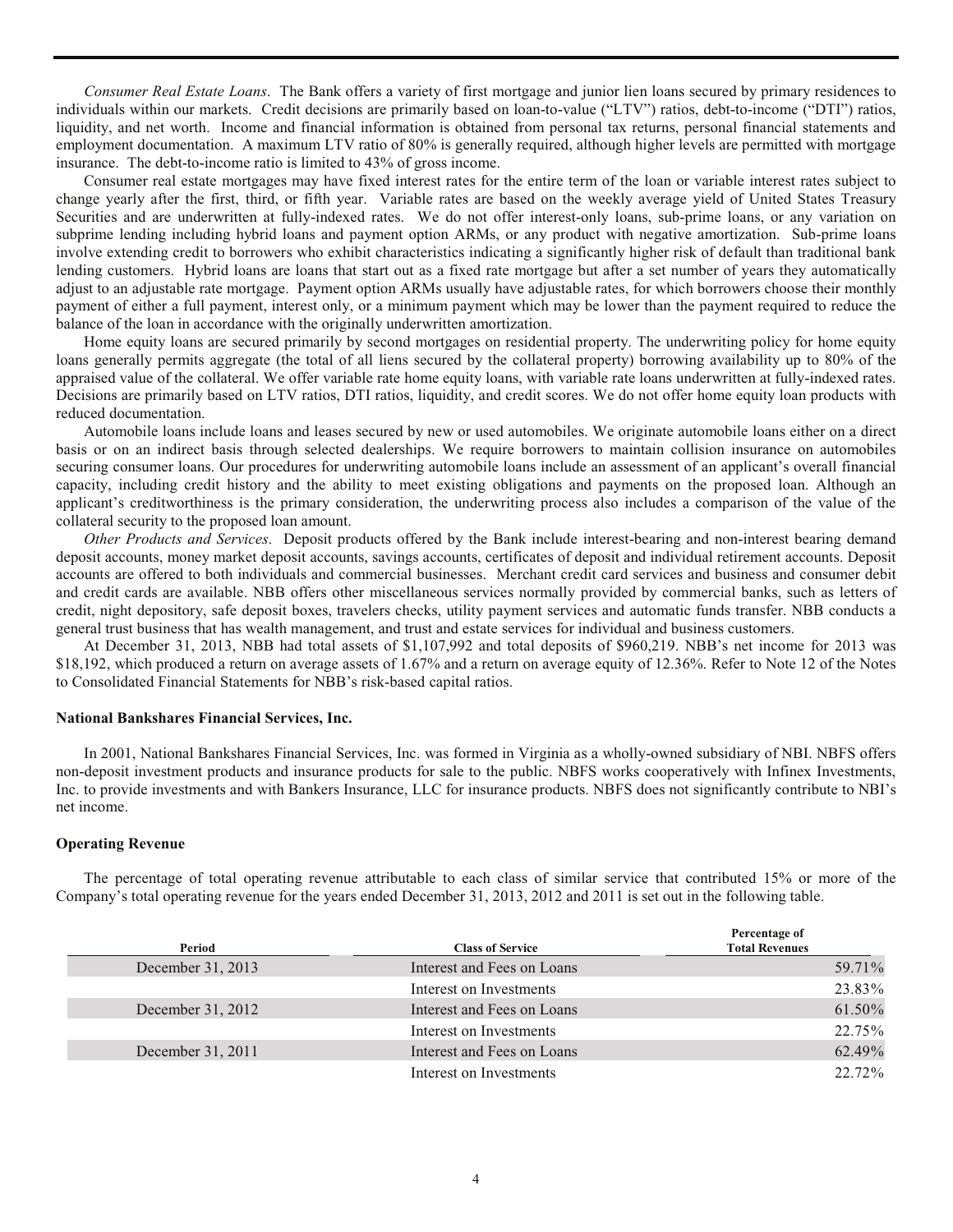### **Market Area**

 The Company's market area in southwest Virginia is made up of the counties of Montgomery, Giles, Pulaski, Tazewell, Wythe, Smyth and Washington. It includes the independent cities of Radford and Galax, and the portions of Carroll and Grayson Counties that are adjacent to Galax. The Company also serves those portions of Mercer County and McDowell County, West Virginia that are contiguous with Tazewell County, Virginia. Although largely rural, the market area is home to two major universities, Virginia Tech and Radford University, and to three community colleges. Virginia Tech, located in Blacksburg, Virginia, is the area's largest employer and is the Commonwealth's second largest university. A second state supported university, Radford University, is located nearby. State support for public colleges and universities, like Virginia Tech and Radford University, has been adversely affected by the recession and State budget considerations. In recent years, Virginia Tech's Corporate Research Center has brought a number of technology related companies to Montgomery County. However, the recession has slowed the growth of new jobs in the Center.

In addition to education, the market area has a diverse economic base, with manufacturing, agriculture, tourism, healthcare, retail and service industries all represented. Large manufacturing facilities in the region include Celanese Acetate, the largest employer in Giles County, and Volvo Heavy Trucks, the largest company in Pulaski County. Both of these firms have experienced cycles of hiring and layoffs within the past several years. Pulaski and Galax have in the past been centers for furniture manufacturing. However, this industry has been declining because of growing furniture imports and the loss of demand. Several furniture companies have gone out of business in the recent past. Tazewell County is largely dependent on the coal mining industry and on agriculture for its economic base. Coal production is a cyclical industry that was negatively affected by the economic decline. Montgomery County, Bluefield in Tazewell County and Abingdon in Washington County are regional retail centers and have facilities to provide basic health care for the region.

NBI's market area offers the advantages of a good quality of life, scenic beauty, moderate climate and historical and cultural attractions. The region has some recent success attracting retirees, particularly from the Northeast and urban northern Virginia.

 Because NBI's market area is economically diverse and includes large public employers, it has historically avoided the most extreme effects of past economic downturns. However, because the current national and state economic problems have been severe and prolonged, most of the Company's market area is experiencing higher levels of unemployment and very slow economic growth. For the Company, the result is a higher number of loan defaults than its historical average and a lower loan demand.

#### **Competition**

 The banking and financial services industry in NBI's market area is highly competitive. The competitive business environment is a result of changes in regulation, changes in technology and product delivery systems and competition from other financial institutions as well as non-traditional financial services. NBB competes for loans and deposits with other commercial banks, credit unions, securities and brokerage companies, mortgage companies, insurance companies, retailers, automobile companies and other nonbank financial service providers. Many of these competitors are much larger in total assets and capitalization, have greater access to capital markets and offer a broader array of financial services than NBB. In order to compete, NBB relies upon a deep knowledge of its markets, a service-based business philosophy, personal relationships with customers, specialized services tailored to meet customers' needs and the convenience of office locations. In addition, the bank is generally competitive with other financial institutions in its market area with respect to interest rates paid on deposit accounts, interest rates charged on loans and other service charges on loans and deposit accounts.

#### **Organization and Employment**

NBI, NBB and NBFS are organized in a holding company/subsidiary structure. Functions that serve both subsidiaries, including audit, compliance, loan review and human resources, are at the holding company level, and fees are charged to the respective subsidiary for those services.

 At December 31, 2013, NBI employed 20 full time employees, NBB had 202.5 full time equivalent employees and NBFS had 3 full time employees.

#### **Regulation, Supervision and Government Policy**

NBI and NBB are subject to state and federal banking laws and regulations that provide for general regulatory oversight of all aspects of their operations. As a result of substantial regulatory burdens on banking, financial institutions like NBI and NBB are at a disadvantage to other competitors who are not as highly regulated, and NBI and NBB's costs of doing business are accordingly higher. Legislative efforts to prevent a repeat of the 2008 financial crisis culminated in the Dodd-Frank Wall Street Reform Act of 2010. This legislation, together with existing and planned regulations, has dramatically increased the regulatory burden on commercial banks. The burden falls disproportionately on community banks like NBB, which must devote a higher proportion of their human and other resources to compliance than do their larger competitors. The financial crisis has also heightened the examination focus by banking regulators, particularly on real estate related assets and commercial loans. In the current environment, the potential for additional laws and regulations that will impact the Company, as well as heightened examination standards with regard to asset quality, cannot be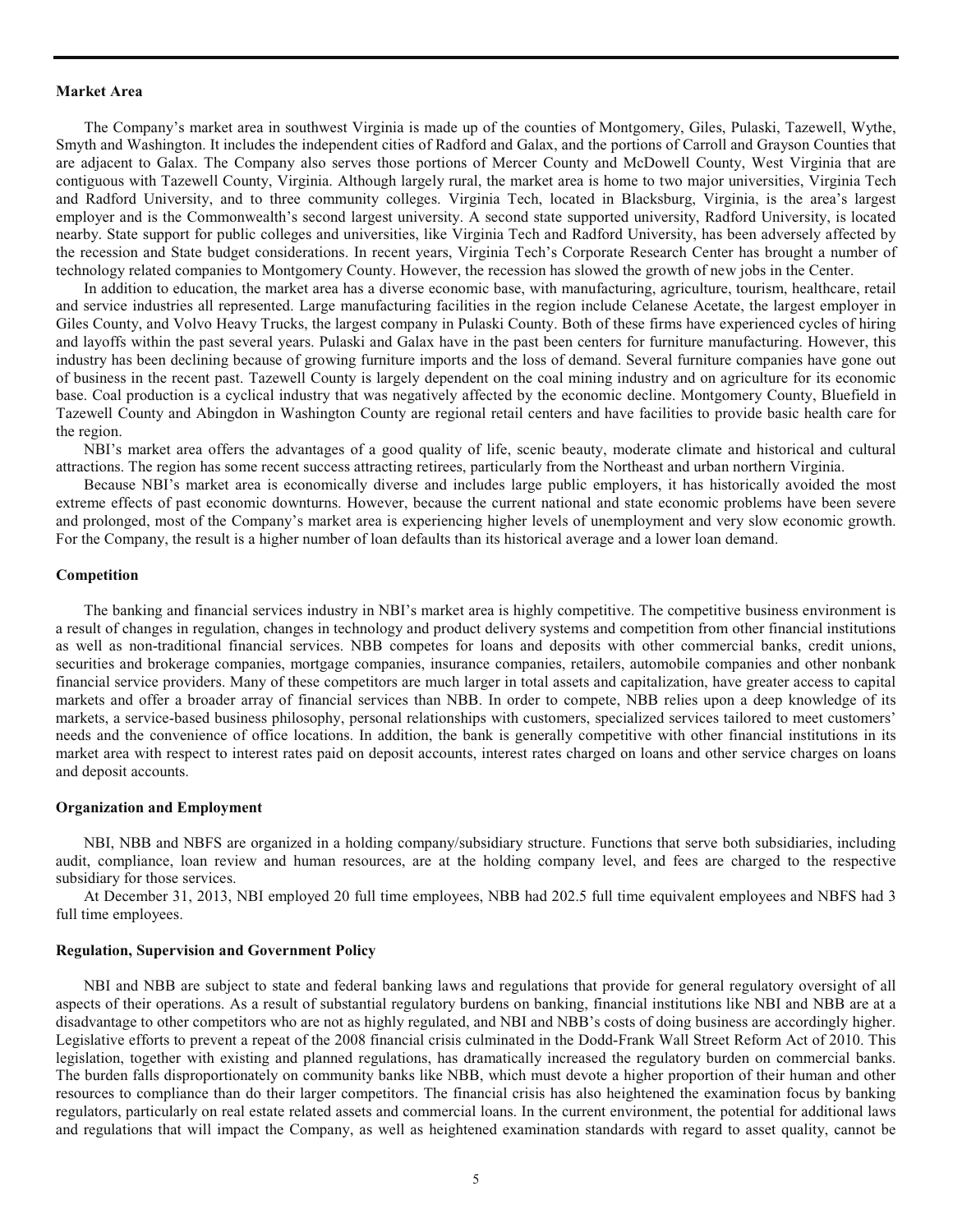ruled out. The following is a brief summary of certain laws, rules and regulations that affect NBI and NBB.

# **National Bankshares, Inc.**

NBI is a bank holding company qualified as a financial holding company under the Federal Bank Holding Company Act (BHCA), which is administered by the Board of Governors of the Federal Reserve System (the "Federal Reserve"). NBI is required to file an annual report with the Federal Reserve and may be required to furnish additional information pursuant to the BHCA. The Federal Reserve is authorized to examine NBI and its subsidiaries. With some limited exceptions, the BHCA requires a bank holding company to obtain prior approval from the Federal Reserve before acquiring or merging with a bank or before acquiring more than 5% of the voting shares of a bank unless it already controls a majority of shares.

*The Bank Holding Company Act.* Under the BHCA, a bank holding company is generally prohibited from engaging in nonbanking activities unless the Federal Reserve has found those activities to be incidental to banking. Bank holding companies also may not acquire more than 5% of the voting shares of any company engaged in nonbanking activities. Amendments to the BHCA that were included in the Gramm-Leach-Bliley Act of 1999 (see below) permitted any bank holding company with bank subsidiaries that are well-capitalized, well-managed and which have a satisfactory or better rating under the Community Reinvestment Act (see below) to file an election with the Federal Reserve to become a financial holding company. A financial holding company may engage in any activity that is (i) financial in nature (ii) incidental to a financial activity or (iii) complementary to a financial activity. Financial activities include insurance underwriting, insurance agency activities, securities dealing and underwriting and providing financial, investment or economic advising services. NBI is a financial holding company that currently engages in insurance agency activities and providing financial, investment or economic advising services.

*The Virginia Banking Act.* The Virginia Banking Act requires all Virginia bank holding companies to register with the Virginia State Corporation Commission (the "Commission"). NBI is required to report to the Commission with respect to financial condition, operations and management. The Commission may also make examinations of any bank holding company and its subsidiaries and must approve the acquisition of ownership or control of more than 5% of the voting shares of any Virginia bank or bank holding company.

*The Gramm-Leach-Bliley Act.* The Gramm-Leach-Bliley Act ("GLBA") permits significant combinations among different sectors of the financial services industry, allows for expansion of financial service activities by bank holding companies and offers financial privacy protections to consumers. GLBA preempts most state laws that prohibit financial holding companies from engaging in insurance activities. GLBA permits affiliations between banks and securities firms in the same holding company structure, and it permits financial holding companies to directly engage in a broad range of securities and merchant banking activities.

*The Sarbanes-Oxley Act.* The Sarbanes-Oxley Act ("SOX") enacted major reforms of the federal securities laws intended to protect investors by improving the accuracy and reliability of corporate disclosures. It impacts all companies with securities registered under the Securities Exchange Act of 1934, including NBI. SOX creates increased responsibility for chief executive officers and chief financial officers with respect to the content of filings with the Securities and Exchange Commission. Section 404 of SOX and related Securities and Exchange Commission rules focused increased scrutiny by internal and external auditors on NBI's systems of internal controls over financial reporting, which is designed to insure that those internal controls are effective in both design and operation. SOX sets out enhanced requirements for audit committees, including independence and expertise, and it includes stronger requirements for auditor independence and limits the types of non-audit services that auditors can provide. Finally, SOX contains additional and increased civil and criminal penalties for violations of securities laws.

*Capital and Related Requirements.* The Federal Reserve has adopted risk-based capital guidelines that are applicable to NBI. The guidelines provide that the Company must maintain a minimum ratio of 8% of qualified total capital to risk-weighted assets (including certain off-balance sheet items, such as standby letters of credit). At least half of total capital must be comprised of Tier 1 capital, for a minimum ratio of Tier 1 capital to risk-weighted assets of 4%. In addition, the Federal Reserve has established minimum leverage ratio guidelines of 4% for banks that meet certain specified criteria. The leverage ratio is the ratio of Tier 1 capital to total average assets, less intangibles. NBI is expected to be a source of capital strength for its subsidiary bank, and regulators can undertake a number of enforcement actions against NBI if its subsidiary bank becomes undercapitalized. NBI's bank subsidiary is well capitalized and fully in compliance with capital guidelines.

 On July 2, 2013, the Federal Reserve voted to adopt final Basel III capital rules for U.S. banking organizations. The final rules establish an integrated regulatory capital framework and will implement in the United States the Basel III regulatory capital reforms from the Basel Committee on Banking Supervision and certain changes required by the Dodd-Frank Act. Under the final rule, minimum requirements will increase for both the quantity and quality of capital held by banking organizations. Consistent with the international Basel framework, the final rule includes a new minimum ratio of common equity tier 1 capital (Tier I Common) to riskweighted assets and a common equity tier 1 capital conservation buffer of 2.5% of risk-weighted assets that will apply to all supervised financial institutions. The rule also raises the minimum ratio of tier 1 capital to risk-weighted assets and includes a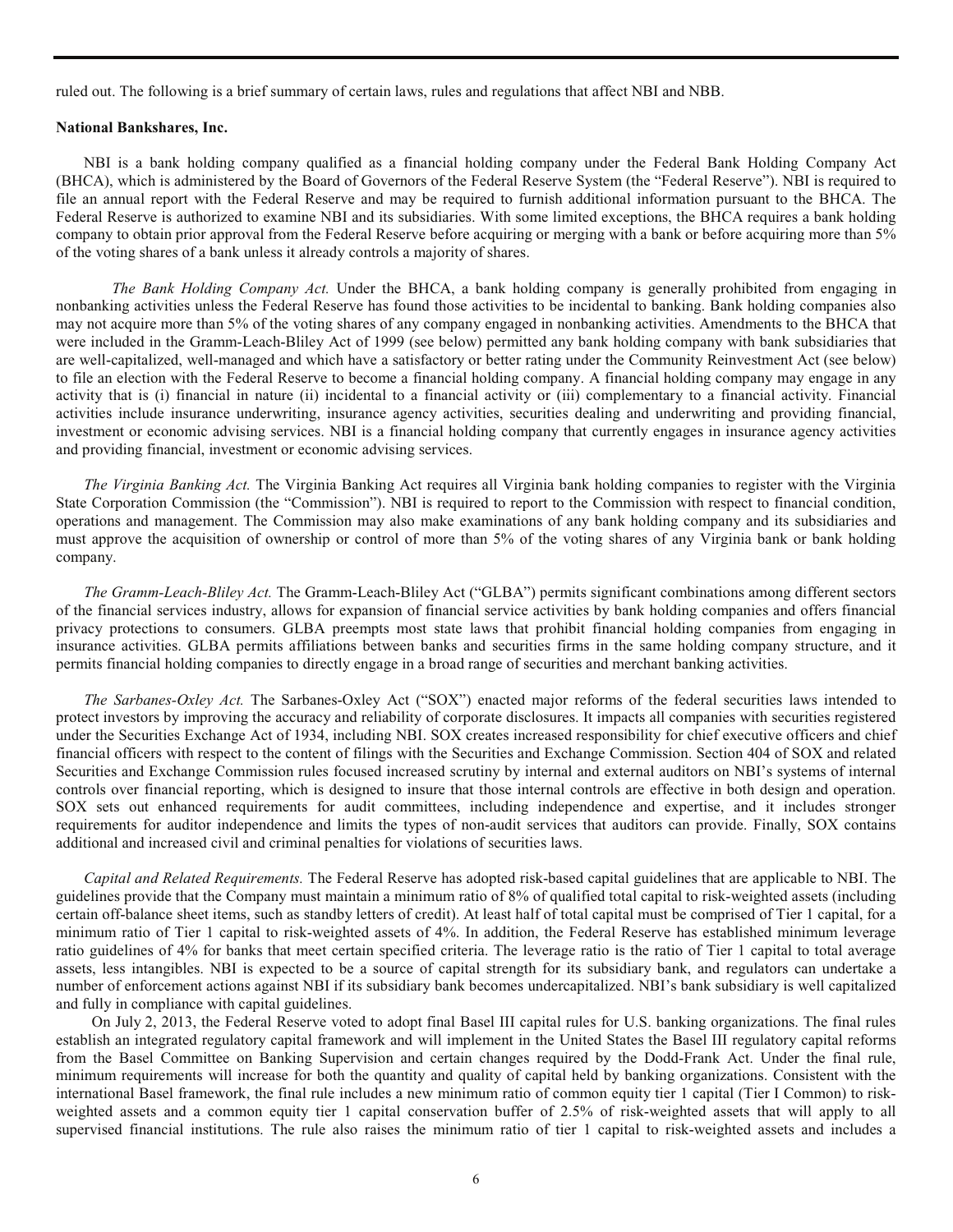minimum leverage ratio of 4% for all banking organizations. These new minimum capital ratios will become effective for the Company on January 1, 2015 and will be fully phased-in on January 1, 2019.

 The final rule emphasizes common equity tier 1 capital, the most loss-absorbing form of capital, and implements strict eligibility criteria for regulatory capital instruments. The final rule also improves the methodology for calculating risk-weighted assets to enhance risk sensitivity. Banks and regulators use risk weighting to assign different levels of risk to different classes of assets. We are in the process of evaluating the impact of the Basel III final rule on the Company's regulatory capital ratios.

 Failure to meet statutorily mandated capital guidelines or more restrictive ratios separately established for a financial institution could subject NBB or the Company to a variety of enforcement remedies, including issuance of a capital directive, the termination of deposit insurance by the FDIC, a prohibition on accepting or renewing brokered deposits, limitations on the rates of interest that the institution may pay on its deposits and other restrictions on its business. As described above, significant additional restrictions can be imposed on NBB if it would fail to meet applicable capital requirements.

*Emergency Economic Stabilization Act of 2008.* On October 14, 2008, the U.S. Treasury announced the Troubled Asset Relief Program ("TARP") under the Emergency Economic Stabilization Act of 2008. In the program, the Treasury was authorized to purchase up to \$250 billion of senior preferred shares in qualifying U.S. banks, saving and loan associations and bank and savings and loan holding companies. The amount of TARP funds was later increased to \$700 billion. The minimum subscription amount was 1% of risk-weighted assets and the maximum amount was the lesser of \$25 billion or 3% of risk-weighted assets. The Dodd-Frank Act (described below) reduced the amount attributed to \$475 billion. NBI did not participate in TARP.

*American Recovery and Reinvestment Act of 2009.* The ARRA was enacted in 2009 and includes a wide range of programs to stimulate economic recovery. In addition, it also imposed new executive compensation and corporate governance obligations on TARP Capital Purchase Program recipients. Because NBI did not participate in TARP, it is not affected by these requirements.

*Dodd-Frank Wall Street Reform and Consumer Protection Act.* The Dodd-Frank Act was signed into law on July 21, 2010. Its wide ranging provisions affect all federal financial regulatory agencies and nearly every aspect of the American financial services industry. Among the provisions of the Dodd-Frank Act that directly impact the Company is the creation of an independent Consumer Financial Protection Bureau (CFPB), which has the ability to write rules for consumer protections governing all financial institutions. All consumer protection responsibility formerly handled by other banking regulators is consolidated in the CFPB. It oversees the enforcement of all federal laws intended to ensure fair access to credit. For smaller financial institutions such as NBI and NBB, the CFPB will coordinate its examination activities through their primary regulators.

 The Dodd-Frank Act contains provisions designed to reform mortgage lending, which includes the requirement of additional disclosures for consumer mortgages. The CFPB has begun implementing mortgage lending regulations to carry out its mandate. In addition, the Federal Reserve issued new rules, effective October 1, 2011, which had the effect of limiting the fees charged to merchants by credit card companies for debit card transactions. The Dodd-Frank Act also contains provisions that affect corporate governance and executive compensation.

 Although the Dodd-Frank Act provisions themselves are extensive, the ultimate impact on the Company of this massive legislation is unknown. The Act provides that several federal agencies, including the Federal Reserve, the CFPB and the Securities and Exchange Commission, shall issue regulations implementing major portions of the legislation, and this process is ongoing.

## **The National Bank of Blacksburg**

 NBB is a national banking association incorporated under the laws of the United States, and the bank is subject to regulation and examination by the Office of the Comptroller of the Currency ("OCC"). NBB's deposits are insured by the Federal Deposit Insurance Corporation (FDIC) up to the limits of applicable law. The OCC, as the primary regulator, and the FDIC regulate and monitor all areas of NBB's operation. These areas include adequacy of capitalization and loss reserves, loans, deposits, business practices related to the charging and payment of interest, investments, borrowings, payment of dividends, security devices and procedures, establishment of branches, corporate reorganizations and maintenance of books and records. NBB is required to maintain certain capital ratios. It must also prepare quarterly reports on its financial condition for the OCC and conduct an annual audit of its financial affairs. OCC requires NBB to adopt internal control structures and procedures designed to safeguard assets and monitor and reduce risk exposure. While appropriate for the safety and soundness of banks, these requirements add to overhead expense for NBB and other banks.

*The Community Reinvestment Act.* NBB is subject to the provisions of the Community Reinvestment Act ("CRA"), which imposes an affirmative obligation on financial institutions to meet the credit needs of the communities they serve, including low and moderate income neighborhoods. The OCC monitors NBB's compliance with the CRA and assigns public ratings based upon the bank's performance in meeting stated assessment goals. Unsatisfactory CRA ratings can result in restrictions on bank operations or expansion. NBB received a "satisfactory" rating in its last CRA examination by the OCC.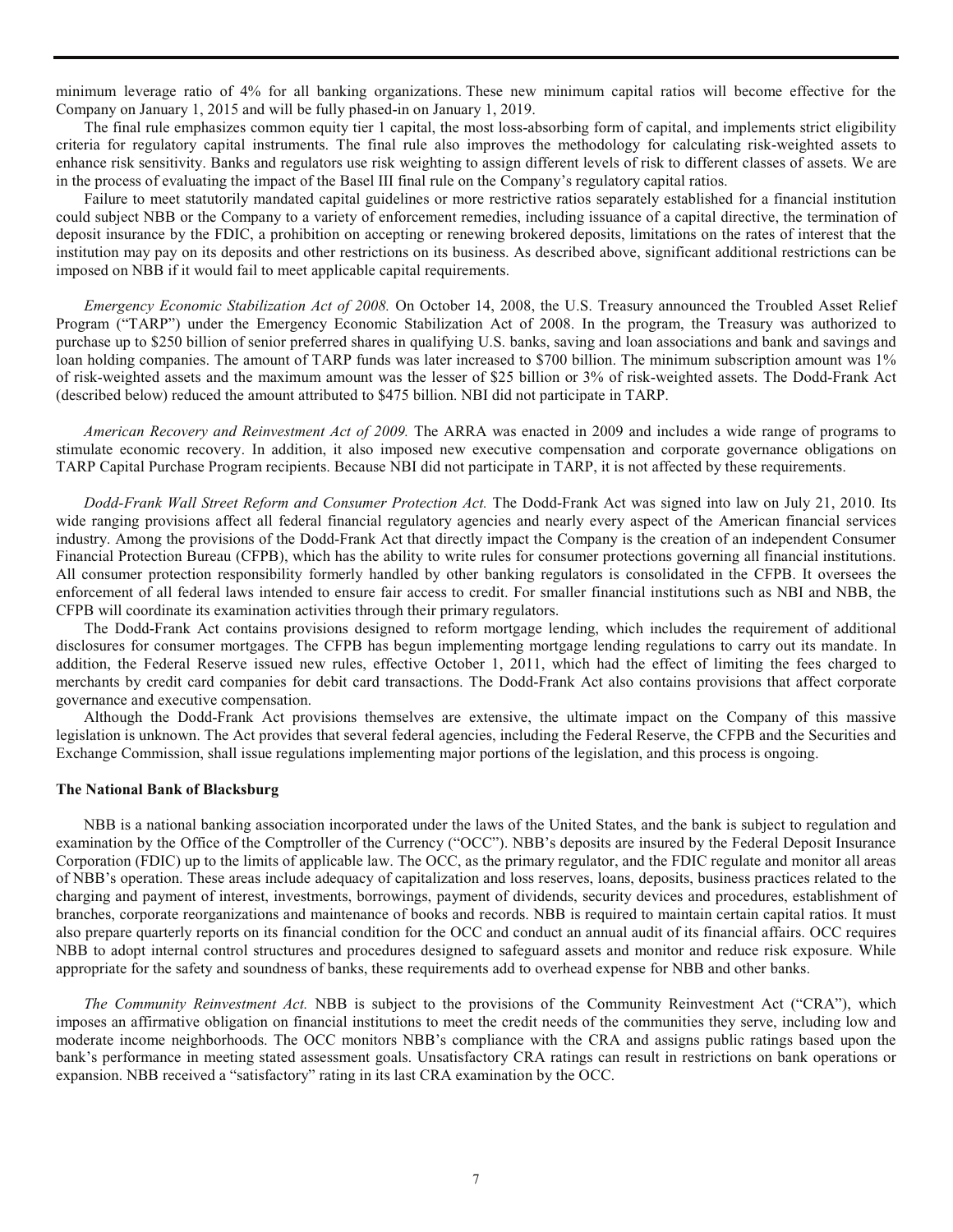*The Gramm-Leach-Bliley Act*. In addition to other consumer privacy provisions, the Gramm-Leach-Bliley Act ("GLBA") restricts the use by financial institutions of customers' nonpublic personal information. At the inception of the customer relationship and annually thereafter, NBB is required to provide its customers with information regarding its policies and procedures with respect to handling of customers' nonpublic personal information. GLBA generally prohibits a financial institution from providing a customer's nonpublic personal information to unaffiliated third parties without prior notice and approval by the customer.

*The USA Patriot Act.* The USA Patriot Act ("Patriot Act") facilitates the sharing of information among government entities and financial institutions to combat terrorism and money laundering. The Patriot Act imposes an obligation on NBB to establish and maintain anti-money laundering policies and procedures, including a customer identification program. The bank is also required to screen all customers against government lists of known or suspected terrorists. There is additional regulatory oversight to insure compliance with the Patriot Act.

*Consumer Laws and Regulations.* There are a number of laws and regulations that regulate banks' consumer loan and deposit transactions. Among these are the Truth in Lending Act, the Truth in Savings Act, the Expedited Funds Availability Act, the Equal Credit Opportunity Act, the Fair Housing Act, the Fair Credit Reporting Act, the Electronic Funds Transfer Act and the Fair Debt Collections Practices Act. NBB is required to comply with these laws and regulations in its dealings with customers. In addition, the CFPB has begun adopting rules regulating consumer mortgage lending pursuant to the Dodd-Frank Act. There are numerous disclosure and other compliance requirements associated with the consumer laws and regulations.

*Deposit Insurance.* NBB has deposits that are insured by the FDIC. FDIC maintains a Deposit Insurance Fund ("DIF") that is funded by risk-based insurance premium assessments on insured depository institutions. Assessments are determined based upon several factors, including the level of regulatory capital and the results of regulatory examinations. FDIC may adjust assessments if the insured institution's risk profile changes or if the size of the DIF declines in relation to the total amount of insured deposits. Beginning April 1, 2011, an institution's assessment base became consolidated total assets less its average tangible equity as defined by the FDIC. The FDIC has authority to impose (and has imposed during the recent financial crisis) special measures to boost the deposit insurance fund such as prepayments of assessments and additional special assessments.

 After giving primary regulators an opportunity to first take action, FDIC may initiate an enforcement action against any depository institution it determines is engaging in unsafe or unsound actions or which is in an unsound condition, and the FDIC may terminate that institution's deposit insurance. NBB has no knowledge of any matter that would threaten its FDIC insurance coverage.

*Capital Requirements.* The same capital requirements that are discussed above with relation to NBI are applied to NBB by the OCC. The OCC guidelines provide that banks experiencing internal growth or making acquisitions are expected to maintain strong capital positions well above minimum levels, without reliance on intangible assets. In addition, implementation of the BASEL III requirements could increase required capital minimums as well as compliance costs due to their complexity.

*Limits on Dividend Payments.* A significant portion of NBI's income is derived from dividends paid by NBB. As a national bank, NBB may not pay dividends from its capital, and it may not pay dividends if the bank would become undercapitalized, as defined by regulation, after paying the dividend. Without prior OCC approval, NBB's dividend payments in any calendar year are restricted to the bank's retained net income for that year, as that term is defined by the laws and regulations, combined with retained net income from the preceding two years, less any required transfer to surplus.

 The OCC and FDIC have authority to limit dividends paid by NBB if the payments are determined to be an unsafe and unsound banking practice. Any payment of dividends that depletes the bank's capital base could be deemed to be an unsafe and unsound banking practice.

*Branching.* As a national bank, NBB is required to comply with the state branch banking laws of Virginia, the state in which the bank is located. NBB must also have the prior approval of OCC to establish a branch or acquire an existing banking operation. Under Virginia law, NBB may open branch offices or acquire existing banks or bank branches anywhere in the state. Virginia law also permits banks domiciled in the state to establish a branch or to acquire an existing bank or branch in another state. The Dodd-Frank Act permits the OCC to approve applications by national banks like NBB to establish *de novo* branches in any state in which a bank located in that state is permitted to establish a branch.

# **Monetary Policy**

The monetary and interest rate policies of the Federal Reserve, as well as general economic conditions, affect the business and earnings of NBI. NBB and other banks are particularly sensitive to interest rate fluctuations. The spread between the interest paid on deposits and that which is charged on loans is the most important component of the bank's earnings. In addition, interest earned on investments held by NBI and NBB has a significant effect on earnings. As conditions change in the national and international economy and in the money markets, the Federal Reserve's actions, particularly with regard to interest rates, can impact loan demand, deposit levels and earnings at NBB. It is not possible to accurately predict the effects on NBI of economic and interest rate changes.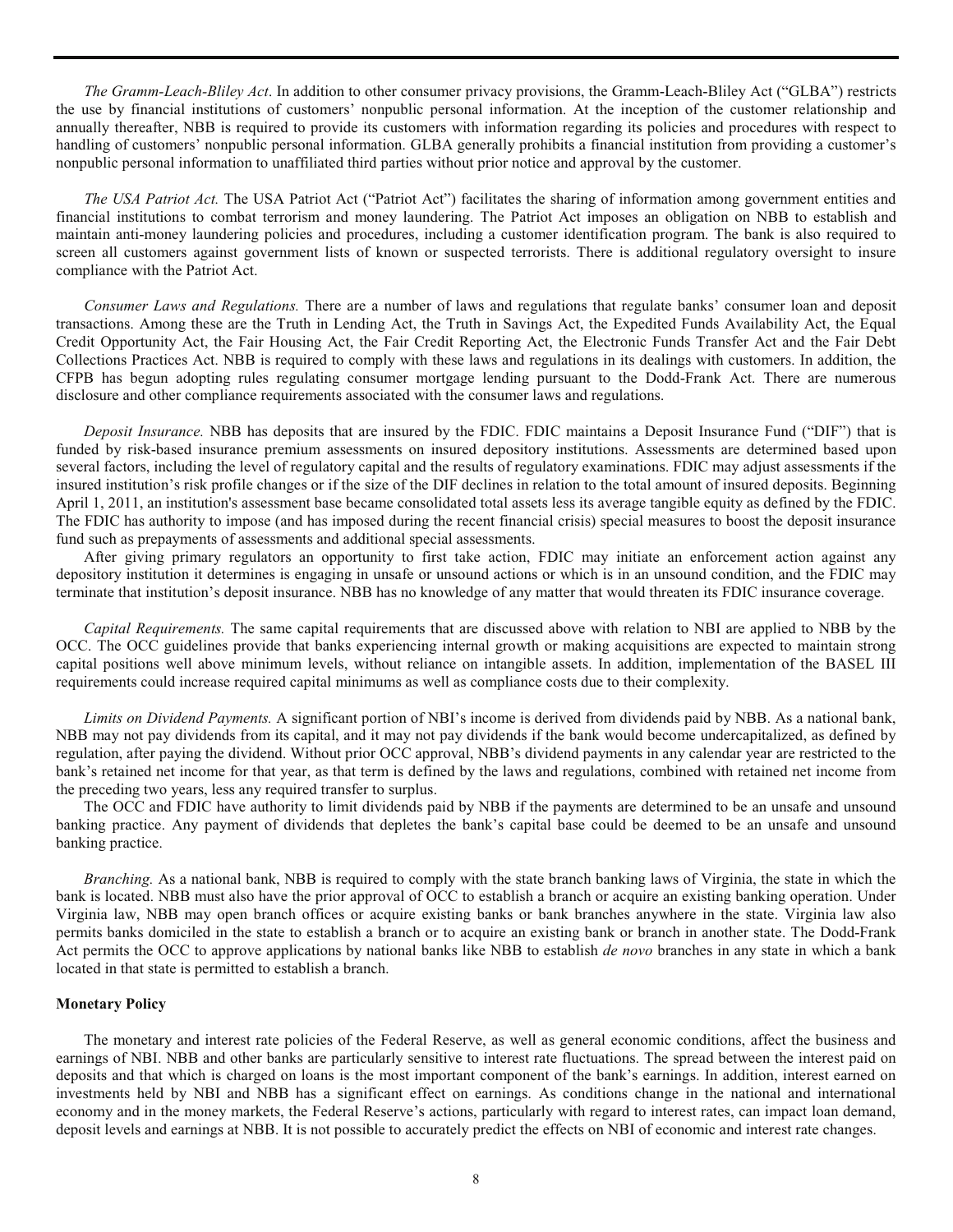## **Other Legislative and Regulatory Concerns**

 Particularly because of uncertain economic conditions and the current political environment, federal and state laws and regulations are regularly proposed that could affect the regulation of financial institutions. New regulations could add to the regulatory burden on banks and other financial service providers and increase the costs of compliance, or they could change the products that can be offered and the manner in which financial institutions do business. We cannot foresee how regulation of financial institutions may change in the future and how those changes might affect NBI.

# **Company Website**

 NBI maintains a website at www.nationalbankshares.com. The Company's annual report on Form 10-K, quarterly reports on Form 10-Q, current reports on Form 8-K and all amendments to those reports are made available on its website as soon as is practical after the material is electronically filed with the Securities and Exchange Commission. The Company's proxy materials for the 2014 annual meeting of stockholders are also posted on a separate website at www.nationalbanksharesproxy.com.

#### **Item 1A. Risk Factors**

# **If recovery from the economic downturn slows further or recession returns, our credit risk will increase and there could be greater loan losses.**

A further slowing in economic recovery or return to recession is likely to result in a higher rate of business closures and increased job losses in the region in which we do business. In addition, reduced State funding for the public colleges and universities that are large employers in our market area could have an adverse effect on employment levels and on the area's economy. These factors would increase the likelihood that more of our customers would become delinquent or default on their loans. A higher level of loan defaults could result in higher loan losses, which could adversely affect our performance.

#### **An extended economic recovery or return to recession could increase the risk of losses in our investment portfolio.**

We hold both corporate and municipal bonds in our investment portfolio. A slow recovery or return to recession could increase the actual or perceived risk of default by both corporate and government issuers and, in either case, could adversely affect the value of these investments. In addition, the value of these investments could be affected by a change in interest rates and related factors, including the pricing of securities.

#### **If the real estate market remains depressed for an extended period, our business could be negatively affected.**

A depressed real estate market can impact us in several ways. First, the demand for new real estate loans will decline, and existing loans may become delinquent. In addition, if there is a general devaluation in real estate, loan collateral values will decline.

# **Market interest rates are currently low. If market interest rates rise, our net interest income can be negatively affected in the short term.**

The direction and speed of interest rate changes affect our net interest margin and net interest income. In the short term, rising interest rates may negatively affect our net interest income, because our interest-bearing liabilities (generally deposits) reprice sooner than our interest-earning assets (generally loans).

#### **The allowance for loan losses may not be adequate to cover actual losses.**

In accordance with accounting principles generally accepted in the United States, an allowance for loan losses is maintained to provide for loan losses. The allowance for loan losses may not be adequate to cover actual credit losses, and future provisions for credit losses could materially and adversely affect operating results. The allowance for loan losses is based on prior experience, as well as an evaluation of the risks in the current portfolio. The amount of future losses is susceptible to changes in economic, operating, and other outside forces and conditions, including changes in interest rates, all of which are beyond the Company's control; and these losses may exceed current estimates. Federal regulatory agencies, as an integral part of their examination process, review the Company's loans and allowance for loan losses. While management believes that the allowance for loan losses is adequate to cover current losses, it cannot make assurances that it will not further increase the allowance for loan losses or that regulators will not require it to increase this allowance. Either of these occurrences could adversely affect earnings.

The allowance for loan losses requires management to make significant estimates that affect the financial statements. Due to the inherent nature of this estimate, management cannot provide assurance that it will not significantly increase the allowance for loan losses, which could materially and adversely affect earnings.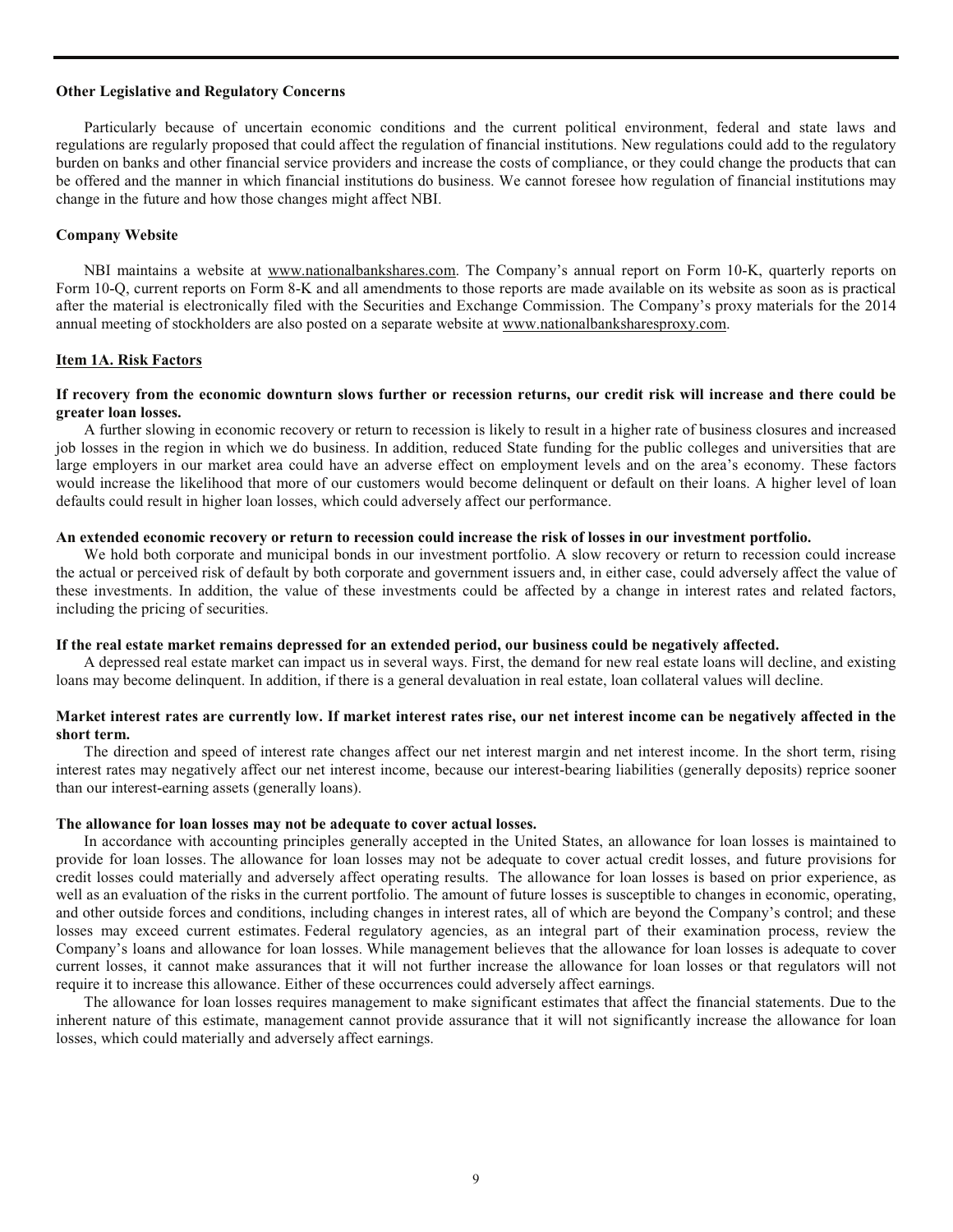# **An increase in bank failures nationwide could significantly increase the cost of FDIC insurance.**

Since insured depositary institutions, including our bank, bear the full cost of deposit insurance provided by FDIC, a high number of bank failures could put additional pressure on a stressed Deposit Insurance Fund. This possibility could in turn lead to higher assessments that could negatively impact our earnings.

# **If more competitors come into our market area, our business could suffer.**

 The financial services industry in our market area is highly competitive, with a number of commercial banks, credit unions, insurance companies and stockbrokers seeking to do business with our customers. If there is additional competition from new business or if our existing competitors focus more attention on our market, we could lose customers and our business could suffer.

# **Additional laws and regulations could lead to a significant increase in our regulatory burden.**

The Dodd-Frank Act and its implementing regulations will result in greater compliance costs and may reduce the profitability of some of our products and services. Implementation of the proposed Basel III rules for capital could increase our compliance costs because of the complexity in the risk assessment rules. Both federal and state governments could enact new laws affecting financial institutions that would increase our regulatory burden and could negatively affect our profits.

# **New laws and regulations could limit our sources of noninterest income.**

New laws and regulations could limit our ability to offer certain profitable products and services or require that we offer unprofitable products and services. This could have a negative effect on the level of noninterest income.

# **Intense oversight by regulators could result in stricter requirements and higher overhead costs.**

The regulatory environment could cause financial industry regulators to impose additional requirements, such as higher capital limits, which would impact the Company's earnings.

# **Political stalemates in the U.S. and world governments could negatively affect the financial markets.**

Political stalemates in the U.S. and world governments could affect financial markets and affect fiscal policy which could negatively affect our investment portfolio and earnings.

# **Our information systems may experience an interruption or security breach.**

 We rely heavily on communications and information systems to conduct our business. Any failure, interruption or breach in security of these systems could result in failures or disruptions in our internet banking, deposit, loan and other systems. While we have policies and procedures designed to prevent or limit the effect of the possible failure, interruption or security breach of our information systems, there can be no assurance that any such failure, interruption or security breach will not occur or, if they do occur, that they will be adequately addressed. The occurrence of any failure, interruption or security breach of our communications and information systems could damage our reputation, result in a loss of customer business, subject us to additional regulatory scrutiny or expose us to civil litigation and possible financial liability.

# **Changes in funding for higher education could materially affect our business.**

 Federal and state support for public colleges and universities in the Company's market area has been adversely affected by the recession and budgetary considerations. As a result, our business may be adversely affected from declines in university programs, capital projects, employment and other related factors.

# **Item 1B. Unresolved Staff Comments**

There are none.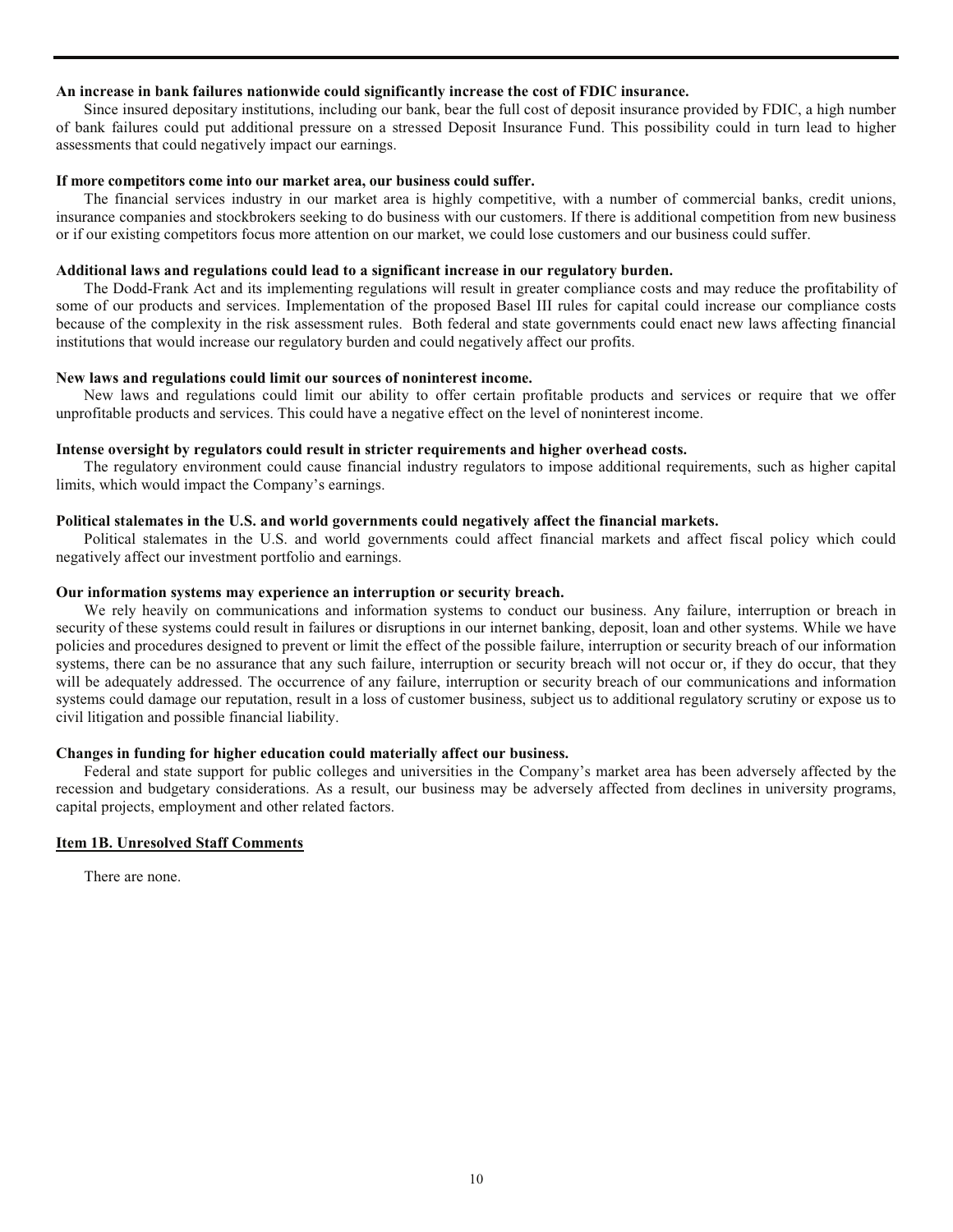### **Item 2. Properties**

 NBB owns and has a branch bank in NBI's headquarters building located at 101 Hubbard Street, Blacksburg, Virginia. The bank's main office is at 100 South Main Street, Blacksburg, Virginia. NBB owns an additional nineteen branch offices and it leases four. NBB owns a former branch building in Tazewell, Virginia that is actively marketing for sale. NBI owns a building in Pulaski, Virginia that it rents on a month-to-month basis and is actively marketing for sale. We believe that existing facilities are adequate for current needs and to meet anticipated growth.

## **Item 3. Legal Proceedings**

NBI, NBB, and NBFS are not currently involved in any material pending legal proceedings.

# **Item 4. Mine Safety Disclosures**

Not applicable.

# **Part II**

# **Item 5. Market for Registrant's Common Equity, Related Stockholder Matters and Issuer Purchases of Equity Securities**

# **Common Stock Information and Dividends**

 National Bankshares, Inc.'s common stock is traded on the NASDAQ Capital Market under the symbol "NKSH." As of December 31, 2013, there were 756 record stockholders of NBI common stock. The following is a summary of the market price per share and cash dividend per share of the common stock of National Bankshares, Inc. for 2013 and 2012.

Common Stock Market Prices

|                      |       | 2013 |       | 2012 |       |  |       | Dividends per share |                                          |  |         |  |  |
|----------------------|-------|------|-------|------|-------|--|-------|---------------------|------------------------------------------|--|---------|--|--|
|                      | High  |      | Low   |      | High  |  | Low   |                     | 2013                                     |  | 2012    |  |  |
| <b>First Quarter</b> | 36.97 |      | 31.80 |      | 31.16 |  | 25.95 |                     | $\hspace{0.05cm} \ldots \hspace{0.05cm}$ |  | $---$   |  |  |
| Second Quarter       | 35.79 |      | 31.80 |      | 30.65 |  | 28.60 |                     | 0.54                                     |  | 0.53    |  |  |
| Third Quarter        | 38.89 |      | 35.14 |      | 35.82 |  | 29.18 |                     | $---$                                    |  | $- - -$ |  |  |
| Fourth Quarter       | 38.12 |      | 34.53 |      | 33.82 |  | 29.03 |                     | 0.58                                     |  | 0.57    |  |  |

NBI's primary source of funds for dividend payments is dividends from its bank subsidiary, NBB. Bank dividend payments are restricted by regulators, as more fully disclosed in Note 11 of Notes to Consolidated Financial Statements.

 On May 14, 2013, NBI's Board of Directors approved the repurchase of up to 100,000 shares of equity securities that are registered by the Company pursuant to Section 12 of the Securities Exchange Act of 1934. During 2013, there were no shares repurchased, and 100,000 shares may yet be purchased under the program.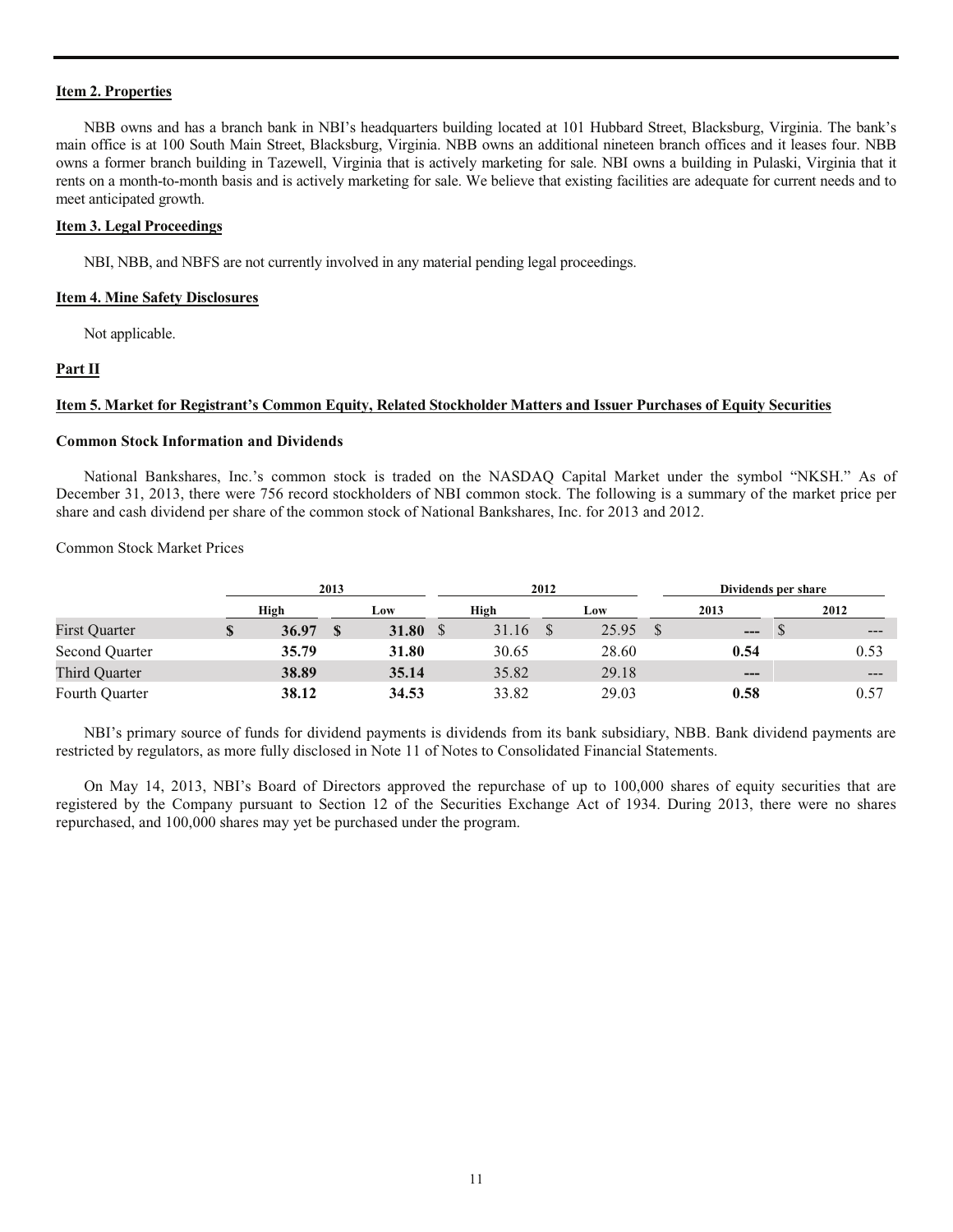# **Stock Performance Graph**

 The following graph compares the yearly percentage change in the cumulative total of stockholder return on NBI common stock with the cumulative return on the NASDAQ Composite Index, and the NASDAQ Bank Index for the five-year period commencing on December 31, 2008. These comparisons assume the investment of \$100 in National Bankshares, Inc. common stock in each of the indices on December 31, 2008, and the reinvestment of dividends.



|                           | 2008 | 2009 | 2010 | 2011 | 2012      | 2013 |
|---------------------------|------|------|------|------|-----------|------|
| NATIONAL BANKSHARES, INC. | 100  | 150  |      |      | $19'_{2}$ | 225  |
| NASDAQ COMPOSITE INDEX    | ! 00 |      |      |      | 20 î      | 281  |
| <b>NASDAQ BANK INDEX</b>  | 100  | 84   | 96   | 86   | 102       | 144  |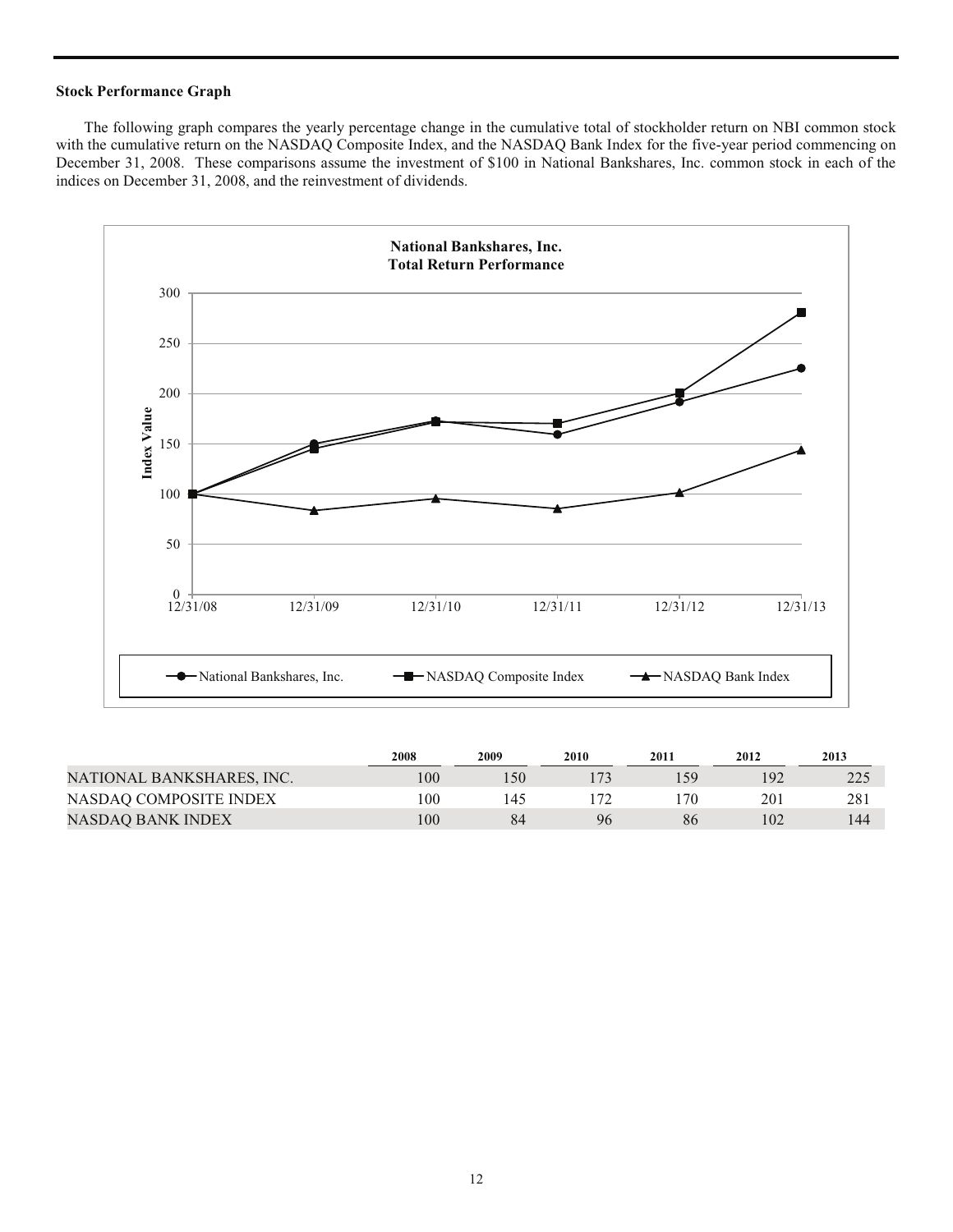# **Item 6. Selected Financial Data**

# **National Bankshares, Inc. and Subsidiaries Selected Consolidated Financial Data**

| \$ in thousands, except per share data                             | Year ended December 31, |           |             |           |               |           |    |           |             |         |  |  |  |
|--------------------------------------------------------------------|-------------------------|-----------|-------------|-----------|---------------|-----------|----|-----------|-------------|---------|--|--|--|
|                                                                    |                         | 2013      |             | 2012      |               | 2011      |    | 2010      |             | 2009    |  |  |  |
| <b>Selected Income Statement Data:</b>                             |                         |           |             |           |               |           |    |           |             |         |  |  |  |
| Interest income                                                    | \$                      | 46,127    | $\mathbb S$ | 48,670    | <sup>\$</sup> | 49,946    | S. | 49,139    | $\mathbb S$ | 50,487  |  |  |  |
| Interest expense                                                   |                         | 5,955     |             | 7,887     |               | 9,184     |    | 11,158    |             | 15,825  |  |  |  |
| Net interest income                                                |                         | 40,172    |             | 40,783    |               | 40,762    |    | 37,981    |             | 34,662  |  |  |  |
| Provision for loan losses                                          |                         | 1,531     |             | 3,134     |               | 2,949     |    | 3,409     |             | 1,634   |  |  |  |
| Noninterest income                                                 |                         | 8,836     |             | 8,818     |               | 8,489     |    | 8,426     |             | 8,883   |  |  |  |
| Noninterest expense                                                |                         | 24,370    |             | 23,475    |               | 23,417    |    | 23,206    |             | 23,932  |  |  |  |
| Income taxes                                                       |                         | 5,317     |             | 5,245     |               | 5,247     |    | 4,223     |             | 3,660   |  |  |  |
| Net income                                                         |                         | 17,790    |             | 17,747    |               | 17,638    |    | 15,569    |             | 14,319  |  |  |  |
| <b>Per Share Data:</b>                                             |                         |           |             |           |               |           |    |           |             |         |  |  |  |
| Basic net income                                                   |                         | 2.56      |             | 2.56      |               | 2.54      |    | 2.25      |             | 2.07    |  |  |  |
| Diluted net income                                                 |                         | 2.55      |             | 2.55      |               | 2.54      |    | 2.24      |             | 2.06    |  |  |  |
| Cash dividends declared                                            |                         | 1.12      |             | 1.10      |               | 1.00      |    | 0.91      |             | 0.84    |  |  |  |
| Book value                                                         |                         | 21.00     |             | 21.60     |               | 20.36     |    | 18.63     |             | 17.61   |  |  |  |
| <b>Selected Balance Sheet Data at End of Year:</b>                 |                         |           |             |           |               |           |    |           |             |         |  |  |  |
| Loans, net                                                         |                         | 587,463   |             | 583,813   |               | 580,402   |    | 568,779   |             | 583,021 |  |  |  |
| <b>Total securities</b>                                            |                         | 349,065   |             | 352,043   |               | 318,913   |    | 315,907   |             | 297,417 |  |  |  |
| Total assets                                                       |                         | 1,110,630 |             | 1,104,361 |               | 1,067,102 |    | 1,022,238 |             | 982,367 |  |  |  |
| Total deposits                                                     |                         | 960,036   |             | 946,766   |               | 919,333   |    | 884,583   |             | 852,112 |  |  |  |
| Stockholders' equity                                               |                         | 145,892   |             | 150,109   |               | 141,299   |    | 129,187   |             | 122,076 |  |  |  |
| <b>Selected Balance Sheet Daily Averages:</b>                      |                         |           |             |           |               |           |    |           |             |         |  |  |  |
| Loans, net of unearned income and the allowance for<br>loan losses |                         | 577,746   |             | 579,817   |               | 580,037   |    | 577,210   |             | 572,438 |  |  |  |
| Total securities                                                   |                         | 364,263   |             | 339,416   |               | 320,908   |    | 289,532   |             | 298,237 |  |  |  |
| Total assets                                                       |                         | 1,090,703 |             | 1,080,351 |               | 1,031,899 |    | 989,952   |             | 971,538 |  |  |  |
| Total deposits                                                     |                         | 933,482   |             | 925,986   |               | 888,044   |    | 852,953   |             | 846,637 |  |  |  |
| Stockholders' equity                                               |                         | 149,491   |             | 147,812   |               | 136,794   |    | 129,003   |             | 117,086 |  |  |  |
| <b>Selected Ratios:</b>                                            |                         |           |             |           |               |           |    |           |             |         |  |  |  |
| Return on average assets                                           |                         | $1.63\%$  |             | 1.64%     |               | 1.71%     |    | 1.57%     |             | 1.47%   |  |  |  |
| Return on average equity                                           |                         | 11.90%    |             | 12.01%    |               | 12.89%    |    | 12.07%    |             | 12.23%  |  |  |  |
| Dividend payout ratio                                              |                         | 43.74%    |             | 43.04%    |               | 39.34%    |    | 40.52%    |             | 40.67%  |  |  |  |
| Average equity to average assets                                   |                         | 13.71%    |             | 13.68%    |               | 13.26%    |    | 13.03%    |             | 12.05%  |  |  |  |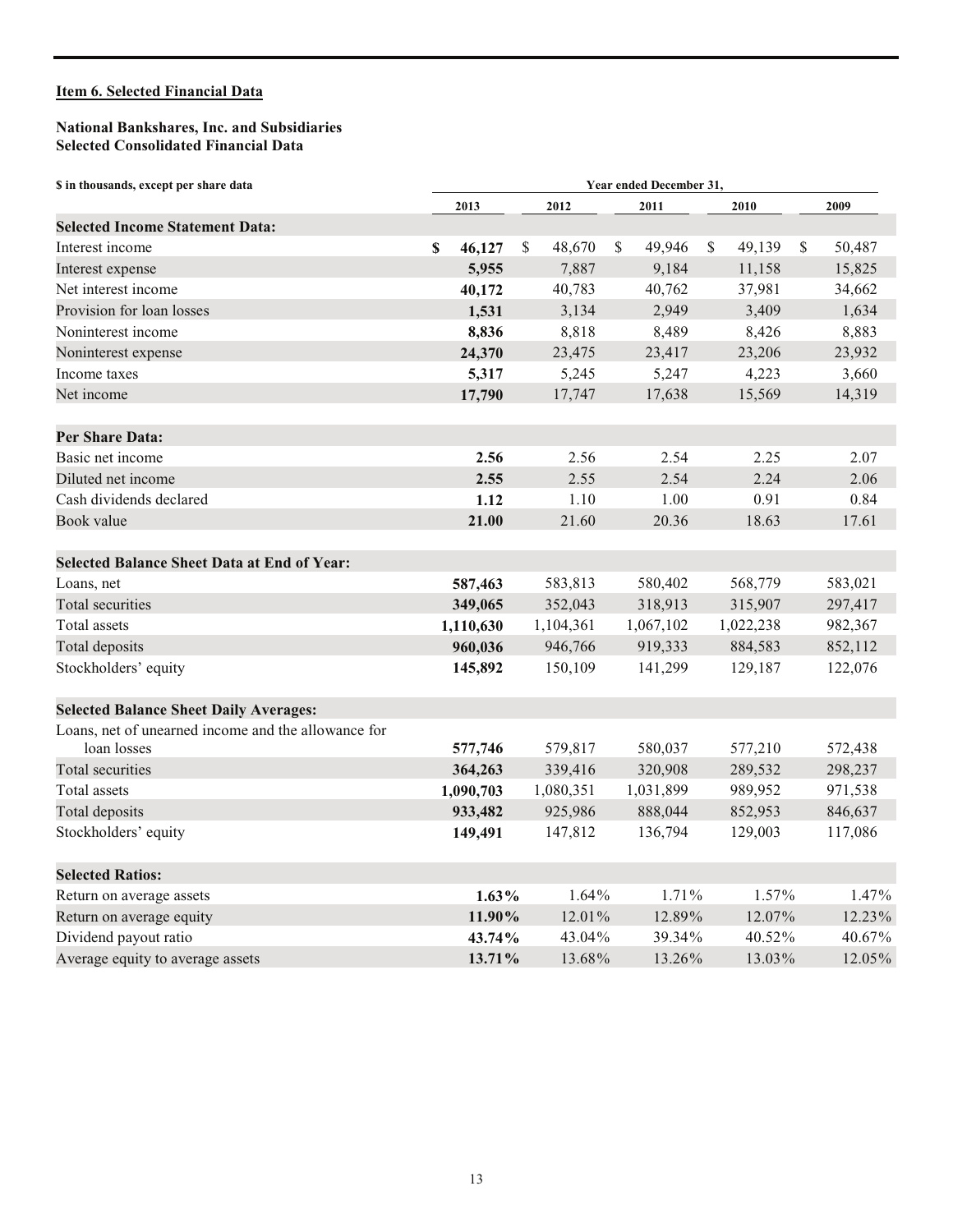## **Item 7. Management's Discussion and Analysis of Financial Condition and Results of Operations**

\$ in thousands, except per share data

 The purpose of this discussion and analysis is to provide information about the results of operations, financial condition, liquidity and capital resources of National Bankshares, Inc. and its subsidiaries (the "Company"). The discussion should be read in conjunction with the material presented in Item 8, "Financial Statements and Supplementary Data," of this Form 10-K.

Subsequent events have been considered through the date on which the Form 10-K was issued.

# **Cautionary Statement Regarding Forward-Looking Statements**

We make forward-looking statements in this Form 10-K that are subject to significant risks and uncertainties. These forwardlooking statements include statements regarding our profitability, liquidity, allowance for loan losses, interest rate sensitivity, market risk, growth strategy, and financial and other goals, and are based upon our management's views and assumptions as of the date of this report. The words "believes," "expects," "may," "will," "should," "projects," "contemplates," "anticipates," "forecasts," "intends," or other similar words or terms are intended to identify forward-looking statements.

 These forward-looking statements are based upon or are affected by factors that could cause our actual results to differ materially from historical results or from any results expressed or implied by such forward-looking statements. These factors include, but are not limited to, changes in:

- interest rates,
- general economic conditions,
- the legislative/regulatory climate,
- monetary and fiscal policies of the U.S. Government, including policies of the U.S. Treasury, the Office of the Comptroller of the Currency, the Federal Reserve Board and the Federal Deposit Insurance Corporation, and the impact of any policies or programs implemented pursuant to the Emergency Economic Stabilization Act of 2008 ("EESA") the Dodd-Frank Wall Street Reform and Consumer Protection Act of 2010 (the "Dodd-Frank Act") and other financial reform legislation,
- unanticipated increases in the level of unemployment in the Company's trade area,
- the quality or composition of the loan and/or investment portfolios,
- demand for loan products,
- deposit flows,
- competition.
- demand for financial services in the Company's trade area,
- the real estate market in the Company's trade area,
- the Company's technology initiatives, and
- applicable accounting principles, policies and guidelines.

 These risks and uncertainties should be considered in evaluating the forward-looking statements contained in this report. We caution readers not to place undue reliance on those statements, which speak only as of the date of this report. This discussion and analysis should be read in conjunction with the description of our "Risk Factors" in Item 1A. of this Form 10-K.

The recession continues to impact the national economy as well as the Company's market. Signs of economic recovery are mixed with continued high unemployment and diminished real estate values. The Company's trade area contains a diverse economy that includes large public colleges and universities, which somewhat insulated the Company's market from the dramatic declines in real estate values seen in some other areas of the country. Real estate values in the Company's market area saw moderate declines in 2009 and 2010 that appeared to stabilize in 2011 and 2012, and in 2013 showed signs of improving. Nonperforming assets as of December 31, 2013 fell from the level at December 31, 2012. If the economic recovery wavers or reverses, it is likely that unemployment will continue at higher-than-normal levels or rise in the Company's trade area. Because of the importance to the Company's markets of state-funded universities, cutbacks in the funding provided by the State as a result of the recession could also negatively impact employment. This could lead to an even higher rate of delinquent loans and a greater number of real estate foreclosures. Higher unemployment and the fear of layoffs causes reduced consumer demand for goods and services, which negatively impacts the Company's business and professional customers. In conclusion, a slow economic recovery could have an adverse effect on all financial institutions, including the Company.

# **Critical Accounting Policies**

# **General**

 The Company's financial statements are prepared in accordance with accounting principles generally accepted in the United States (GAAP). The financial information contained within our statements is, to a significant extent, financial information that is based on measures of the financial effects of transactions and events that have already occurred. A variety of factors could affect the ultimate value that is obtained when earning income, recognizing an expense, recovering an asset or relieving a liability. The Company uses historical loss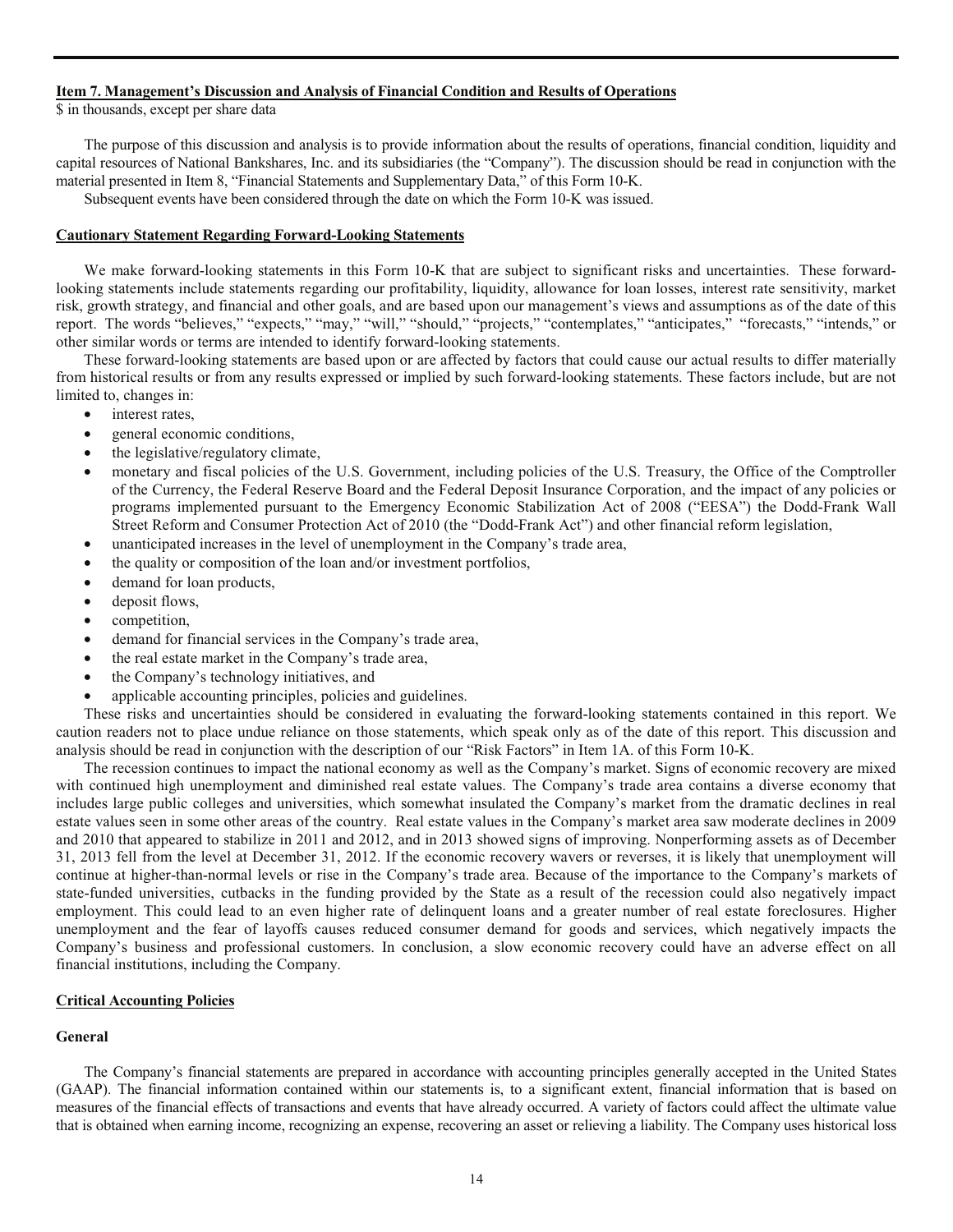factors as one indicator in determining the inherent loss that may be present in the loan portfolio. Actual losses could differ significantly from one previously acceptable method to another method. Although the economics of the Company's transactions would be the same, the timing of events that would impact the transactions could change.

#### **Allowance for Loan Losses**

 The allowance for loan losses is an accrual of estimated losses that have been sustained in our loan portfolio. The allowance is funded by the provision for loan losses, reduced by charge-offs of loans and increased by recoveries of previously charged-off loans. The determination of the allowance is based on two accounting principles, Accounting Standards Codification ("ASC") Topic 450-20 (Contingencies) which requires that losses be accrued when occurrence is probable and the amount of the loss is reasonably able to be estimated, and ASC Topic 310-10 (Receivables) which requires accrual of losses on impaired loans if the recorded investment exceeds fair value.

 Probable losses are accrued through two calculations, individual evaluation of impaired loans and collective evaluation of the remainder of the portfolio. Impaired loans are larger non-homogeneous loans for which there is a probability that collection will not occur according to the loan terms, as well as nonaccrual loans and loans whose terms have been modified in a troubled debt restructuring. Impaired loans with an estimated impairment loss are placed on nonaccrual status.

#### *Impaired loans*

 Impaired loans are identified through the Company's credit risk rating process. Estimated loss for an impaired loan is the amount of recorded investment that exceeds the loan's fair value. Fair value of an impaired loan is measured by one of three methods: the fair value of collateral ("collateral method"), the present value of future cash flows ("cash flow method"), or observable market price. The Company applies the collateral method to collateral-dependent loans, loans for which foreclosure is imminent and to loans for which the fair value of collateral is a more reliable estimate of fair value. The cash flow method is applied to loans that are not collateral dependent and for which cash flows may be estimated.

 The Company bases collateral-method fair valuation upon the "as-is" value of independent appraisals or evaluations. Valuations for impaired loans with outstanding principal balances of \$250 or more are based on a current appraisal. Appraisals are also used to value impaired loans with principal balances of \$100 or greater and secured by one piece of collateral. Collateral-method impaired loans with principal balances below \$100, or if secured by multiple pieces of collateral, below \$250, are valued using an internal evaluation.

 Appraisals and internal evaluations provide an estimate of market value. Appraisals must conform to the Uniform Standards of Professional Appraisal Practice ("USPAP") and are prepared by an independent third-party appraiser, certified and licensed, and approved by the Bank. Appraisals incorporate market analysis, comparable sales analysis, cash flow analysis and market data pertinent to the property to determine market value. Appraisals are ordered and reviewed by employees independent of the lending transaction.

 Internal evaluations are prepared and reviewed by employees who are independent of the loan origination, operation, management and collection functions. Evaluations provide a property's market value based on the property's actual physical condition and characteristics, and the economic market conditions that affect the property's market value. Evaluations incorporate multiple sources of data to arrive at a property's market value, including physical inspection, tax values, independent third-party automated tools, comparable sales analysis, and local market information.

 Updated appraisals or evaluations are ordered when the loan becomes impaired if the appraisal or evaluation on file is more than twelve months old. Appraisals and evaluations are reviewed for propriety and reasonableness and may be discounted if the Company determines that the value exceeds reasonable levels. If an updated appraisal or evaluation has been ordered but has not been received by a reporting date, the fair value may be based on the most recent available appraisal or evaluation, discounted for age.

 The appraisal or evaluation value for a collateral-dependent loan for which recovery is expected solely from the sale of collateral is reduced by estimated selling costs. Estimated losses on collateral-dependent loans, as well as any other impairment loss considered uncollectible, are charged against the allowance for loan losses. For loans that are not collateral dependent, the impairment loss is accrued in the allowance. Impaired loans with partial charge-offs are maintained as impaired until the remaining balance is satisfied. Smaller homogeneous impaired loans that are not troubled debt restructurings or part of a larger impaired relationship are collectively evaluated.

 Troubled debt restructurings are impaired loans and are measured for impairment under the same valuation methods as other impaired loans. Troubled debt restructurings are maintained in nonaccrual status until the loan has demonstrated reasonable assurance of repayment. Troubled debt restructurings with impairment losses remain in nonaccrual status.

#### *Collectively-evaluated loans*

 Non-impaired loans and smaller homogeneous impaired loans that are not troubled debt restructurings and not part of a larger impaired relationship are grouped by portfolio segments that are made up of smaller loan classes. Loans within a segment or class have similar risk characteristics. Probable loss is determined by applying historical net charge-off rates as well as additional percentages for trends and current levels of quantitative and qualitative factors. Loss rates are calculated for and applied to individual classes. The period of time over which loss rates are averaged, or "look-back period" is 2 years. For the December 31, 2013 measurement, loss rates applied by class were obtained by averaging the loss rates for 2013 with those for 2012; loss rates for the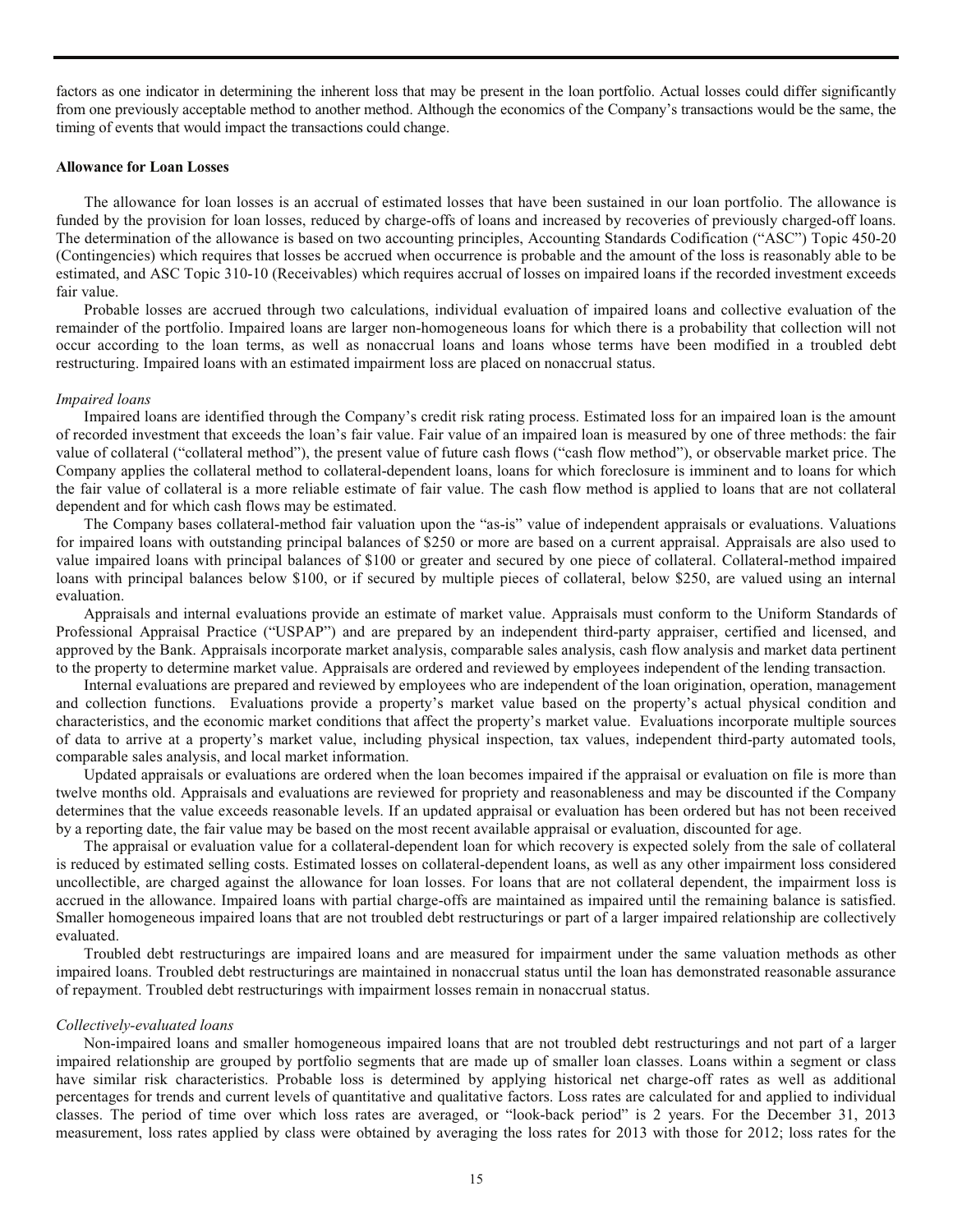December 31, 2012 measurement averaged loss rates from 2012 and 2011; loss rates for the December 31, 2011 measurement averaged loss rates for 2011 and 2010. The look-back period is the same for all classes and segments. Qualitative factors represented by delinquency rates, loan quality and concentrations are evaluated on a class level, with allocations based on the evaluation of trends and levels. Economic factors such as unemployment rates, bankruptcy rates and others are evaluated, with standard allocations applied consistently to relevant classes.

 The Company accrues additional estimated loss for criticized loans within each class and for loans designated high risk. High risk loans are defined as junior lien mortgages, loans with high loan-to-value ratios and loans with terms that require only interest payments. Both criticized loans and high risk loans are included in the base risk analysis for each class and are allocated additional reserves.

#### *Estimation of the allowance for loan losses*

 The estimation of the allowance involves analysis of internal and external variables, methodologies, assumptions and our judgment and experience. Key judgments used in determining the allowance for loan losses include internal risk rating determinations, market and collateral values, discount rates, loss rates, and our view of current economic conditions. These judgments are inherently subjective and our actual losses could be greater or less than the estimate. Future estimates of the allowance could increase or decrease based on changes in the financial condition of individual borrowers, concentrations of various types of loans, economic conditions or the markets in which collateral may be sold. The estimate of the allowance accrual determines the amount of provision expense and directly affects our financial results.

 The estimate of the allowance for December 31, 2013 considered market and portfolio conditions during 2013 as well as the elevated levels of delinquencies and net charge-offs in 2012. Given the continued economic difficulties, the ultimate amount of loss could vary from that estimate. For additional discussion of the allowance, see the notes to the financial statements, "Asset Quality," and "Provision and Allowance for Loan Losses."

#### **Goodwill and Core Deposit Intangibles**

 Goodwill is subject to at least an annual assessment for impairment by applying a fair value based test. The Company performs impairment testing in the fourth quarter. Accounting guidance provides the option of performing preliminary assessment of qualitative factors before performing more substantial testing for impairment. The Company opted not to perform the preliminary assessment. The Company's goodwill impairment analysis considered three valuation techniques appropriate to the measurement. The first technique uses the Company's market capitalization as an estimate of fair value; the second technique estimates fair value using current market pricing multiples for companies comparable to NBI; while the third technique uses current market pricing multiples for change-of-control transactions involving companies comparable to NBI. Each measure indicated that the Company's fair value exceeded its book value, validating that goodwill is not impaired.

 Certain key judgments were used in the valuation measurement. Goodwill is held by the Company's bank subsidiary. The bank subsidiary is 100% owned by the Company, and no market capitalization is available. Because most of the Company's assets are comprised of the subsidiary bank's equity, the Company's market capitalization was used to estimate the Bank's market capitalization. Other judgments include the assumption that the companies and transactions used as comparables for the second and third technique were appropriate to the estimate of the Company's fair value, and that the comparable multiples are appropriate indicators of fair value, and compliant with accounting guidance.

 Acquired intangible assets (such as core deposit intangibles) are recognized separately from goodwill if the benefit of the asset can be sold, transferred, licensed, rented, or exchanged, and amortized over its useful life. The Company amortizes intangible assets arising from branch transactions over their useful life. Core deposit intangibles are subject to a recoverability test based on undiscounted cash flows, and to the impairment recognition and measurement provisions required for other long-lived assets held and used. The impairment testing showed that the expected cash flows of the intangible assets exceeded the carrying value.

# **Overview**

 National Bankshares, Inc. is a financial holding company incorporated under the laws of Virginia. Located in southwest Virginia, NBI has two wholly-owned subsidiaries, the National Bank of Blacksburg and National Bankshares Financial Services, Inc. The National Bank of Blacksburg ("NBB"), which does business as National Bank from twenty-five office locations, is a community bank. NBB is the source of nearly all of the Company's revenue. National Bankshares Financial Services, Inc. ("NBFS") does business as National Bankshares Investment Services and National Bankshares Insurance Services. Income from NBFS is not significant at this time, nor is it expected to be so in the near future.

 National Bankshares, Inc. common stock is listed on the NASDAQ Capital Market and is traded under the symbol "NKSH." National Bankshares, Inc. has been included in the Russell Investments Russell 3000 and Russell 2000 Indexes since June 29, 2009.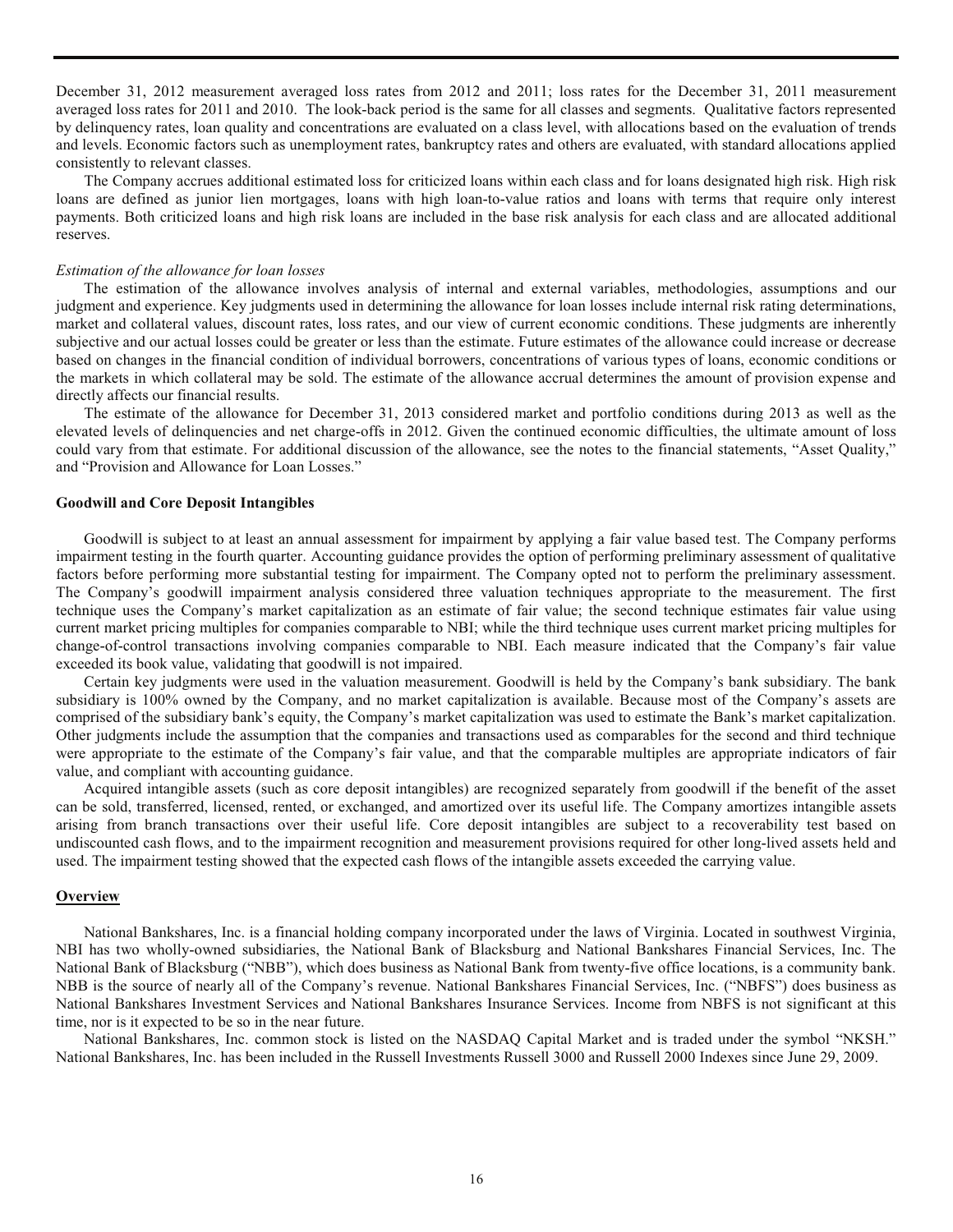# **Performance Summary**

The following table presents NBI's key performance ratios for the years ending December 31, 2013 and December 31, 2012:

|                                             |   | 12/31/13 | 12/31/12 |
|---------------------------------------------|---|----------|----------|
| Return on average assets                    |   | $1.63\%$ | $1.64\%$ |
| Return on average equity                    |   | 11.90%   | 12.01%   |
| Basic net earnings per common share         |   | 2.56     | 2.56     |
| Fully diluted net earnings per common share | S | 2.55     | 2.55     |
| Net interest margin $^{(1)}$                |   | $4.25\%$ | 4.38%    |
| Noninterest margin $^{(2)}$                 |   | $1.43\%$ | 1.36%    |

- (1) Net Interest Margin Year-to-date tax equivalent net interest income divided by year-to-date average earning assets.
- (2) Noninterest Margin Noninterest expense (excluding the provision for bad debts and income taxes) less noninterest income (excluding securities gains and losses) divided by average year-to-date assets.

 The return on average assets for the year ended December 31, 2013 was 1.63%, similar to 1.64% for the year ended December 31, 2012. The return on average equity decreased from 12.01% for the year ended December 31, 2012 to 11.90% for the year ended December 31, 2013.

 Reflecting both the effects of the low interest rate environment throughout 2013 on NBI's funding costs and the Company's asset/liability management practices, the net interest margin decreased from 4.38% at year-end 2012 to 4.25% at December 31, 2013.

 The noninterest margin increased from 1.36% to 1.43% over the same period, while basic net earnings per common share remained constant at \$2.56 for the years ended December 31, 2013 and 2012 respectively.

# **Growth**

NBI's key growth indicators are shown in the following table:

|                   |   | 12/31/13   | 12/31/12  |
|-------------------|---|------------|-----------|
| <b>Securities</b> | S | 349,065 \$ | 352,043   |
| Loans, net        |   | 587,463    | 583,813   |
| Deposits          |   | 960.036    | 946,766   |
| Total assets      |   | 1,110,630  | 1,104,361 |

Total assets experienced growth in 2013, funded by increases in customer deposits. Customer deposits grew \$13,270 or 1.40% from December 31, 2012, with increases mainly from municipal deposits and individuals seeking to safeguard principal by avoiding more volatile investments in financial markets. The liquidity provided by customer deposits supported growth in loans of \$3,650 or 0.63%. Securities declined by \$2,978 or 0.85%.

 In both 2012 and 2013, the Company's growth was internally generated and was not the result of acquisitions or other borrowings.

# **Asset Quality**

Key indicators of NBI's asset quality are presented in the following table:

|                                                   |   | 12/31/13 | 12/31/12 |
|---------------------------------------------------|---|----------|----------|
| Nonperforming $\{loans^{(1)}\}$                   | S | 6,584    | 13,021   |
| Loans past due 90 days or more and accruing       |   | 190      | 170      |
| Other real estate owned                           |   | 4,712    | 1,435    |
| Allowance for loan losses to loans <sup>(2)</sup> |   | $1.38\%$ | $1.41\%$ |
| Net charge-off ratio                              |   | $0.28\%$ | $0.49\%$ |

(1) Nonperforming loans include nonaccrual loans plus restructured loans in nonaccrual status. Accruing restructured loans are not included.

(2) Loans are net of unearned income and deferred fees.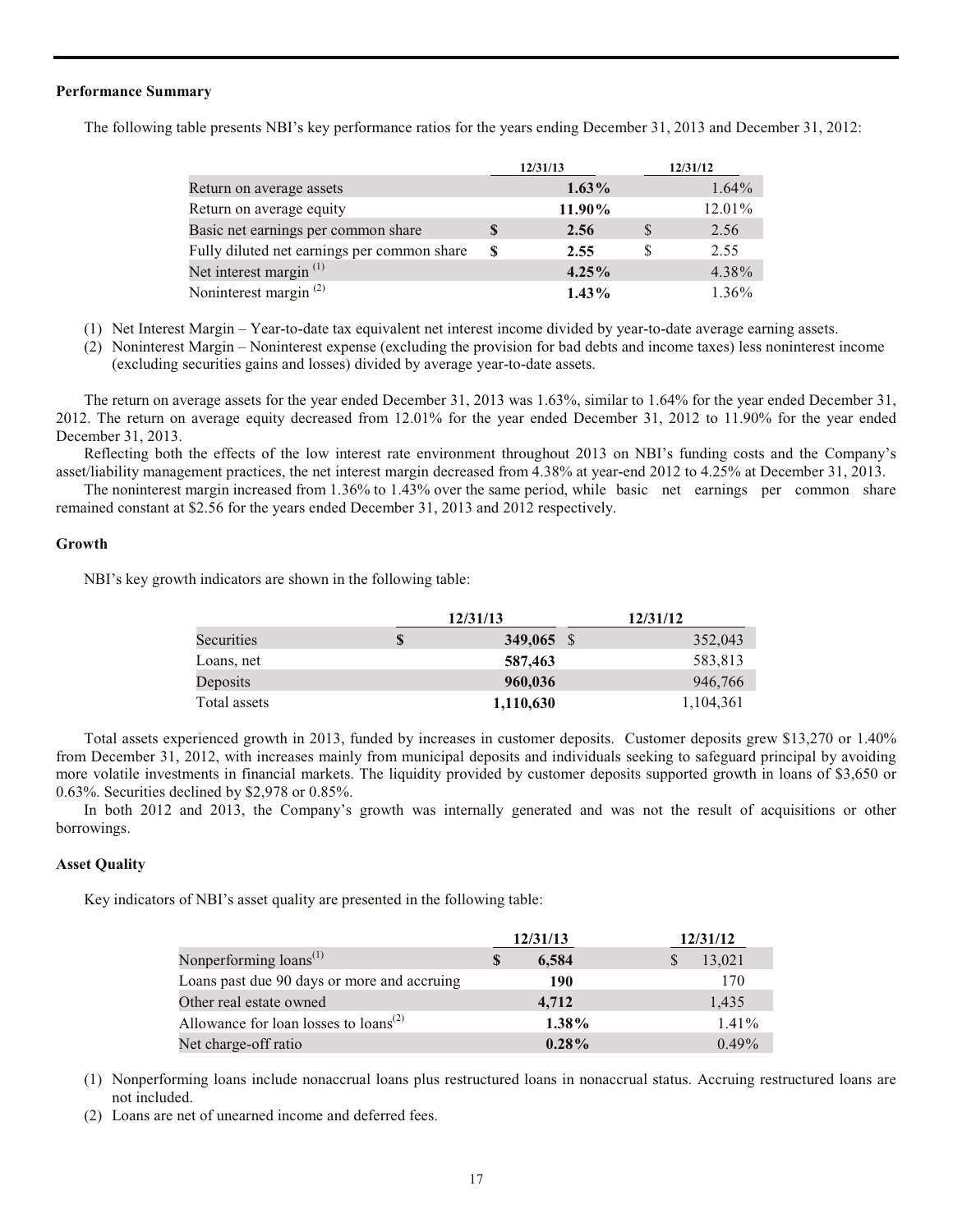The Company monitors asset quality indicators in managing credit risk and in determining the allowance and provision for loan losses. At December 31, 2013, nonperforming loans were \$6,584 or 1.11% of loans net of unearned income and deferred fees. This compares to \$13,021 and 2.20% at December 31, 2012. Loans past due 90 days or more and still accruing at year-end 2013 totaled \$190, an increase of \$20 or 11.76%, from \$170 at December 31, 2012. The net charge-off ratio decreased, from 0.49% for the year ended December 31, 2012 to 0.28% for the year ended December 31, 2013, while other real estate owned increased \$3,277 for the same period.

 The Company's risk analysis determined an allowance for loan losses of \$8,227 at December 31, 2013, resulting in a provision for the year of \$1,531. This compares with an allowance for loan losses of \$8,349 as of December 31, 2012, and a provision of \$3,134 for the year ended December 31, 2012. The ratio of the allowance for loan losses to loans decreased to 1.38%, from 1.41% at December 31, 2012. The methodology for determining the allowance for loan losses relies on historical charge off-trends, modified by trends in nonperforming loans and economic indicators. More information about the level and calculation methodology of the allowance for loan losses is provided in "Balance Sheet – Loans – Risk Elements," "Balance Sheet – Loans – Troubled Debt Restructurings," as well as Notes 1 and 5 to the financial statements.

 Sufficient resources have been dedicated to working out problem assets, and exposure to loss is somewhat mitigated because most of the nonperforming loans are collateralized. More information about nonaccrual and past due loans is provided in "Balance Sheet – Loans – Risk Elements." The Company continues to monitor risk levels within the loan portfolio and expects that any further increase in the allowance for loan losses would be the result of the refinement of loss estimates and would not dramatically affect net income.

#### **Net Interest Income**

 Net interest income for the period ended December 31, 2013 was \$40,172, a decrease of \$611, or 1.50%, when compared to the prior year. The net interest margin for 2013 was 4.25%, compared to 4.38% for 2012. Total interest income for the period ended December 31, 2013 was \$46,127, a decrease of \$2,543 from the period ended December 31, 2012. Interest expense declined by \$1,932 during the same time frame, from \$7,887 for the year ended December 31, 2012 to \$5,955 for the year ended December 31, 2013. The decline in interest expense came about in part because higher priced certificates of deposit renewed at lower interest rates. In addition, low-rate interest-bearing deposits volume increased substantially. Please refer to the section titled "Analysis of Changes In Interest Income and Interest Expense" for further information related to rate and volume changes.

 The amount of net interest income earned is affected by various factors, including changes in market interest rates due to the Federal Reserve Board's monetary policy, the level and composition of the earning assets, and the composition of interest-bearing liabilities. The Company has the ability to respond over time to interest rate movements and reduce volatility in the net interest margin. However, the frequency and/or magnitude of changes in market interest rates are difficult to predict and may have a greater impact on net interest income than adjustments by management.

 During 2013, interest rates continued at historic lows. Offsetting the positive effect of low interest rates on customer deposits is the fact that some higher yielding securities in the Company's investment portfolio were called and were replaced with securities with yields at the lower market rate. Another negative effect of the low interest rate environment is the level of interest earned on overnight funds. This impacted the yield on the Company's interest-bearing deposits in other banks. The yield on these assets in 2013 was 0.27%, while the cost of interest-bearing liabilities was 0.75% in the same period. These assets are used primarily to provide liquidity.

 The primary source of funds used to support the Company's interest-earning assets is deposits. Deposits are obtained in the Company's trade area through traditional marketing techniques. Other funding sources, such as the Federal Home Loan Bank, while available, are only used occasionally. The cost of funds is dependent on interest rate levels and competitive factors. This limits the ability of the Company to react to interest rate movements.

 The factors that may influence the Company's net interest margin include current Federal Reserve policies that depress long-term interest rates, and market forces that may encourage repricing of interest-bearing liabilities more quickly than interest-earning assets if rates were to increase. Because interest rates are at historic lows, interest rates will likely increase in the future. Management cannot predict the timing and level of interest rate increases.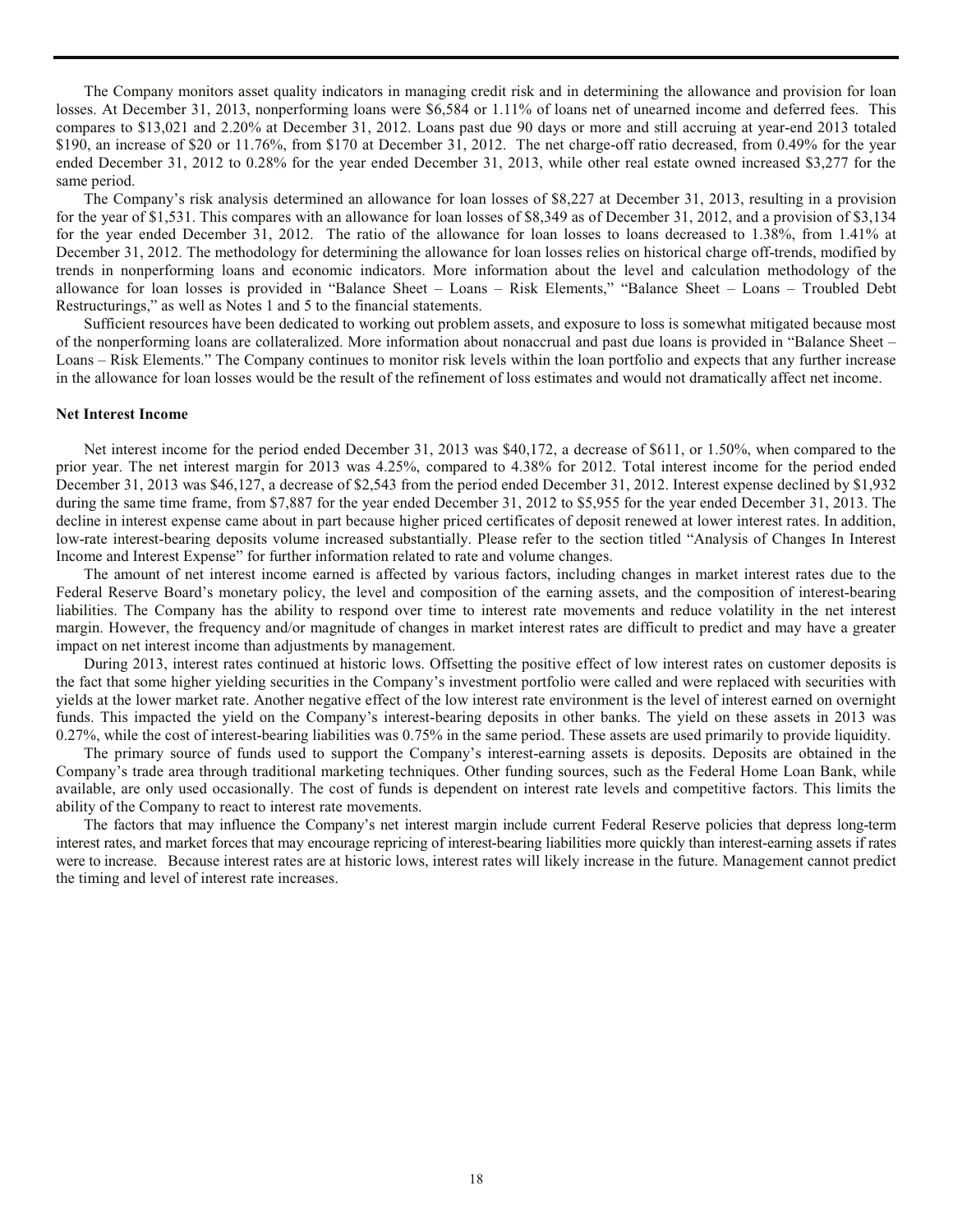# **Analysis of Net Interest Earnings**

 The following table shows the major categories of interest-earning assets and interest-bearing liabilities, the interest earned or paid, the average yield or rate on the daily average balance outstanding, net interest income and net yield on average interest-earning assets for the years indicated.

|                                                    |                           | December 31, 2013 |                           |                           |             |               | December 31, 2012 |                                       | December 31, 2011 |         |              |                           |          |          |                           |
|----------------------------------------------------|---------------------------|-------------------|---------------------------|---------------------------|-------------|---------------|-------------------|---------------------------------------|-------------------|---------|--------------|---------------------------|----------|----------|---------------------------|
|                                                    | Average<br><b>Balance</b> | Interest          | Average<br>Yield/<br>Rate | Average<br><b>Balance</b> |             |               |                   | Average<br>Yield/<br>Rate<br>Interest |                   |         |              | Average<br><b>Balance</b> |          | Interest | Average<br>Yield/<br>Rate |
| Interest-earning assets:                           |                           |                   |                           |                           |             |               |                   |                                       |                   |         |              |                           |          |          |                           |
| Loans, net of unearned<br>income $(1)(2)(3)(4)$    | \$<br>587,007             | 33,303<br>S       | $5.67\%$                  | <sup>\$</sup>             | 589,935     | S             | 35,744            | $6.06\%$                              | S                 | 589,257 | \$           | 36,813                    | 6.25%    |          |                           |
| Taxable securities <sup>(5)</sup>                  | 200,040                   | 6,707             | $3.35\%$                  |                           | 167,874     |               | 6,613             | 3.94%                                 |                   | 155,765 |              | 6,745                     | 4.33%    |          |                           |
| Nontaxable securities $(1)(5)$                     | 171,636                   | 9,891             | $5.76\%$                  |                           | 167,355     |               | 10,002            | 5.98%                                 |                   | 163,174 |              | 10,102                    | 6.19%    |          |                           |
| Interest-bearing deposits                          | 80,044                    | 213               | $0.27\%$                  |                           | 94,724      |               | 240               | $0.25\%$                              |                   | 64,977  |              | 155                       | 0.24%    |          |                           |
| Total interest-earning<br>assets                   | \$1,038,727               | \$50,114          | 4.82%                     |                           | \$1,019,888 | S.            | 52,599            | 5.16%                                 | S                 | 973,173 |              | \$53,815                  | 5.53%    |          |                           |
| Interest-bearing liabilities:                      |                           |                   |                           |                           |             |               |                   |                                       |                   |         |              |                           |          |          |                           |
| Interest-bearing demand<br>deposits                | \$<br>459,340             | S<br>3,749        | $0.82\%$                  | -S                        | 420,947     | <sup>\$</sup> | 4,167             | $0.99\%$                              | \$.               | 378,971 | \$           | 4,088                     | 1.08%    |          |                           |
| Savings deposits                                   | 72,783                    | 35                | $0.05\%$                  |                           | 64,973      |               | 36                | $0.06\%$                              |                   | 58,273  |              | 45                        | $0.08\%$ |          |                           |
| Time deposits                                      | 259,914                   | 2,171             | $0.84\%$                  |                           | 298,797     |               | 3,684             | 1.23%                                 |                   | 314,920 |              | 5,051                     | 1.60%    |          |                           |
| Total interest-bearing<br>liabilities              | 792,037<br>S.             | 5,955<br>S,       | $0.75\%$                  | -S                        | 784,717     | <sup>\$</sup> | 7,887             | $1.01\%$                              | S.                | 752,164 | <sup>S</sup> | 9,184                     | 1.22%    |          |                           |
| Net interest income and<br>interest rate spread    |                           | \$44,159          | $4.07\%$                  |                           |             | S.            | 44,712            | 4.15%                                 |                   |         |              | \$44,631                  | 4.31%    |          |                           |
| Net yield on average<br>interest-earning<br>assets |                           |                   | $4.25\%$                  |                           |             |               |                   | 4.38%                                 |                   |         |              |                           | 4.59%    |          |                           |

(1) Interest on nontaxable loans and securities is computed on a fully taxable equivalent basis using a Federal income tax rate of 35% in the three years presented.

(2) Loan fees of \$843 in 2013, \$802 in 2012 and \$729 in 2011 are included in total interest income.

(3) Nonaccrual loans are included in average balances for yield computations.

(4) Includes loans held for sale.

(5) Daily averages are shown at amortized cost.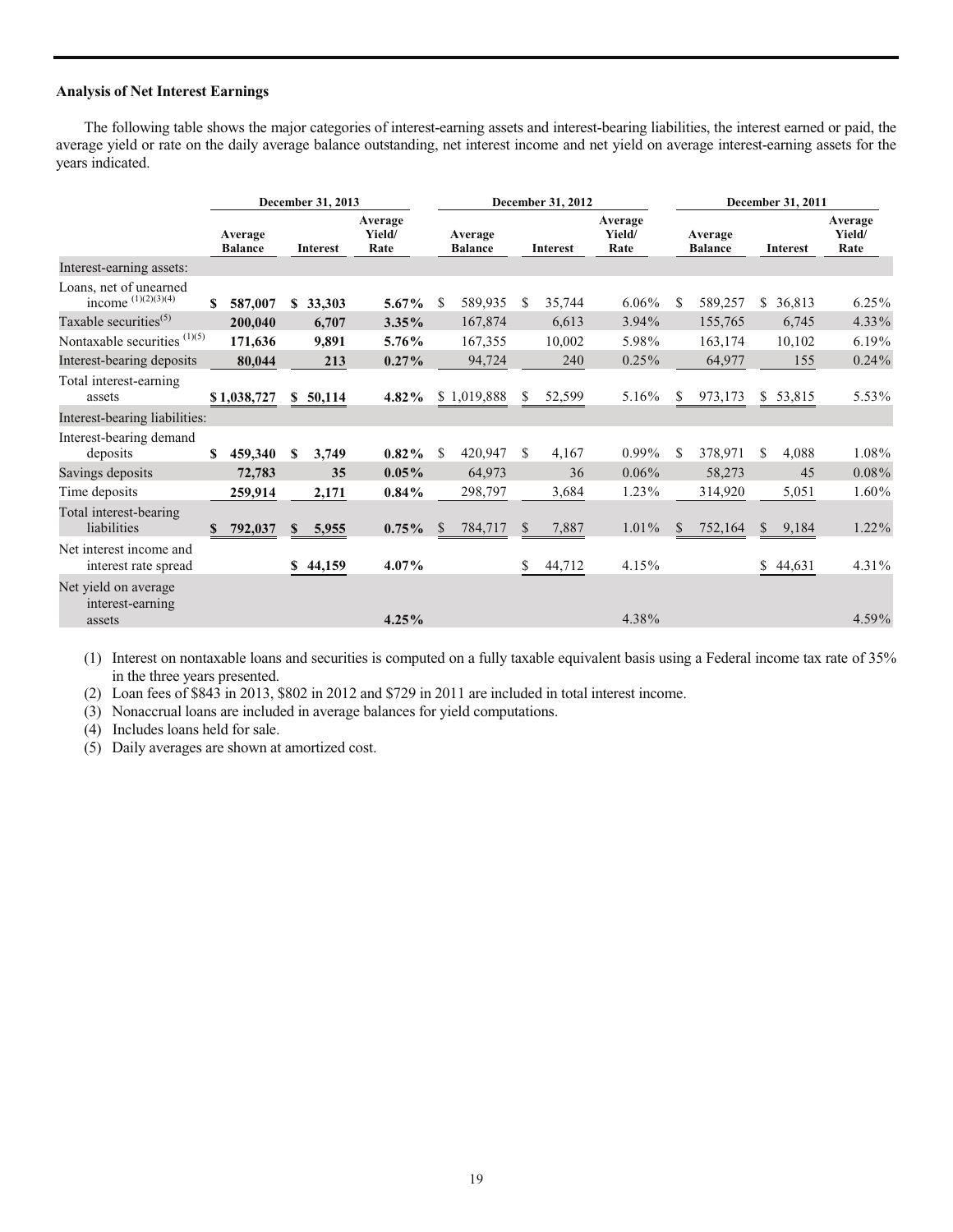## **Analysis of Changes in Interest Income and Interest Expense**

 The Company's primary source of revenue is net interest income, which is the difference between the interest and fees earned on loans and investments and the interest paid on deposits and other funds. The Company's net interest income is affected by changes in the amount and mix of interest-earning assets and interest-bearing liabilities and by changes in yields earned on interest-earning assets and rates paid on interest-bearing liabilities. The following table sets forth, for the years indicated, a summary of the changes in interest income and interest expense resulting from changes in average asset and liability balances (volume) and changes in average interest rates (rate).

|                                                                   |                        | 2013 Over 2012                                       |       |    |                       |              |                       |                             |       |           |  |
|-------------------------------------------------------------------|------------------------|------------------------------------------------------|-------|----|-----------------------|--------------|-----------------------|-----------------------------|-------|-----------|--|
|                                                                   | <b>Changes Due To</b>  |                                                      |       |    |                       |              | <b>Changes Due To</b> |                             |       |           |  |
|                                                                   | $Rate2$ <sup>(2)</sup> | <b>Net Dollar</b><br>Volume <sup>(2)</sup><br>Change |       |    | $\text{ Rates}^{(2)}$ |              | Volume <sup>(2)</sup> | <b>Net Dollar</b><br>Change |       |           |  |
| Interest income: (1)                                              |                        |                                                      |       |    |                       |              |                       |                             |       |           |  |
| Loans                                                             | (2,265)                | S                                                    | (176) |    | (2,441)               | S            | (1,111)               | S                           | 42    | \$(1,069) |  |
| Taxable securities                                                | (1,067)                |                                                      | 1,161 |    | 94                    |              | (634)                 |                             | 502   | (132)     |  |
| Nontaxable securities                                             | (363)                  |                                                      | 252   |    | (111)                 |              | (355)                 |                             | 255   | (100)     |  |
| Interest-bearing deposits                                         | 12                     |                                                      | (39)  |    | (27)                  |              | 10                    |                             | 75    | 85        |  |
| Increase (decrease) in income on interest-earning<br>assets       | \$ (3,683)             | S.                                                   | 1,198 | \$ | (2,485)               | S            | (2,090)               | \$.                         | 874   | \$(1,216) |  |
| Interest expense:                                                 |                        |                                                      |       |    |                       |              |                       |                             |       |           |  |
| Interest-bearing demand deposits                                  | \$<br>(775)            | <sup>S</sup>                                         | 357   | \$ | (418)                 | \$           | (352)                 | S                           | 431   | 79<br>\$  |  |
| Savings deposits                                                  | (6)                    |                                                      | 5     |    | (1)                   |              | (14)                  |                             | 5     | (9)       |  |
| Time deposits                                                     | (1,078)                |                                                      | (435) |    | (1,513)               |              | (1, 119)              |                             | (248) | (1,367)   |  |
| Increase (decrease) in expense of interest-bearing<br>liabilities | (1,859)                | S                                                    | (73)  | S. | (1,932)               | <sup>S</sup> | (1,485)               | <sup>S</sup>                | 188   | \$(1,297) |  |
| Increase (decrease) in net interest income                        | \$(1,824)              |                                                      | 1,271 | \$ | (553)                 | \$           | (605)                 | \$                          | 686   | 81<br>\$  |  |

(1) Taxable equivalent basis using a Federal income tax rate of 35% in 2013, 2012 and 2011.

(2) Variances caused by the change in rate times the change in volume have been allocated to rate and volume changes proportional to the relationship of the absolute dollar amounts of the change in each.

Total interest expense declined by \$1,932, while interest income on a taxable-equivalent basis decreased \$2,485, resulting in a decrease of \$553 in taxable-equivalent net interest income when 2013 and 2012 are compared. Declining rates impacted net interest income by \$1,824, offset by increases due to favorable changes in volume of \$1,271.

 The lower interest rate environment led to a decline of \$2,441 in interest income from loans. The average balance of loans decreased from \$589,935 in 2012 to \$587,007 in 2013, causing a decrease in interest income of \$176 due to volume.

 Interest income on taxable securities decreased \$1,067 due to rates, offset by an increase of \$1,161 due to average volume, for a net increase of \$94 compared to 2012. The continued low interest rate environment resulted in a large number of called securities during the first half of 2013 and reduced the opportunity to reinvest the proceeds in securities with more attractive yields. Because of low yields in the securities markets and flat loan demand, the Company priced deposits accordingly.

 Interest on time deposits declined \$1,513 from 2012 to 2013, with a decline of \$1,078 due to rates and \$435 attributable to volume. See "Net Interest Income" for additional information related to the decline in interest expense.

 The low interest rate environment was also present in 2012 and 2011. As compared with 2011, there was a \$1,367 decline in interest expense associated with time deposits in 2012. Of the total decline, \$1,119 was due to rates, and \$248 stemmed from lower deposit volume. Management focused on deposit pricing in 2011 and took advantage of falling rates to lower interest expense.

 From 2011 to 2012 interest on loans decreased by \$1,069. Loan interest income attributable to rates was \$1,111 lower, offset partially by an increase of \$42 due to volume. As compared with 2011, there was an increase of \$81 in net interest income in 2012, with an increase due to volume of \$686, offset by declines due to rate of \$605.

# **Interest Rate Sensitivity**

 The Company considers interest rate risk to be a significant market risk and has systems in place to measure the exposure of net interest income and fair market values to movement in interest rates. Among the tools available to management is interest rate sensitivity analysis, which provides information related to repricing opportunities. Interest rate shock simulations indicate potential economic loss due to future interest rate changes. Shock analysis is a test that measures the effect of a hypothetical, immediate and parallel shift in interest rates. The following table shows the results of a rate shock and the effects on the return on average assets and the return on average equity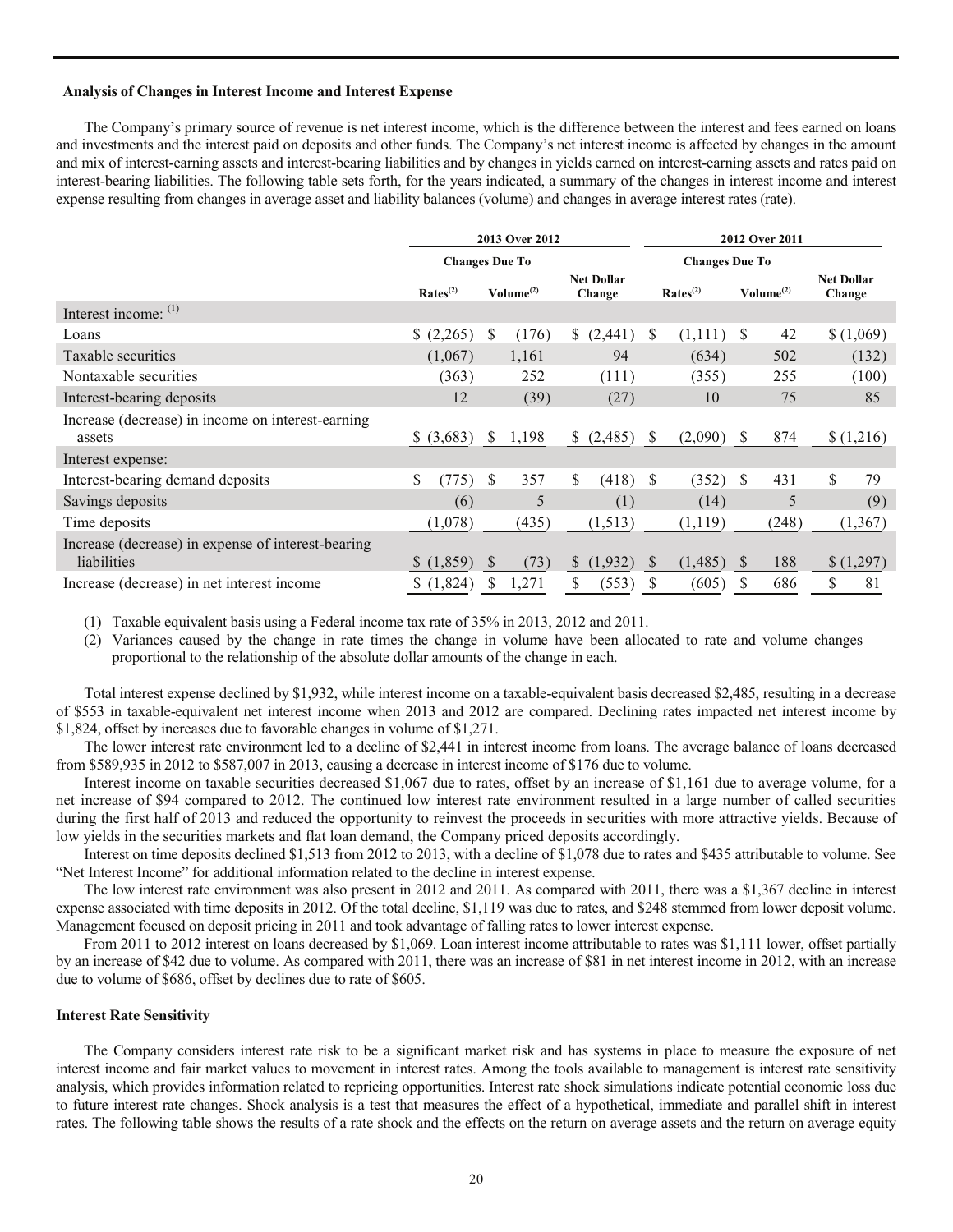projected at December 31, 2013 and 2012. For purposes of this analysis, noninterest income and expenses are assumed to be flat.

| Rate Shift (bp) | <b>Return on Average Assets</b> |          | <b>Return on Average Equity</b> |          |  |  |  |  |
|-----------------|---------------------------------|----------|---------------------------------|----------|--|--|--|--|
|                 | 2013                            | 2012     | 2013                            | 2012     |  |  |  |  |
| 300             | 1.42%                           | 1.13%    | 7.69%                           | 8.02%    |  |  |  |  |
| 200             | 1.26%                           | $1.35\%$ | $6.32\%$                        | $9.53\%$ |  |  |  |  |
| 100             | 1.15%                           | 1.56%    | $5.26\%$                        | 10.92%   |  |  |  |  |
| $(-100)$        | 1.13%                           | 1.95%    | $4.23\%$                        | 13.51%   |  |  |  |  |
| $(-)200$        | $1.00\%$                        | 1.82%    | 3.88%                           | 12.61%   |  |  |  |  |
| $(-)300$        | $0.89\%$                        | 1.55%    | $3.64\%$                        | 10.85%   |  |  |  |  |

 Simulation analysis is another tool available to the Company to test asset and liability management strategies under rising and falling rate conditions. As a part of the simulation process, certain estimates and assumptions must be made. These include, but are not limited to, asset growth, the mix of assets and liabilities, rate environment and local and national economic conditions. Asset growth and the mix of assets can, to a degree, be influenced by management. Other areas, such as the rate environment and economic factors, cannot be controlled. In addition, competitive pressures can make it difficult to price deposits and loans in a manner that optimally minimizes interest rate risk. Therefore, actual results may vary materially from any particular forecast or shock analysis. This shortcoming is offset somewhat by the periodic reforecasting of the balance sheet to reflect current trends and economic conditions. Shock analysis must also be updated periodically as a part of the asset and liability management process.

# **Noninterest Income**

|                                  | <b>Year Ended</b> |                   |          |                   |                   |       |  |  |  |  |  |
|----------------------------------|-------------------|-------------------|----------|-------------------|-------------------|-------|--|--|--|--|--|
|                                  |                   | December 31, 2013 |          | December 31, 2012 | December 31, 2011 |       |  |  |  |  |  |
| Service charges on deposits      |                   | 2,563             | <b>S</b> | 2,594             | - S               | 2,617 |  |  |  |  |  |
| Other service charges and fees   |                   | 225               |          | 243               |                   | 287   |  |  |  |  |  |
| Credit card fees                 |                   | 3,330             |          | 3,278             |                   | 3,197 |  |  |  |  |  |
| Trust fees                       |                   | 1,150             |          | 1,313             |                   | 1,087 |  |  |  |  |  |
| Bank-owned life insurance income |                   | 739               |          | 814               |                   | 762   |  |  |  |  |  |
| Other income                     |                   | 770               |          | 472               |                   | 449   |  |  |  |  |  |
| Realized securities gains        |                   | 59                |          | 104               |                   | 90    |  |  |  |  |  |
| Total noninterest income         |                   | 8,836             |          | 8,818             |                   | 8,489 |  |  |  |  |  |

 Service charges on deposit accounts totaled \$2,563 for the year ended December 31, 2013. This is a decline of \$31, or 1.20%, from \$2,594 for the year ended December 31, 2012. Service charges on deposit accounts decreased \$23, or 0.88%, from 2011 to 2012. This income category is affected by the number of deposit accounts, the level of service charges and the number of checking account overdrafts. The 2013 decline resulted primarily from a decrease of \$20 in ATM transaction fees and a decrease of \$10 in account service charges. When the year ended December 31, 2012 is compared to the year ended December 31, 2011, a decline in ATM transaction fees of \$53, partially offset by a \$36 increase in overdraft fees accounted for the \$23 decrease. The Company removed two automatic teller machines in 2012 to obtain cost savings that are expected to exceed the associated decline in ATM fee income.

 Other service charges and fees included charges for official checks, income from the sale of checks to customers, safe deposit box rent, fees from letters of credit and income from commissions on the sale of credit life, accident and health insurance. These fees were \$225 for the year ended December 31, 2013, down by \$18, or 7.41%, from the \$243 for 2012. The total for the year ended December 31, 2012 was \$44 below the \$287 posted for the year ended December 31, 2011. The decline in 2013 and 2012 was primarily attributable to lower check sales, decreasing income by \$7 in 2013 and \$35 in 2012. This is attributed to increased customer adoption of debit cards and internet banking bill-pay. Service charges associated with letters of credit also declined in 2013, decreasing income by \$12 from 2012.

 Credit card fees for the year ended December 31, 2013, were \$52 above the \$3,278 reported for the year ended December 31, 2012. From 2011 to 2012, credit card fees increased \$81, or 2.53%. The increases in 2013 and 2012 are due to increased volume of merchant transaction fees and credit card fees.

 Trust fees at \$1,150 decreased by \$163 or 12.41% when the years ended December 31, 2013 and 2012 are compared, due to a large estate account that affected 2012. For the year ended December 31, 2012 trust fees were \$1,313, an increase of \$226, or 20.79%, from 2011. Trust fees are generated from a number of different types of accounts, including estates, personal trusts, employee benefit trusts, investment management accounts, attorney-in-fact accounts and guardianships. Trust income varies depending on the number and type of accounts under management and financial market conditions. The mix of account types also affected the level of trust fees in 2012 and 2013.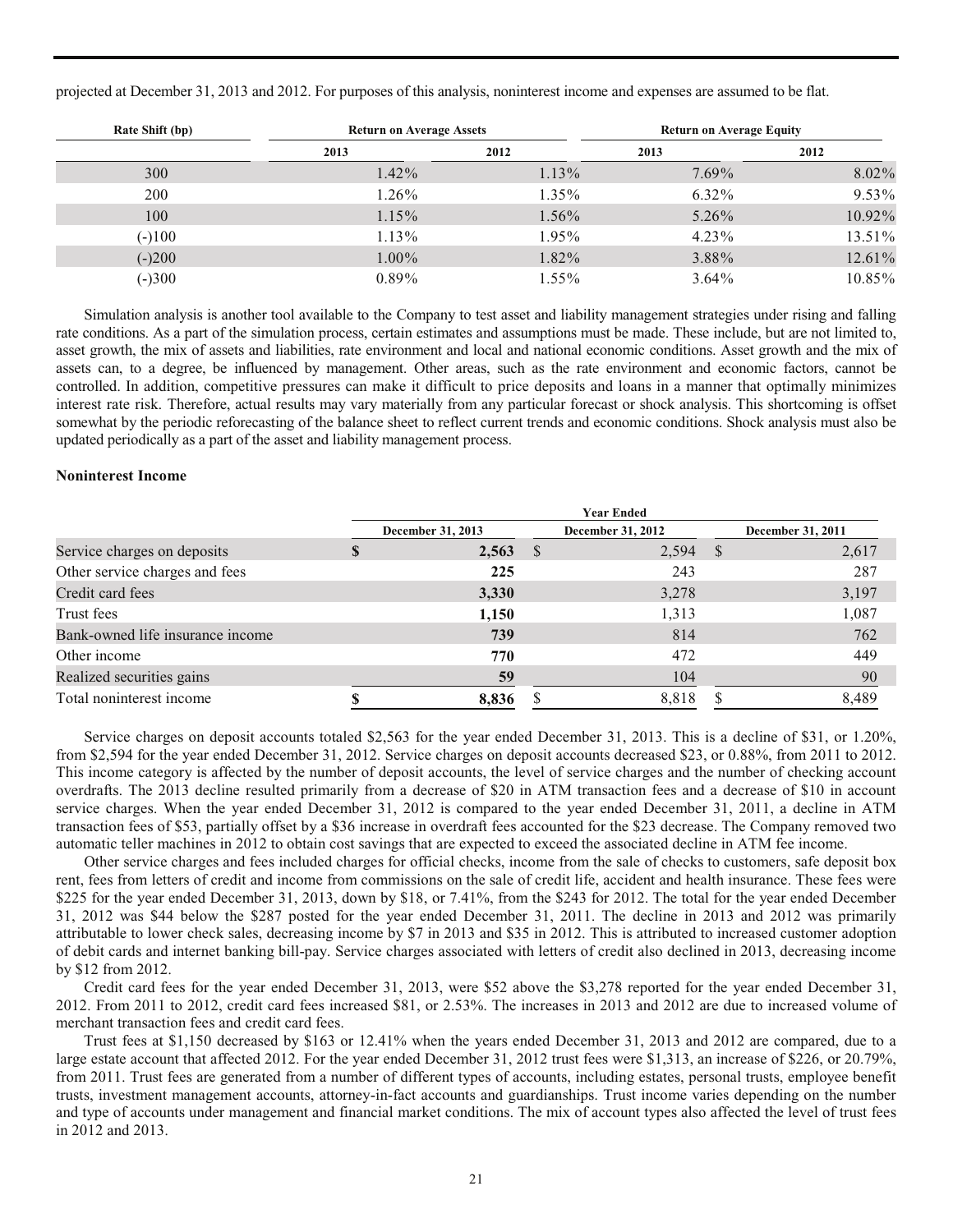Noninterest income from bank-owned life insurance (BOLI) decreased, from \$814 for the year ended December 31, 2012 to \$739 for 2013. BOLI income for the year ended December 31, 2011 was \$762. The Company made an additional investment of \$1,900 in 2011, influencing the increase from 2011 to 2012. Income from bank-owned life insurance was also affected by the performance of the variable rate policies.

 Other income is income from smaller balance accounts that cannot be classified in another category. Some examples include net gains from the sales of fixed assets and revenue from investment and insurance sales. Other income for 2013 was \$770, an increase of \$298, or 63.14%, when compared with \$472 for the year ended December 31, 2012. The increase from 2012 to 2013 is primarily due to increases on investment commissions of \$139. Other income for 2012 increased by \$23, or 5.12%, when compared with 2011.

 Realized securities net gains for the three years presented were primarily associated with called securities. The Company sold five securities in the available-for-sale accounting designation in 2013. There were no securities sold in 2012 or 2011.

#### **Noninterest Expense**

|                                      | <b>Year Ended</b> |                   |     |                   |      |                   |  |  |  |  |  |
|--------------------------------------|-------------------|-------------------|-----|-------------------|------|-------------------|--|--|--|--|--|
|                                      |                   | December 31, 2013 |     | December 31, 2012 |      | December 31, 2011 |  |  |  |  |  |
| Salaries and employee benefits       |                   | 11,978            | - S | 12,005            | - \$ | 11,357            |  |  |  |  |  |
| Occupancy, furniture and fixtures    |                   | 1,616             |     | 1,589             |      | 1,599             |  |  |  |  |  |
| Data processing and ATM              |                   | 1,700             |     | 1,593             |      | 1,701             |  |  |  |  |  |
| FDIC assessment                      |                   | 554               |     | 475               |      | 677               |  |  |  |  |  |
| Credit card processing               |                   | 2,546             |     | 2,442             |      | 2,485             |  |  |  |  |  |
| Intangibles amortization             |                   | 1,078             |     | 1,083             |      | 1,083             |  |  |  |  |  |
| Net costs of other real estate owned |                   | 296               |     | 208               |      | 518               |  |  |  |  |  |
| Franchise taxes                      |                   | 1,083             |     | 901               |      | 780               |  |  |  |  |  |
| Other operating expenses             |                   | 3,519             |     | 3,179             |      | 3,217             |  |  |  |  |  |
| Total noninterest expense            |                   | 24,370            |     | 23,475            |      | 23,417            |  |  |  |  |  |

Salary and benefits expense decreased \$27, or 0.22%, from \$12,005 for the year ended December 31, 2012 to \$11,978 for 2013. The decrease is primarily the result of a \$396 decrease in health benefits expense, offset by an increase of \$327 or 3.92% in employee salaries, which were the result of normal compensation and staffing decisions. The increase of \$648, or 5.71% from 2011 to 2012 was also the result of normal compensation and staffing decisions.

 Occupancy, furniture and fixtures expense was \$1,616 for the year ended December 31, 2013, an increase of \$27, or 1.70%, from the prior year. The 2012 total was \$1,589, a decrease of \$10, or 0.63%, from the \$1,599 reported at year-end 2011. The small increase in 2013 and small decrease in 2012 are reflective of the Company's emphasis on containing controllable expenses.

 Data processing and ATM expense was \$1,700 in 2013, \$1,593 in 2012 and \$1,701 in 2011. The increase of \$107 or 6.72% from 2012 to 2013 resulted primarily from infrastructure upgrades. The decline from 2011 to 2012 was due to declines in maintenance expenses and communications infrastructure expenses.

 When the years ended December 31, 2013 and December 31, 2012 are compared, there was an increase in the Federal Deposit Insurance Corporation Deposit Insurance Fund assessment of \$79. The total expense for 2012 was \$475, which compares with \$554 for 2013. The FDIC assessment expense for the year ended December 31, 2012 fell \$202 from \$677 for 2011. The FDIC assessment is accrued based on a method provided by the FDIC.

 Credit card processing expense was \$2,546 for the period ended December 31, 2013, an increase of \$104, or 4.26% from 2012's total of \$2,442. Credit card processing expense in 2012 decreased \$43, or 1.73% from 2011. This expense is driven by the volume of credit card, debit card and merchant account transactions and by the level of merchant discount fees. It is subject to a degree of variability.

 The expense for intangibles and goodwill amortization is related to acquisitions. There were no acquisitions in the last year, and the expense for 2013 decreased from 2012 by \$5 or 0.46%. The expense for intangibles and goodwill amortization remained stable from 2011 to 2012.

 Net costs of other real estate owned increased from \$208 for the period ended December 31, 2012 to \$296 for the year ended December 31, 2013. From 2011 to 2012, net costs of other real estate owned decreased \$310 from \$518. This expense category varies with the number of foreclosed properties owned by NBB and with the expense associated with each. It includes write-downs on other real estate owned plus other costs associated with carrying these properties, as well as net gains or losses on the sale of other real estate. In 2013, write-downs on other real estate were \$80. This compares with \$76 in 2012 and \$327 in 2011. Other real estate is initially accounted for at fair value using current valuations, which include appraisals, real estate evaluations and realtor market opinions. If new valuation information indicates a decline from the initial basis, the Company records a write-down. Other costs for these properties in 2013 were \$197, while they were \$222 in 2012. There was a total of \$19 in net losses on the sale of other real estate for 2013 and \$90 in net gains for 2012. Because the Company's market area continues to experience the effects of the prolonged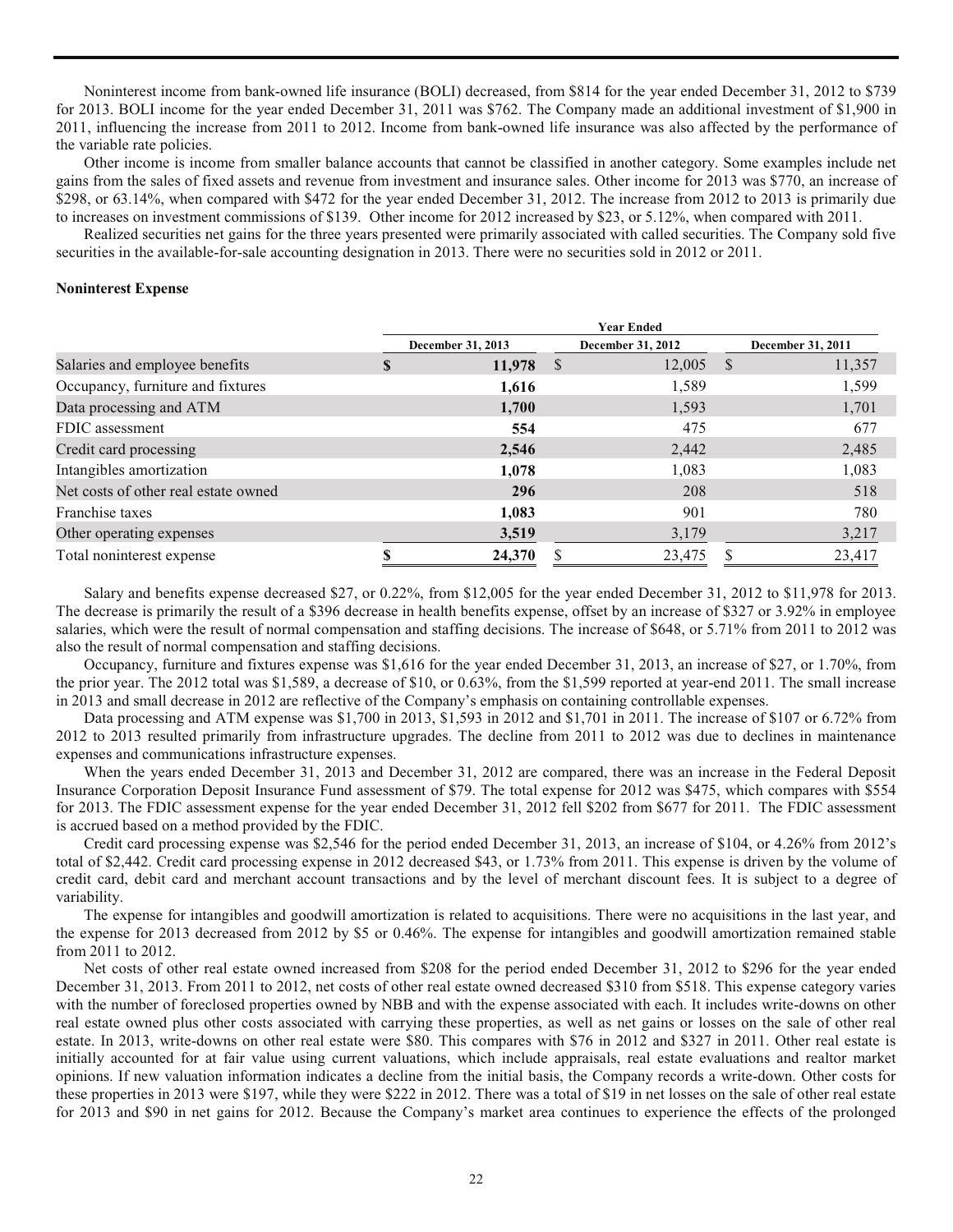recession, it is anticipated that there will be additional foreclosures in the near future. This may result in an associated increase in the costs of other real estate owned.

 Franchise taxes were \$1,083 for the period ended December 31, 2013 and \$901 for 2012, an increase of \$182 or 20.20%. Franchise tax expense increased \$121 in 2012 from \$780 in 2011. Franchise tax expense in 2011 benefitted from additional deductions discovered in 2011. State bank franchise taxes are based upon total equity, which increased in both 2012 and 2013.

 The category of other operating expenses includes noninterest expense items such as professional services, stationery and supplies, telephone costs and charitable donations. For the year ended December 31, 2013, other operating expenses were \$3,519. This compares with \$3,179 for 2012 and \$3,217 for 2011. The \$340 increase from 2012 to 2013 is the result of changes in several categories of expense, with no one item making a significant contribution to the total.

#### **Income Taxes**

 Income tax expense for 2013 was \$5,317 compared to \$5,245 in 2012 and \$5,247 in 2011. Tax exempt income is the primary difference between expected and actual income tax expense. The Company's effective tax rates for 2013, 2012 and 2011 were 23.01%, 22.81% and 22.93%, respectively. The Company is subject to the 35% marginal tax rate. See Note 10 of the Notes to Consolidated Financial Statements for addition information relating to income taxes.

## **Effects of Inflation**

 The Company's consolidated statements of income generally reflect the effects of inflation. Since interest rates, loan demand and deposit levels are related to inflation, the resulting changes are included in net income. The most significant item which does not reflect the effects of inflation is depreciation expense. Historical dollar values used to determine depreciation expense do not reflect the effects of inflation on the market value of depreciable assets after their acquisition.

#### **Provision and Allowance for Loan Losses**

 In 2013, the Company saw improvements in some asset quality indicators, including net charge-offs, classified loans, accruing loans past due 30-89 days and nonperforming assets, and weakening in other indicators such as loans rated special mention and accruing loans past due 90 days or more.

 Net charge-offs decreased by \$1,200, with the ratio of net charge-offs to average loans decreasing 21 basis points, from 0.49% in 2012 to 0.28% in 2013. Classified loans declined from \$23,111 at December 31, 2012 to 19,508 at December 31, 2013, while accruing loans past due 30-89 days fell from \$4,090 at December 31, 2012 to \$2,956 at December 31, 2013. At December 31, 2013, total nonperforming assets were \$11,296, below the level of \$14,456 at December 31, 2012. See "Balance Sheet – Loans – Risk Elements" for additional detail about nonperforming assets. Loans rated special mention increased from \$4,639 at December 31, 2012 to \$6,229 at December 31, 2013, and accruing loans past due 90 days or more increased slightly from \$170 at December 31, 2012 to \$190 at December 31, 2013.

 The consideration of these factors in the Company's internal credit risk analysis resulted in a decline of \$122 in the allowance for loan losses to \$8,227, or 1.38% of loans at December 31, 2013. At December 31, 2012, the allowance for loan losses was \$8,349, or 1.41% of loans. Taking into account the net charge-offs of \$1,653 during the twelve months ended December 31, 2013, the provision for loan losses for 2013 was \$1,531, a decrease of \$1,603 from \$3,134 for the twelve months ended December 31, 2012.

 The current level of nonperforming assets is manageable in management's opinion. Core earnings remain strong and there are sufficient resources available to deal with these assets.

 As previously mentioned, the level of nonperforming assets is primarily influenced by local economic conditions. A high degree of uncertainty remains concerning the speed of recovery, and in particular the speed of the recovery in the Company's relatively limited market area. For that reason, management is unable to predict with any degree of certainty whether and how much its asset quality may improve or deteriorate. Based on current information, management believes the level of nonperforming assets will continue to compare well with peers, but may be high when considering its own historic level of nonperforming assets. Please see "Critical Accounting Policies" above for additional information.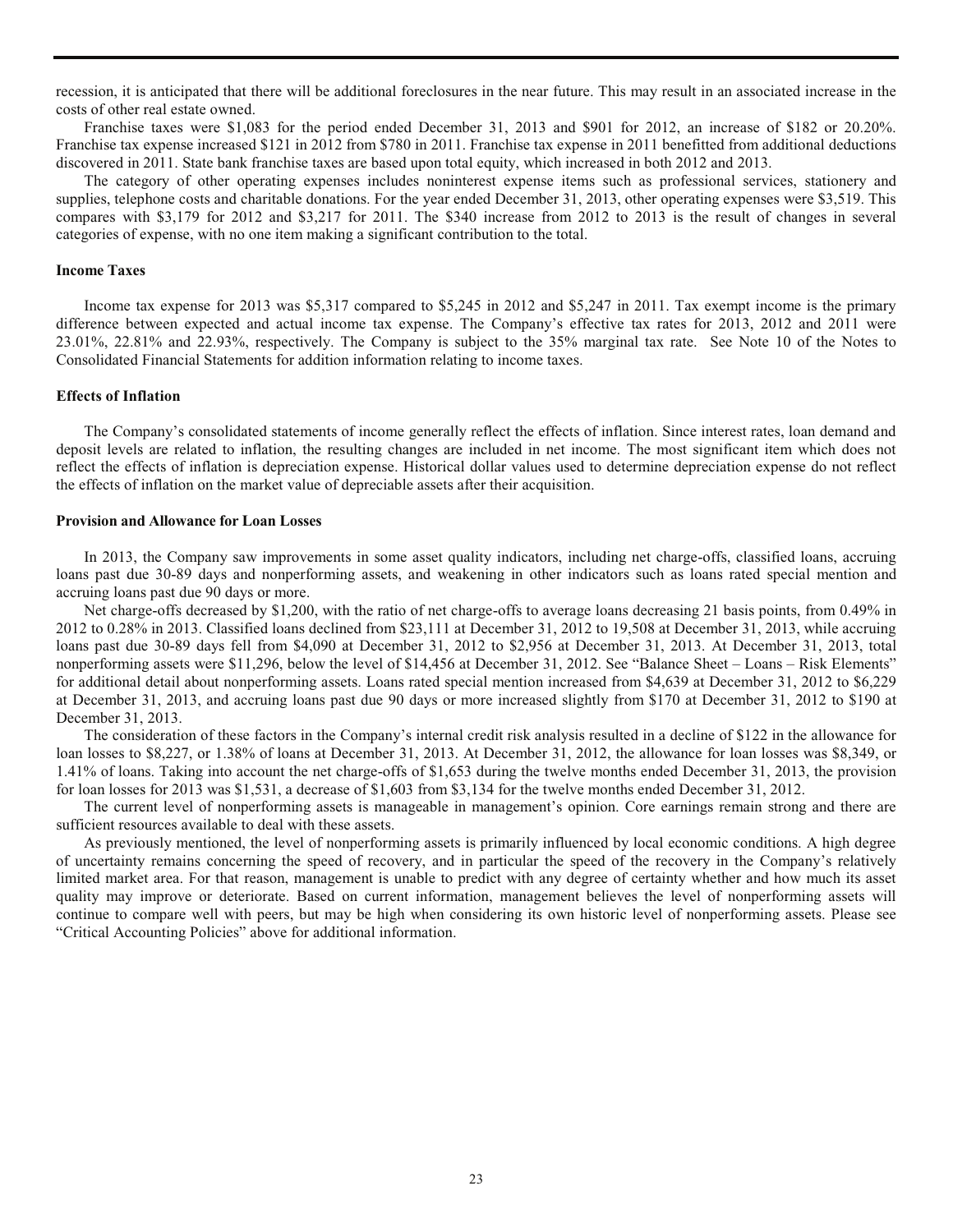# **Quarterly Results of Operations**

 The following is a summary of the unaudited quarterly results of operations for the years ended December 31, 2013, 2012 and 2011:

|                                           |    |                  |              |                   | 2013 |                         |                   |            |
|-------------------------------------------|----|------------------|--------------|-------------------|------|-------------------------|-------------------|------------|
|                                           |    | First<br>Quarter |              | Second<br>Quarter |      | <b>Third</b><br>Quarter | Fourth<br>Quarter |            |
| <b>Income Statement Data:</b>             |    |                  |              |                   |      |                         |                   |            |
| Interest income                           | S  | 11,564           | S            | 11,593            | -S   | 11,565                  | S                 | 11,405     |
| Interest expense                          |    | 1,679            |              | 1,548             |      | 1,388                   |                   | 1,340      |
| Net interest income                       |    | 9,885            |              | 10,045            |      | 10,177                  |                   | 10,065     |
| Provision for loan losses                 |    | 671              |              | 355               |      | 303                     |                   | <b>202</b> |
| Noninterest income                        |    | 2,129            |              | 2,205             |      | 2,128                   |                   | 2,374      |
| Noninterest expense                       |    | 5,965            |              | 6,134             |      | 6,142                   |                   | 6,129      |
| Income taxes                              |    | 1,162            |              | 1,326             |      | 1,343                   |                   | 1,486      |
| Net income                                | \$ | 4,216            | S            | 4,435             |      | 4,517                   |                   | 4,622      |
| Per Share Data:                           |    |                  |              |                   |      |                         |                   |            |
| Basic net income per common share         | \$ | 0.61             | $\mathbf{s}$ | 0.64              | - \$ | 0.65                    | - \$              | 0.66       |
| Fully diluted net income per common share |    | 0.60             |              | 0.64              |      | 0.65                    |                   | 0.66       |
| Cash dividends per common share           |    | ---              |              | 0.54              |      | ---                     |                   | 0.58       |
| Book value per common share               |    | 22.07            |              | 20.95             |      | 21.06                   |                   | 21.00      |

|                                           |               |                         |               |                   | 2012          |                         |               |                   |
|-------------------------------------------|---------------|-------------------------|---------------|-------------------|---------------|-------------------------|---------------|-------------------|
|                                           |               | <b>First</b><br>Quarter |               | Second<br>Quarter |               | <b>Third</b><br>Quarter |               | Fourth<br>Quarter |
| <b>Income Statement Data:</b>             |               |                         |               |                   |               |                         |               |                   |
| Interest income                           | S             | 12,114                  | <sup>\$</sup> | 12,182            | S             | 12,237                  | S             | 12,137            |
| Interest expense                          |               | 2,117                   |               | 2,018             |               | 1,936                   |               | 1,816             |
| Net interest income                       |               | 9,997                   |               | 10,164            |               | 10,301                  |               | 10,321            |
| Provision for loan losses                 |               | 672                     |               | 1,104             |               | 778                     |               | 580               |
| Noninterest income                        |               | 2,171                   |               | 2,303             |               | 2,128                   |               | 2,216             |
| Noninterest expense                       |               | 5,730                   |               | 5,721             |               | 6,108                   |               | 5,886             |
| Income taxes                              |               | 1,337                   |               | 1,272             |               | 1,250                   |               | 1,386             |
| Net income                                | $\mathcal{S}$ | 4,429                   |               | 4,340             | $\mathcal{S}$ | 4,293                   | \$            | 4,685             |
| Per Share Data:                           |               |                         |               |                   |               |                         |               |                   |
| Basic net income per common share         | <sup>\$</sup> | 0.64                    | <sup>\$</sup> | 0.63              | <sup>S</sup>  | 0.62                    | <sup>\$</sup> | 0.67              |
| Fully diluted net income per common share |               | 0.64                    |               | 0.62              |               | 0.62                    |               | 0.67              |
| Cash dividends per common share           |               | ---                     |               | 0.53              |               | ---                     |               | 0.57              |
| Book value per common share               |               | 20.86                   |               | 21.14             |               | 21.66                   |               | 21.60             |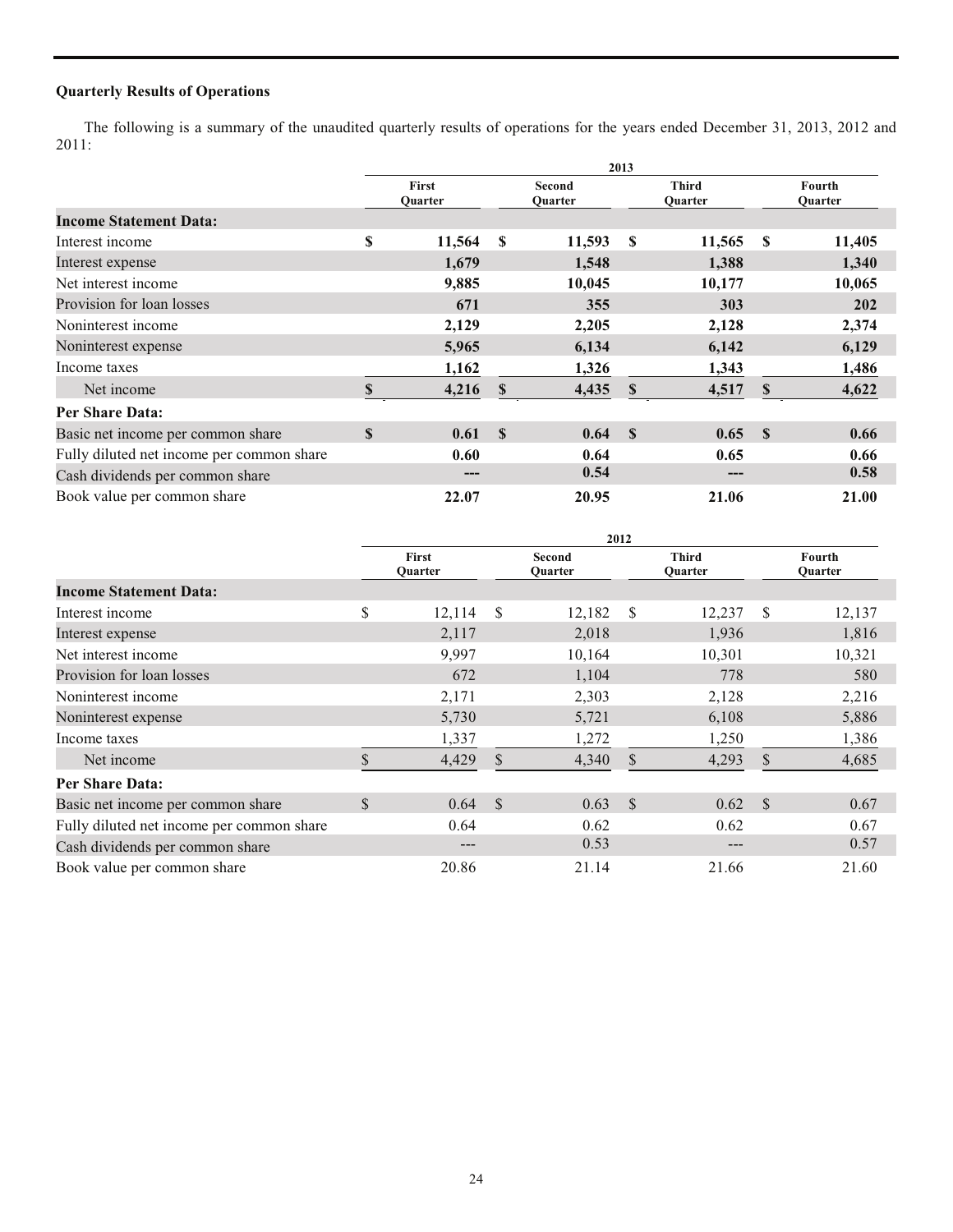|                                    |                  |               |                   | 2011          |                         |               |                   |
|------------------------------------|------------------|---------------|-------------------|---------------|-------------------------|---------------|-------------------|
|                                    | First<br>Quarter |               | Second<br>Quarter |               | <b>Third</b><br>Quarter |               | Fourth<br>Quarter |
| <b>Income Statement Data:</b>      |                  |               |                   |               |                         |               |                   |
| Interest income                    | \$<br>12,465     | S             | 12,475            | S             | 12,577                  | <sup>\$</sup> | 12,429            |
| Interest expense                   | 2,379            |               | 2,346             |               | 2,282                   |               | 2,177             |
| Net interest income                | 10,086           |               | 10,129            |               | 10,295                  |               | 10,252            |
| Provision for loan losses          | 800              |               | 753               |               | 643                     |               | 753               |
| Noninterest income                 | 1,953            |               | 2,110             |               | 2,149                   |               | 2,277             |
| Noninterest expense                | 6,103            |               | 6,045             |               | 5,907                   |               | 5,362             |
| Income taxes                       | 1,112            |               | 1,225             |               | 1,385                   |               | 1,525             |
| Net income                         | 4,024            | $\mathcal{S}$ | 4,216             | $\mathcal{S}$ | 4,509                   | $\mathcal{S}$ | 4,889             |
| Per Share Data:                    |                  |               |                   |               |                         |               |                   |
| Basic net income per share         | \$<br>0.58       | <sup>S</sup>  | 0.61              | <sup>S</sup>  | 0.65                    | $\mathbf S$   | 0.70              |
| Fully diluted net income per share | 0.58             |               | 0.61              |               | 0.65                    |               | 0.70              |
| Cash dividends per share           | ---              |               | 0.48              |               | ---                     |               | 0.52              |
| Book value per share               | 19.27            |               | 19.65             |               | 20.44                   |               | 20.36             |

# **Balance Sheet**

 On December 31, 2013, the Company had total assets of \$1,110,630, an increase of \$6,269, or 0.57%, over the total of \$1,104,361 on December 31, 2012. For 2013, the growth in assets was entirely internally generated and was not the result of acquisitions. Total assets at December 31, 2012 were up by \$37,259, or 3.49%, over the total at December 31, 2011.

# **Loans**

The Company's loan categorization reflects its approach to loan portfolio management and includes six groups. Real estate construction loans include construction loans for residential and commercial properties, as well as land. Consumer real estate loans include conventional and junior lien mortgages as well as equity lines. Commercial real estate loans are comprised of owner-occupied and leased nonfarm, nonresidential properties, multi-family residence loans and farmland. Commercial non real estate loans include farm loans, operating capital lines and loans secured by capital assets. Public sector and IDA loans are extended to municipalities. Consumer non real estate loans include automobile loans, personal loans, credit cards and consumer overdrafts.

# **A. Types of Loans**

|                                        |               |              |              |         |               | December 31. |               |         |               |         |
|----------------------------------------|---------------|--------------|--------------|---------|---------------|--------------|---------------|---------|---------------|---------|
|                                        |               | 2013         |              | 2012    |               | 2011         |               | 2010    |               | 2009    |
| Real estate construction               |               | 45,925<br>S. | <sup>S</sup> | 50,313  | S             | 48,531       | <sup>S</sup>  | 46,169  | <sup>S</sup>  | 44,744  |
| Consumer real estate                   |               | 145,499      |              | 143,262 |               | 150.224      |               | 153,405 |               | 154,380 |
| Commercial real estate                 |               | 311,266      |              | 304,308 |               | 303,192      |               | 293,171 |               | 293,229 |
| Commercial non real estate             |               | 31,262       |              | 37,349  |               | 38,832       |               | 37,547  |               | 41,402  |
| Public sector and IDA                  |               | 34,220       |              | 26,169  |               | 15,571       |               | 12,553  |               | 19,207  |
| Consumer non real estate               |               | 28,423       |              | 31,714  |               | 33,072       |               | 34,543  |               | 38,047  |
| Total loans                            | <sup>\$</sup> | 596,595      | <b>S</b>     | 593,115 | S             | 589,422      | <sup>\$</sup> | 577,388 | \$.           | 591,009 |
| Less unearned income and deferred fees |               | (905)        |              | (953)   |               | (952)        |               | (945)   |               | (1,062) |
| Total loans, net of unearned income    | S.            | 595.690      | <sup>S</sup> | 592,162 | <sup>\$</sup> | 588,470      | <sup>S</sup>  | 576,443 | <sup>\$</sup> | 589,947 |
| Less allowance for loans losses        |               | (8,227)      |              | (8,349) |               | (8,068)      |               | (7,664) |               | (6,926) |
| Total loans, net                       |               | 587,463      |              | 583,813 | S.            | 580,402      | \$.           | 568,779 | S             | 583,021 |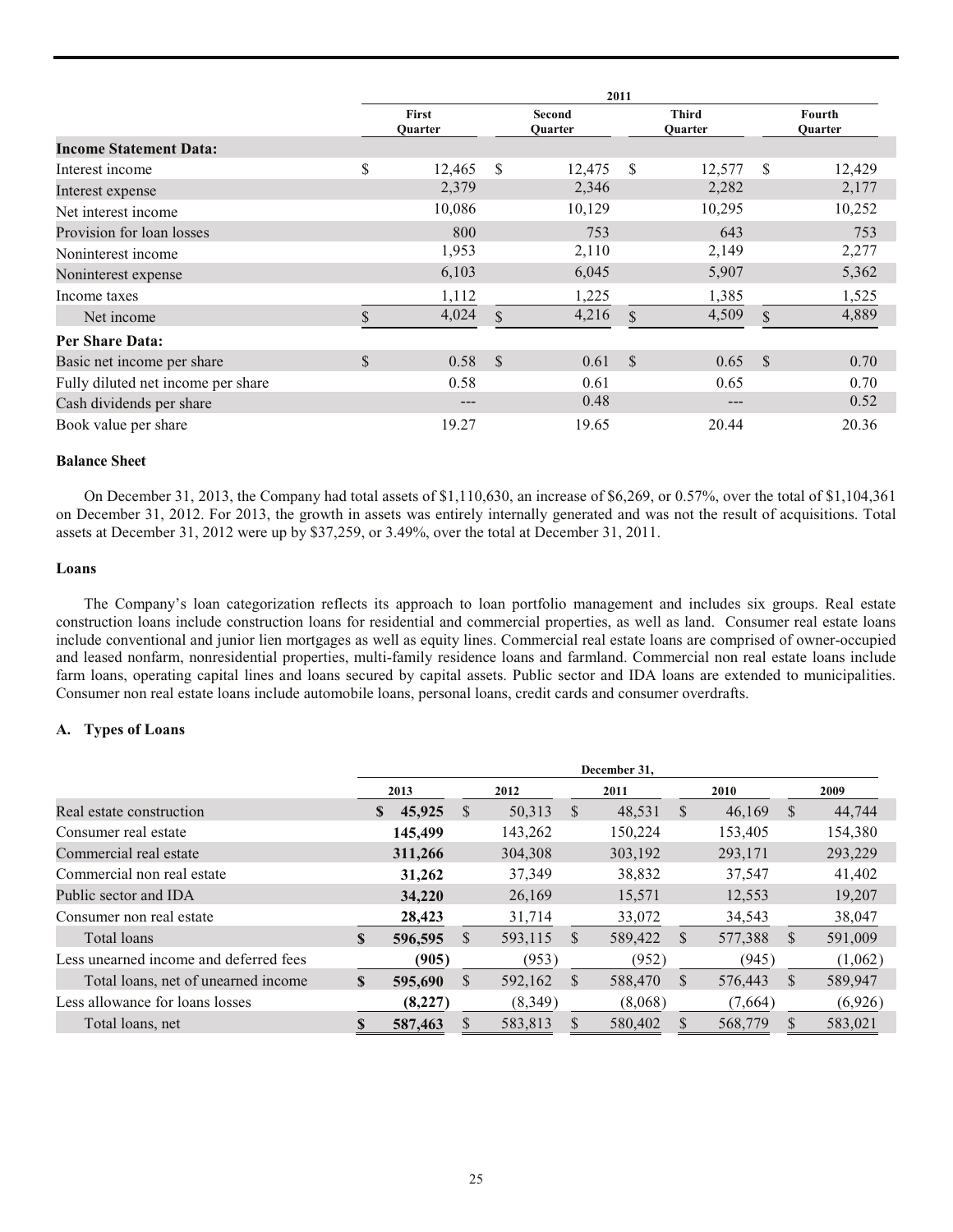# **B. Maturities and Interest Rate Sensitivities**

The following table presents maturities and interest rate sensitivities for commercial non real estate, commercial real estate and real estate construction loans.

|                                              | December 31, 2013 |               |  |               |      |                      |             |  |  |  |  |  |
|----------------------------------------------|-------------------|---------------|--|---------------|------|----------------------|-------------|--|--|--|--|--|
|                                              |                   | $\leq$ 1 Year |  | $1 - 5$ Years |      | <b>After 5 Years</b> | Total       |  |  |  |  |  |
| Commercial non real estate                   | S                 | 17,448        |  | 11,159        | - \$ | 2,655                | 31.262<br>S |  |  |  |  |  |
| Commercial real estate                       |                   | 19,200        |  | 68,309        |      | 223,757              | 311,266     |  |  |  |  |  |
| Real estate construction                     |                   | 27,372        |  | 11,462        |      | 7,091                | 45,925      |  |  |  |  |  |
| Total                                        |                   | 64,020        |  | 90,930        |      | 233,503              | 388,453     |  |  |  |  |  |
| Less loans with predetermined interest rates |                   | (18,329)      |  | (18, 712)     |      | (8,190)              | (45, 231)   |  |  |  |  |  |
| Loans with adjustable rates                  |                   | 45,691        |  | 72,218        |      | 225,313              | 343,222     |  |  |  |  |  |

# **C. Risk Elements**

 The following table presents aggregate amounts for nonaccrual loans, restructured loans in nonaccrual, other real estate owned net, and accruing loans which are contractually past due ninety days or more as to interest or principal payments, and accruing restructured loans.

|                                              | December 31, |        |    |        |              |       |              |       |               |       |
|----------------------------------------------|--------------|--------|----|--------|--------------|-------|--------------|-------|---------------|-------|
|                                              |              | 2013   |    | 2012   |              | 2011  |              | 2010  |               | 2009  |
| Nonaccrual loans:                            |              |        |    |        |              |       |              |       |               |       |
| Real estate construction                     | S            |        | \$ | 3,109  | S            | ---   | S            |       | \$            | 2,643 |
| Consumer real estate                         |              | 198    |    | 612    |              | 296   |              | 964   |               |       |
| Commercial real estate                       |              | 5,383  |    | 7,018  |              | 702   |              | 526   |               | 1,455 |
| Commercial non real estate                   |              | 128    |    | 82     |              | 400   |              | 448   |               |       |
| Public sector and IDA                        |              | ---    |    | ---    |              | ---   |              | ---   |               |       |
| Consumer non real estate                     |              | 23     |    | 49     |              | ---   |              |       |               |       |
| Total nonaccrual loans                       | \$           | 5,732  | \$ | 10,870 | S.           | 1,398 | \$           | 1,938 | \$.           | 4,098 |
| Restructured loans (TDR Loans) in nonaccrual |              |        |    |        |              |       |              |       |               |       |
| Real estate construction                     | \$           |        | \$ | 123    | \$.          | 1,681 | \$           | 2,185 | <sup>\$</sup> |       |
| Consumer real estate                         |              | 201    |    | 407    |              | 315   |              | $---$ |               |       |
| Commercial real estate                       |              | 651    |    | 1,142  |              | 1,544 |              | 3,698 |               |       |
| Commercial non real estate                   |              | ---    |    | 479    |              | 198   |              | 250   |               |       |
| Public sector and IDA                        |              |        |    |        |              |       |              |       |               |       |
| Consumer non real estate                     |              | ---    |    | ---    |              | 68    |              | $---$ |               |       |
| Total restructured loans in nonaccrual       |              | 852    |    | 2,151  |              | 3,806 |              | 6,133 |               |       |
| Total nonperforming loans                    | S.           | 6,584  | \$ | 13,021 | $\mathbb{S}$ | 5,204 | $\mathbb{S}$ | 8,071 | \$            | 4,098 |
| Other real estate owned, net                 |              | 4,712  |    | 1,435  |              | 1,489 |              | 1,723 |               | 2,126 |
| Total nonperforming assets                   | \$           | 11,296 | \$ | 14,456 | S            | 6,693 | \$           | 9,794 | \$            | 6,224 |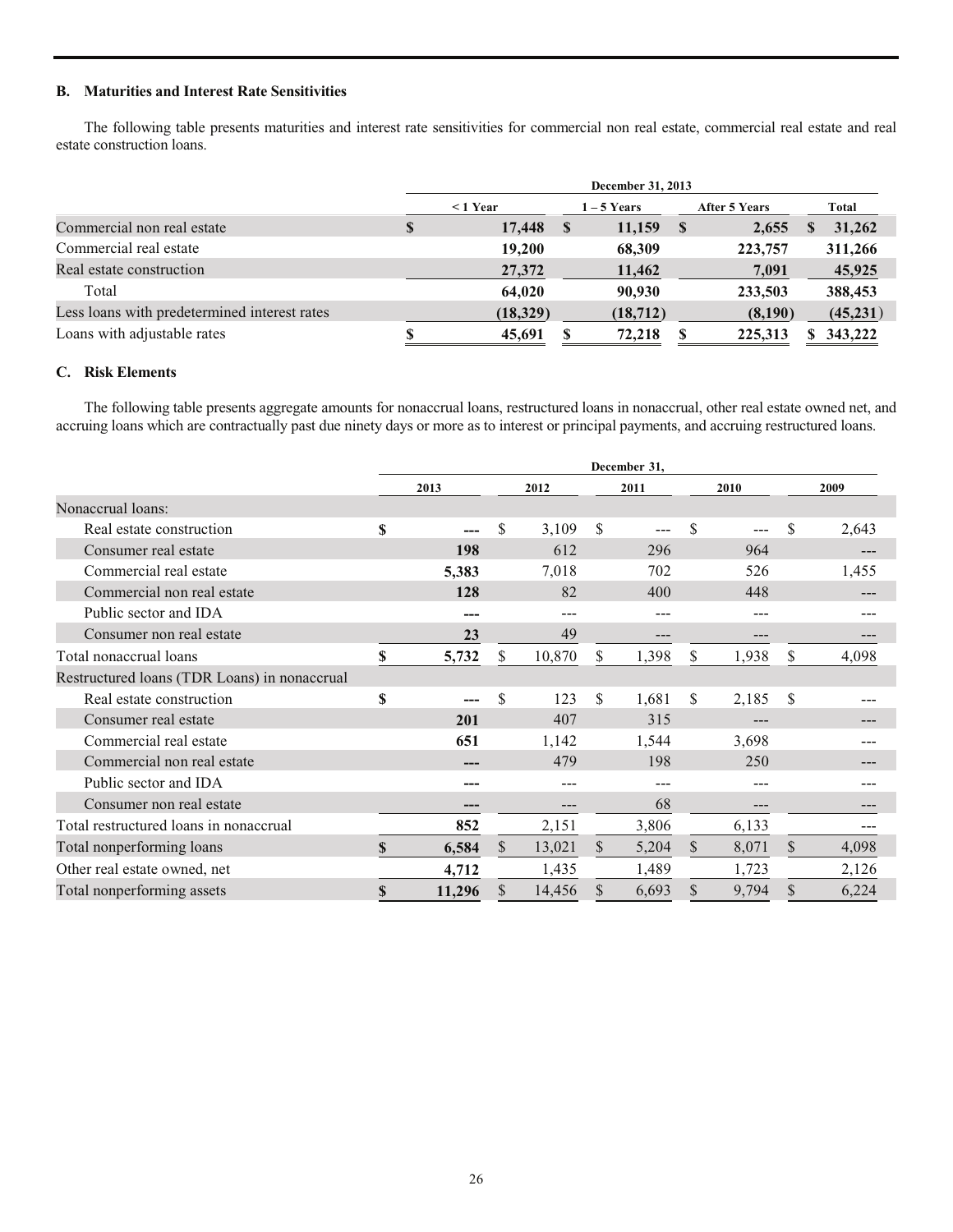| Accruing loans past due 90 days or more: |              |         |               |       |               |       |               |       |               |       |
|------------------------------------------|--------------|---------|---------------|-------|---------------|-------|---------------|-------|---------------|-------|
| Real estate construction                 | <b>S</b>     | $---$   | <sup>\$</sup> | ---   | $\mathcal{S}$ | ---   | <sup>\$</sup> | $---$ | <sup>\$</sup> | 20    |
| Consumer real estate                     |              | 128     |               | 156   |               | 346   |               | 612   |               | 873   |
| Commercial real estate                   |              | $- - -$ |               | ---   |               | 63    |               | 577   |               | 643   |
| Commercial non real estate               |              |         |               |       |               | 26    |               | 81    |               | 99    |
| Public sector and IDA                    |              | ---     |               | ---   |               | ---   |               | $---$ |               | ---   |
| Consumer non real estate                 |              | 62      |               | 14    |               | 46    |               | 66    |               | 62    |
|                                          | $\mathbf{s}$ | 190     | \$.           | 170   |               | 481   |               | 1,336 | \$            | 1,697 |
| Accruing restructured loans:             |              |         |               |       |               |       |               |       |               |       |
| Real estate construction                 | <b>S</b>     |         | \$            | ---   | $\mathbb{S}$  | 1,611 | <sup>S</sup>  | ---   | <b>S</b>      |       |
| Consumer real estate                     |              | 579     |               | 80    |               | 156   |               |       |               |       |
| Commercial real estate                   |              | 5,552   |               | 1,886 |               | 1,922 |               | 350   |               | 2,652 |
| Commercial non real estate               |              | 60      |               | 39    |               | 67    |               | --    |               | ---   |
| Public sector and IDA                    |              | ---     |               | ---   |               | ---   |               | ---   |               |       |
| Consumer non real estate                 |              | ---     |               | ---   |               | ---   |               | ---   |               |       |
|                                          |              | 6,191   | \$            | 2,005 | \$            | 3,756 | $\mathcal{S}$ | 350   | $\mathcal{S}$ | 2,652 |

Loan loss and other indicators related to asset quality are presented in the Loan Loss Data table.

# **Loan Loss Data Table**

|                                                                                                          | 2013       |          | 2012      |      | 2011     |
|----------------------------------------------------------------------------------------------------------|------------|----------|-----------|------|----------|
| Provision for loan losses                                                                                | 1,531      | <b>S</b> | 3,134     | - \$ | 2,949    |
| Net charge-offs to average net loans                                                                     | $0.28\%$   |          | $0.49\%$  |      | $0.43\%$ |
| Allowance for loan losses to loans, net of unearned<br>income and deferred fees                          | $1.38\%$   |          | $1.41\%$  |      | $1.37\%$ |
| Allowance for loan losses to nonperforming loans                                                         | 124.95%    |          | 64.12%    |      | 155.03%  |
| Allowance for loan losses to nonperforming assets                                                        | 72.83%     |          | 57.75%    |      | 120.54%  |
| Nonperforming assets to loans, net of unearned income<br>and deferred fees, plus other real estate owned | 1.88%      |          | 2.44%     |      | $1.13\%$ |
| Nonaccrual loans                                                                                         | $5,732$ \$ |          | 10,870 \$ |      | 1,398    |
| Restructured loans in nonaccrual status                                                                  | 852        |          | 2,151     |      | 3,806    |
| Other real estate owned, net                                                                             | 4,712      |          | 1,435     |      | 1,489    |
| Total nonperforming assets                                                                               | 11,296     |          | 14,456    |      | 6,693    |
| Accruing loans past due 90 days or more                                                                  | 190        |          | 170       |      | 481      |

 Nonperforming loans include nonaccrual loans and restructured loans ("troubled debt restructurings" or "TDR loans") in nonaccrual status, but do not include accruing loans 90 days or more past due or accruing restructured loans. Troubled debt restructurings are discussed in detail under the section titled "D. Modifications and Troubled Debt Restructurings (TDR Loans)" below. Impaired loans, or loans for which management does not expect to collect at the original loan terms, but which may or may not be nonperforming, are presented in Note 5 of Notes to Consolidated Financial Statements.

 Total impaired loans at December 31, 2013 were \$12,985, of which \$6,190 were in nonaccrual status. Impaired loans at December 31, 2012 and 2011 were \$18,456 and \$12,596, of which \$11,821 and \$5,089 were in nonaccrual status, respectively.

 The ratio of the allowance for loan losses to total nonperforming loans increased from 64.12% in 2012 to 124.95% in 2013. The Company believes the allowance for loan losses is adequate for the credit risk inherent in the loan portfolio.

# **D. Modifications and Troubled Debt Restructurings ("TDRs")**

 In the ordinary course of business the Company modifies loan terms on a case-by-case basis, including both consumer and commercial loans, for a variety of reasons. Modifications to consumer loans generally involve short-term deferrals to accommodate specific, temporary circumstances. The Company may grant extensions to borrowers who have demonstrated a willingness and ability to repay their loan but who are dealing with the consequences of a specific unforeseen temporary hardship.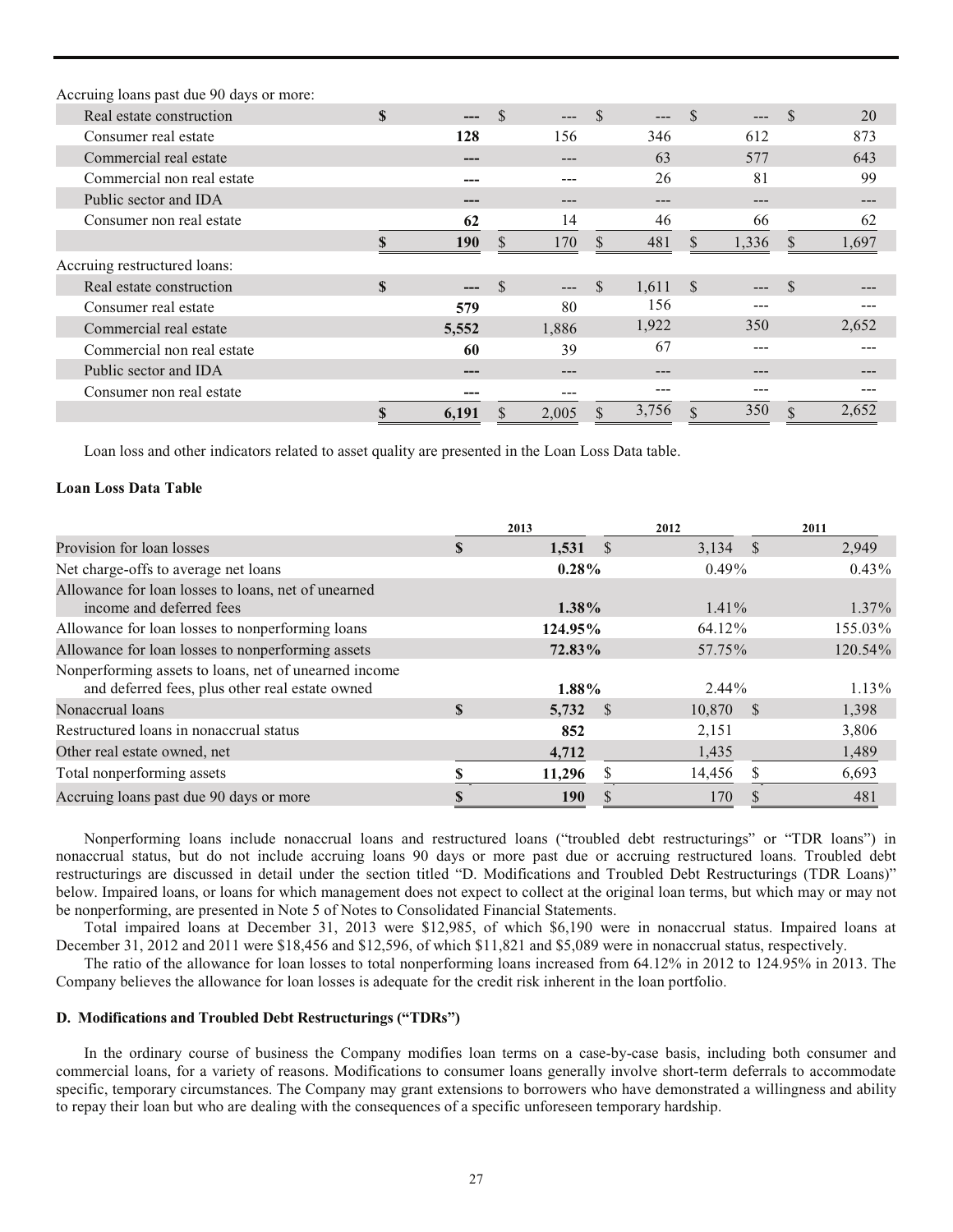An extension defers monthly payments and requires a balloon payment at the original contractual maturity. Where the temporary event is not expected to impact a borrower's ability to repay the debt, and where the Company expects to collect all amounts due including interest accrued at the contractual interest rate for the period of delay at contractual maturity, the modification is not designated a TDR.

 Modifications to commercial loans may include, but are not limited to, changes in interest rate, maturity, amortization and financial covenants. In the original underwriting, loan terms are established that represent the then-current and projected financial condition of the borrower. If the modified terms are consistent with competitive market conditions and representative of terms the borrower could otherwise obtain in the open market, the modified loan is not categorized as a TDR.

 The Company began coding modifications on the core processing system during the second quarter of 2013. The Company uses the coding to assist in identifying troubled debt restructurings. The majority of modifications completed since formal coding was implemented were granted for competitive reasons and did not constitute troubled debt restructurings. A description of modifications that did not result in troubled debt restructurings follows:

| <b>Modifications To Borrowers Not Experiencing</b><br><b>Financial Difficulty</b> | <b>Number of Loans</b><br><b>Modified</b> |              | <b>Total Amount Modified</b> |
|-----------------------------------------------------------------------------------|-------------------------------------------|--------------|------------------------------|
| Rate reductions for competitive purposes                                          | 54                                        | $\mathbf{s}$ | 30,179                       |
| Payment extensions for less than 3 months                                         | 153                                       |              | 3,901                        |
| Maturity date extensions of more than 3 months<br>and up to 6 months              | 61                                        |              | 6,177                        |
| Maturity date extensions of more than 6 months<br>and up to 12 months             | 161                                       |              | 5,393                        |
| Maturity date extensions of more than 12 months                                   | 13                                        |              | 1,149                        |
| Advances on non-revolving loans or<br>recapitalization                            | 3                                         |              | 435                          |
| Change in amortization term or method                                             | 25                                        |              | 8,201                        |
| Renewal of expired Home Equity Line of Credit<br>loans to additional 10 years     | 25                                        |              | 431                          |
| <b>Renewal of single-payment notes</b>                                            | 78                                        |              | 1,742                        |
| Total modifications that do not constitute TDRs                                   | 573                                       | S            | 57,608                       |

 Modifications in which the borrower is experiencing financial difficulty and in which the Company makes a concession to the original contractual loan terms are designated troubled debt restructurings.

 Modifications of loan terms to borrowers experiencing financial difficulty are made in an attempt to protect as much of the Company's investment in the loan as possible. The determination of whether a modification should be accounted for as a TDR requires significant judgment after consideration of all facts and circumstances surrounding the transaction.

 Assuming all other TDR criteria are met, the Company considers one or a combination of the following concessions to the loan terms to indicate TDR status: a reduction of the stated interest rate, an extension of the maturity date at an interest rate lower than the current market rate for a new loan with a similar term and similar risk, or forgiveness of principal or accrued interest.

 The Company recognizes that in the current economy elevated levels of unemployment and depressed real estate values have resulted in financial difficulties for some customers. The Company has restructured loan terms for certain qualified financially distressed borrowers who have agreed to work in good faith and have demonstrated the ability to make the restructured payments in order to avoid a foreclosure. All TDR loans are individually evaluated for impairment for purposes of determining the allowance for loan losses. TDR loans with an impairment loss or that do not demonstrate current payments for at least six months are maintained on nonaccrual until the borrower demonstrates sustained repayment history under the restructured terms and continued repayment is not in doubt. Otherwise, interest income is recognized using a cost recovery method.

 The Company had \$7,043 in TDRs as of December 31, 2013 and \$4,156 as of December 31, 2012. Accruing TDR loans amounted to \$6,191 at December 31, 2013 compared to \$2,005 at December 31, 2012.

 Restructuring generally results in loans with either lower payments or an extended maturity beyond that originally required, and are expected to have a lower risk of loss due to nonperformance than loans classified as nonperforming. In 2013, the Company modified loans in troubled debt restructurings that, directly prior to restructuring, totaled \$4,401 and that have total principal balances of \$4,212 as of December 31, 2013. Two of the loans, totaling \$349 as of December 31, 2013 were reported as nonaccrual TDR's in prior years. The loans demonstrated current repayment history for the required period and were granted additional modifications to change payments to amortizing. Because of the satisfactory repayment history, the loans were placed in accruing status.

 Of the troubled debt restructurings that defaulted in 2013, five had been modified within 12 months previous to the default, and currently have a balance of \$665. The Company defines default as a delay in one payment of more than 90 days or charge-offs or foreclosure after the date of restructuring.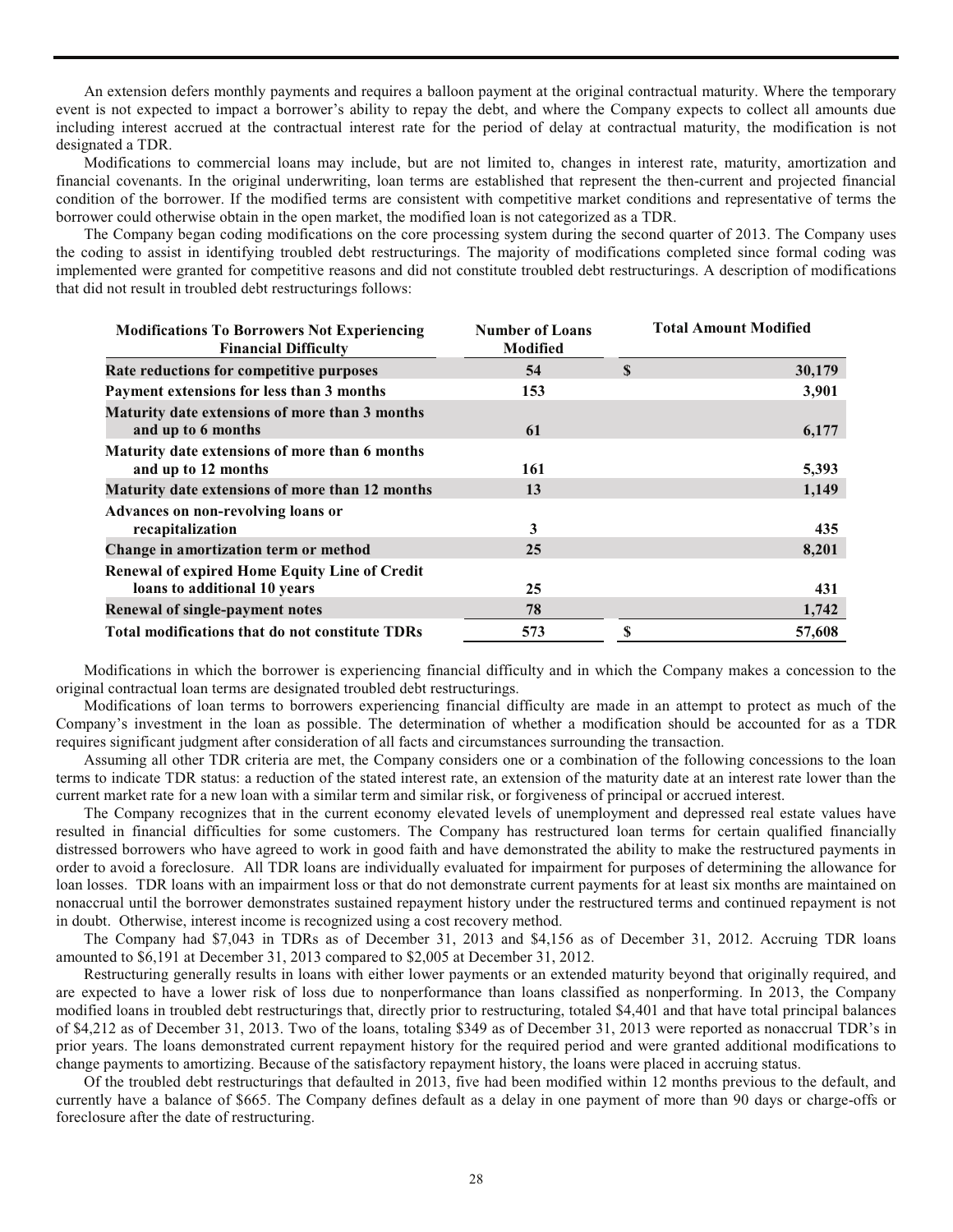In 2012, the Company modified loans in troubled debt restructurings that, directly prior to restructuring, totaled \$1,826 and that had total principal balances of \$1,736 as of December 31, 2012. Included in the troubled debt restructurings made in 2012 are loans associated with one consumer real estate relationship that were reported as TDRs in prior years. The loans for the relationship totaled \$308 prior to the modification and \$199 after the modification. Of the loans modified in 2012, \$1,426 defaulted in 2012. In 2011, the Company modified \$2,999 in troubled debt restructurings, of which \$2,852 defaulted in 2011. Please refer to Note 5 for information on the effect of default on the allowance for loan losses.

|                                 |                  |          |                 |        |                   | TDR Delinquency Status as of December 31, 2013 |                   |     |  |  |  |  |  |
|---------------------------------|------------------|----------|-----------------|--------|-------------------|------------------------------------------------|-------------------|-----|--|--|--|--|--|
|                                 |                  | Accruing |                 |        |                   |                                                |                   |     |  |  |  |  |  |
|                                 | <b>Total TDR</b> |          |                 |        | <b>30-89 Days</b> | $90+$ Days                                     |                   |     |  |  |  |  |  |
|                                 | Loans            |          | Current         |        | <b>Past Due</b>   | <b>Past Due</b>                                | <b>Nonaccrual</b> |     |  |  |  |  |  |
| <b>Real estate construction</b> | <b>S</b>         | $---$    | <b>S</b>        | $--$ S | $--$ \$           | $---$                                          | - \$              |     |  |  |  |  |  |
| <b>Consumer real estate</b>     |                  | 780      | 579             |        |                   | ---                                            |                   | 201 |  |  |  |  |  |
| Commercial real estate          |                  | 6,203    | 5,552           |        | ---               | ---                                            |                   | 651 |  |  |  |  |  |
| Commercial non real estate      |                  | 60       |                 | 60     | ---               | ---                                            |                   |     |  |  |  |  |  |
| <b>Public sector and IDA</b>    |                  | ---      |                 | ---    |                   | ---                                            |                   |     |  |  |  |  |  |
| Consumer non real estate        |                  | ---      |                 | ---    | ---               | ---                                            |                   |     |  |  |  |  |  |
| <b>Total TDR Loans</b>          | S                | 7,043    | $$6,191$ \, $$$ |        | --- S             | ---                                            |                   | 852 |  |  |  |  |  |

|                            | TDR Delinquency Status as of December 31, 2012 |                  |                     |    |                   |                 |  |                   |  |  |  |  |
|----------------------------|------------------------------------------------|------------------|---------------------|----|-------------------|-----------------|--|-------------------|--|--|--|--|
|                            |                                                |                  |                     |    | Accruing          |                 |  |                   |  |  |  |  |
|                            |                                                | <b>Total TDR</b> |                     |    | <b>30-89 Days</b> | $90+$ Days      |  |                   |  |  |  |  |
|                            |                                                | Loans            | Current             |    | <b>Past Due</b>   | <b>Past Due</b> |  | <b>Nonaccrual</b> |  |  |  |  |
| Real estate construction   | \$                                             | 123S             | $\qquad \qquad - -$ | -S | $--$ \$           | $---$           |  | 123               |  |  |  |  |
| Consumer real estate       |                                                | 487              | 80                  |    |                   |                 |  | 407               |  |  |  |  |
| Commercial real estate     |                                                | 3,028            | 1,886               |    | ---               | ---             |  | 1,142             |  |  |  |  |
| Commercial non real estate |                                                | 518              | 39                  |    |                   |                 |  | 479               |  |  |  |  |
| Public sector and IDA      |                                                | ---              |                     |    | ---               |                 |  | ---               |  |  |  |  |
| Consumer non real estate   |                                                |                  |                     |    |                   |                 |  |                   |  |  |  |  |
| <b>Total TDR Loans</b>     | \$                                             | 4.156            | \$2,005             |    | $---$             |                 |  | 2.151             |  |  |  |  |

|                            | TDR Delinquency Status as of December 31, 2011 |                  |  |            |  |                 |                 |       |              |                   |  |  |
|----------------------------|------------------------------------------------|------------------|--|------------|--|-----------------|-----------------|-------|--------------|-------------------|--|--|
|                            |                                                |                  |  |            |  | Accruing        |                 |       |              |                   |  |  |
|                            |                                                | <b>Total TDR</b> |  |            |  | 30-89 Days      | $90+$ Days      |       |              |                   |  |  |
|                            |                                                | Loans            |  | Current    |  | <b>Past Due</b> | <b>Past Due</b> |       |              | <b>Nonaccrual</b> |  |  |
| Real estate construction   | S                                              | 3,292 \$         |  | $1,611$ \$ |  | $--$ S          |                 | $---$ | <sup>S</sup> | 1,681             |  |  |
| Consumer real estate       |                                                | 471              |  | 156        |  |                 |                 |       |              | 315               |  |  |
| Commercial real estate     |                                                | 3,466            |  | 1,922      |  |                 |                 |       |              | 1,544             |  |  |
| Commercial non real estate |                                                | 265              |  | 67         |  |                 |                 |       |              | 198               |  |  |
| Public sector and IDA      |                                                | ---              |  |            |  |                 |                 |       |              | $- - -$           |  |  |
| Consumer non real estate   |                                                | 68               |  | ---        |  |                 |                 |       |              | 68                |  |  |
| <b>Total TDR Loans</b>     |                                                | 7,562            |  | \$ 3.756   |  | $---$           |                 |       |              | 3,806             |  |  |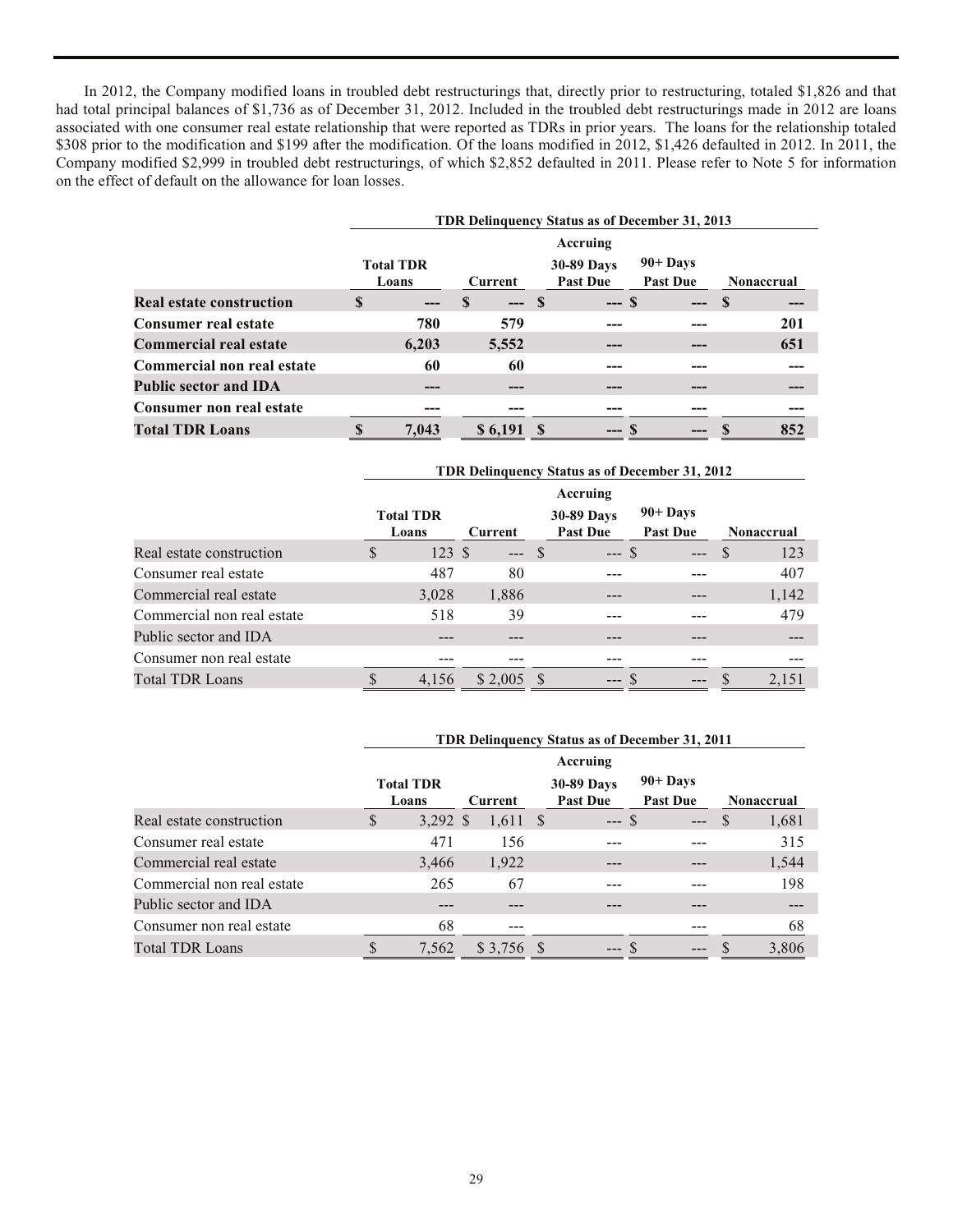## **Summary of Loan Loss Experience**

# **A. Analysis of the Allowance for Loan Losses**

 The following tabulation shows average loan balances at the end of each period; changes in the allowance for loan losses arising from loans charged off and recoveries on loans previously charged off by loan category; and additions to the allowance which have been charged to operating expense:

|                                                  | December 31, |         |    |                |     |         |    |              |    |         |  |
|--------------------------------------------------|--------------|---------|----|----------------|-----|---------|----|--------------|----|---------|--|
|                                                  |              | 2013    |    | 2012           |     | 2011    |    | 2010         |    | 2009    |  |
| Average loans, net of unearned income            | \$           | 585,991 | \$ | 588,170        | \$. | 588,439 | \$ | 586,133      | \$ | 579,581 |  |
| Balance at beginning of year                     |              | 8,349   |    | 8,068          |     | 7,664   |    | 6,926        |    | 5,858   |  |
| Charge-offs:                                     |              |         |    |                |     |         |    |              |    |         |  |
| Real estate construction                         |              | 184     |    | 640            |     | 444     |    | ---          |    |         |  |
| Consumer real estate                             |              | 256     |    | 370            |     | 584     |    | 475          |    | 181     |  |
| Commercial real estate                           |              | 64      |    | 1,589          |     | 320     |    | 1,050        |    |         |  |
| Commercial non real estate                       |              | 968     |    | 109            |     | 990     |    | 919          |    | 83      |  |
| Public Sector and IDA                            |              |         |    |                |     |         |    | ---          |    |         |  |
| Consumer non real estate                         |              | 348     |    | 245            |     | 290     |    | 366          |    | 383     |  |
| Total loans charged off                          |              | 1,820   |    | 2,953          |     | 2,628   |    | 2,810        |    | 647     |  |
| Recoveries:                                      |              |         |    |                |     |         |    |              |    |         |  |
| Real estate construction                         |              | 44      |    | 13             |     | ---     |    | ---          |    |         |  |
| Consumer real estate                             |              | 1       |    | 8              |     | 16      |    | 10           |    | 16      |  |
| Commercial real estate                           |              | 25      |    | ---            |     |         |    | 61           |    |         |  |
| Commercial non real estate                       |              | 18      |    | $\overline{2}$ |     | ---     |    | $\mathbf{1}$ |    | 3       |  |
| Public Sector and IDA                            |              | ---     |    | ---            |     | ---     |    | ---          |    |         |  |
| Consumer non real estate                         |              | 79      |    | 77             |     | 67      |    | 67           |    | 62      |  |
| Total recoveries                                 |              | 167     |    | 100            |     | 83      |    | 139          |    | 81      |  |
| Net loans charged off                            |              | 1,653   |    | 2,853          |     | 2,545   |    | 2,671        |    | 566     |  |
| Additions charged to operations                  |              | 1,531   |    | 3,134          |     | 2,949   |    | 3,409        |    | 1,634   |  |
| Balance at end of year                           | \$           | 8,227   | \$ | 8,349          | S.  | 8,068   | \$ | 7,664        | S. | 6,926   |  |
| Net charge-offs to average net loans outstanding |              | 0.28%   |    | 0.49%          |     | 0.43%   |    | 0.46%        |    | 0.10%   |  |

 The Company charges off commercial real estate loans at the time that a loss is confirmed. When delinquency status or other information indicates that the borrower will not repay the loan, the Company considers collateral value based upon a current appraisal. Any loan amount in excess of collateral value is charged off and the collateral is taken into other real estate owned.

 Factors influencing management's judgment in determining the amount of the loan loss provision charged to operating expense include: the quality of the loan portfolio as determined by management, the historical loan loss experience, diversification as to type of loans in the portfolio, the amount of secured as compared with unsecured loans and the value of underlying collateral, banking industry standards and averages, and economic conditions. Management evaluates the quality of the loan portfolio by examining past due and nonaccrual ratios for each class. Overall, the ratio of loans past due 30-89 days to total loans decreased from 0.69% at December 31, 2012 to 0.50% at December 31, 2013, while the ratio of accruing loans 90 days past due to total loans remained essentially static, and nonaccrual loans as a percentage of total loans decreased from 2.20% at December 31, 2012 to 1.11% at December 31, 2013.

 Historical losses are computed and incorporated to the calculation for the allowance for loan losses on the class level. On a total portfolio basis, the charge-off rate for the twelve months ended December 31, 2013 decreased 21 basis points to 0.28% from 0.49% for the twelve months ended December 31, 2012. Class balances as a percentage of total loans are evaluated to determine growth areas. Classes that increased were 1-4 family residential construction loans, consumer real estate closed-end first liens, multifamily residential real estate public sector and IDA, and other consumer loans. High risk loans, defined by the Company to be junior lien mortgages, interest only loans and loans with high loan-to-value ratios, were examined. The percentage of high-risk loans as a percentage of total loans was found to have decreased from December 31, 2012.

 Economic factors were analyzed to determine their impact on the credit risk of the loan portfolio. From December 31, 2012 to December 31, 2013, positive signs were decreases in business bankruptcy rates and the inventory of existing homes on the market, while the average personal bankruptcy rate and the inventory of new homes on the market were found to have increased. Local average unemployment and local residential and commercial vacancy rates remained essentially static. Management's analysis of the loan portfolio and pertinent economic conditions resulted in a determination of the allowance for loan losses for collectively-evaluated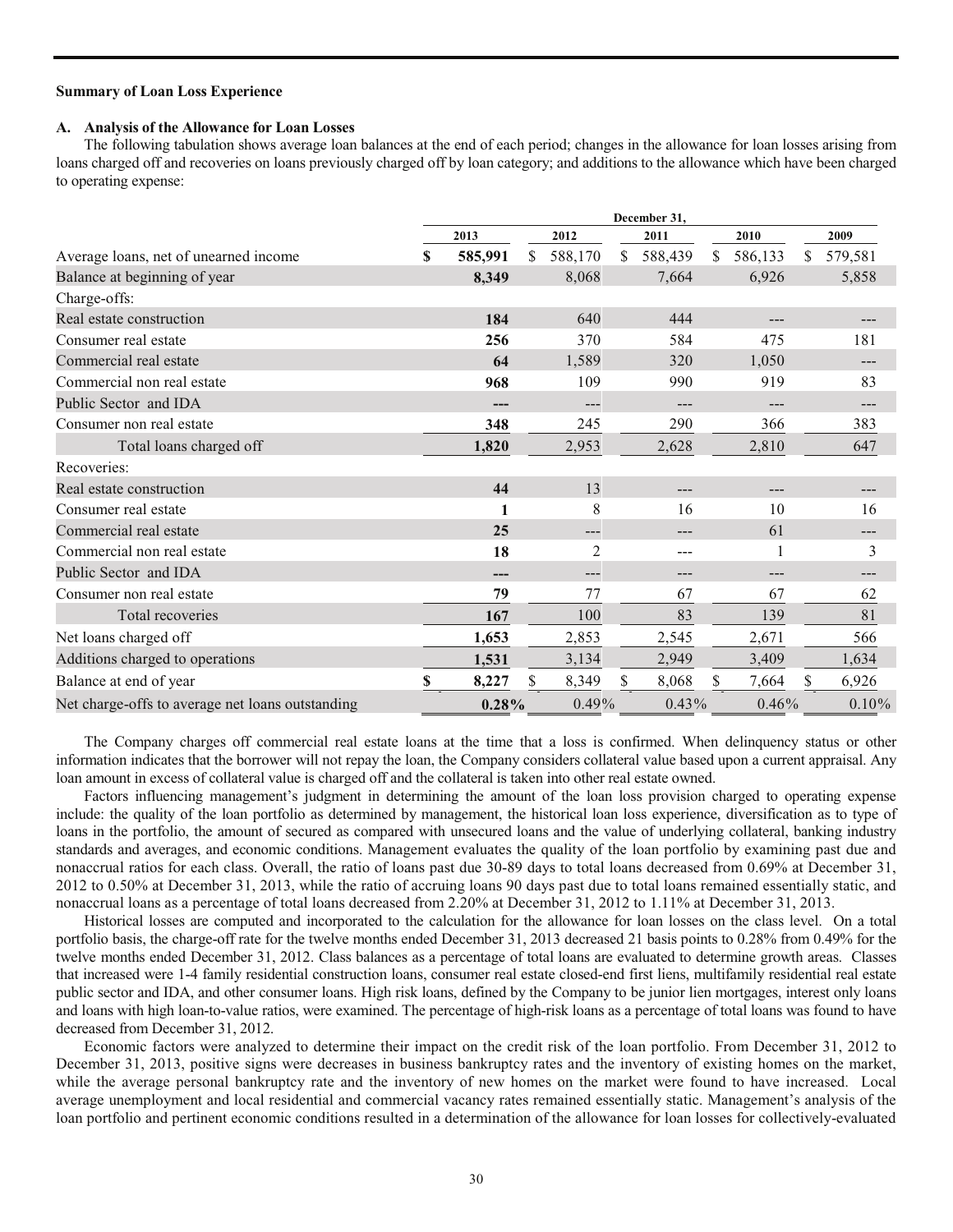loans of \$7,317 at December 31, 2013, down from \$7,746 at December 31, 2012. As of December 31, 2013, the unallocated portion of the reserve was \$286, and at December 31, 2012 the unallocated reserve was \$49. Individually-evaluated impaired loans are valued using the appraised value of the underlying collateral or the present value of cash flows for each loan. Valuation procedures for impaired loans resulted in a required reserve for impaired loans of \$624 at December 31, 2013 and \$554 at December 31, 2012. The total required reserves of \$8,227 at December 31, 2013, \$8,349 as of December 31, 2012 and \$8,068 as of December 31, 2011 indicated provision charges for loan losses of \$1,531 for the twelve months ended December 31, 2013, \$3,134 for the twelve months ended December 31, 2012 and \$2,949 for the twelve months ended December 31, 2011.

# **B. Allocation of the Allowance for Loan Losses**

 The allowance for loan losses has been allocated according to the amount deemed necessary to provide for anticipated losses within the categories of loans for the years indicated as follows:

|                                  |                            |            |                                                                 |                            |                                                                        | December 31.                      |                                                                        |                            |                                                                        |                            |                                                                 |
|----------------------------------|----------------------------|------------|-----------------------------------------------------------------|----------------------------|------------------------------------------------------------------------|-----------------------------------|------------------------------------------------------------------------|----------------------------|------------------------------------------------------------------------|----------------------------|-----------------------------------------------------------------|
|                                  |                            | 2013       |                                                                 |                            | 2012                                                                   |                                   | 2011                                                                   |                            | 2010                                                                   |                            | 2009                                                            |
|                                  | <b>Allowance</b><br>Amount |            | Percent of<br>Loans in<br>Each<br>Category to<br>Total<br>Loans | <b>Allowance</b><br>Amount | Percent of<br>Loans in<br>Each<br>Category to<br><b>Total</b><br>Loans | <b>Allowance</b><br><b>Amount</b> | Percent of<br>Loans in<br>Each<br>Category to<br><b>Total</b><br>Loans | <b>Allowance</b><br>Amount | Percent of<br>Loans in<br>Each<br>Category to<br><b>Total</b><br>Loans | <b>Allowance</b><br>Amount | Percent of<br>Loans in<br>Each<br>Category to<br>Total<br>Loans |
| Real estate<br>construction      | $\mathbf{s}$               | 863        | $7.70\%$                                                        | \$1,070                    | $8.48\%$                                                               | 1,079                             |                                                                        | 8.23% \$1,087              |                                                                        | 8.00% \$1,917              | 7.57%                                                           |
| Consumer<br>real estate          |                            | 1,697      | 24.39%                                                          | 2,263                      | 24.15%                                                                 | 1,245                             | 25.49%                                                                 | 1,052                      | 26.57%                                                                 | 330                        | 26.12%                                                          |
| Commercial<br>real estate        |                            | 3,685      | 52.17%                                                          | 3,442                      | 51.31%                                                                 | 3,515                             | 51.44%                                                                 | 3,461                      | 50.78%                                                                 | 2,654                      | 49.61%                                                          |
| Commercial<br>non real<br>estate |                            | 989        | $5.24\%$                                                        | 959                        | 6.30%                                                                  | 1,473                             | 6.59%                                                                  | 1,089                      | 6.50%                                                                  | 1,148                      | 7.01%                                                           |
| Public sector<br>and IDA         |                            | 132        | $5.74\%$                                                        | 142                        | 4.41%                                                                  | 232                               | 2.64%                                                                  | 259                        | 2.17%                                                                  | 84                         | 3.25%                                                           |
| Consumer<br>non real             |                            |            |                                                                 |                            |                                                                        |                                   |                                                                        |                            |                                                                        |                            |                                                                 |
| estate<br>Unallocated            |                            | 576<br>285 | $4.76\%$                                                        | 424<br>49                  | 5.35%                                                                  | 403<br>121                        | 5.61%                                                                  | 587<br>129                 | 5.98%                                                                  | 507<br>286                 | $6.44\%$                                                        |
|                                  |                            | 8,227      | 100.00%                                                         | \$8,349                    | $100.00\%$ \$                                                          | 8,068                             | $100.00\%$                                                             | \$7,664                    |                                                                        | 100.00% \$6,926            | 100.00%                                                         |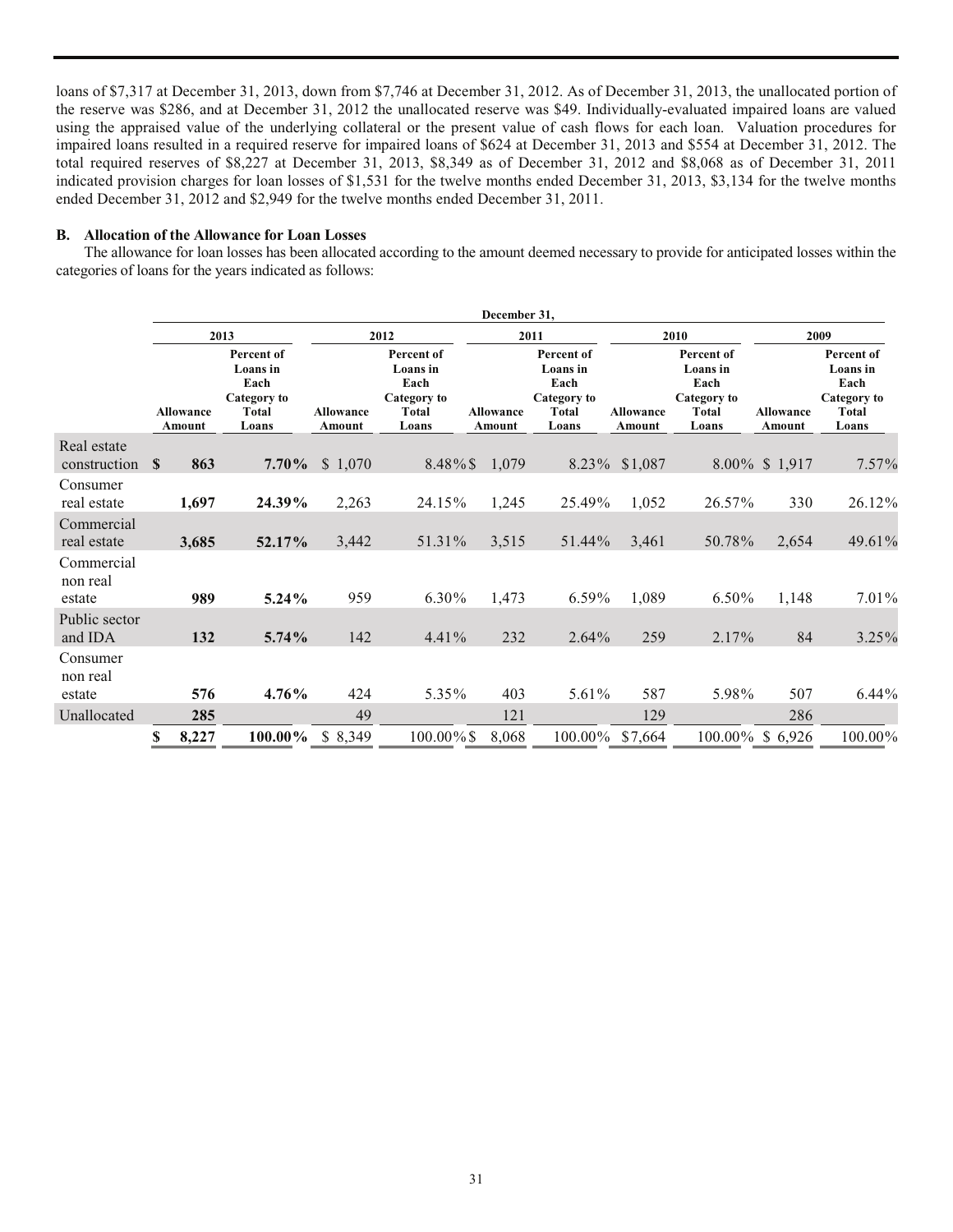An analysis of the allowance for loan losses by impairment basis follows:

|                                                        |                        | December 31,            |          |
|--------------------------------------------------------|------------------------|-------------------------|----------|
|                                                        | 2013                   | 2012                    | 2011     |
| Impaired loans<br>\$                                   | 12,985<br><sup>S</sup> | <sup>\$</sup><br>18,456 | 12,596   |
| Allowance related to impaired loans                    | 624                    | 554                     | 1,123    |
| Allowance to impaired loans                            | 4.81%                  | $3.00\%$                | 8.92%    |
|                                                        |                        |                         |          |
| Non-impaired loans                                     | 583,610                | 574,659                 | 576,826  |
| Allowance related to non-impaired<br>loans             | 7,603                  | 7,795                   | 6,945    |
| Allowance to non-impaired loans                        | $1.30\%$               | $1.36\%$                | $1.20\%$ |
| Total loans                                            | 596,595                | 593,115                 | 589,422  |
| Less: unearned income and deferred<br>fees             | (905)                  | (953)                   | (952)    |
| Loans, net of unearned income and<br>deferred fees     | 595,690                | 592,162                 | 588,470  |
| Allowance for loan losses, total                       | 8,227                  | 8,349                   | 8,068    |
| Allowance as a percentage of loans, net<br>of unearned | 1.38%                  | $1.41\%$                | $1.37\%$ |

 The allowance percentage for impaired loans was 4.81%, 3.00% and 8.92% as of December 31, 2013, 2012 and 2011 respectively. The ratio is subject to fluctuation because impaired loans are individually evaluated. The amount of the individual impaired loan balance that exceeds the fair value is accrued in the allowance for loan losses.

 The allowance percentage for non-impaired loans was 1.30%, 1.36% 1.21% as of December 31, 2013, 2012 and 2011 respectively. The allowance for non-impaired loans is determined by applying historical charge-off percentages, as well as additional accruals for internal and external credit risk factors to groups of non-impaired loans. The ratio decreased from 2012 due to decreases in historical charge-off percentages, declines in past due loans and nonaccruals. The ratio increased from 2011 to 2012 because of increased historical charge-off percentages and higher risk indications from other factors.

#### **Securities**

 The fair value of securities available for sale was \$183,668, a decrease of \$6,147 or 3.24% from December 31, 2012. The amortized cost of securities held to maturity was \$163,983 at December 31, 2013 and \$160,539 at December 31, 2012, an increase of \$3,444 or 2.15%. Both categories of securities increased in 2012, as liquidity from deposit growth outpaced loan opportunities.

 Additional information about securities available for sale and securities held to maturity can be found in Note 3 of the Notes to Consolidated Financial Statements.

 The financial markets have experienced increased volatility and increased risk during the economic downturn and slow recovery. The risk in financial markets affects the Company in the same way that it affects other institutional and individual investors. The Company's investment portfolio includes corporate bonds. If, because of economic hardship, the corporate issuers were to default, there could be a delay in the payment of interest, or there could be a loss of principal and accrued interest. To date, there have been no defaults in any of the corporate bonds held in the portfolio. The Company's investment portfolio also contains a large percentage of municipal bonds. The recession and a slow recovery may negatively impact the ability of states and municipalities to make scheduled principal and interest payments on their outstanding indebtedness. If their income from taxes and other sources declines significantly because of the recession, states and municipalities could default on their bond obligations. The risk is at this point hypothetical, because there have been no defaults among the municipal bonds in the Company's investment portfolio.

 In making investment decisions, management follows internal policy guidelines that help to limit risk by specifying parameters for both security quality and industry and geographic concentrations. Management regularly monitors the quality of the investment portfolio and tracks changes in financial markets. The value of individual securities will be written down if a decline in fair value is considered to be other than temporary, given the totality of the circumstances.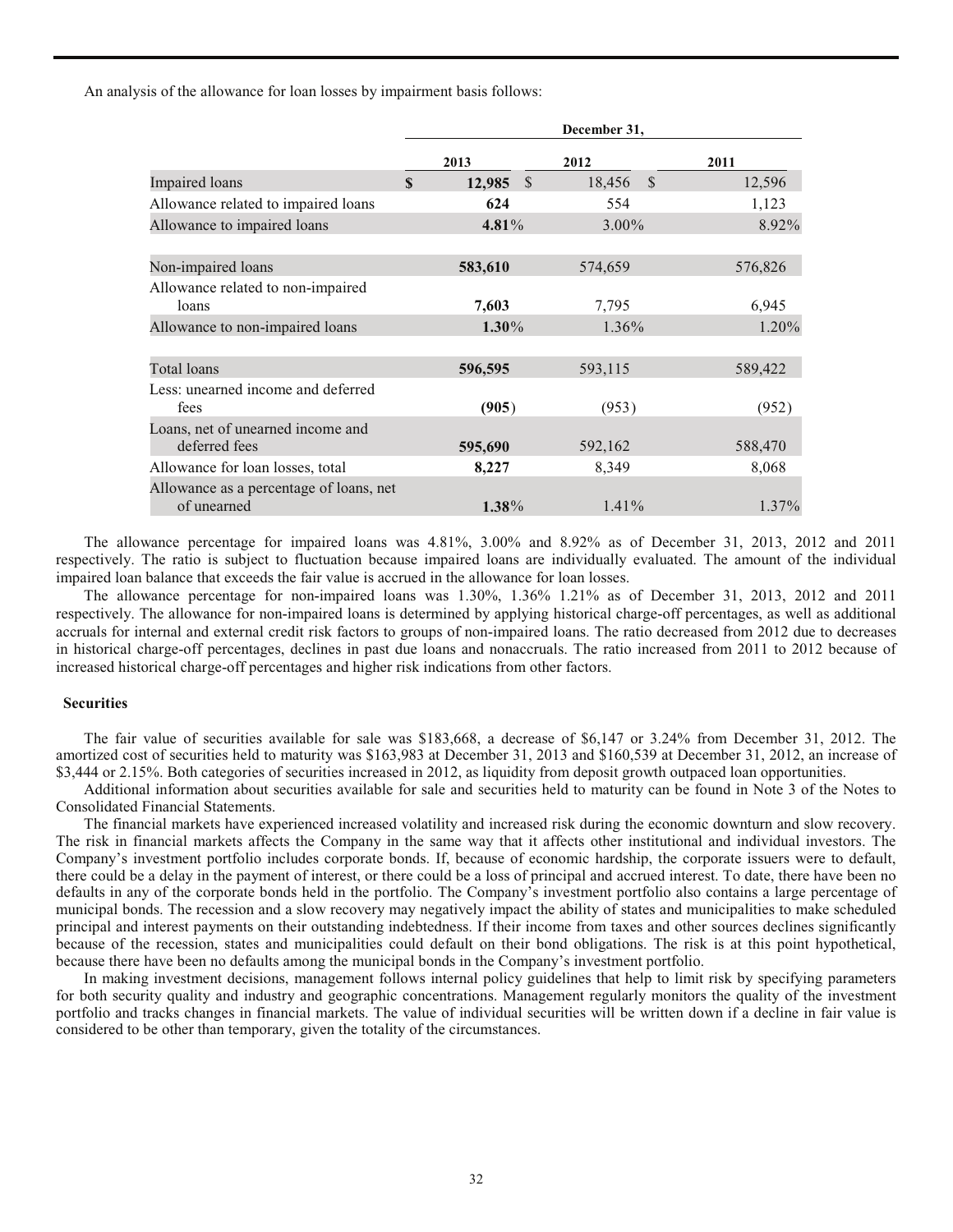# **Maturities and Associated Yields**

 The following table presents the maturities for securities available for sale and held to maturity at their carrying values as of December 31, 2013 and weighted average yield for each range of maturities.

|                                                     |                   |          |               |          |              | <b>Maturities and Yields</b> |               |             |               |         |               |              |
|-----------------------------------------------------|-------------------|----------|---------------|----------|--------------|------------------------------|---------------|-------------|---------------|---------|---------------|--------------|
| \$ in thousands, except percent data                | December 31, 2013 |          |               |          |              |                              |               |             |               |         |               |              |
|                                                     | $< 1$ Year        |          | 1-5 Years     |          |              | 5-10 Years                   |               | $>10$ Years | None          |         |               | <b>Total</b> |
| <b>Available for Sale:</b>                          |                   |          |               |          |              |                              |               |             |               |         |               |              |
| U.S. Government agencies                            | \$                | 1,012    | \$            | $---$    | \$           | 18,351                       |               | \$128,490   | \$            | ---     |               | \$147,853    |
|                                                     |                   | 4.44%    |               | $---$    |              | 2.37%                        |               | 3.18%       |               | ---     |               | 3.09%        |
| Mortgage-backed securities                          | $\mathbb{S}$      | 31       | $\mathbb{S}$  | 727      | $\mathbb{S}$ | 618                          | $\mathbb{S}$  | 1,464       | $\mathbb{S}$  | ---     | \$            | 2,840        |
|                                                     |                   | 4.38%    |               | 5.16%    |              | 5.14%                        |               | 5.33%       |               | ---     |               | 5.23%        |
| States and political subdivision – nontaxable $(1)$ | \$                | 1,935    | \$            | 8,494    | \$           | 4,738                        | $\mathcal{S}$ | 8,290       | \$            | ---     | \$            | 23,457       |
|                                                     |                   | 5.57%    |               | 5.86%    |              | 5.70%                        |               | 6.01%       |               | ---     |               | 5.81%        |
| Corporate                                           | $\mathbb{S}$      | 843      | $\mathbb{S}$  | 1,041    | $\mathbb{S}$ | ---                          | $\mathbb{S}$  | 5,511       | $\mathbb{S}$  |         | $\mathbb{S}$  | 7,395        |
|                                                     |                   | $4.65\%$ |               | 5.10%    |              | $---$                        |               | 4.12%       |               | $---$   |               | 4.32%        |
| Other securities                                    | \$                | ---      | \$            | ---      | \$           | ---                          | \$            | ---         | $\mathbb{S}$  | 2,123   | \$            | 2,123        |
|                                                     |                   | $---$    |               | $---$    |              | ---                          |               | $---$       |               | 5.58%   |               | 5.58%        |
| Total                                               | $\mathcal{S}$     | 3,821    |               | \$10,262 | $\mathbb{S}$ | 23,707                       |               | \$143,755   |               | \$2,123 |               | \$183,668    |
|                                                     |                   | 5.06%    |               | 5.63%    |              | 3.11%                        |               | 3.40%       |               | 5.58%   |               | 3.55%        |
|                                                     |                   |          |               |          |              |                              |               |             |               |         |               |              |
| <b>Restricted stock:</b>                            |                   |          |               |          |              |                              |               |             |               |         |               |              |
| Restricted stock                                    | $\mathbb{S}$      |          | $\mathcal{S}$ |          | \$           |                              | $\mathbb{S}$  |             | $\mathbb{S}$  | 1,414   | \$            | 1,414        |
|                                                     |                   |          |               |          |              |                              |               |             |               | 4.06%   |               | 4.06%        |
| <b>Held to Maturity:</b>                            |                   |          |               |          |              |                              |               |             |               |         |               |              |
| U.S. Government agencies                            | $\mathbb{S}$      |          | $\mathcal{S}$ |          | \$           | 3,040                        |               | \$10,932    | $\mathcal{S}$ |         | $\mathcal{S}$ | 13,973       |
|                                                     |                   | ---      |               |          |              | 4.17%                        |               | 3.21%       |               | ---     |               | 3.42%        |
| Mortgage-backed securities                          | \$                | ---      | \$            | ---      | \$           | ---                          | \$            | 520         | \$            | ---     | \$            | 520          |
|                                                     |                   | ---      |               | ---      |              | ---                          |               | 5.60%       |               | $---$   |               | 5.60%        |
| States and political subdivision – nontaxable $(1)$ | \$                | 5,065    | <sup>\$</sup> | 3,130    | $\mathbb{S}$ | 14,277                       |               | \$127,019   | $\mathcal{S}$ | ---     |               | \$149,490    |
|                                                     |                   | 6.43%    |               | 5.71%    |              | 5.37%                        |               | 5.47%       |               | $---$   |               | 5.50%        |
| Corporate                                           | \$                | ---      | \$            |          | \$           |                              | \$            | ---         | \$            | ---     | \$            |              |
|                                                     |                   | ---      |               | ---      |              | ---                          |               | $--$        |               | $---$   |               |              |
| Total                                               | $\mathbb{S}$      | 5,065    | $\mathcal{S}$ | 3,130    | $\mathbb{S}$ | 17,317                       |               | \$138,471   | $\mathbb{S}$  | $---$   |               | \$163,983    |
|                                                     |                   | 6.43%    |               | 5.71%    |              | 5.16%                        |               | 5.29%       |               | ---     |               | 5.32%        |

(1) Rates shown represent weighted average yield on a fully taxable basis.

 The majority of mortgage-backed securities and collateralized mortgage obligations held at December 31, 2013 were backed by U.S. agencies. Certain holdings are required to be periodically subjected to the Federal Financial Institution Examination Council's (FFIEC) high risk mortgage security test. These tests address possible fluctuations in the average life and variances caused by the change in rate times the change in volume that have been allocated to rate and volume changes proportional to the relationship of the absolute dollar amounts of the change in each. Except for U.S. Government securities, the Company has no securities with any issuer that exceeds 10% of stockholders' equity.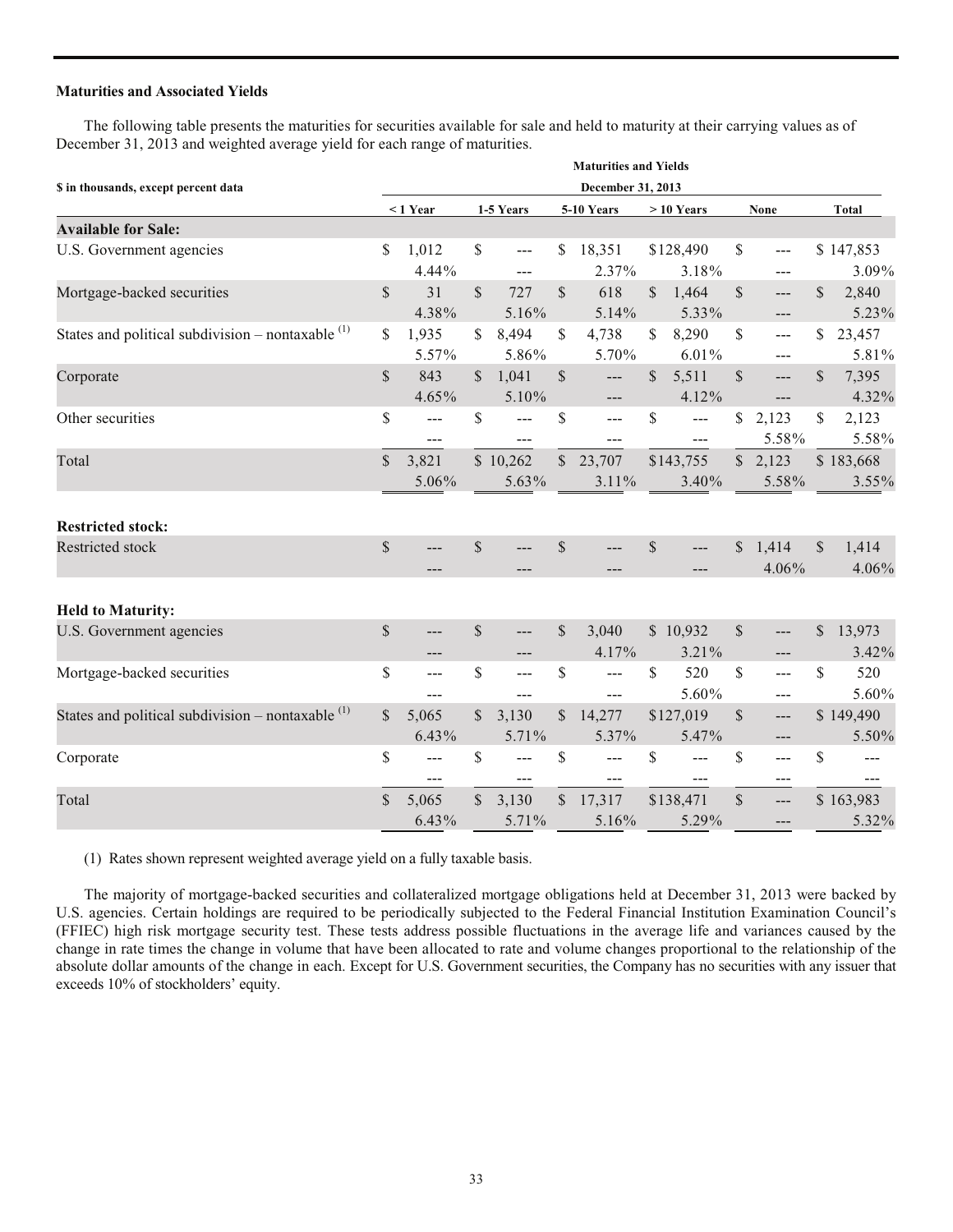## **Deposits**

 Total deposits increased by \$13,270, or 1.40%, from \$946,766 at December 31, 2012 to \$960,036 at December 31, 2013. Total deposits grew \$27,433, or 2.98%, from \$919,333 at December 31, 2011 to December 31, 2012. A portion of the increase in both 2013 and 2012 is attributable to a higher level of municipal deposits. The increases in total deposits for 2013 and 2012 were internally generated and not the result of acquisitions.

#### **A. Average Amounts of Deposits and Average Rates Paid**

Average amounts and average rates paid on deposit categories are presented below:

|                                     |   |                    |                          |                    | <b>Year Ended December 31,</b> |                    |                          |  |
|-------------------------------------|---|--------------------|--------------------------|--------------------|--------------------------------|--------------------|--------------------------|--|
|                                     |   | 2013               |                          |                    | 2012                           | 2011               |                          |  |
|                                     |   | Average<br>Amounts | Average<br>Rates<br>Paid | Average<br>Amounts | Average<br>Rates<br>Paid       | Average<br>Amounts | Average<br>Rates<br>Paid |  |
| Noninterest-bearing demand deposits | S | 141,445            | $---$                    | 141,269            | $---$                          | 135,880            | ---                      |  |
| Interest-bearing demand deposits    |   | 459,340            | $0.82\%$                 | 420,947            | $0.99\%$                       | 378,971            | 1.08%                    |  |
| Savings deposits                    |   | 72,783             | $0.05\%$                 | 64,973             | $0.06\%$                       | 58,273             | $0.08\%$                 |  |
| Time deposits                       |   | 259,914            | $0.84\%$                 | 298,797            | 1.23%                          | 314,920            | 1.60%                    |  |
| Average total deposits              |   | 933,482            | $0.75\%$ \$              | 925,986            | $1.01\%$ \$                    | 888.044            | 1.22%                    |  |

# **B. Time Deposits of \$100 or More**

The following table sets forth time certificates of deposit and other time deposits of \$100 or more:

|                                         | <b>December 31, 2013</b> |  |                                          |  |                                           |  |                |  |        |  |  |  |
|-----------------------------------------|--------------------------|--|------------------------------------------|--|-------------------------------------------|--|----------------|--|--------|--|--|--|
|                                         | 3 Months or Less         |  | Over 3 Months<br><b>Through 6 Months</b> |  | Over 6 Months<br><b>Through 12 Months</b> |  | Over 12 Months |  | Total  |  |  |  |
| Total time deposits of \$100<br>or more | 16.401                   |  | 13.134                                   |  | 29,028                                    |  | 36,902         |  | 95,465 |  |  |  |

# **Derivatives and Market Risk Exposures**

 The Company is not a party to derivative financial instruments with off-balance sheet risks such as futures, forwards, swaps, and options. The Company is a party to financial instruments with off-balance sheet risks such as commitments to extend credit, standby letters of credit, and recourse obligations in the normal course of business to meet the financing needs of its customers. See Note 14, of Notes to Consolidated Financial Statements for additional information relating to financial instruments with off-balance sheet risk. Management does not plan any future involvement in high risk derivative products. The Company has investments in mortgagebacked securities, principally GNMA's and FNMA's, with a fair value of approximately \$3,413. See Note 3 of Notes to Consolidated Financial Statements for additional information relating to securities.

 The Company's securities and loans are subject to credit and interest rate risk, and its deposits are subject to interest rate risk. Management considers credit risk when a loan is granted and monitors credit risk after the loan is granted. The Company maintains an allowance for loan losses to absorb losses in the collection of its loans. See Note 5 of Notes to Consolidated Financial Statements for information relating to the allowance for loan losses. See Note 15 of Notes to Consolidated Financial Statements for information relating to concentrations of credit risk. The Company has an asset/liability program to manage its interest rate risk. This program provides management with information related to the rate sensitivity of certain assets and liabilities and the effect of changing rates on profitability and capital accounts.

 The effects of changing interest rates are primarily managed through adjustments to the loan portfolio and deposit base, to the extent competitive factors allow. The investment portfolio is generally longer term. Adjustments for asset and liability management concerns are addressed when securities are called or mature and funds are subsequently reinvested. Historically, securities have been sold for reasons related to credit quality or regulatory limitations. Few, if any, securities available for sale have been disposed of for the express purpose of managing interest rate risk. No trading activity for this purpose is planned in the foreseeable future, though it does remain an option.

 While the asset/liability planning program is designed to protect the Company over the long term, it does not provide near-term protection from interest rate shocks, as interest rate sensitive assets and liabilities do not by their nature move up or down in tandem in response to changes in the overall rate environment. The Company's profitability in the near term may be temporarily negatively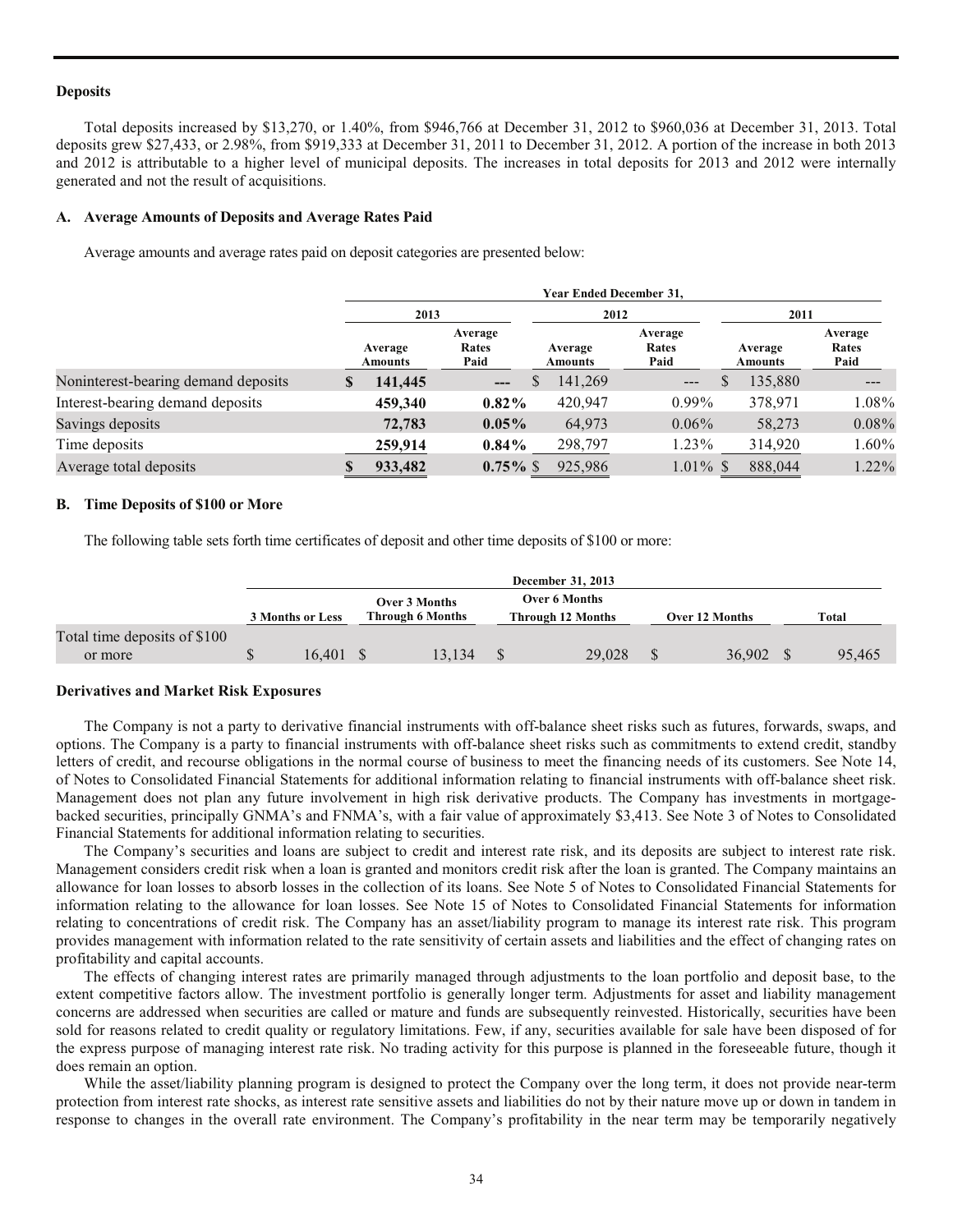affected in a period of rapidly rising or rapidly falling rates, because it takes some time for the Company to change its rates to adjust to a new interest rate environment. See Note 16 of Notes to Consolidated Financial Statements for information relating to fair value of financial instruments and comments concerning interest rate sensitivity.

# **Liquidity**

 Liquidity measures the Company's ability to meet its financial commitments at a reasonable cost. Demands on the Company's liquidity include funding additional loan demand and accepting withdrawals of existing deposits. The Company has diverse liquidity sources, including customer and purchased deposits, customer repayments of loan principal and interest, sales, calls and maturities of securities, Federal Reserve discount window borrowing, short-term borrowing, and Federal Home Loan Bank advances. At December 31, 2013, the bank did not have discount window borrowings, short-term borrowings, or FHLB advances. To assure that short-term borrowing is readily available, the Company tests accessibility annually.

 Liquidity from securities is restricted by accounting and business considerations. The securities portfolio is segregated into available-for-sale and held-to-maturity. The Company considers only securities designated available-for-sale for typical liquidity needs. Further, portions of the securities portfolio are pledged to meet state requirements for public funds deposits. Discount window borrowings also require pledged securities. Increased/decreased liquidity from public funds deposits or discount window borrowings results in increased/decreased liquidity from pledging requirements. The Company monitors public funds pledging requirements and unpledged available-for-sale securities accessible for liquidity needs.

 Regulatory capital levels determine the Company's ability to use purchased deposits and the Federal Reserve discount window. At December 31, 2013, the Company is considered well capitalized and does not have any restrictions on purchased deposits or borrowing ability at the Federal Reserve discount window.

 The Company monitors factors that may increase its liquidity needs. Some of these factors include deposit trends, large depositor activity, maturing deposit promotions, interest rate sensitivity, maturity and repricing timing gaps between assets and liabilities, the level of unfunded loan commitments and loan growth. At December 31, 2013, the Company's liquidity is sufficient to meet projected trends in these areas.

 To monitor and estimate liquidity levels, the Company performs stress testing under varying assumptions on credit sensitive liabilities and the sources and amounts of balance sheet and external liquidity available to replace outflows. The Company's Contingency Funding Plan sets forth avenues for rectifying liquidity shortfalls. At December 31, 2013, the analysis indicated adequate liquidity under the tested scenarios.

 The Company utilizes several other strategies to maintain sufficient liquidity. Loan and deposit growth are managed to keep the loan to deposit ratio within the Company's own policy range of 65% to 75%. At December 31, 2013, the loan to deposit ratio was 62.05%, slightly below policy levels. The investment strategy takes into consideration the term of the investment, and securities in the available for sale portfolio are laddered based upon projected funding needs.

 In the normal course of business, we enter into certain contractual obligations, including obligations to make future payments on lease arrangements, contractual commitments with depositors, and service contracts. The table below presents our significant contractual obligations as of December 31, 2013, except for pension and other postretirement benefit plans, which are included in Note 8, "Employee Benefit Plans," to the Consolidated Financial Statements in this Form 10-K.

|                                     |   | <b>Payments Due by Period</b> |              |                  |   |           |          |           |          |                  |  |  |
|-------------------------------------|---|-------------------------------|--------------|------------------|---|-----------|----------|-----------|----------|------------------|--|--|
|                                     |   |                               |              | <b>Less Than</b> |   |           |          |           |          | <b>More Than</b> |  |  |
|                                     |   | <b>Total</b>                  |              | 1 Year           |   | 1-3 Years |          | 4-5 Years |          | 5 Years          |  |  |
| Time deposits                       | S | 241,709                       | $\mathbf{s}$ | 137,018          | S | 61,423    | <b>S</b> | 43,127    | <b>S</b> | 141              |  |  |
| Purchase obligations <sup>(1)</sup> |   | 3,189                         |              | 1,233            |   | 1,296     |          | 660       |          |                  |  |  |
| Operating leases                    |   | 452                           |              | 220              |   | 153       |          | 76        |          |                  |  |  |
| Total                               |   | 245,350                       |              | 138,471          |   | 62.872    |          | 43,863    | S        | 144              |  |  |

(1) Includes contracts with a minimum annual payment of \$100

 As of December 31, 2013, the Company was not aware of any other known trends, events or uncertainties that have or are reasonably likely to have a material impact on our liquidity. As of December 31, 2013, the Company has no material commitments or long-term debt for capital expenditures

#### **Recent Accounting Pronouncements**

See Note 1 of Notes to Consolidated Financial Statements for information relating to recent accounting pronouncements.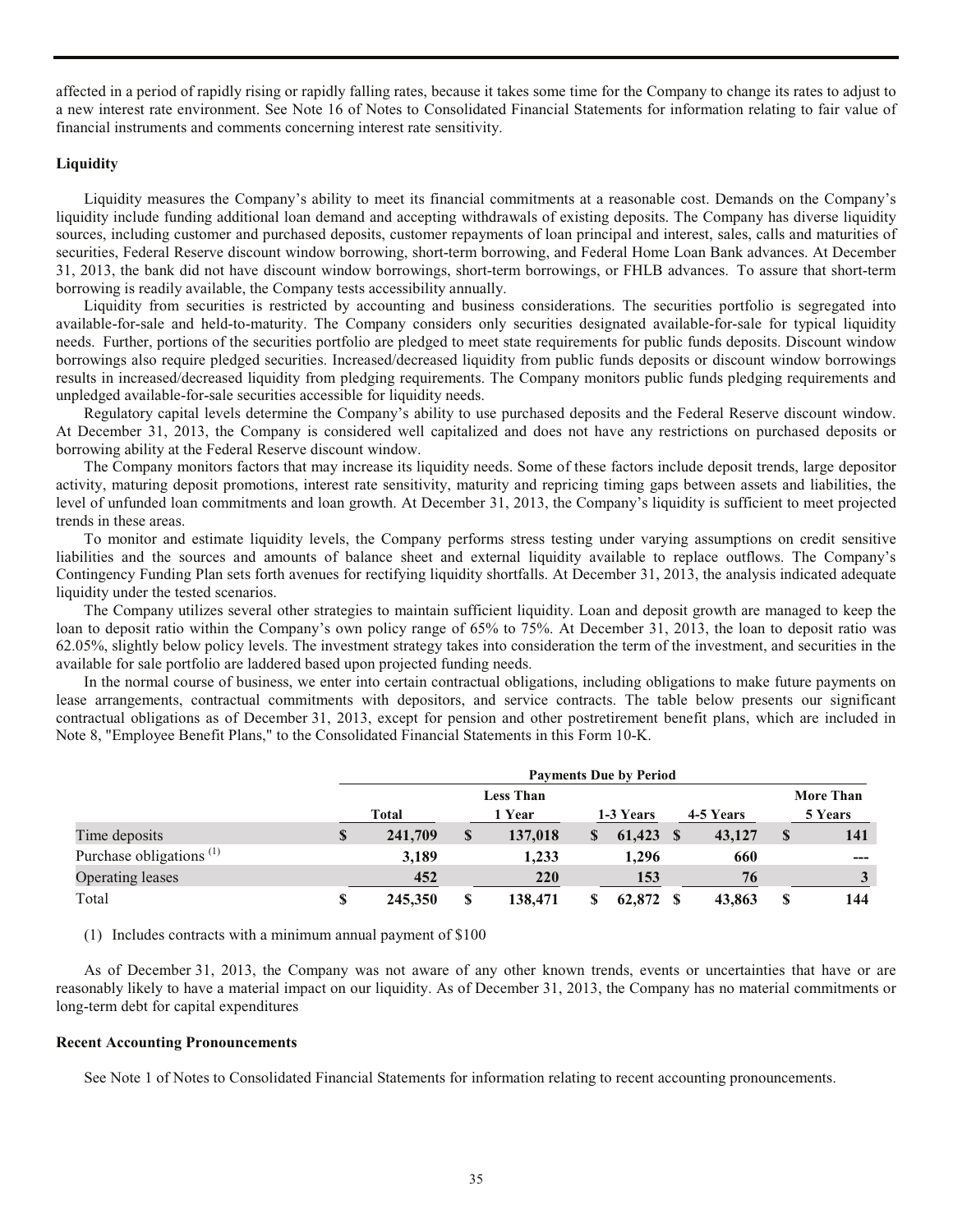## **Capital Resources**

 Total stockholders' equity at December 31, 2013 was \$145,892, a decrease of \$4,217, or 2.81%, from the \$150,109 at December 31, 2012. The largest component of 2013 stockholders' equity was retained earnings of \$154,171, which included net income of \$17,790, offset by dividends of \$7,781. There were no stock options exercised in 2013.

 Total stockholders' equity grew by \$8,810 or 6.24%, from \$141,299 on December 31, 2011 to \$150,109 on December 31, 2012. Earnings, net of the change in unrealized gains and losses for securities available for sale and dividends paid, accounted for most of the increase in 2012.

 The Tier I and Tier II risk-based capital ratios at December 31, 2013 were 22.4% and 23.6%, respectively. Capital ratios are significantly above the regulatory minimum requirements of 4% for Tier I and 8% for Tier II. The Tier I and Tier II risk-based capital ratios at December 31, 2012 were 21.20% and 22.4%, respectively.

# **Off-Balance Sheet Arrangements**

The Company's off-balance sheet arrangements at December 31, 2013 are detailed in the table below.

|                                        | <b>Payments Due by Period</b> |              |  |                         |  |           |              |                          |  |  |  |
|----------------------------------------|-------------------------------|--------------|--|-------------------------|--|-----------|--------------|--------------------------|--|--|--|
|                                        |                               | <b>Total</b> |  | <b>Less Than 1 Year</b> |  | 1-3 Years | 4-5 Years    | <b>More Than 5 Years</b> |  |  |  |
| Commitments to extend credit           | S                             | 133,573      |  | 133,573 \$              |  | $--$ \$   | $--$ \$      |                          |  |  |  |
| Standby letters of credit              |                               | 15,215       |  | 15,215                  |  | ---       | ---          |                          |  |  |  |
| Mortgage loans with potential recourse |                               | 18,257       |  | 18,257                  |  | $---$     | ---          |                          |  |  |  |
| Operating leases                       |                               | 452          |  | 220                     |  | 153       | 76           |                          |  |  |  |
| Total                                  |                               | 167,497      |  | $167.265$ \$            |  | 153 \$    | <b>76 \$</b> |                          |  |  |  |

 In the normal course of business the Company's banking affiliate extends lines of credit to its customers. Amounts drawn upon these lines vary at any given time depending on the business needs of the customers.

 Standby letters of credit are also issued to the bank's customers. There are two types of standby letters of credit. The first is a guarantee of payment to facilitate customer purchases. The second type is a performance letter of credit that guarantees a payment if the customer fails to perform a specific obligation. Revenue from these letters was approximately \$44 in 2013.

While it would be possible for customers to draw in full on approved lines of credit and letters of credit, historically this has not occurred. In the event of a sudden and substantial draw on these lines, the Company has its own lines of credit on which it can draw funds. A sale of loans or investments would also be an option.

 The Company sells mortgages on the secondary market for which there are recourse agreements should the borrower default. The mortgages originated must meet strict underwriting and documentation requirements for the sale to be completed. The Company estimates a potential loss reserve for recourse provisions. The amount is not material as of December 31, 2013. To date, no recourse provisions have been invoked.

Operating leases are for buildings used in the Company's day-to-day operations.

#### **Item 7A. Quantitative and Qualitative Disclosures About Market Risk**

 Information about market risk is set forth above in the "Interest Rate Sensitivity" and "Derivatives and Market Risk Exposure" sections of the Management's Discussion and Analysis.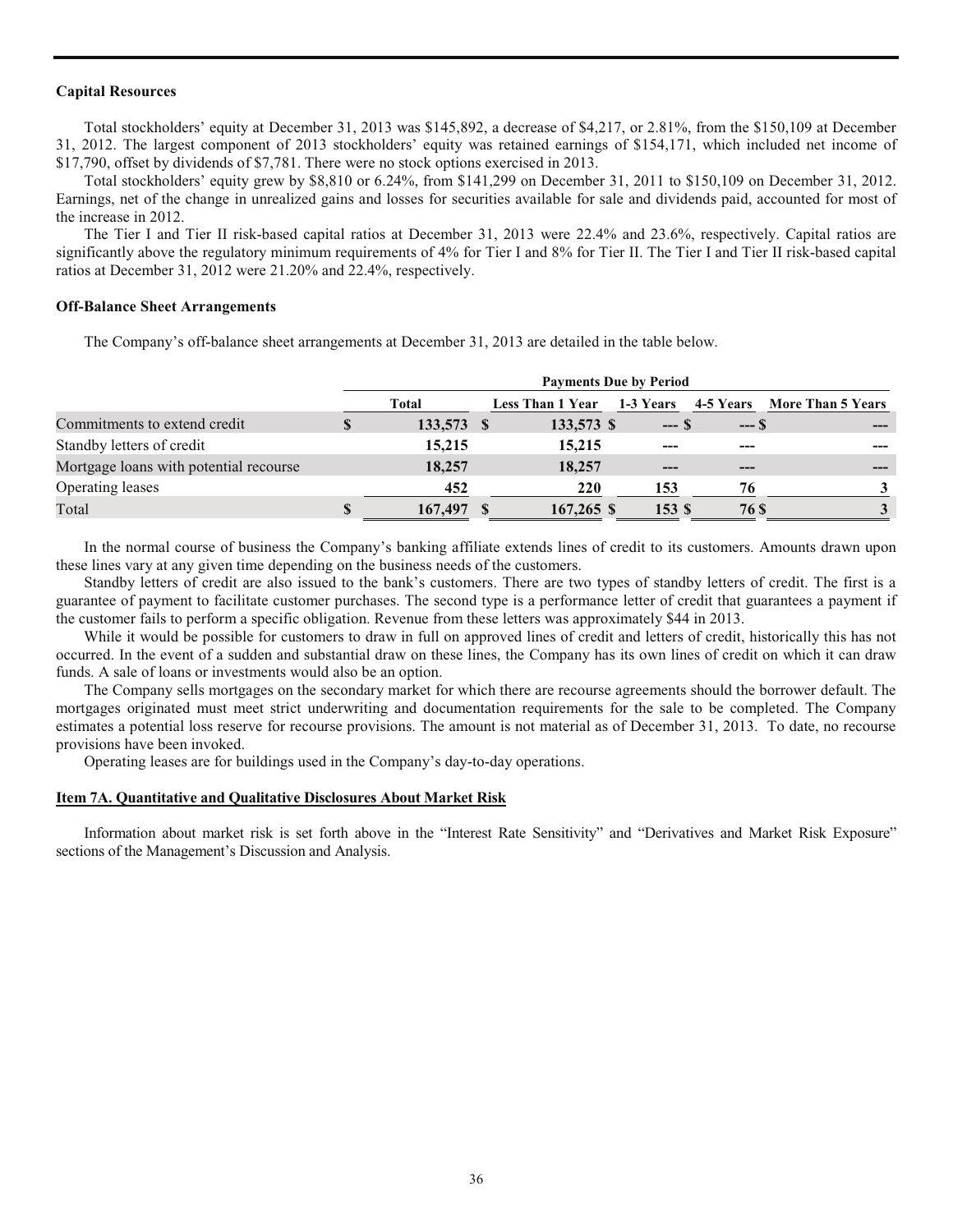# **Item 8. Financial Statements and Supplementary Data**

| \$ in thousands, except share and per share data<br>2013<br>2012<br><b>Assets</b><br>Cash and due from banks<br>14,783<br>\$<br>13,283<br>\$<br>Interest-bearing deposits<br>96,597<br>97,376<br>Securities available for sale, at fair value<br>189,815<br>183,668<br>Securities held to maturity (fair value approximates \$159,337 at December 31, 2013 and \$170,846<br>at December 31, 2012)<br>160,539<br>163,983<br>Restricted stock<br>1,414<br>1,689<br>Mortgage loans held for sale<br>2,796<br>1,276<br>Loans:<br>Real estate construction loans<br>50,313<br>45,925<br>Consumer real estate loans<br>145,499<br>143,262<br>Commercial real estate loans<br>311,266<br>304,308<br>Commercial non real estate loans<br>31,262<br>37,349<br>Public sector and IDA loans<br>26,169<br>34,220<br>Consumer non real estate loans<br>28,423<br>31,714<br><b>Total loans</b><br>593,115<br>596,595<br>Less unearned income and deferred fees<br>(905)<br>(953)<br>Loans, net of unearned income and deferred fees<br>592,162<br>595,690<br>Less allowance for loan losses<br>(8,227)<br>(8,349)<br>587,463<br>583,813<br>Loans, net<br>Premises and equipment, net<br>9,951<br>10,401<br>Accrued interest receivable<br>5,949<br>6,247<br>Other real estate owned, net<br>4,712<br>1,435<br>Intangible assets and goodwill<br>8,299<br>9,377<br>Bank-owned life insurance (BOLI)<br>20,523<br>21,181<br>Other assets<br>6,346<br>12,075<br>Total assets<br>$\mathbb{S}$<br>1,104,361<br>\$1,110,630<br><b>Liabilities and Stockholders' Equity</b><br>Noninterest-bearing demand deposits<br>\$<br>142,645<br>\$<br>144,252<br>Interest-bearing demand deposits<br>455,713<br>501,541<br>Savings deposits<br>74,141<br>69,063<br>Time deposits<br>241,709<br>277,738<br>Total deposits<br>946,766<br>960,036<br>Accrued interest payable<br>139<br>92<br>Other liabilities<br>4,610<br>7,347<br><b>Total liabilities</b><br>964,738<br>954,252<br>Commitments and contingencies<br>Stockholders' equity:<br>Preferred stock, no par value, 5,000,000 shares authorized; none issued and outstanding<br>---<br>Common stock of \$1.25 par value. Authorized 10,000,000 shares; issued and outstanding,<br>6,947,974 shares in 2013 and 2012<br>8,685<br>8,685<br>Retained earnings<br>154,171<br>144,162<br>Accumulated other comprehensive loss, net<br>(16,964)<br>(2,738)<br>Total stockholders' equity<br>145,892<br>150,109<br>\$1,110,630 | <b>Consolidated Balance Sheets</b>         |  | December 31, |              |           |  |
|----------------------------------------------------------------------------------------------------------------------------------------------------------------------------------------------------------------------------------------------------------------------------------------------------------------------------------------------------------------------------------------------------------------------------------------------------------------------------------------------------------------------------------------------------------------------------------------------------------------------------------------------------------------------------------------------------------------------------------------------------------------------------------------------------------------------------------------------------------------------------------------------------------------------------------------------------------------------------------------------------------------------------------------------------------------------------------------------------------------------------------------------------------------------------------------------------------------------------------------------------------------------------------------------------------------------------------------------------------------------------------------------------------------------------------------------------------------------------------------------------------------------------------------------------------------------------------------------------------------------------------------------------------------------------------------------------------------------------------------------------------------------------------------------------------------------------------------------------------------------------------------------------------------------------------------------------------------------------------------------------------------------------------------------------------------------------------------------------------------------------------------------------------------------------------------------------------------------------------------------------------------------------------------------------------------------------------------------------------------------------------------------------------------------------------------------------|--------------------------------------------|--|--------------|--------------|-----------|--|
|                                                                                                                                                                                                                                                                                                                                                                                                                                                                                                                                                                                                                                                                                                                                                                                                                                                                                                                                                                                                                                                                                                                                                                                                                                                                                                                                                                                                                                                                                                                                                                                                                                                                                                                                                                                                                                                                                                                                                                                                                                                                                                                                                                                                                                                                                                                                                                                                                                                    |                                            |  |              |              |           |  |
|                                                                                                                                                                                                                                                                                                                                                                                                                                                                                                                                                                                                                                                                                                                                                                                                                                                                                                                                                                                                                                                                                                                                                                                                                                                                                                                                                                                                                                                                                                                                                                                                                                                                                                                                                                                                                                                                                                                                                                                                                                                                                                                                                                                                                                                                                                                                                                                                                                                    |                                            |  |              |              |           |  |
|                                                                                                                                                                                                                                                                                                                                                                                                                                                                                                                                                                                                                                                                                                                                                                                                                                                                                                                                                                                                                                                                                                                                                                                                                                                                                                                                                                                                                                                                                                                                                                                                                                                                                                                                                                                                                                                                                                                                                                                                                                                                                                                                                                                                                                                                                                                                                                                                                                                    |                                            |  |              |              |           |  |
|                                                                                                                                                                                                                                                                                                                                                                                                                                                                                                                                                                                                                                                                                                                                                                                                                                                                                                                                                                                                                                                                                                                                                                                                                                                                                                                                                                                                                                                                                                                                                                                                                                                                                                                                                                                                                                                                                                                                                                                                                                                                                                                                                                                                                                                                                                                                                                                                                                                    |                                            |  |              |              |           |  |
|                                                                                                                                                                                                                                                                                                                                                                                                                                                                                                                                                                                                                                                                                                                                                                                                                                                                                                                                                                                                                                                                                                                                                                                                                                                                                                                                                                                                                                                                                                                                                                                                                                                                                                                                                                                                                                                                                                                                                                                                                                                                                                                                                                                                                                                                                                                                                                                                                                                    |                                            |  |              |              |           |  |
|                                                                                                                                                                                                                                                                                                                                                                                                                                                                                                                                                                                                                                                                                                                                                                                                                                                                                                                                                                                                                                                                                                                                                                                                                                                                                                                                                                                                                                                                                                                                                                                                                                                                                                                                                                                                                                                                                                                                                                                                                                                                                                                                                                                                                                                                                                                                                                                                                                                    |                                            |  |              |              |           |  |
|                                                                                                                                                                                                                                                                                                                                                                                                                                                                                                                                                                                                                                                                                                                                                                                                                                                                                                                                                                                                                                                                                                                                                                                                                                                                                                                                                                                                                                                                                                                                                                                                                                                                                                                                                                                                                                                                                                                                                                                                                                                                                                                                                                                                                                                                                                                                                                                                                                                    |                                            |  |              |              |           |  |
|                                                                                                                                                                                                                                                                                                                                                                                                                                                                                                                                                                                                                                                                                                                                                                                                                                                                                                                                                                                                                                                                                                                                                                                                                                                                                                                                                                                                                                                                                                                                                                                                                                                                                                                                                                                                                                                                                                                                                                                                                                                                                                                                                                                                                                                                                                                                                                                                                                                    |                                            |  |              |              |           |  |
|                                                                                                                                                                                                                                                                                                                                                                                                                                                                                                                                                                                                                                                                                                                                                                                                                                                                                                                                                                                                                                                                                                                                                                                                                                                                                                                                                                                                                                                                                                                                                                                                                                                                                                                                                                                                                                                                                                                                                                                                                                                                                                                                                                                                                                                                                                                                                                                                                                                    |                                            |  |              |              |           |  |
|                                                                                                                                                                                                                                                                                                                                                                                                                                                                                                                                                                                                                                                                                                                                                                                                                                                                                                                                                                                                                                                                                                                                                                                                                                                                                                                                                                                                                                                                                                                                                                                                                                                                                                                                                                                                                                                                                                                                                                                                                                                                                                                                                                                                                                                                                                                                                                                                                                                    |                                            |  |              |              |           |  |
|                                                                                                                                                                                                                                                                                                                                                                                                                                                                                                                                                                                                                                                                                                                                                                                                                                                                                                                                                                                                                                                                                                                                                                                                                                                                                                                                                                                                                                                                                                                                                                                                                                                                                                                                                                                                                                                                                                                                                                                                                                                                                                                                                                                                                                                                                                                                                                                                                                                    |                                            |  |              |              |           |  |
|                                                                                                                                                                                                                                                                                                                                                                                                                                                                                                                                                                                                                                                                                                                                                                                                                                                                                                                                                                                                                                                                                                                                                                                                                                                                                                                                                                                                                                                                                                                                                                                                                                                                                                                                                                                                                                                                                                                                                                                                                                                                                                                                                                                                                                                                                                                                                                                                                                                    |                                            |  |              |              |           |  |
|                                                                                                                                                                                                                                                                                                                                                                                                                                                                                                                                                                                                                                                                                                                                                                                                                                                                                                                                                                                                                                                                                                                                                                                                                                                                                                                                                                                                                                                                                                                                                                                                                                                                                                                                                                                                                                                                                                                                                                                                                                                                                                                                                                                                                                                                                                                                                                                                                                                    |                                            |  |              |              |           |  |
|                                                                                                                                                                                                                                                                                                                                                                                                                                                                                                                                                                                                                                                                                                                                                                                                                                                                                                                                                                                                                                                                                                                                                                                                                                                                                                                                                                                                                                                                                                                                                                                                                                                                                                                                                                                                                                                                                                                                                                                                                                                                                                                                                                                                                                                                                                                                                                                                                                                    |                                            |  |              |              |           |  |
|                                                                                                                                                                                                                                                                                                                                                                                                                                                                                                                                                                                                                                                                                                                                                                                                                                                                                                                                                                                                                                                                                                                                                                                                                                                                                                                                                                                                                                                                                                                                                                                                                                                                                                                                                                                                                                                                                                                                                                                                                                                                                                                                                                                                                                                                                                                                                                                                                                                    |                                            |  |              |              |           |  |
|                                                                                                                                                                                                                                                                                                                                                                                                                                                                                                                                                                                                                                                                                                                                                                                                                                                                                                                                                                                                                                                                                                                                                                                                                                                                                                                                                                                                                                                                                                                                                                                                                                                                                                                                                                                                                                                                                                                                                                                                                                                                                                                                                                                                                                                                                                                                                                                                                                                    |                                            |  |              |              |           |  |
|                                                                                                                                                                                                                                                                                                                                                                                                                                                                                                                                                                                                                                                                                                                                                                                                                                                                                                                                                                                                                                                                                                                                                                                                                                                                                                                                                                                                                                                                                                                                                                                                                                                                                                                                                                                                                                                                                                                                                                                                                                                                                                                                                                                                                                                                                                                                                                                                                                                    |                                            |  |              |              |           |  |
|                                                                                                                                                                                                                                                                                                                                                                                                                                                                                                                                                                                                                                                                                                                                                                                                                                                                                                                                                                                                                                                                                                                                                                                                                                                                                                                                                                                                                                                                                                                                                                                                                                                                                                                                                                                                                                                                                                                                                                                                                                                                                                                                                                                                                                                                                                                                                                                                                                                    |                                            |  |              |              |           |  |
|                                                                                                                                                                                                                                                                                                                                                                                                                                                                                                                                                                                                                                                                                                                                                                                                                                                                                                                                                                                                                                                                                                                                                                                                                                                                                                                                                                                                                                                                                                                                                                                                                                                                                                                                                                                                                                                                                                                                                                                                                                                                                                                                                                                                                                                                                                                                                                                                                                                    |                                            |  |              |              |           |  |
|                                                                                                                                                                                                                                                                                                                                                                                                                                                                                                                                                                                                                                                                                                                                                                                                                                                                                                                                                                                                                                                                                                                                                                                                                                                                                                                                                                                                                                                                                                                                                                                                                                                                                                                                                                                                                                                                                                                                                                                                                                                                                                                                                                                                                                                                                                                                                                                                                                                    |                                            |  |              |              |           |  |
|                                                                                                                                                                                                                                                                                                                                                                                                                                                                                                                                                                                                                                                                                                                                                                                                                                                                                                                                                                                                                                                                                                                                                                                                                                                                                                                                                                                                                                                                                                                                                                                                                                                                                                                                                                                                                                                                                                                                                                                                                                                                                                                                                                                                                                                                                                                                                                                                                                                    |                                            |  |              |              |           |  |
|                                                                                                                                                                                                                                                                                                                                                                                                                                                                                                                                                                                                                                                                                                                                                                                                                                                                                                                                                                                                                                                                                                                                                                                                                                                                                                                                                                                                                                                                                                                                                                                                                                                                                                                                                                                                                                                                                                                                                                                                                                                                                                                                                                                                                                                                                                                                                                                                                                                    |                                            |  |              |              |           |  |
|                                                                                                                                                                                                                                                                                                                                                                                                                                                                                                                                                                                                                                                                                                                                                                                                                                                                                                                                                                                                                                                                                                                                                                                                                                                                                                                                                                                                                                                                                                                                                                                                                                                                                                                                                                                                                                                                                                                                                                                                                                                                                                                                                                                                                                                                                                                                                                                                                                                    |                                            |  |              |              |           |  |
|                                                                                                                                                                                                                                                                                                                                                                                                                                                                                                                                                                                                                                                                                                                                                                                                                                                                                                                                                                                                                                                                                                                                                                                                                                                                                                                                                                                                                                                                                                                                                                                                                                                                                                                                                                                                                                                                                                                                                                                                                                                                                                                                                                                                                                                                                                                                                                                                                                                    |                                            |  |              |              |           |  |
|                                                                                                                                                                                                                                                                                                                                                                                                                                                                                                                                                                                                                                                                                                                                                                                                                                                                                                                                                                                                                                                                                                                                                                                                                                                                                                                                                                                                                                                                                                                                                                                                                                                                                                                                                                                                                                                                                                                                                                                                                                                                                                                                                                                                                                                                                                                                                                                                                                                    |                                            |  |              |              |           |  |
|                                                                                                                                                                                                                                                                                                                                                                                                                                                                                                                                                                                                                                                                                                                                                                                                                                                                                                                                                                                                                                                                                                                                                                                                                                                                                                                                                                                                                                                                                                                                                                                                                                                                                                                                                                                                                                                                                                                                                                                                                                                                                                                                                                                                                                                                                                                                                                                                                                                    |                                            |  |              |              |           |  |
|                                                                                                                                                                                                                                                                                                                                                                                                                                                                                                                                                                                                                                                                                                                                                                                                                                                                                                                                                                                                                                                                                                                                                                                                                                                                                                                                                                                                                                                                                                                                                                                                                                                                                                                                                                                                                                                                                                                                                                                                                                                                                                                                                                                                                                                                                                                                                                                                                                                    |                                            |  |              |              |           |  |
|                                                                                                                                                                                                                                                                                                                                                                                                                                                                                                                                                                                                                                                                                                                                                                                                                                                                                                                                                                                                                                                                                                                                                                                                                                                                                                                                                                                                                                                                                                                                                                                                                                                                                                                                                                                                                                                                                                                                                                                                                                                                                                                                                                                                                                                                                                                                                                                                                                                    |                                            |  |              |              |           |  |
|                                                                                                                                                                                                                                                                                                                                                                                                                                                                                                                                                                                                                                                                                                                                                                                                                                                                                                                                                                                                                                                                                                                                                                                                                                                                                                                                                                                                                                                                                                                                                                                                                                                                                                                                                                                                                                                                                                                                                                                                                                                                                                                                                                                                                                                                                                                                                                                                                                                    |                                            |  |              |              |           |  |
|                                                                                                                                                                                                                                                                                                                                                                                                                                                                                                                                                                                                                                                                                                                                                                                                                                                                                                                                                                                                                                                                                                                                                                                                                                                                                                                                                                                                                                                                                                                                                                                                                                                                                                                                                                                                                                                                                                                                                                                                                                                                                                                                                                                                                                                                                                                                                                                                                                                    |                                            |  |              |              |           |  |
|                                                                                                                                                                                                                                                                                                                                                                                                                                                                                                                                                                                                                                                                                                                                                                                                                                                                                                                                                                                                                                                                                                                                                                                                                                                                                                                                                                                                                                                                                                                                                                                                                                                                                                                                                                                                                                                                                                                                                                                                                                                                                                                                                                                                                                                                                                                                                                                                                                                    |                                            |  |              |              |           |  |
|                                                                                                                                                                                                                                                                                                                                                                                                                                                                                                                                                                                                                                                                                                                                                                                                                                                                                                                                                                                                                                                                                                                                                                                                                                                                                                                                                                                                                                                                                                                                                                                                                                                                                                                                                                                                                                                                                                                                                                                                                                                                                                                                                                                                                                                                                                                                                                                                                                                    |                                            |  |              |              |           |  |
|                                                                                                                                                                                                                                                                                                                                                                                                                                                                                                                                                                                                                                                                                                                                                                                                                                                                                                                                                                                                                                                                                                                                                                                                                                                                                                                                                                                                                                                                                                                                                                                                                                                                                                                                                                                                                                                                                                                                                                                                                                                                                                                                                                                                                                                                                                                                                                                                                                                    |                                            |  |              |              |           |  |
|                                                                                                                                                                                                                                                                                                                                                                                                                                                                                                                                                                                                                                                                                                                                                                                                                                                                                                                                                                                                                                                                                                                                                                                                                                                                                                                                                                                                                                                                                                                                                                                                                                                                                                                                                                                                                                                                                                                                                                                                                                                                                                                                                                                                                                                                                                                                                                                                                                                    |                                            |  |              |              |           |  |
|                                                                                                                                                                                                                                                                                                                                                                                                                                                                                                                                                                                                                                                                                                                                                                                                                                                                                                                                                                                                                                                                                                                                                                                                                                                                                                                                                                                                                                                                                                                                                                                                                                                                                                                                                                                                                                                                                                                                                                                                                                                                                                                                                                                                                                                                                                                                                                                                                                                    |                                            |  |              |              |           |  |
|                                                                                                                                                                                                                                                                                                                                                                                                                                                                                                                                                                                                                                                                                                                                                                                                                                                                                                                                                                                                                                                                                                                                                                                                                                                                                                                                                                                                                                                                                                                                                                                                                                                                                                                                                                                                                                                                                                                                                                                                                                                                                                                                                                                                                                                                                                                                                                                                                                                    |                                            |  |              |              |           |  |
|                                                                                                                                                                                                                                                                                                                                                                                                                                                                                                                                                                                                                                                                                                                                                                                                                                                                                                                                                                                                                                                                                                                                                                                                                                                                                                                                                                                                                                                                                                                                                                                                                                                                                                                                                                                                                                                                                                                                                                                                                                                                                                                                                                                                                                                                                                                                                                                                                                                    |                                            |  |              |              |           |  |
|                                                                                                                                                                                                                                                                                                                                                                                                                                                                                                                                                                                                                                                                                                                                                                                                                                                                                                                                                                                                                                                                                                                                                                                                                                                                                                                                                                                                                                                                                                                                                                                                                                                                                                                                                                                                                                                                                                                                                                                                                                                                                                                                                                                                                                                                                                                                                                                                                                                    |                                            |  |              |              |           |  |
|                                                                                                                                                                                                                                                                                                                                                                                                                                                                                                                                                                                                                                                                                                                                                                                                                                                                                                                                                                                                                                                                                                                                                                                                                                                                                                                                                                                                                                                                                                                                                                                                                                                                                                                                                                                                                                                                                                                                                                                                                                                                                                                                                                                                                                                                                                                                                                                                                                                    |                                            |  |              |              |           |  |
|                                                                                                                                                                                                                                                                                                                                                                                                                                                                                                                                                                                                                                                                                                                                                                                                                                                                                                                                                                                                                                                                                                                                                                                                                                                                                                                                                                                                                                                                                                                                                                                                                                                                                                                                                                                                                                                                                                                                                                                                                                                                                                                                                                                                                                                                                                                                                                                                                                                    |                                            |  |              |              |           |  |
|                                                                                                                                                                                                                                                                                                                                                                                                                                                                                                                                                                                                                                                                                                                                                                                                                                                                                                                                                                                                                                                                                                                                                                                                                                                                                                                                                                                                                                                                                                                                                                                                                                                                                                                                                                                                                                                                                                                                                                                                                                                                                                                                                                                                                                                                                                                                                                                                                                                    |                                            |  |              |              |           |  |
|                                                                                                                                                                                                                                                                                                                                                                                                                                                                                                                                                                                                                                                                                                                                                                                                                                                                                                                                                                                                                                                                                                                                                                                                                                                                                                                                                                                                                                                                                                                                                                                                                                                                                                                                                                                                                                                                                                                                                                                                                                                                                                                                                                                                                                                                                                                                                                                                                                                    |                                            |  |              |              |           |  |
|                                                                                                                                                                                                                                                                                                                                                                                                                                                                                                                                                                                                                                                                                                                                                                                                                                                                                                                                                                                                                                                                                                                                                                                                                                                                                                                                                                                                                                                                                                                                                                                                                                                                                                                                                                                                                                                                                                                                                                                                                                                                                                                                                                                                                                                                                                                                                                                                                                                    |                                            |  |              |              |           |  |
|                                                                                                                                                                                                                                                                                                                                                                                                                                                                                                                                                                                                                                                                                                                                                                                                                                                                                                                                                                                                                                                                                                                                                                                                                                                                                                                                                                                                                                                                                                                                                                                                                                                                                                                                                                                                                                                                                                                                                                                                                                                                                                                                                                                                                                                                                                                                                                                                                                                    |                                            |  |              |              |           |  |
|                                                                                                                                                                                                                                                                                                                                                                                                                                                                                                                                                                                                                                                                                                                                                                                                                                                                                                                                                                                                                                                                                                                                                                                                                                                                                                                                                                                                                                                                                                                                                                                                                                                                                                                                                                                                                                                                                                                                                                                                                                                                                                                                                                                                                                                                                                                                                                                                                                                    | Total liabilities and stockholders' equity |  |              | $\mathbb{S}$ | 1,104,361 |  |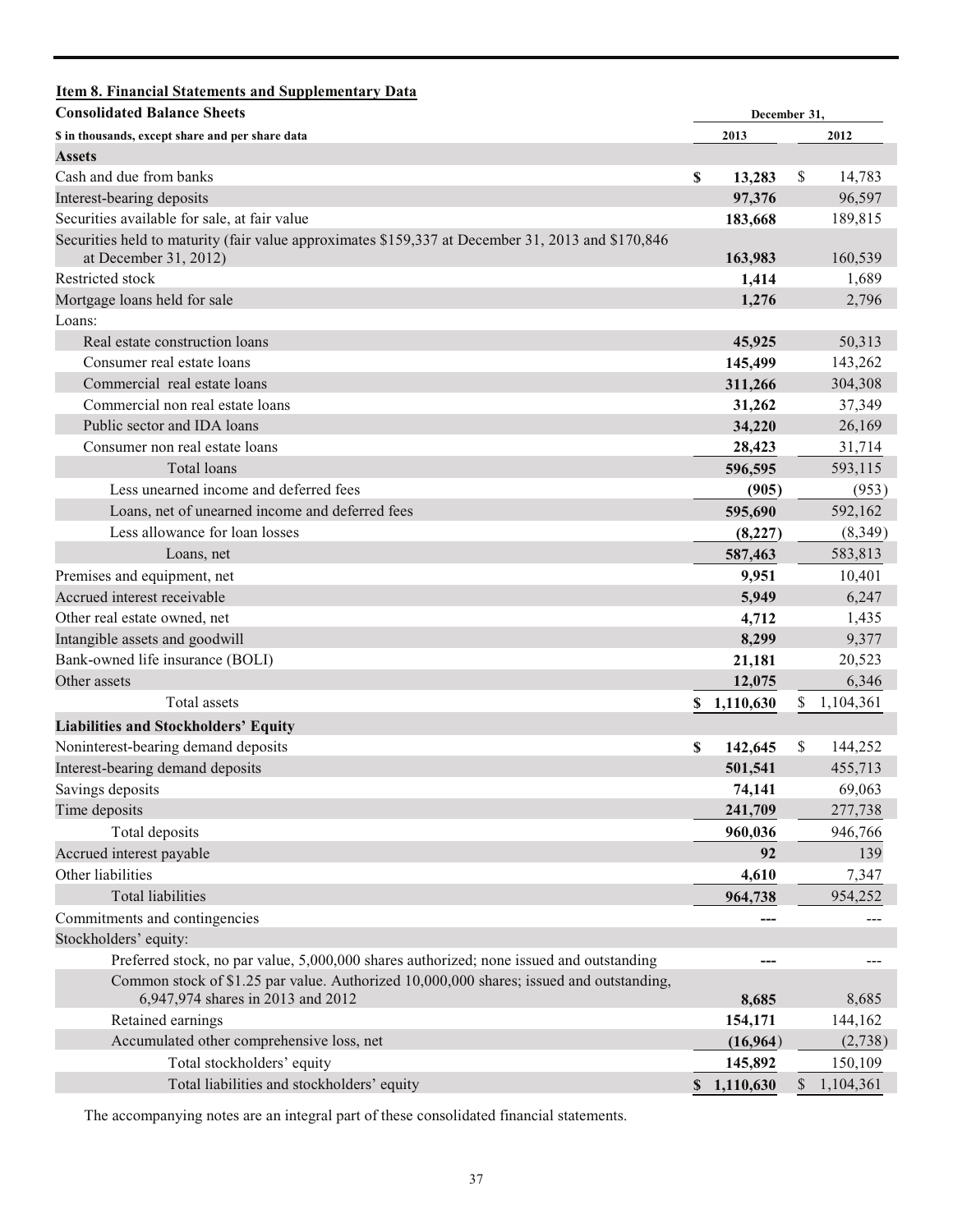## **Consolidated Statements of Income**

|                                                     | Years ended December 31, |        |                       |               |        |
|-----------------------------------------------------|--------------------------|--------|-----------------------|---------------|--------|
| \$ in thousands, except share and per share data    |                          | 2013   | 2012                  |               | 2011   |
| <b>Interest Income</b>                              |                          |        |                       |               |        |
| Interest and fees on loans                          | \$                       | 32,819 | \$<br>35,354          | $\mathcal{S}$ | 36,514 |
| Interest on interest-bearing deposits               |                          | 213    | 240                   |               | 155    |
| Interest on securities – taxable                    |                          | 6,707  | 6,613                 |               | 6,745  |
| Interest on securities - nontaxable                 |                          | 6,388  | 6,463                 |               | 6,532  |
| Total interest income                               |                          | 46,127 | 48,670                |               | 49,946 |
| <b>Interest Expense</b>                             |                          |        |                       |               |        |
| Interest on time deposits of \$100 or more          |                          | 865    | 1,491                 |               | 2,019  |
| Interest on other deposits                          |                          | 5,090  | 6,396                 |               | 7,165  |
| Total interest expense                              |                          | 5,955  | 7,887                 |               | 9,184  |
| Net interest income                                 |                          | 40,172 | 40,783                |               | 40,762 |
| Provision for loan losses                           |                          | 1,531  | 3,134                 |               | 2,949  |
| Net interest income after provision for loan losses |                          | 38,641 | 37,649                |               | 37,813 |
| <b>Noninterest Income</b>                           |                          |        |                       |               |        |
| Service charges on deposit accounts                 |                          | 2,563  | 2,594                 |               | 2,617  |
| Other service charges and fees                      |                          | 225    | 243                   |               | 287    |
| Credit card fees                                    |                          | 3,330  | 3,278                 |               | 3,197  |
| Trust income                                        |                          | 1,150  | 1,313                 |               | 1,087  |
| <b>BOLI</b> income                                  |                          | 739    | 814                   |               | 762    |
| Other income                                        |                          | 770    | 472                   |               | 449    |
| Realized securities gains, net                      |                          | 59     | 104                   |               | 90     |
| Total noninterest income                            |                          | 8,836  | 8,818                 |               | 8,489  |
| <b>Noninterest Expense</b>                          |                          |        |                       |               |        |
| Salaries and employee benefits                      |                          | 11,978 | 12,005                |               | 11,357 |
| Occupancy, furniture and fixtures                   |                          | 1,616  | 1,589                 |               | 1,599  |
| Data processing and ATM                             |                          | 1,700  | 1,593                 |               | 1,701  |
| FDIC assessment                                     |                          | 554    | 475                   |               | 677    |
| Credit card processing                              |                          | 2,546  | 2,442                 |               | 2,485  |
| Intangible assets amortization                      |                          | 1,078  | 1,083                 |               | 1,083  |
| Net costs of other real estate owned                |                          | 296    | 208                   |               | 518    |
| Franchise taxes                                     |                          | 1,083  | 901                   |               | 780    |
| Other operating expenses                            |                          | 3,519  | 3,179                 |               | 3,217  |
| Total noninterest expense                           |                          | 24,370 | 23,475                |               | 23,417 |
| Income before income taxes                          |                          | 23,107 | 22,992                |               | 22,885 |
| Income tax expense                                  |                          | 5,317  | 5,245                 |               | 5,247  |
| Net income                                          | $\mathbb S$              | 17,790 | $\mathbb S$<br>17,747 | $\mathbb{S}$  | 17,638 |
|                                                     |                          |        |                       |               |        |
| Basic net income per common share                   | \$                       | 2.56   | \$<br>2.56            | \$            | 2.54   |
| Fully diluted net income per common share           | \$                       | 2.55   | $\mathbb S$<br>2.55   | $\mathbb{S}$  | 2.54   |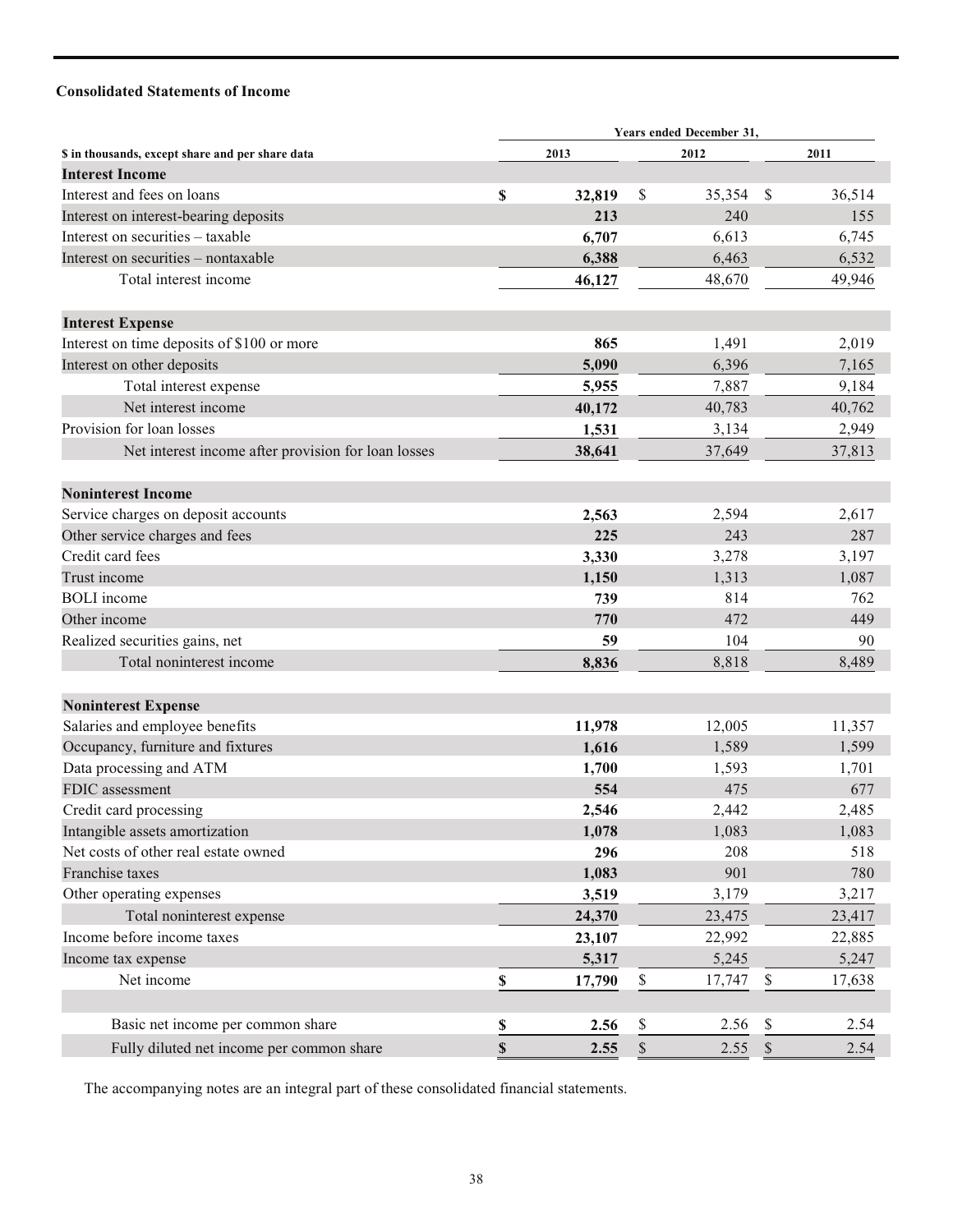## **Consolidated Statements of Comprehensive Income**

|                                                                                                                                                         | Years ended December 31, |           |     |          |               |         |  |  |  |  |
|---------------------------------------------------------------------------------------------------------------------------------------------------------|--------------------------|-----------|-----|----------|---------------|---------|--|--|--|--|
| \$ in thousands, except share and per share data                                                                                                        |                          | 2013      |     | 2012     | 2011          |         |  |  |  |  |
| <b>Net Income</b>                                                                                                                                       | \$                       | 17,790    | \$. | 17,747   | <sup>\$</sup> | 17,638  |  |  |  |  |
| <b>Other Comprehensive Income, Net of Tax</b>                                                                                                           |                          |           |     |          |               |         |  |  |  |  |
| Unrealized holding gains (losses) on available for sale<br>securities net of taxes of (\$8,628) in 2013, (\$292) in 2012<br>and \$1,496 in 2011         |                          | (16, 023) |     | (541)    |               | 2,776   |  |  |  |  |
| Reclassification adjustment for gains included in net income,<br>net of taxes of (\$18) in 2013, (\$31) in 2012 and (\$19) in<br>2011                   |                          | (35)      |     | (58)     |               | (34)    |  |  |  |  |
| Net pension gain (losses) arising during the period, net of taxes<br>of \$1,022 in 2013, (\$405) in 2012, and (\$731) in 2011                           |                          | 1,898     |     | (752)    |               | (1,356) |  |  |  |  |
| Less amortization of prior service cost included in net periodic<br>pension cost, net of taxes of (\$35) in 2013, (\$35) in 2012,<br>and (\$35) in 2011 |                          | (66)      |     | (66)     |               | (66)    |  |  |  |  |
| Other comprehensive income loss, net of taxes of $(\$7,659)$ in<br>2013, (\$762) in 2012 and \$710 in 2011                                              |                          | (14,226)  |     | (1, 417) |               | 1,320   |  |  |  |  |
| <b>Total Comprehensive Income</b>                                                                                                                       | \$                       | 3,564     |     | 16,330   |               | 18,958  |  |  |  |  |

See accompanying notes to consolidated financial statements.

## **Consolidated Statements of Changes in Stockholders' Equity**

| \$ in thousands, except share and per share data    |               | <b>Common Stock</b> |               | <b>Retained Earnings</b> |               | <b>Comprehensive (Loss)</b> |               | Total    |
|-----------------------------------------------------|---------------|---------------------|---------------|--------------------------|---------------|-----------------------------|---------------|----------|
| <b>Balance at December 31, 2010</b>                 | S             | 8,667               | <sup>\$</sup> | 123,161                  | <sup>\$</sup> | (2,641)                     | <sup>\$</sup> | 129,187  |
| Net income                                          |               |                     |               | 17,638                   |               |                             |               | 17,638   |
| Other comprehensive income, net of tax of \$710     |               |                     |               | ---                      |               | 1,320                       |               | 1,320    |
| Cash dividend (\$1.00 per share)                    |               |                     |               | (6,938)                  |               | ---                         |               | (6,938)  |
| Exercise of stock options                           |               | 8                   |               | 84                       |               |                             |               | 92       |
| <b>Balance at December 31, 2011</b>                 | \$            | 8,675               | \$.           | 133,945                  | \$            | (1,321)                     | S             | 141,299  |
| Net income                                          |               | ---                 |               | 17,747                   |               | $---$                       |               | 17,747   |
| Other comprehensive loss, net of tax of (\$762)     |               |                     |               |                          |               | (1, 417)                    |               | (1, 417) |
| Cash dividend (\$1.10 per share)                    |               | ---                 |               | (7,639)                  |               | ---                         |               | (7,639)  |
| Exercise of stock options                           |               | 10                  |               | 109                      |               | ---                         |               | 119      |
| <b>Balance at December 31, 2012</b>                 | $\mathcal{S}$ | 8,685 \$            |               | 144,162                  | <b>S</b>      | (2,738)                     | <sup>\$</sup> | 150,109  |
| Net income                                          |               |                     |               | 17,790                   |               |                             |               | 17,790   |
| Other comprehensive loss, net of tax of $(\$7,659)$ |               | ---                 |               | ---                      |               | (14,226)                    |               | (14,226) |
| Cash dividend (\$1.12 per share)                    |               |                     |               | (7, 781)                 |               |                             |               | (7, 781) |
| <b>Balance at December 31, 2013</b>                 |               | 8,685               |               | 154,171                  |               | (16,964)                    |               | 145,892  |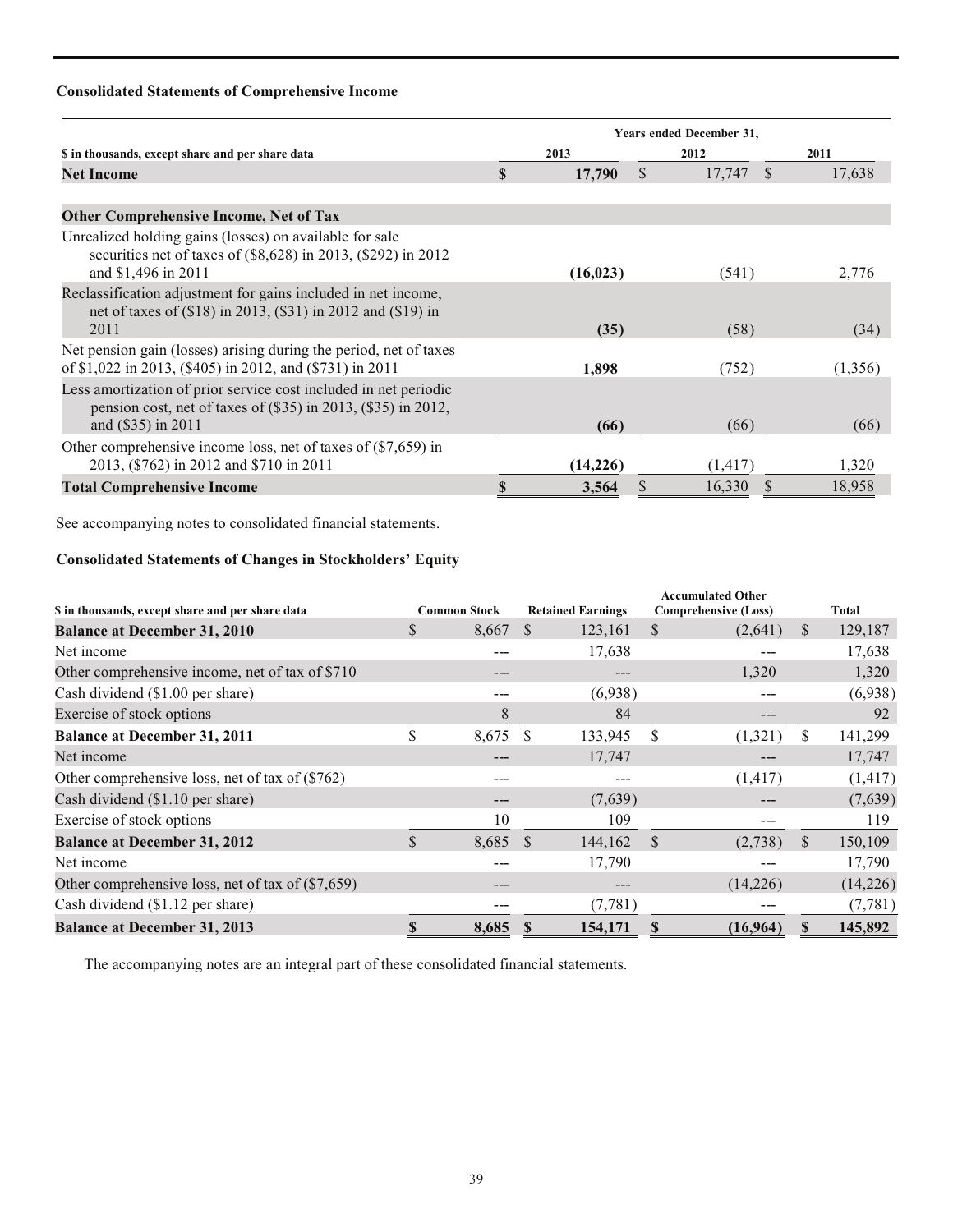## **Consolidated Statements of Cash Flows**

|                                                                                     |    | Years Ended December 31, |                    |    |           |
|-------------------------------------------------------------------------------------|----|--------------------------|--------------------|----|-----------|
| \$ in thousands, except share and per share data                                    |    | 2013                     | 2012               |    | 2011      |
| <b>Cash Flows from Operating Activities</b>                                         |    |                          |                    |    |           |
| Net income                                                                          | \$ | 17,790                   | <b>S</b><br>17,747 | -S | 17,638    |
| Adjustment to reconcile net income to net cash provided by operating<br>activities: |    |                          |                    |    |           |
| Provision for loan losses                                                           |    | 1,531                    | 3,134              |    | 2,949     |
| Deferred income tax expense                                                         |    | 64                       | 204                |    | 582       |
| Depreciation of premises and equipment                                              |    | 726                      | 764                |    | 799       |
| Amortization of intangibles                                                         |    | 1,078                    | 1,083              |    | 1,083     |
| Amortization of premiums and accretion of discounts, net                            |    | 171                      | 224                |    | 217       |
| (Gains) losses on disposal of fixed assets                                          |    | (11)                     | (3)                |    | 1         |
| Gains on calls of securities available for sale, net                                |    | (53)                     | (89)               |    | (53)      |
| Gains on calls of securities held to maturity, net                                  |    | (6)                      | (15)               |    | (37)      |
| (Gains) losses and writedowns on other real estate owned                            |    | 99                       | (14)               |    | 334       |
| Income on investment in BOLI                                                        |    | (658)                    |                    |    |           |
| Originations of mortgage loans held for sale                                        |    | (16, 737)                | (22, 747)          |    | (13, 582) |
| Sales of mortgage loans held for sale                                               |    | 18,257                   | 22,574             |    | 13,419    |
| Net change in:                                                                      |    |                          |                    |    |           |
| Accrued interest receivable                                                         |    | 298                      | 57                 |    | (288)     |
| Other assets                                                                        |    | 1,865                    | 35                 |    | 580       |
| Accrued interest payable                                                            |    | (47)                     | (67)               |    | (51)      |
| Other liabilities                                                                   |    | 83                       | (175)              |    | (4, 135)  |
| Net cash provided by operating activities                                           |    | 24,450                   | 22,712             |    | 19,456    |
|                                                                                     |    |                          |                    |    |           |
| <b>Cash Flows from Investing Activities</b>                                         |    |                          |                    |    |           |
| Net change in interest-bearing deposits                                             |    | (779)                    | 1,758              |    | (28, 955) |
| Proceeds from repayments of mortgage-backed securities                              |    | 1,745                    | 3,160              |    | 3,823     |
| Proceeds from calls and maturities of securities available for sale                 |    | 63,884                   | 151,051            |    | 74,934    |
| Proceeds from calls and maturities of securities held to maturity                   |    | 9,738                    | 30,942             |    | 22,123    |
| Purchases of securities available for sale                                          |    | (83,996)                 | (171, 577)         |    | (64, 567) |
| Purchases of securities held to maturity                                            |    | (13, 484)                | (47, 803)          |    | (35, 411) |
| Net change in restricted stock                                                      |    | 275                      | (24)               |    | 27        |
| Purchases of loan participations                                                    |    | (900)                    | (2,082)            |    | $---$     |
| Collections of loan participations                                                  |    | 152                      | 1,988              |    | 934       |
| Loan originations and principal collections, net                                    |    | (8, 830)                 | (8,182)            |    | (17,081)  |
| Purchase of bank-owned life insurance                                               |    | ---                      |                    |    | (1,900)   |
| Proceeds from disposal of other real estate owned                                   |    | 854                      | 1,699              |    | 1,391     |
| Recoveries on loans charged off                                                     |    | 167                      | 100                |    | 84        |
| Additions to premises and equipment                                                 |    | (276)                    | (769)              |    | (725)     |
| Proceeds from sale of premises and equipment                                        |    | 11                       |                    |    | 2         |
| Net cash used in investing activities                                               |    | (31, 439)                | (39, 739)          |    | (45,321)  |
|                                                                                     |    |                          |                    |    |           |

*(continued)*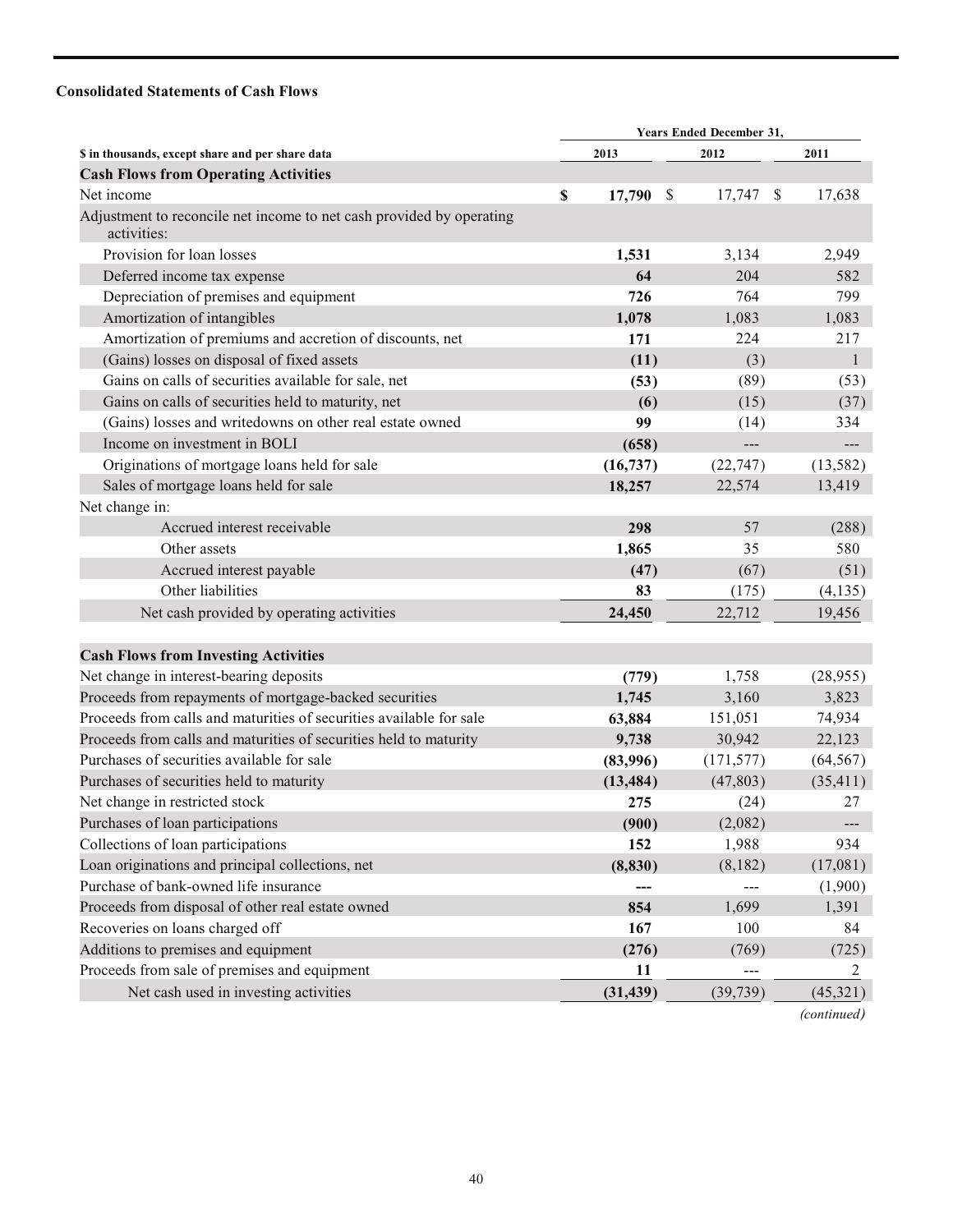| <b>Cash Flows from Financing Activities</b>                |             |            |               |            |               |           |
|------------------------------------------------------------|-------------|------------|---------------|------------|---------------|-----------|
| Net change in time deposits                                |             | (36, 029)  |               | (33, 333)  |               | (21, 132) |
| Net change in other deposits                               |             | 49,299     |               | 60,766     |               | 55,882    |
| Cash dividends paid                                        |             | (7, 781)   |               | (7,639)    |               | (6,938)   |
| Stock options exercised                                    |             | ---        |               | 119        |               | 92        |
| Net cash provided by financing activities                  |             | 5,489      |               | 19,913     |               | 27,904    |
| Net change in cash and due from banks                      |             | (1,500)    |               | 2,886      |               | 2,039     |
| Cash and due from banks at beginning of year               |             | 14,783     |               | 11,897     |               | 9,858     |
| Cash and due from banks at end of year                     | $\mathbf S$ | 13,283     | $\mathcal{S}$ | 14,783     | $\mathcal{S}$ | 11,897    |
| <b>Supplemental Disclosures of Cash Flow Information</b>   |             |            |               |            |               |           |
| Interest paid on deposits and borrowed funds               | \$          | $6,002$ \$ |               | 7,954 \$   |               | 9,235     |
| Income taxes paid                                          |             | 5,145      |               | 4,930      |               | 4,779     |
| <b>Supplemental Disclosures of Noncash Activities</b>      |             |            |               |            |               |           |
| Loans charged against the allowance for loan losses        | \$          | 1,820      | <b>S</b>      | $2,953$ \$ |               | 2,628     |
| Loans transferred to other real estate owned               |             | 4,230      |               | 1,631      |               | 1,491     |
| Unrealized gains (losses) on securities available for sale |             | (24,704)   |               | (922)      |               | 4,219     |
| Minimum pension liability adjustment                       |             | 2,819      |               | (1,258)    |               | (2,188)   |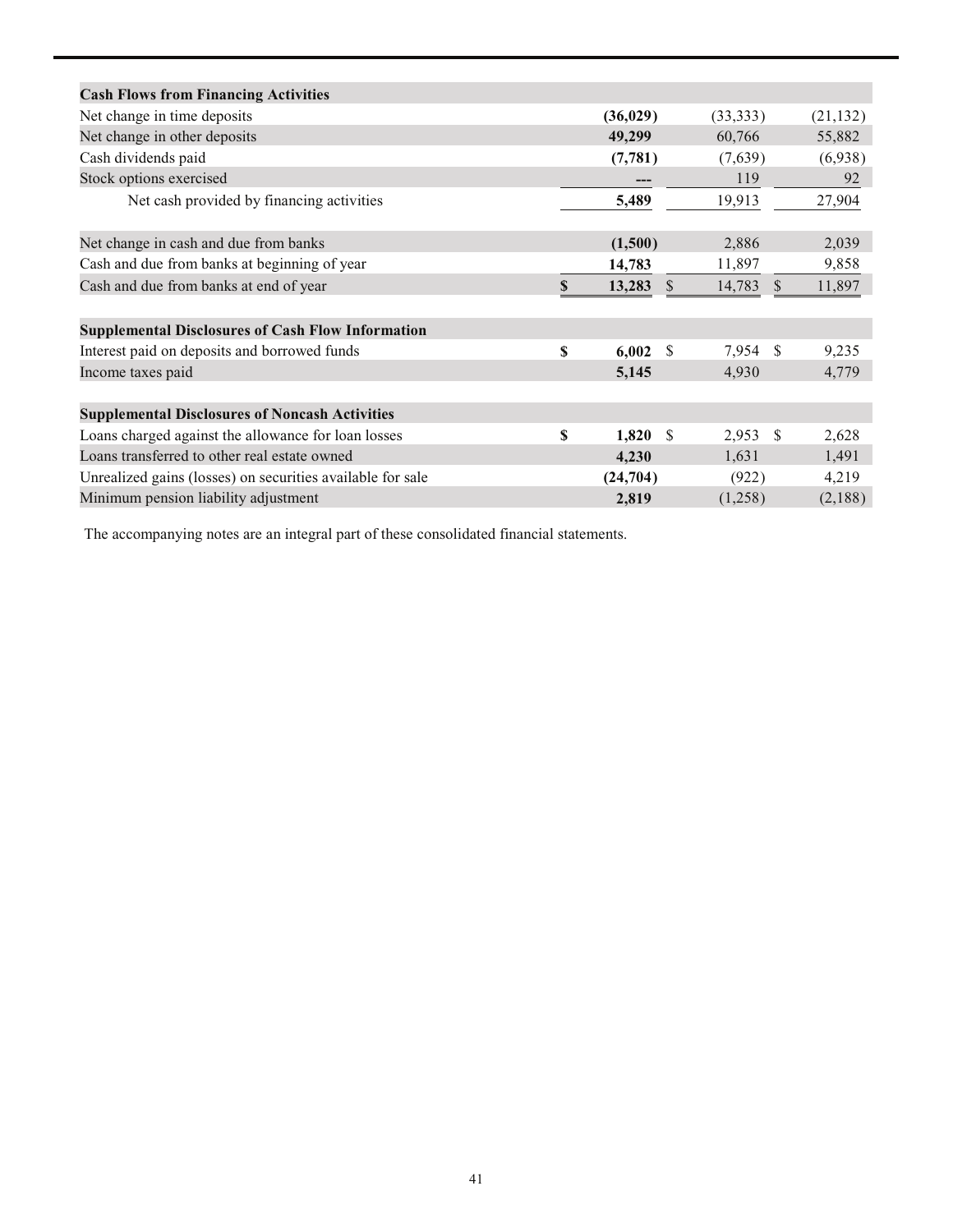## **Notes to Consolidated Financial Statements**

\$ in thousands, except share data and per share data

#### **Note 1: Summary of Significant Accounting Policies**

 The consolidated financial statements include the accounts of National Bankshares, Inc. (Bankshares) and its wholly-owned subsidiaries, the National Bank of Blacksburg (NBB), and National Bankshares Financial Services, Inc. (NBFS), (the Company). All significant intercompany balances and transactions have been eliminated in consolidation.

 The accounting and reporting policies of the Company conform to accounting principles generally accepted in the United States of America and to general practices within the banking industry. The following is a summary of the more significant accounting policies.

Subsequent events have been considered through the date when the Form 10-K was issued.

#### **Cash and Cash Equivalents**

For purposes of the consolidated statements of cash flows, cash and cash equivalents include cash and due from banks.

#### **Securities**

 Certain debt securities that management has the positive intent and ability to hold to maturity are classified as "held to maturity" and recorded at amortized cost. Trading securities are recorded at fair value with changes in fair value included in earnings. Securities not classified as held to maturity or trading, including equity securities with readily determinable fair values, are classified as "available for sale" and recorded at fair value, with unrealized gains and losses excluded from earnings and reported in other comprehensive income. Purchase premiums and discounts are recognized in interest income using the interest method over the terms of the securities. Gains and losses on the sale of securities are recorded on the trade date and are determined using the specific identification method.

 The Company follows the accounting guidance related to recognition and presentation of other-than-temporary impairment. The guidance specifies that if (a) an entity does not have the intent to sell a debt security prior to recovery and (b) it is more likely than not that the entity will not have to sell the debt security prior to recovery, the security would not be considered other-than-temporarily impaired, unless there is a credit loss. When criteria (a) and (b) are met, the entity will recognize the credit component of an otherthan-temporary impairment of a debt security in earnings and the remaining portion in other comprehensive income. For held-tomaturity debt securities, the amount of an other-than-temporary impairment recorded in other comprehensive income for the noncredit portion of a previous other-than-temporary impairment is amortized prospectively over the remaining life of the security on the basis of the timing of future estimated cash flows of the security.

 For equity securities, when the Company has decided to sell an impaired available-for-sale security and the Company does not expect the fair value of the security to fully recover before the expected time of sale, the security is deemed other-than-temporarily impaired in the period in which the decision to sell is made. The Company recognizes an impairment loss when the impairment is deemed other than temporary even if a decision to sell has not been made.

## **Loans Held for Sale**

 Loans originated and intended for sale in the secondary market are carried at the lower of cost or estimated fair value on an individual loan basis. Net unrealized losses, if any, are recognized through a valuation allowance by charges to income. Loans held for sale are sold with the mortgage servicing rights released by the Company.

#### **Loans**

 The Company, through its banking subsidiary, provides mortgage, commercial, and consumer loans to customers. A substantial portion of the loan portfolio is represented by mortgage loans, particularly commercial mortgages. The ability of the Company's debtors to honor their contracts is dependent upon the real estate and general economic conditions in the Company's market area.

 The Company's loans are grouped into six segments: real estate construction, consumer real estate, commercial real estate, commercial non real estate, public sector and IDA, and consumer non real estate. Each segment is subject to certain risks that influence the establishment of pricing, loan structures, approval requirements, reserves, and ongoing credit management.

 Real estate construction loans are subject to general risks from changing commercial building and housing market trends and economic conditions that may impact demand for completed properties and the costs of completion. Completed properties that do not sell or become leased within originally expected timeframes may impact the borrower's ability to service the debt. These risks are measured by market-area unemployment rates, bankruptcy rates, housing and commercial building market trends, and interest rates. Risks specific to the borrower are also evaluated, including previous repayment history, debt service ability, and current and projected loan-to value ratios for the collateral.

 The credit quality of consumer real estate is subject to risks associated with the borrower's repayment ability and collateral value, measured generally by analyzing local unemployment and bankruptcy trends, and local housing market trends and interest rates. Risks specific to a borrower are determined by previous repayment history, loan-to-value ratios and debt-to-income ratios.

 The commercial real estate segment includes loans secured by multifamily residential real estate, commercial real estate occupied by the owner/borrower, and commercial real estate leased to non-owners. Loans in the commercial real estate segment are impacted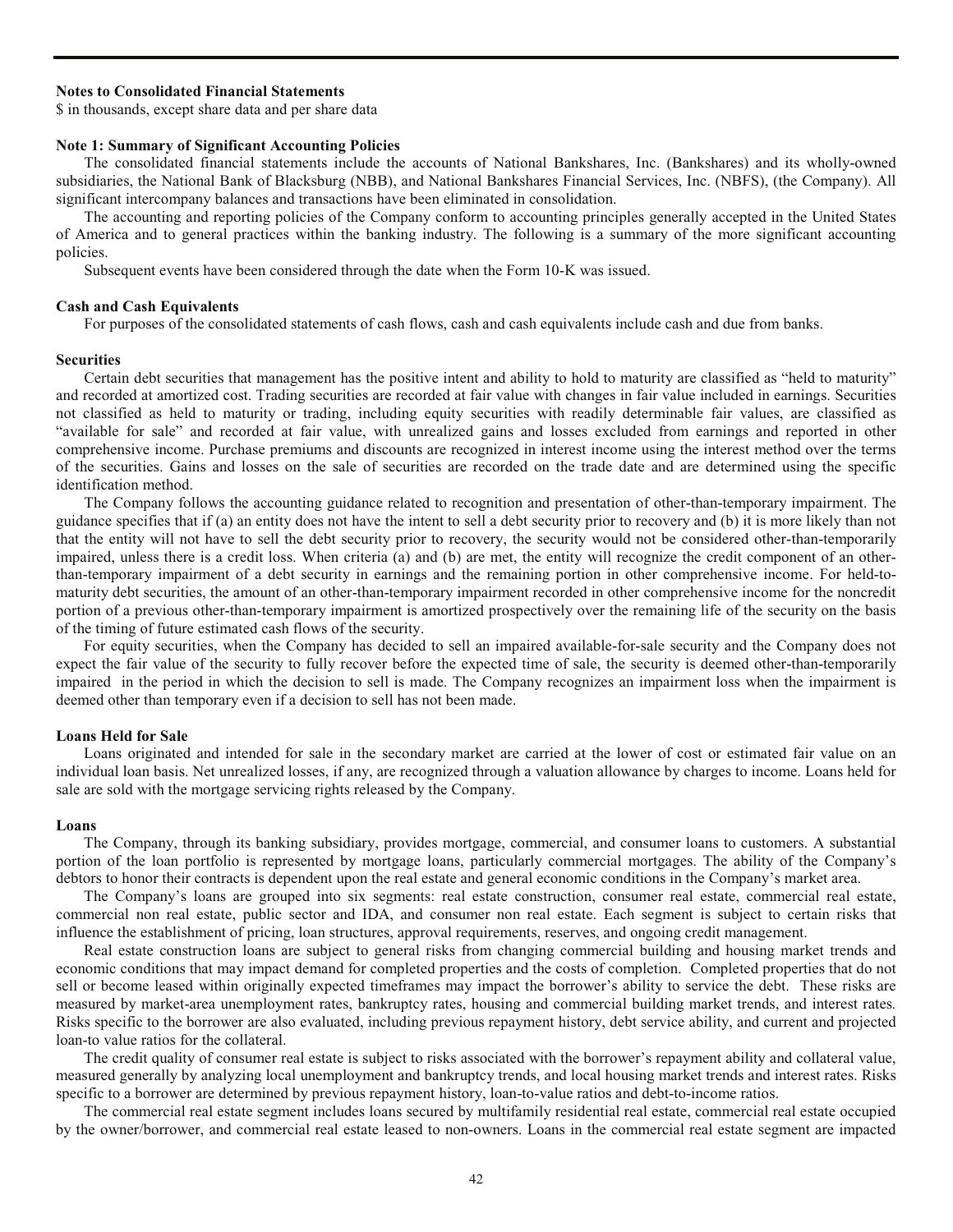by economic risks from changing commercial real estate markets, rental markets for multi-family housing and commercial buildings, business bankruptcy rates, local unemployment and interest rate trends that would impact the businesses housed by the commercial real estate.

 Commercial non real estate loans are secured by collateral other than real estate, or are unsecured. Credit risk for commercial non real estate loans is subject to economic conditions, generally monitored by local business bankruptcy trends, interest rates, and borrower repayment ability and collateral value (if secured).

 Public sector and IDA loans are extended to municipalities and related entities. Credit risk is based upon the entity's ability to repay through either a direct obligation or assignment of specific revenues from an enterprise or other economic activity, and interest rate trends.

 Consumer non real estate includes credit cards, automobile and other consumer loans. Credit cards and certain other consumer loans are unsecured, while collateral is obtained for automobile loans and other consumer loans. Credit risk stems primarily from the borrower's ability to repay. If the loan is secured, the company analyzes loan-to value ratios. All consumer non real estate loans are analyzed for debt-to-income ratios and previous credit history, as well as for general risks for the portfolio, including local unemployment, personal bankruptcy rates and interest rates.

 Risks from delinquency trends and characteristics such as second-lien position and interest-only status, as well as historical charge-off rates, are analyzed for all segments.

 Loans that management has the intent and ability to hold for the foreseeable future, or until maturity or payoff, generally are reported at their outstanding unpaid principal balances adjusted for the allowance for loan losses and any deferred fees or costs on originated loans. Interest income is accrued on the unpaid principal balance. Loan origination fees, net of certain direct origination costs, are deferred and recognized as an adjustment of the related loan yield using the interest method.

 The Company considers multiple factors when determining whether to discontinue accrual of interest on individual loans. Generally loans are placed in nonaccrual status when collection of interest and/or full principal is considered doubtful. Interest accrual is discontinued at the time a commercial real estate loan or commercial non-real estate loan is 90 days delinquent unless the credit is well secured and in the process of collection. Loans within all loan classes that are not restructured but that are impaired and have an associated impairment loss are placed on nonaccrual unless the borrower is paying as agreed. Modified loans within all classes that allow the borrower to discontinue payments of principal or interest for more than 90 days are placed on nonaccrual unless the modification provides reasonable assurance of repayment performance and collateral value supports regular underwriting requirements. Restructured loans within all classes for which impairment measurement does not indicate a loss, and that maintain current status for at least six months may be returned to accrual status.

 All interest accrued but not collected for loans of all classes that are placed on nonaccrual or for loans charged off is reversed against interest income. Any interest payments received on nonaccrual loans of all classes are credited to the principal balance of the loan. Loans of all classes that have been designated nonaccrual are returned to accrual status when all the principal and interest amounts contractually due are current; future payments are reasonably assured; and for loans that financed the sale of OREO property, loan-to-value thresholds are met. The Company reviews nonaccrual loans on an individual loan basis to determine whether future payments are reasonably assured. In order for this criteria to be satisfied, the Company's evaluation must determine that the underlying cause of the original delinquency or weakness that indicated nonaccrual status has been resolved, such as receipt of new guarantees, increased cash flows that cover the debt service or other resolution.

 A loan is considered past due when a payment of principal and/or interest is due but not paid. Credit card payments not received within 30 days after the statement date, real estate loan payments not received within the payment cycle; and all other non-real estate secured loans for which payment is not made within 30 days of the payment due date are considered 30 days past due. Management closely monitors past due loans in timeframes of 30-89 days past due and 90 or more days past due.

## **Allowance for Loan Losses**

 The allowance for loan losses represents management's estimate of probable losses inherent in the Company's loan portfolio. A provision for estimated losses is charged to earnings to establish and maintain the allowance for loan losses at a level reflective of the estimated credit risk. When management determines that a loan balance or portion of a loan balance is not collectible, the loss is charged against the allowance. Subsequent recoveries, if any, are credited to the allowance.

 Management evaluates the allowance each quarter through a methodology that estimates losses on individual impaired loans and evaluates the effect of numerous factors on the credit risk of groups of homogeneous loans.

 Specific allowances are established for individually-evaluated impaired loans based on the excess of the loan balance relative to the fair value of the loan. Impaired loans are designated as such when current information indicates that it is probable that the Company will be unable to collect principal or interest according to the contractual terms of the loan agreement. Loan relationships exceeding \$250,000 in nonaccrual status or that are significantly past due, or for which a credit review identified weaknesses that indicate principal and interest will not be collected according to the loan terms, as well as all loans modified in a troubled debt restructuring, are designated impaired. This policy is applicable to all loan classes.

 Fair value of impaired loans is estimated in one of three ways. These are (1) the estimated fair value (less selling costs) of the underlying collateral, (2) the present value of the loan's expected future cash flows, or (3) the loan's observable market value. The amount of recorded investment (unpaid principal, accrued interest and deferred fees and costs) in an impaired loan that exceeds the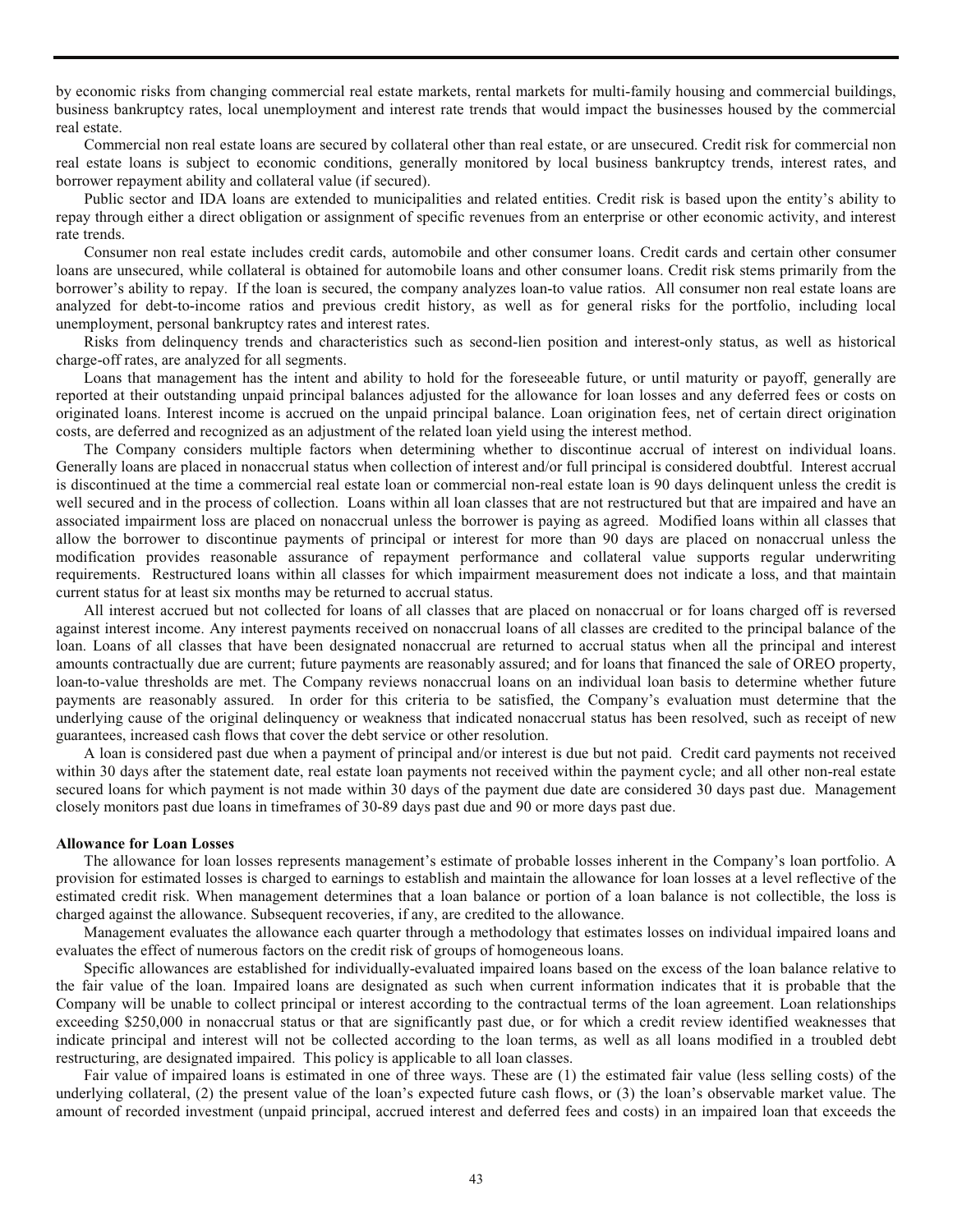fair value is accrued as estimated loss in the allowance. Impaired loans for which collection of interest or principal is in doubt are placed in nonaccrual status.

 General allowances are established for collectively-evaluated loans. Collectively-evaluated loans are grouped into classes based on similar characteristics. Factors considered in determining general allowances include net charge-off trends, internal risk ratings, delinquency and nonperforming rates, product mix, underwriting practices, industry trends and economic trends.

 The Company's charge-off policy meets or is more stringent than the minimum standards required by regulators. When available information confirms that a specific loan or a portion thereof, within any loan class, is uncollectible the amount is charged off against the allowance for loan losses. Additionally, losses on consumer real estate and consumer non-real estate loans are typically charged off no later than when the loans are 120-180 days past due, and losses on loans secured by residential real estate or by commercial real estate are charged off by the time the loans reach 180 days past due, in compliance with regulatory guidelines. Accordingly, secured loans may be charged down to the estimated value of the collateral, with previously accrued unpaid interest reversed. Subsequent charge-offs may be required as a result of changes in the market value of collateral or other repayment prospects.

#### **Troubled Debt Restructurings ("TDRs")**

 In situations where, for economic or legal reasons related to a borrower's financial condition, management grants a concession to the borrower that it would not otherwise consider, the related loan is classified as a troubled debt restructuring (TDR). These modified terms may include reduction of the interest rate, extension of the maturity date at an interest rate lower than the current market rate for a new loan with similar risk, forgiveness of principal or accrued interest or other actions intended to minimize the economic loss. TDR loans are individually measured for impairment.

#### **Rate Lock Commitments**

 The Company enters into commitments to originate mortgage loans in which the interest rate on the loan is determined prior to funding (rate lock commitments). Rate lock commitments on mortgage loans that are intended to be sold are considered to be derivatives. The period of time between issuance of a loan commitment and closing and sale of the loan generally ranges from 30 to 60 days. The Company protects itself from changes in interest rates through the use of best efforts forward delivery commitments, by committing to sell a loan at the time the borrower commits to an interest rate with the intent that the buyer has assumed interest rate risk on the loan. As a result, the Company is not exposed to losses nor will it realize significant gains related to its rate lock commitments due to changes in interest rates. The correlation between the rate lock commitments and the best efforts contracts is very high due to their similarity.

 The market value of rate lock commitments and best efforts contracts is not readily ascertainable with precision because rate lock commitments and best effort contracts are not actively traded in stand-alone markets. The Company determines the fair value of rate lock commitments and best efforts contracts by measuring the changes in the value of the underlying assets while taking into consideration the probability that the rate lock commitments will close. Because of the high correlation between rate lock commitments and best efforts contracts, no gain or loss occurs on the rate lock commitments.

#### **Premises and Equipment**

 Land is carried at cost. Premises and equipment are stated at cost, net of accumulated depreciation. Depreciation is charged to expense over the estimated useful lives of the assets on the straight-line basis. Depreciable lives include 40 years for premises, 3-10 years for furniture and equipment, and 3 years for computer software. Costs of maintenance and repairs are charged to expense as incurred and improvements are capitalized.

## **Other Real Estate**

 Real estate acquired through, or in lieu of, foreclosure is held for sale and is initially recorded at fair value less cost to sell at the date of foreclosure, establishing a new cost basis. Subsequent to foreclosure, valuations are periodically performed by management and the assets are carried at the lower of carrying amount or fair value less cost to sell. Revenue and expenses from operations and changes in the valuation allowance are included in other operating expenses.

#### **Intangible Assets and Goodwill**

The Company records as goodwill the excess of purchase price over the fair value of the identifiable net assets acquired. Impairment testing is performed annually, as well as when an event triggering impairment may have occurred. The Company performs its annual analysis during the fourth quarter of each fiscal year. Accounting guidance permits preliminary assessment of qualitative factors to determine whether more substantial impairment testing is required. The Company chose to bypass the preliminary assessment and utilized a two-step process for impairment testing of goodwill. The first step tests for impairment, while the second step, if necessary, measures the impairment. No indicators of impairment were identified during the years ended December 31, 2013, 2012 and 2011.

 Intangible assets include customer deposit intangibles. Such intangible assets are amortized on a straight-line basis over their estimated useful lives, which are generally ten to twelve years.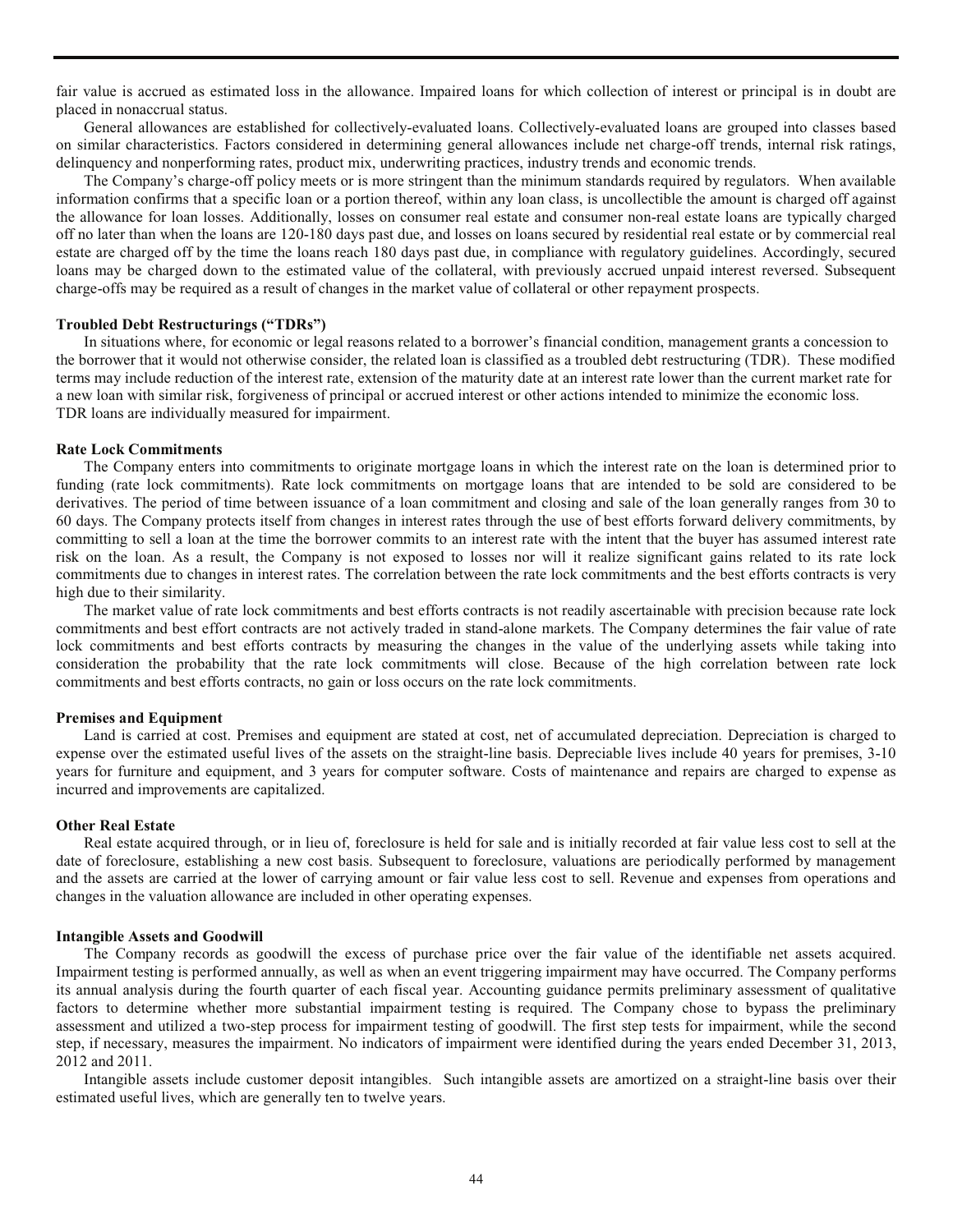## **Stock-Based Compensation**

 The Company's 1999 Stock Option Plan terminated on March 9, 2009. Incentive stock options, all of which are now vested, were granted in the early years of the Plan. The Company recognized the cost of employment services received in exchange for awards of equity instruments based on the fair value of those awards on the date of grant. Compensation cost was recognized over the award's required service period, which was the vesting period.

#### **Pension Plan**

 The Company recognizes the overfunded or underfunded status of a defined benefit postretirement plan as an asset or liability in its statement of financial position and recognizes changes in that funded status in the year in which the changes occur through comprehensive income. The funded status of a benefit plan is measured as the difference between plan assets at fair value and the benefit obligation. The benefit obligation is the projected benefit obligation.

## **Income Taxes**

 Income tax accounting guidance results in two components of income tax expense: current and deferred. Current income tax expense reflects taxes to be paid or refunded for the current period by applying the provisions of the enacted tax law to the taxable income or excess of deductions over revenues. The Company determines deferred income taxes using the liability (or balance sheet) method. Under this method, the net deferred tax asset or liability is based on the tax effects of the differences between the book and tax bases of assets and liabilities, and enacted changes in tax rates and laws are recognized in the period in which they occur.

 Deferred income tax expense results from changes in deferred tax assets and liabilities between periods. Deferred tax assets are recognized if it is more likely than not, based on the technical merits, that the tax position will be realized or sustained upon examination. The term more likely than not means a likelihood of more than 50 percent; the terms examined and upon examination also include resolution of the related appeals or litigation processes, if any. A tax position that meets the more-likely-than-not recognition threshold is initially and subsequently measured as the largest amount of tax benefit that has a greater than 50 percent likelihood of being realized upon settlement with a taxing authority that has full knowledge of all relevant information. The determination of whether or not a tax position has met the more-likely-than-not recognition threshold considers the facts, circumstances, and information available at the reporting date and is subject to management's judgment. Deferred tax assets are reduced by a valuation allowance if, based on the weight of evidence available, it is more likely than not that some portion or all of a deferred tax asset will not be realized.

The Company recognizes interest and penalties on income taxes as a component of income tax expense.

#### **Trust Assets and Income**

 Assets (other than cash deposits) held by the Trust Department in a fiduciary or agency capacity for customers are not included in the consolidated financial statements since such items are not assets of the Company. Trust income is recognized on the accrual basis.

#### **Earnings Per Common Share**

 Basic earnings per common share represents income available to common stockholders divided by the weighted-average number of common shares outstanding during the period. Diluted earnings per common share reflects additional common shares that would have been outstanding if dilutive potential common shares had been issued, as well as any adjustment to income that would result from the assumed issuance. Potential common shares that may be issued by the Company relate solely to outstanding stock options and are determined using the treasury stock method.

 The following shows the weighted average number of shares used in computing earnings per common share and the effect on the weighted average number of shares of dilutive potential common stock. Potential dilutive common stock had no effect on income available to common stockholders.

|                                                                                    | 2013      | 2012      | 2011      |
|------------------------------------------------------------------------------------|-----------|-----------|-----------|
| Average number of common shares outstanding                                        | 6,947,974 | 6.942.411 | 6,936,869 |
| Effect of dilutive options                                                         | 20.419    | 17.456    | 13,994    |
| Average number of common shares outstanding used to calculate diluted earnings per |           |           |           |
| common share                                                                       | 6,968,393 | 6,959,867 | 6,950,863 |

The computation of diluted net income per common share excludes shares for stock options that would be anti-dilutive. There were no anti-dilutive shares in 2013 or 2012, and in 2011 there were 5,750 anti-dilutive shares excluded from the computation.

#### **Advertising**

 The Company practices the policy of charging advertising costs to expenses as incurred. In 2013, the Company charged \$194 to expenses, and in 2012, \$169 and in 2011, \$184 was expensed.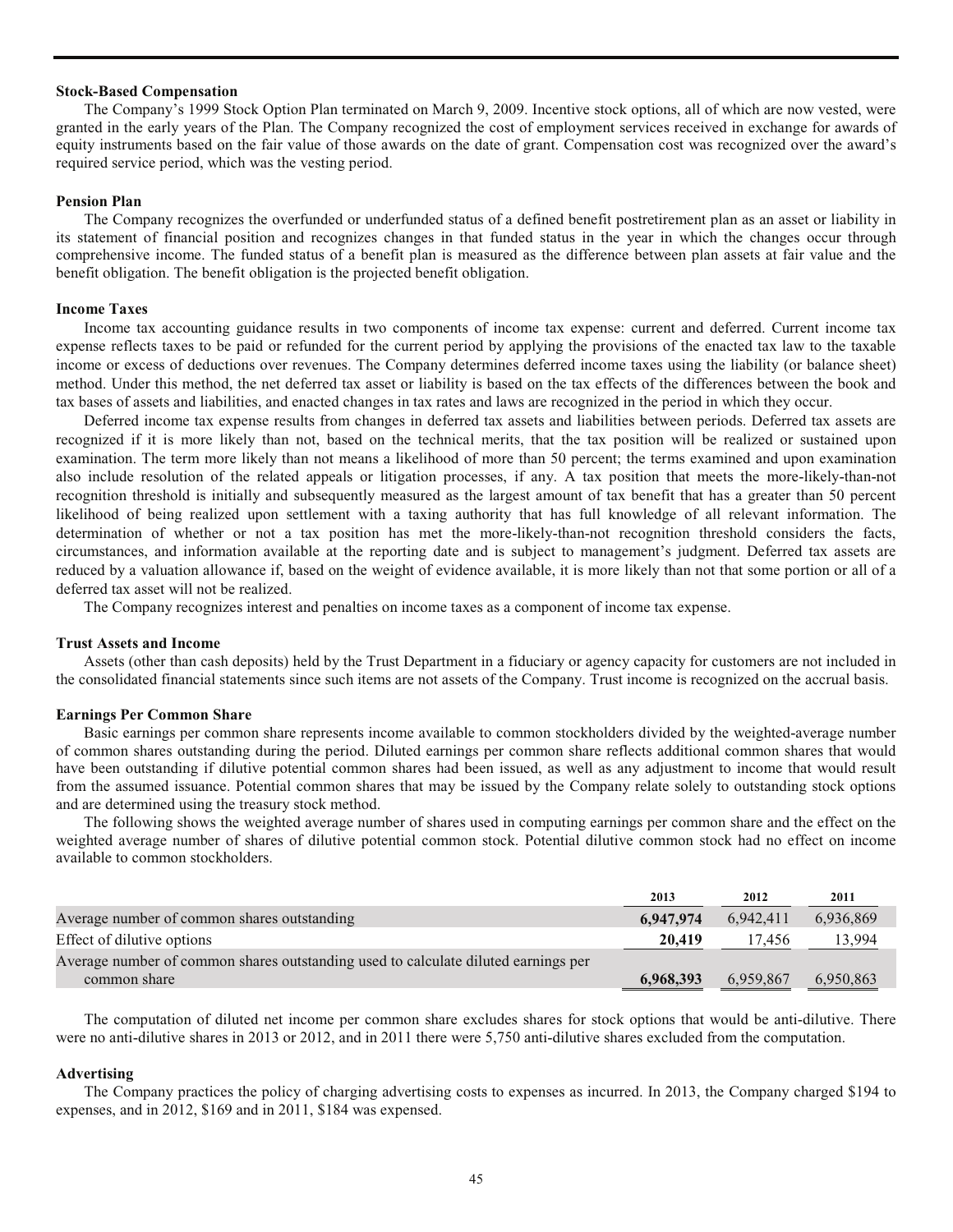#### **Use of Estimates**

 In preparing consolidated financial statements in conformity with accounting principles generally accepted in the United States of America, management is required to make estimates and assumptions that affect the reported amounts of assets and liabilities as of the date of the consolidated balance sheet and reported amounts of revenues and expenses during the reporting period. Actual results could differ from those estimates. Material estimates that are particularly susceptible to significant change in the near term relate to the determination of the allowance for loan losses, the valuation of foreclosed real estate and deferred tax assets, other-than-temporary impairments of securities, and pension obligations.

Changing economic conditions, adverse economic prospects for borrowers, as well as regulatory agency action as a result of examination, could cause NBB to recognize additions to the allowance for loan losses and may also affect the valuation of real estate acquired in connection with foreclosures or in satisfaction of loans.

Certain reclassifications have been made to prior period balances to conform to the current year provisions.

## **Recent Accounting Pronouncements**

 In December 2011, the FASB issued ASU 2011-11, "Balance Sheet (Topic 210) – Disclosures about Offsetting Assets and Liabilities." This ASU requires entities to disclose both gross information and net information about both instruments and transactions eligible for offset in the balance sheet and instruments and transactions subject to an agreement similar to a master netting arrangement. An entity is required to apply the amendments for annual reporting periods beginning on or after January 1, 2013, and interim periods within those annual periods. An entity should provide the disclosures required by those amendments retrospectively for all comparative periods presented. The adoption of the new guidance did not have a material impact on the Company's consolidated financial statements.

 In July 2012, the FASB issued ASU 2012-02, "Intangibles – Goodwill and Other (Topic 350): Testing Indefinite-Lived Intangible Assets for Impairment." The amendments in this ASU apply to all entities that have indefinite-lived intangible assets, other than goodwill, reported in their financial statements. The amendments in this ASU provide an entity with the option to make a qualitative assessment about the likelihood that an indefinite-lived intangible asset is impaired to determine whether it should perform a quantitative impairment test. The amendments also enhance the consistency of impairment testing guidance among long-lived asset categories by permitting an entity to assess qualitative factors to determine whether it is necessary to calculate the asset's fair value when testing an indefinite-lived intangible asset for impairment. The amendments are effective for annual and interim impairment tests performed for fiscal years beginning after September 15, 2012. Early adoption is permitted. The adoption of the new guidance did not have a material impact on the Company's consolidated financial statements.

 In January 2013, the FASB issued ASU 2013-01, "Balance Sheet (Topic 210): Clarifying the Scope of Disclosures about Offsetting Assets and Liabilities." The amendments in this ASU clarify the scope for derivatives accounted for in accordance with Topic 815, "Derivatives and Hedging", including bifurcated embedded derivatives, repurchase agreements and reverse repurchase agreements and securities borrowing and securities lending transactions that are either offset or are subject to netting arrangements. An entity is required to apply the amendments for fiscal years, and interim periods within those years, beginning on or after January 1, 2013. The adoption of the new guidance did not have a material impact on the Company's consolidated financial statements.

 In February 2013, the FASB issued ASU 2013-02, "Comprehensive Income (Topic 220): Reporting of Amounts Reclassified Out of Accumulated Other Comprehensive Income." The amendments in this ASU require an entity to present (either on the face of the statement where net income is presented or in the notes) the effects on the line items of net income of significant amounts reclassified out of accumulated other comprehensive income. In addition, the amendments require a cross-reference to other disclosures currently required for other reclassification items to be reclassified directly to net income in their entirety in the same reporting period. Companies should apply these amendments for fiscal years, and interim periods within those years, beginning on or after December 15, 2012. The Company has included the required disclosures from ASU 2013-02 in the consolidated financial statements.

 In July 2013, the FASB issued ASU 2013-10, "Derivatives and Hedging (Topic 815): Inclusion of the Fed Funds Effective Swap Rate (or Overnight Index Swap Rate) as a Benchmark Interest Rate for Hedge Accounting Purposes." The amendments in this ASU permit the Fed Funds Effective Swap Rate (also referred to as the Overnight Index Swap Rate) to be used as a U.S. benchmark interest rate for hedge accounting purposes under Topic 815, in addition to interest rates on direct Treasury obligations of the U.S. government and the London Interbank Offered Rate. The amendments also remove the restriction on using different benchmark rates for similar hedges. The amendments apply to all entities that elect to apply hedge accounting of the benchmark interest rate under Topic 815. The amendments are effective prospectively for qualifying new or redesignated hedging relationships entered into on or after July 17, 2013. The adoption of the new guidance did not have a material impact on the Company's consolidated financial statements.

 In July 2013, the FASB issued ASU 2013-11, "Income Taxes (Topic 740): Presentation of an Unrecognized Tax Benefit When a Net Operating Loss Carryforward, a Similar Tax Loss, or a Tax Credit Carryforward Exists." The amendments in this ASU provide guidance on the financial statement presentation of an unrecognized tax benefit when a net operating loss carryforward, similar tax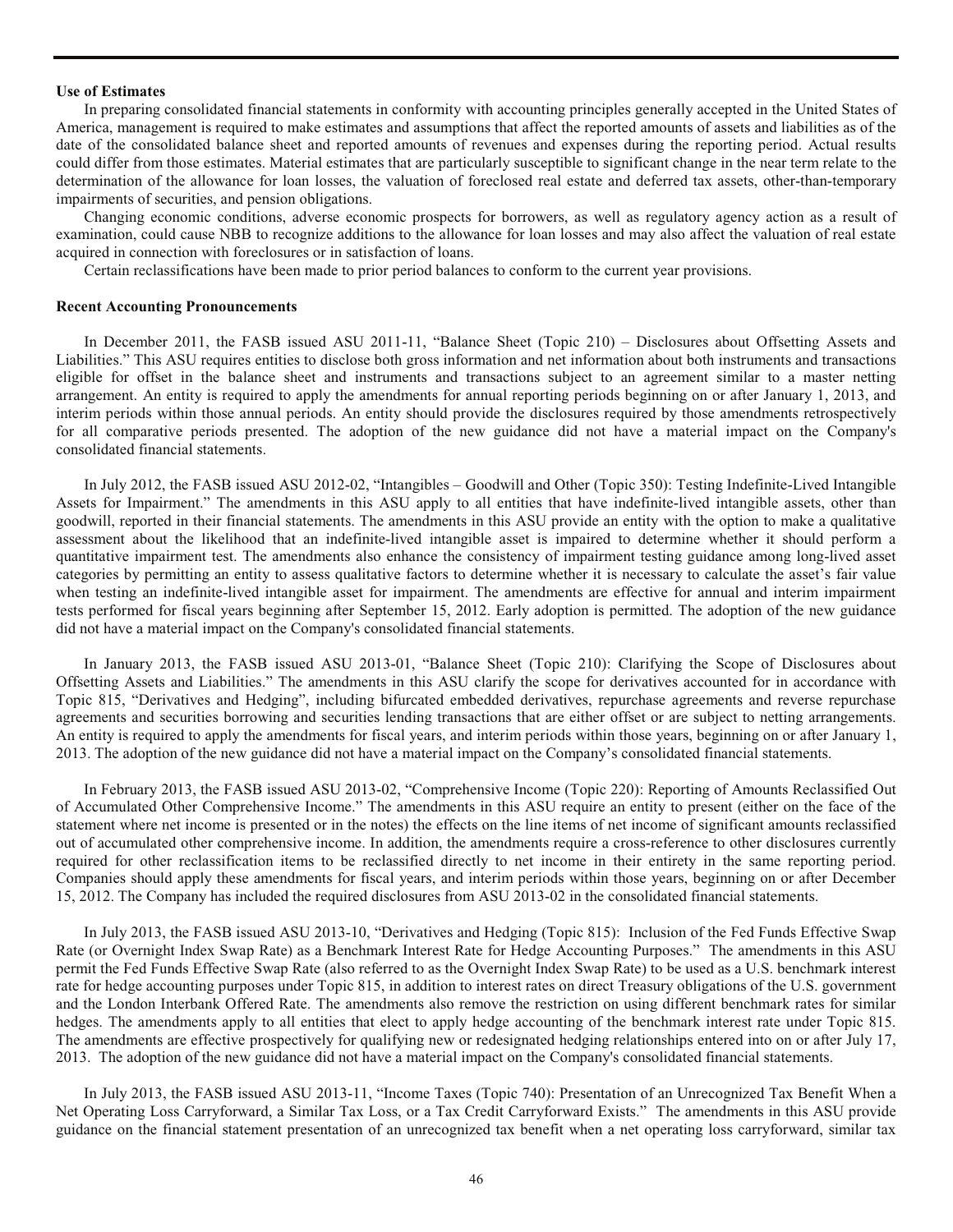loss, or tax credit carryforward exists. An unrecognized tax benefit, or a portion of an unrecognized tax benefit, should be presented in the financial statements as a reduction to a deferred tax asset for a net operating loss carryforward, a similar tax loss, or a tax credit carryforward, except as follows. To the extent a net operating loss carryforward, a similar tax loss, or a tax credit carryforward is not available at the reporting date under the tax law of the applicable jurisdiction to settle any additional income taxes that would result from the disallowance of a tax position or the tax law of the applicable jurisdiction does not require the entity to use, and the entity does not intend to use, the deferred tax asset for such purpose, the unrecognized tax benefit should be presented in the financial statements as a liability and should not be combined with deferred tax assets. The amendments in this ASU are effective for fiscal years, and interim periods within those years, beginning after December 15, 2013. Early adoption is permitted. The amendments should be applied prospectively to all unrecognized tax benefits that exist at the effective date. Retrospective application is permitted. The adoption of the new guidance did not have a material impact on the Company's consolidated financial statements.

 In January 2014, the FASB issued ASU 2014-01, "Investments—Equity Method and Joint Ventures (Topic 323): Accounting for Investments in Qualified Affordable Housing Projects (a consensus of the FASB Emerging Issues Task Force)." The amendments in this ASU permit reporting entities to make an accounting policy election to account for their investments in qualified affordable housing projects using the proportional amortization method if certain conditions are met. Under the proportional amortization method, an entity amortizes the initial cost of the investment in proportion to the tax credits and other tax benefits received and recognizes the net investment performance in the income statement as a component of income tax expense (benefit). The amendments in this ASU should be applied retrospectively to all periods presented. A reporting entity that uses the effective yield method to account for its investments in qualified affordable housing projects before the date of adoption may continue to apply the effective yield method for those preexisting investments. The amendments in this ASU are effective for public business entities for annual periods and interim reporting periods within those annual periods, beginning after December 15, 2014. Early adoption is permitted. The Company is currently assessing the impact that ASU 2014-01 will have on its consolidated financial statements.

 In January 2014, the FASB issued ASU 2014-04, "Receivables—Troubled Debt Restructurings by Creditors (Subtopic 310-40): Reclassification of Residential Real Estate Collateralized Consumer Mortgage Loans upon Foreclosure (a consensus of the FASB Emerging Issues Task Force)." The amendments in this ASU clarify that an in substance repossession or foreclosure occurs, and a creditor is considered to have received physical possession of residential real estate property collateralizing a consumer mortgage loan, upon either (1) the creditor obtaining legal title to the residential real estate property upon completion of a foreclosure or (2) the borrower conveying all interest in the residential real estate property to the creditor to satisfy that loan through completion of a deed in lieu of foreclosure or through a similar legal agreement. Additionally, the amendments require interim and annual disclosure of both (1) the amount of foreclosed residential real estate property held by the creditor and (2) the recorded investment in consumer mortgage loans collateralized by residential real estate property that are in the process of foreclosure according to local requirements of the applicable jurisdiction. The amendments in this ASU are effective for public business entities for annual periods, and interim periods within those annual periods, beginning after December 15, 2014. The Company is currently assessing the impact that ASU 2014-04 will have on its consolidated financial statements.

## **Note 2: Restriction on Cash**

 The Company's subsidiary bank is a member of the Federal Reserve System. In 2011, Federal Reserve policy required members to maintain certain average reserve balances. For the final weekly reporting period in the year ended December 31, 2011, the Bank's daily average required balance was \$350. Federal Reserve policy changed in 2012 and the subsidiary bank is no longer required to hold an average balance in order to purchase services from the Federal Reserve.

## **Note 3: Securities**

The amortized cost and fair value of securities available for sale, with gross unrealized gains and losses, follows:

|                                           | December 31, 2013 |                            |       |                            |  |                   |  |  |
|-------------------------------------------|-------------------|----------------------------|-------|----------------------------|--|-------------------|--|--|
|                                           | Amortized         | Gross<br><b>Unrealized</b> |       | Gross<br><b>Unrealized</b> |  |                   |  |  |
| Available for sale:                       | Cost              | Gains                      |       | <b>Losses</b>              |  | <b>Fair Value</b> |  |  |
| U.S. Government agencies and corporations | 169,818           |                            | 199   | 22,163                     |  | 147,854           |  |  |
| <b>States and political subdivisions</b>  | 22,830            |                            | 746   | <b>120</b>                 |  | 23,456            |  |  |
| Mortgage-backed securities                | 2,627             |                            | 213   | ---                        |  | 2,840             |  |  |
| <b>Corporate debt securities</b>          | 7,804             |                            | 97    | 506                        |  | 7,395             |  |  |
| <b>Other securities</b>                   | 2,145             |                            | $---$ | 22                         |  | 2,123             |  |  |
| Total securities available for sale       | 205,224           | 1,255<br>S                 |       | 22,811<br><b>S</b>         |  | 183,668           |  |  |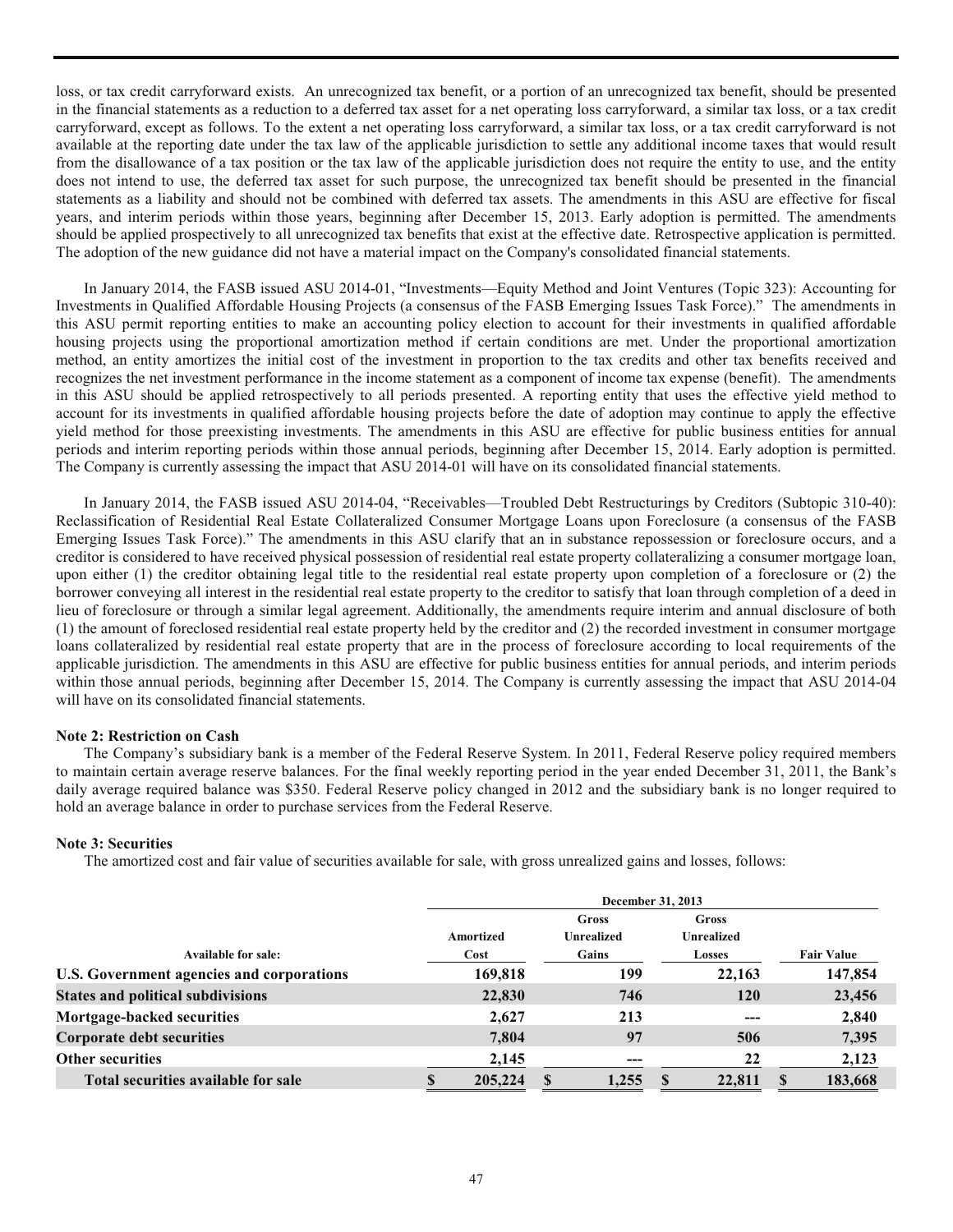|                                           |   | December 31, 2012 |   |                              |              |                                             |  |                   |  |  |  |  |
|-------------------------------------------|---|-------------------|---|------------------------------|--------------|---------------------------------------------|--|-------------------|--|--|--|--|
| <b>Available for sale:</b>                |   | Amortized<br>Cost |   | Gross<br>Unrealized<br>Gains |              | Gross<br><b>Unrealized</b><br><b>Losses</b> |  | <b>Fair Value</b> |  |  |  |  |
| U.S. Treasury                             | D | 2,005             | S | 68                           | <sup>S</sup> | $---$                                       |  | 2,073             |  |  |  |  |
| U.S. Government agencies and corporations |   | 128,805           |   | 1,381                        |              | 622                                         |  | 129,564           |  |  |  |  |
| States and political subdivisions         |   | 35,029            |   | 1,753                        |              | 3                                           |  | 36,779            |  |  |  |  |
| Mortgage-backed securities                |   | 4,202             |   | 367                          |              | ---                                         |  | 4,569             |  |  |  |  |
| Corporate debt securities                 |   | 14,207            |   | 368                          |              | ---                                         |  | 14,575            |  |  |  |  |
| Other securities                          |   | 2,419             |   | 9                            |              | 173                                         |  | 2,255             |  |  |  |  |
| Total securities available for sale       |   | 186,667           |   | 3,946                        |              | 798                                         |  | 189,815           |  |  |  |  |

The amortized cost and fair value of single maturity securities available for sale at December 31, 2013, by contractual maturity, are shown below. Expected maturities may differ from contractual maturities because borrowers may have the right to call or prepay obligations with or without call or prepayment penalties. Mortgage-backed securities included in these totals are categorized by final maturity at December 31, 2013.

|                                        |   | December 31, 2013     |                   |         |  |  |
|----------------------------------------|---|-----------------------|-------------------|---------|--|--|
|                                        |   | <b>Amortized Cost</b> | <b>Fair Value</b> |         |  |  |
| Due in one year or less                | S | 3,744 S               |                   | 3,821   |  |  |
| Due after one year through five years  |   | 9,910                 |                   | 10,262  |  |  |
| Due after five years through ten years |   | 25,070                |                   | 23,707  |  |  |
| Due after ten years                    |   | 164,355               |                   | 143,755 |  |  |
| <b>No maturity</b>                     |   | 2,145                 |                   | 2,123   |  |  |
|                                        |   | 205,224               |                   | 183,668 |  |  |

 The Company holds restricted stock with the Federal Home Loan Bank and the Federal Reserve. Required ownership amounts are determined by the correspondent banks and the Company purchases stock from or sells stock back to the correspondents based on their calculations. The stock is held by member institutions only and is not actively traded. The Company held restricted stock of \$1,414 as of December 31, 2013 and \$1,689 as of December 31, 2012.

The amortized cost and fair value of securities held to maturity, with gross unrealized gains and losses, follows:

|                                                  | December 31, 2013 |  |            |               |       |                   |         |  |  |
|--------------------------------------------------|-------------------|--|------------|---------------|-------|-------------------|---------|--|--|
|                                                  | Gross             |  |            |               | Gross |                   |         |  |  |
|                                                  | Amortized         |  | Unrealized | Unrealized    |       |                   |         |  |  |
| <b>Held to maturity:</b>                         | Cost              |  | Gains      | <b>Losses</b> |       | <b>Fair Value</b> |         |  |  |
| <b>U.S. Government agencies and corporations</b> | 13,973            |  | 280        |               | 1,448 | -S                | 12,805  |  |  |
| <b>States and political subdivisions</b>         | 149.490           |  | 2,971      |               | 6.502 |                   | 145,959 |  |  |
| Mortgage-backed securities                       | 520               |  | 53         |               | $---$ |                   | 573     |  |  |
| Total securities held to maturity                | 163,983           |  | 3,304      |               | 7,950 |                   | 159,337 |  |  |

|                                               |  | <b>December 31, 2012</b> |   |                                     |              |                                             |   |                   |  |  |  |  |
|-----------------------------------------------|--|--------------------------|---|-------------------------------------|--------------|---------------------------------------------|---|-------------------|--|--|--|--|
| Amortized<br><b>Held to maturity:</b><br>Cost |  |                          |   | Gross<br><b>Unrealized</b><br>Gains |              | Gross<br><b>Unrealized</b><br><b>Losses</b> |   | <b>Fair Value</b> |  |  |  |  |
| U.S. Government agencies and corporations     |  | 7,988                    | S | 563                                 | <sup>S</sup> | $---$                                       | S | 8,551             |  |  |  |  |
| States and political subdivisions             |  | 151,209                  |   | 9,880                               |              | 216                                         |   | 160,873           |  |  |  |  |
| Mortgage-backed securities                    |  | 691                      |   | 73                                  |              | $---$                                       |   | 764               |  |  |  |  |
| Corporate debt securities                     |  | 651                      |   |                                     |              | ---                                         |   | 658               |  |  |  |  |
| Total securities held to maturity             |  | 160,539                  |   | 10,523                              |              | 216                                         |   | 170,846           |  |  |  |  |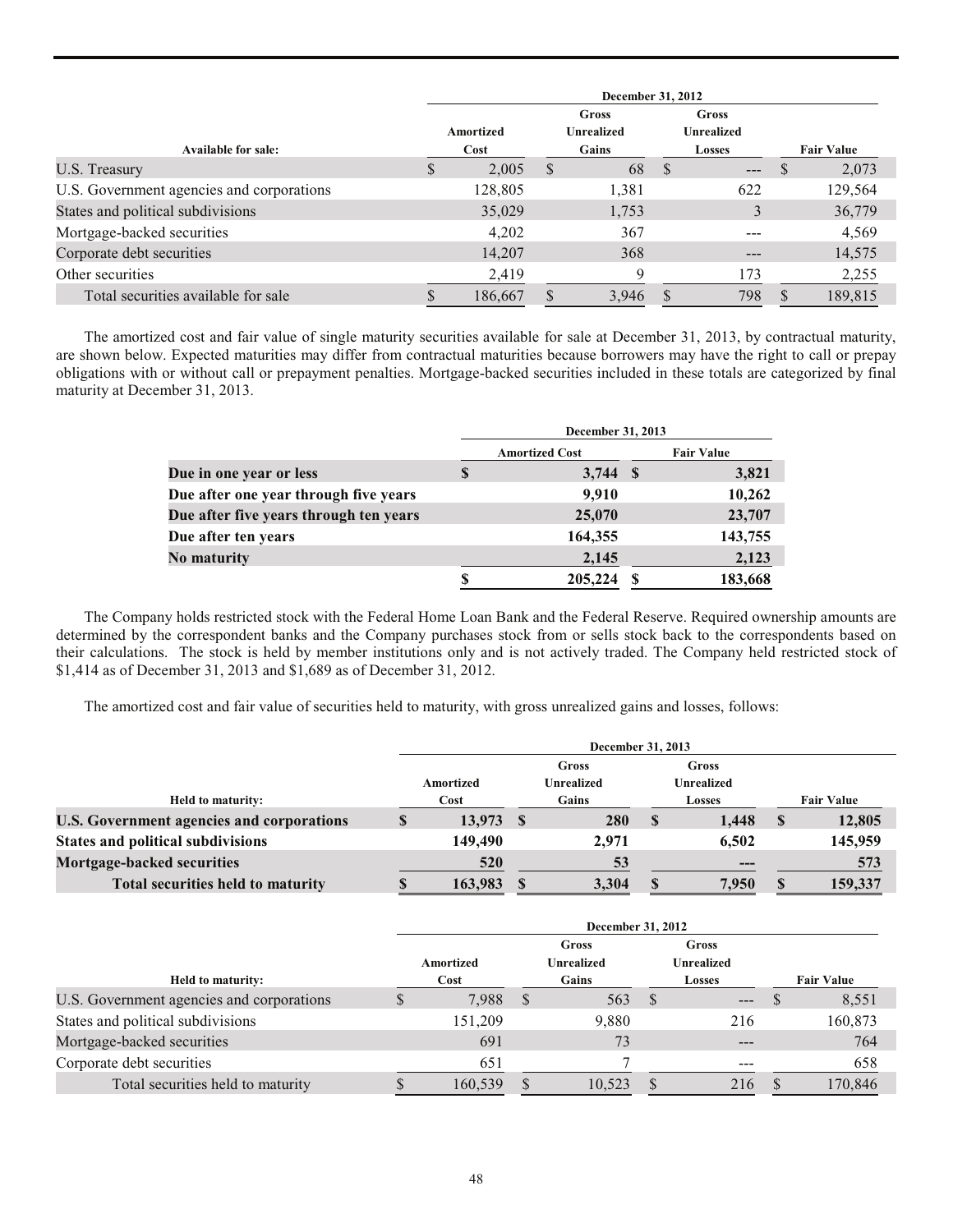The amortized cost and fair value of single maturity securities held to maturity at December 31, 2013, by contractual maturity, are shown below. Expected maturities may differ from contractual maturities because borrowers may have the right to call or prepay obligations with or without call or prepayment penalties. Mortgage-backed securities included in these totals are categorized by final maturity at December 31, 2013.

|                                        |          | December 31, 2013 |               |
|----------------------------------------|----------|-------------------|---------------|
|                                        |          | Amortized<br>Cost | Fair<br>Value |
| Due in one year or less                | <b>S</b> | $5,065$ \$        | 5,136         |
| Due after one year through five years  |          | 3,130             | 3,176         |
| Due after five years through ten years |          | 17,317            | 18,151        |
| Due after ten years                    |          | 138,471           | 132,874       |
|                                        | S        | 163,983           | 159,337       |

 Information pertaining to securities with gross unrealized losses at December 31, 2013 and 2012 aggregated by investment category and length of time that individual securities have been in a continuous loss position, follows:

|                                           |   |               | December 31, 2013          |               |                           |
|-------------------------------------------|---|---------------|----------------------------|---------------|---------------------------|
|                                           |   |               | <b>Less Than 12 Months</b> |               | <b>12 Months or More</b>  |
|                                           |   | Fair<br>Value | Unrealized<br>Loss         | Fair<br>Value | <b>Unrealized</b><br>Loss |
| U.S. Government agencies and corporations | S | 138,324 \$    | 20,400                     | 15,796 \$     | 3,211                     |
| State and political subdivisions          |   | 58,013        | 6,131                      | 2,697         | 491                       |
| Corporate debt securities                 |   | 5,511         | 506                        |               |                           |
| <b>Other securities</b>                   |   | 167           | 22                         | $- - -$       |                           |
| Total temporarily impaired securities     |   | 202,015 \$    | 27,059                     | 18.493 \$     | 3.702                     |

|                                            |               | December 31, 2012          |               |                          |
|--------------------------------------------|---------------|----------------------------|---------------|--------------------------|
|                                            |               | <b>Less Than 12 Months</b> |               | <b>12 Months or More</b> |
|                                            | Fair<br>Value | Unrealized<br>Loss         | Fair<br>Value | Unrealized<br>Loss       |
| U. S. Government agencies and corporations | 44,351 \$     | 622                        | $- S$         | ---                      |
| State and political subdivisions           | 9.358         | 216                        | 482           |                          |
| Other securities                           | $---$         | $---$                      | 133           | 173                      |
| Total temporarily impaired securities      | 53,709        | 838                        | 615           | 76                       |

At December 31, 2013, the Company had 286 securities with a fair value of \$220,508 which had total unrealized losses of \$30,761. The Company has made the determination that these securities are temporarily impaired at December 31, 2013 for the following reasons:

 U.S. Government agencies and corporations. The unrealized losses in this category of investments were caused by interest rate fluctuations. The contractual terms of the investments do not permit the issuer to settle the securities at a price less than the cost basis of each investment. Because the Company does not intend to sell any of the investments and the accounting standard of "more likely than not" has not been met for the Company to be required to sell any of these investments before recovery of its amortized cost basis, which may be maturity, the Company does not consider these investments to be other-than-temporarily impaired.

 State and political subdivisions. This category's unrealized losses are primarily the result of interest rate fluctuations and also a certain few ratings downgrades brought about by the impact of the economic downturn on states and political subdivisions. The securities remain investment grade and the Company's analysis did not indicate the existence of a credit loss. The contractual terms of the investments do not permit the issuer to settle the securities at a price less than the cost basis of each investment. Because the Company does not intend to sell any of the investments and the accounting standard of "more likely than not" has not been met for the Company to be required to sell any of the investments before recovery of its amortized cost basis, which may be maturity, the Company does not consider these investments to be other-than-temporarily impaired.

 Corporate debt securities. The Company's unrealized losses in corporate debt securities are related to both interest rate fluctuations and ratings downgrades for a limited number of securities. The securities remain investment grade and the Company's analysis did not indicate the existence of a credit loss. The contractual terms of the investments do not permit the issuer to settle the securities at a price less than the cost basis of each investment. Because the Company does not intend to sell any of the investments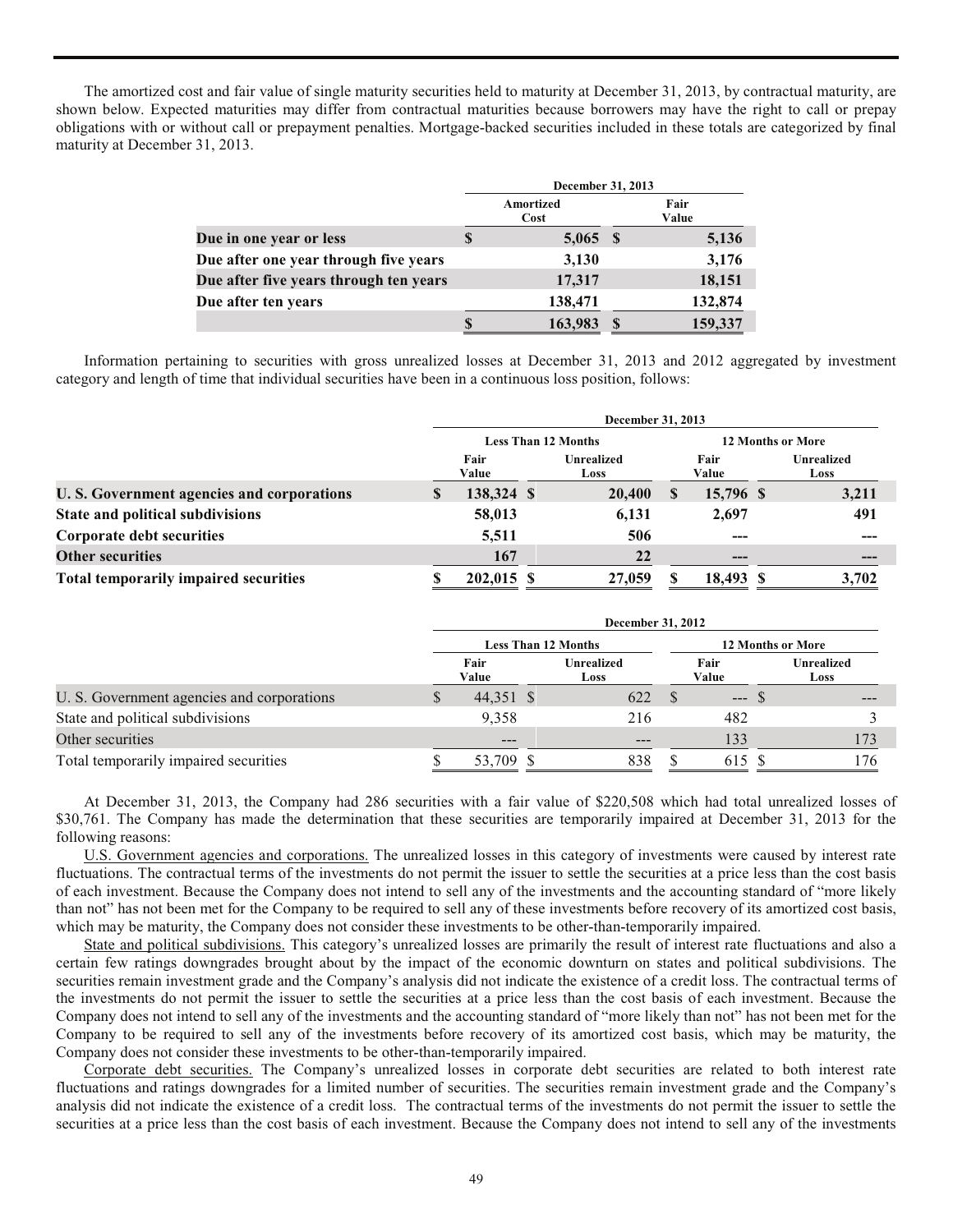before recovery of its amortized cost basis, which may be maturity, the Company does not consider these investments to be otherthan-temporarily impaired.

 Other. The Company holds an investment in an LLC and a small amount of community bank stock. The value of these investments has been negatively affected by market conditions. Because the Company does not intend to sell these investments before recovery of their amortized cost basis, the Company does not consider these investments to be other-than-temporarily impaired.

 At December 31, 2012, the Company had 59 securities with a fair value of \$54,324 which were temporarily impaired. The total unrealized loss on these securities, which was attributed to interest rate fluctuations, was \$1,014. Because the Company had the ability and intent to hold the securities until maturity or until the cost was recovered, the losses associated with the securities were not considered other than temporary at December 31, 2012.

 At December 31, 2013 and 2012, securities with a carrying value of \$139,873 and \$147,114, respectively, were pledged to secure trust deposits and for other purposes as required or permitted by law.

 As a member of the Federal Reserve and the Federal Home Loan Bank ("FHLB") of Atlanta, NBB is required to maintain certain minimum investments in the common stock of those entities. Required levels of investment are based upon NBB's capital and a percentage of qualifying assets. In addition, NBB is eligible to borrow from the FHLB with borrowings collateralized by qualifying assets, primarily residential mortgage loans totaling approximately \$434,722, and NBB's capital stock investment in the FHLB. Redemption of FHLB stock is subject to certain limitations and conditions. At its discretion, the FHLB may declare dividends on the stock. Management reviews for impairment based upon the ultimate recoverability of the cost basis in the FHLB stock.

#### **Note 4: Related Party Transactions**

 In the ordinary course of business, the Company, through its banking subsidiary, has granted loans to executive officers and directors of Bankshares and its subsidiaries amounting to \$2,913 at December 31, 2013 and \$2,283 at December 31, 2012. During the year ended December 31, 2013, total principal additions were \$1,981 and principal payments were \$1,351.

## **Note 5: Allowance for Loan Losses, Nonperforming Assets and Impaired Loans**

 The allowance for loan losses methodology incorporates individual evaluation of impaired loans and collective evaluation of groups of non-impaired loans. The Company performs ongoing analysis of the loan portfolio to determine credit quality and to identify impaired loans. Credit quality is rated based on the loan's payment history, the borrower's current financial situation and value of the underlying collateral.

 Impaired loans are those loans that have been modified in a troubled debt restructure ("TDR" or "restructure") and larger, nonhomogeneous loans that are in nonaccrual or exhibit payment history or financial status that indicate the probability that collection will not occur according to the loan's terms. Generally, impaired loans are given risk ratings that indicate higher risk, such as "classified" or "other assets especially mentioned." Impaired loans are individually evaluated to determine appropriate reserves and are measured at the lower of the invested amount or the fair market value.

 Troubled debt restructurings impact the estimation of the appropriate level of the allowance for loan losses. If the restructuring included forgiveness of a portion of principal or accrued interest, the charge-off is included in the historical charge-off rates applied to the collective evaluation methodology. Further, restructured loans are individually evaluated for impairment, with amounts below fair value accrued in the allowance for loan losses. TDRs that experience a payment default are examined to determine whether the default indicates collateral dependency or cash flows below those that were included in the fair value measurement. TDRs, as well as all impaired loans, that are determined to be collateral dependent are charged down to fair value. Deficiencies indicated by impairment measurements for TDRs that are not collateral dependent may be accrued in the allowance for loan losses or charged off if deemed uncollectible.

 The Company evaluated characteristics in the loan portfolio and determined major segments and smaller classes within each segment. These characteristics include collateral type, repayment sources, and (if applicable) the borrower's business model. The methodology for calculating reserves for collectively-evaluated loans is applied at the class level.

## *Portfolio Segments and Classes*

 Beginning January 1, 2013, the Company segregated certain loans that were included within the classes of the Residential Real Estate segment, including Equity lines, Residential closed-end first liens and Residential closed-end junior liens. The loans segregated in 2013 are secured by residential real estate collateral that is owned by investors and for which the primary repayment source is rental income. The new class in the Residential Real Estate segment allows the Company to address credit risks characteristic of investorowned residential real estate. Segregating the investor-owned residential real estate did not have a significant impact on the calculation of the allowance for loan losses. Consistent with accounting guidance, prior periods have not been restated and are shown as originally published using the segments and classes in effect for the period.

The segments and classes used in determining the allowance for loan losses, beginning in 2013 are as follows.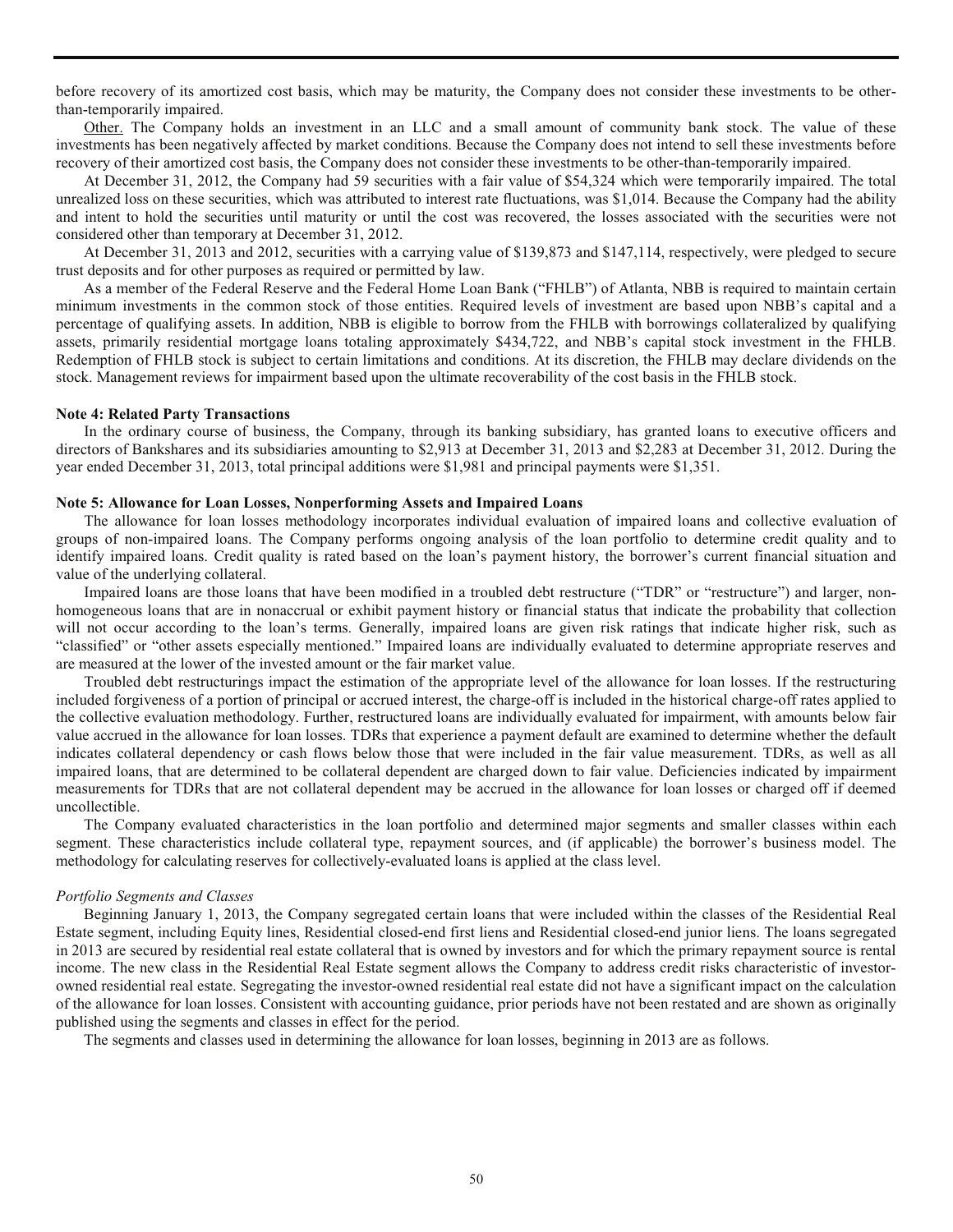| Real Estate Construction               | Commercial Non Real Estate      |
|----------------------------------------|---------------------------------|
| Construction, residential              | Commercial and Industrial       |
| Construction, other                    |                                 |
|                                        | Public Sector and IDA           |
| <b>Consumer Real Estate</b>            | Public sector and IDA           |
| Equity lines                           |                                 |
| Residential closed-end first liens     | <b>Consumer Non Real Estate</b> |
| Residential closed-end junior liens    | Credit cards                    |
| Investor-owned residential real estate | Automobile                      |
|                                        | Other consumer loans            |
| Commercial Real Estate                 |                                 |
| Multifamily real estate                |                                 |
| Commercial real estate, owner-occupied |                                 |
| Commercial real estate, other          |                                 |

 During the first quarter of 2012, the Company revised its basis for determining segments and classes for the allowance for loan losses. In previous periods, the loan portfolio was segmented primarily by repayment source, whereas beginning with the first quarter of 2012 disaggregation is based primarily upon collateral type for secured loans and borrower type or repayment terms for unsecured loans. This aligns the allowance categories with those used for financial statements and other notes, providing greater uniformity and comparability. Consistent with accounting guidance, prior periods have not been restated and are shown as originally published using the segments and classes in effect for the period. These changes did not have a significant effect on the calculation of the balance in the allowance for loan losses.

The segments and classes used in determining the allowance for loan losses for 2012 are as follows.

Real Estate Construction Construction, residential Construction, other

Commercial

Consumer Real Estate Equity lines Residential closed-end first liens Residential closed-end junior liens Commercial Non Real Estate Commercial and Industrial

Public Sector and IDA Public sector and IDA

Consumer Non Real Estate Credit cards Automobile Other consumer loans

Commercial Real Estate Multifamily real estate Commercial real estate, owner occupied Commercial real estate, other

Prior to the first quarter of 2012, the Company's segments and classes were as follows.

| <b>Consumer Real Estate</b>                       | <b>Commercial Real Estate</b> |
|---------------------------------------------------|-------------------------------|
| Equity lines                                      | College housing               |
| Closed-end consumer real estate                   | Office/Retail space           |
| Consumer construction                             | Nursing homes                 |
|                                                   | Hotels                        |
| Consumer, Non Real Estate                         | Municipalities                |
| Credit cards                                      | Medical professionals         |
| Consumer, general                                 | Religious organizations       |
| Consumer overdraft                                | Convenience stores            |
|                                                   | Entertainment and sports      |
| Commercial & Industrial                           | Nonprofits                    |
| Commercial & Industrial                           | Restaurants                   |
|                                                   | General contractors           |
| Construction, Development and Land<br>Residential | Other commercial real estate  |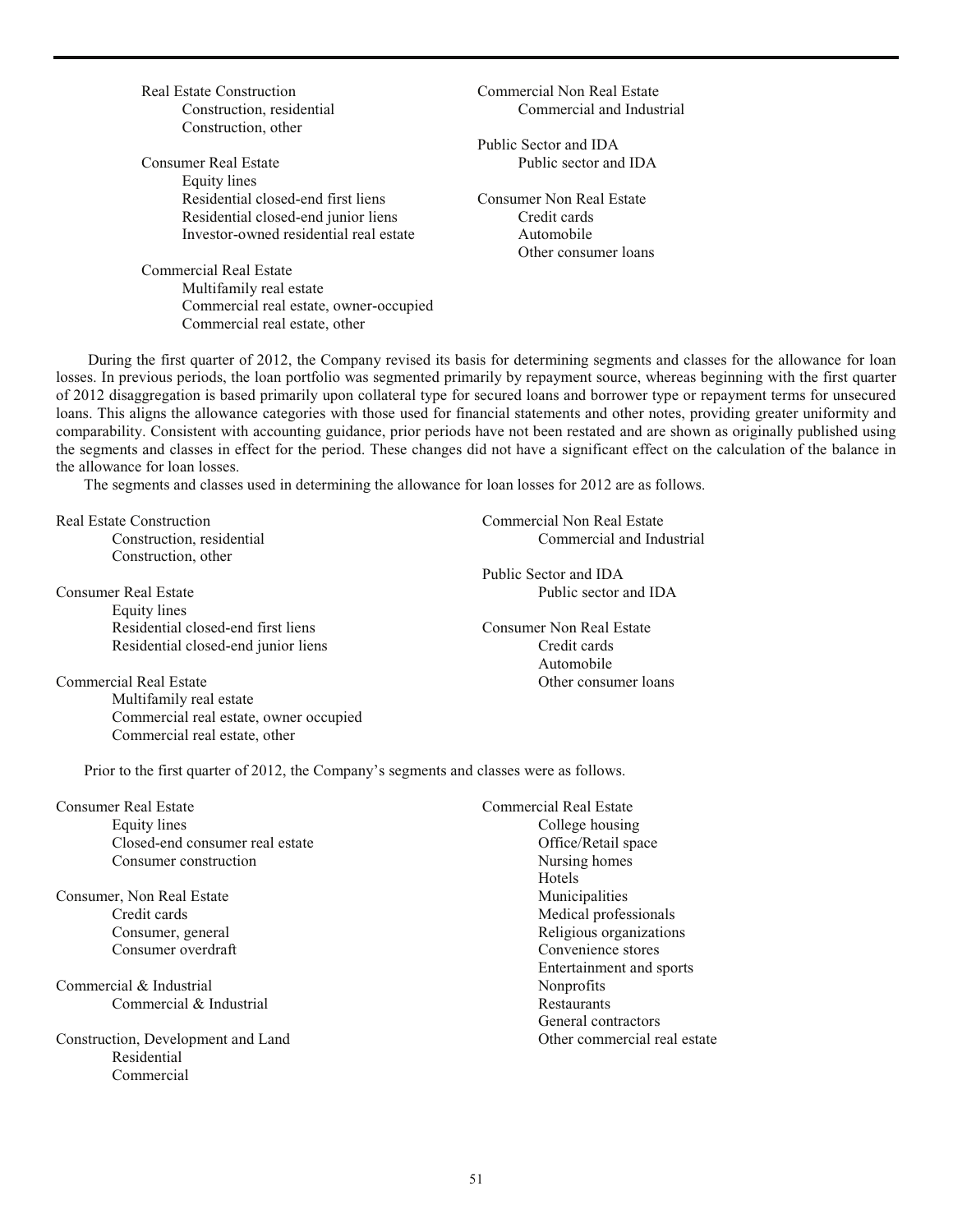## *Historical Loss Rates*

 The Company's allowance methodology for collectively-evaluated loans applies historical loss rates by class to current class balances as part of the process of determining required reserves. Class loss rates are calculated as the net charge-offs for the class as a percentage of average class balance. The annualized current-year loss rate is averaged with that of prior periods to obtain the historical loss rate. Prior to the first quarter of 2013, one historical loss rate for each class was calculated and applied to current class balance to obtain the allocation for historical loss rates.

 Beginning with the first quarter of 2013, two loss rates for each class are calculated: total net charge-offs for the class as a percentage of average class loan balance ("class loss rate"), and total net charge-offs for the class as a percentage of average classified loans in the class ("classified loss rate"). Classified loans are those with risk ratings of "substandard" or higher. Net charge-offs in both calculations include charge-offs and recoveries of classified and non-classified loans as well as those associated with impaired loans. Class historical loss rates are applied to non-classified loan balances at the reporting date, and classified historical loss rates are applied to classified balances at the reporting date.

 The revised calculation and application of historical loss rates impacted the calculation of reserves for collectively-evaluated loans. Under the former methodology, the class historical loss rates were applied to all collectively-evaluated loans and would have resulted in a total allocation of \$2,173. Under the revised methodology, class historical loss rates are applied to only non-classified loans, resulting in an allocation of \$2,158. In addition, the classified historical loss rate resulted in an allocation of \$637, for a total allocation based on historical loss rates of \$2,795. Consistent with accounting guidance, prior periods have not been restated and are shown as originally published using the methodology in effect for the period.

#### *Risk Factors*

 In addition to historical loss rates, risk factors pertinent to each class are analyzed to estimate reserves for collectively-evaluated loans. Factors include changes in national and local economic and business conditions, the nature and volume of classes within the portfolio, loan quality and loan officers' experience. Prior to the first quarter of 2013, management also reviewed the Company's lending policies and loan review system to determine whether changes had occurred during the quarter that affected credit risk. Until the first quarter of 2013, no changes were found to affect credit risk and no additional allocations were applied. During the first quarter of 2013, the Company incorporated to the allowance methodology a factor for changes in the Company's lending policies and a factor for changes in the quality of the Company's loan review, and set standard allocations for associated risk. The addition of the factors formalized and standardized a practice already in place and did not have a significant impact on the calculation of the allowance for loan losses.

 The analysis of certain factors results in standard allocations to all segments and classes. These factors include loan officers' average years of experience, the risk from changes in lending policies, and the risk from changes in loan review. Factors analyzed for each class, with resultant allocations based upon the level of risk assessed for each class, include levels of past due loans, nonaccrual loans, current class balance as a percentage of total loans, and the percentage of high risk loans within the class. Additionally, factors specific to each segment are analyzed and result in allocations to the segment. Please refer to Note 1: Summary of Significant Accounting Policies for a discussion of risk factors pertinent to each class.

 Factor allocations applied to each class are increased for loans rated special mention and increased to a greater extent for loans rated classified. The Company allocates additional reserves for "high risk" loans, determined to be junior lien mortgages, high loan-tovalue loans and interest-only loans.

An analysis of the allowance for loan losses follows:

|                                            |   |          | <b>Years ended December 31,</b> |         |
|--------------------------------------------|---|----------|---------------------------------|---------|
|                                            |   | 2013     | 2012                            | 2011    |
| Balance at beginning of year               | D | 8,349    | 8,068                           | 7,664   |
| Loans charged off                          |   | (1, 820) | (2,953)                         | (2,628) |
| Recoveries of loans previously charged off |   | 167      | 100                             | 83      |
| Provision for loan losses                  |   | 1,531    | 3,134                           | 2,949   |
| Balance at end of year                     |   | 8,227    | 8,349                           | 8,068   |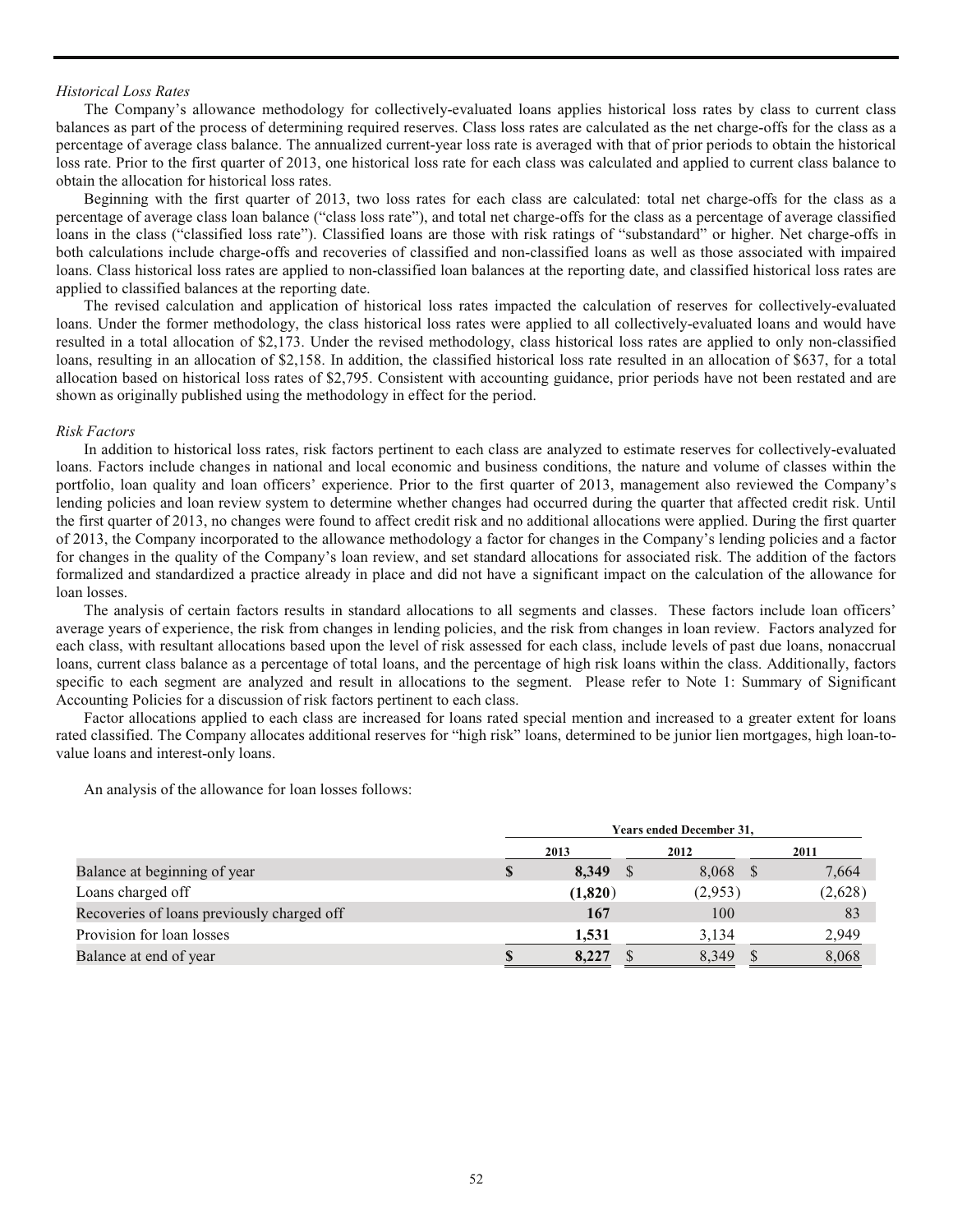A detailed analysis showing the allowance roll-forward by portfolio segment and related loan balance by segment follows:

|                                      |                                    |      |                                |                                  | Activity in the Allowance for Loan Losses by Segment for the year ended December 31, 2013 |                                           |                                           |             |          |         |
|--------------------------------------|------------------------------------|------|--------------------------------|----------------------------------|-------------------------------------------------------------------------------------------|-------------------------------------------|-------------------------------------------|-------------|----------|---------|
|                                      | <b>Real Estate</b><br>Construction |      | Consumer<br><b>Real Estate</b> | Commercial<br><b>Real Estate</b> | Commercial<br><b>Non Real</b><br>Estate                                                   | <b>Public</b><br>Sector and<br><b>IDA</b> | <b>Consumer Non</b><br><b>Real Estate</b> | Unallocated |          | Total   |
| Balance, December 31, 2012 \$        | 1.070                              | -S   | $2.263$ \$                     | 3.442 S                          | 959 \$                                                                                    | 142 S                                     | 424 S                                     | 49          |          | 8,349   |
| Charge-offs                          | (184)                              |      | (256)                          | (64)                             | (968)                                                                                     | ---                                       | (348)                                     | ---         |          | (1,820) |
| Recoveries                           | 44                                 |      |                                | 25                               | 18                                                                                        | ---                                       | 79                                        | $---$       |          | 167     |
| Provision for loan losses            | (67)                               |      | (311)                          | 282                              | 980                                                                                       | (10)                                      | 421                                       | 236         |          | 1,531   |
| <b>Balance, December 31, 2013 \$</b> | 863                                | - \$ | $1.697$ \$                     | $3,685$ \$                       | 989                                                                                       | 132                                       | 576 S                                     | 285         | <b>S</b> | 8.227   |

# **Activity in the Allowance for Loan Losses by Segment for the year ended December 31, 2013**

## **Activity in the Allowance for Loan Losses by Segment for the year ended December 31, 2012**

|                                                                   |               | <b>Real Estate</b><br>Construction |     | Consumer<br><b>Real Estate</b> | Commercial<br><b>Real Estate</b> | Commercial<br><b>Non Real</b><br>Estate |    | Public<br>Sector and<br><b>IDA</b> |    | <b>Consumer Non</b><br><b>Real Estate</b> | Unallocated |   | Total          |
|-------------------------------------------------------------------|---------------|------------------------------------|-----|--------------------------------|----------------------------------|-----------------------------------------|----|------------------------------------|----|-------------------------------------------|-------------|---|----------------|
| Balance, December 31, 2011                                        | <sup>\$</sup> | 1,079                              | - S | $1,245$ \$                     | 3,515 \$                         | $1,473$ \$                              |    | 232 \$                             |    | 403                                       | 121         | S | 8,068          |
| Charge-offs                                                       |               | (640)                              |     | (370)                          | (1,589)                          | (109)                                   |    | $- - -$                            |    | (245)                                     | $---$       |   | (2,953)        |
| Recoveries                                                        |               | 13                                 |     | 8                              | $---$                            |                                         |    | $\qquad \qquad - \qquad -$         |    | 77                                        | $---$       |   | 100            |
| Provision for loan losses<br><b>Balance, December 31, 2012</b> \$ |               | 618<br>1.070                       | -S  | 1.380<br>2.263 \$              | 1.516<br>3.442 S                 | (407)<br>959                            | -8 | (90)<br>142.                       | -8 | 189<br>424                                | 72)<br>49   |   | 3,134<br>8.349 |

# **Activity in the Allowance for Loan Losses by Segment for the year ended December 31, 2011(1)**

|                               | Consumer<br><b>Real Estate</b> | Consumer<br><b>Non-Real</b><br><b>Estate</b> | Commercial<br><b>Real Estate</b> | Commercial<br>& Industrial | Construction,<br>Development<br>& Land | <b>Unallocated</b> | <b>Total</b> |
|-------------------------------|--------------------------------|----------------------------------------------|----------------------------------|----------------------------|----------------------------------------|--------------------|--------------|
| Balance, December 31, 2010 \$ | 1,059                          | 586                                          | 4.033                            | $1,108$ \$                 | 749                                    | 129                | 7,664        |
| Charge-offs                   | (461)                          | (266)                                        | (457)                            | (655)                      | (789)                                  | $---$              | (2,628)      |
| Recoveries                    | 14                             | 68                                           | $\qquad \qquad - \qquad -$       |                            | $- - -$                                | $- - -$            | 83           |
| Provision for loan losses     | 440                            | 13                                           | 935                              | 581                        | 988                                    | (8)                | 2,949        |
| Balance, December 31, 2011 \$ | 1,052                          | 401                                          | 4.511                            | $1,035$ \$                 | 948                                    | 121                | 8,068        |

(1) Segments reported for December 31, 2011 are presented using the segmentation method in effect for 2011. The Company began reporting under revised segments in 2012.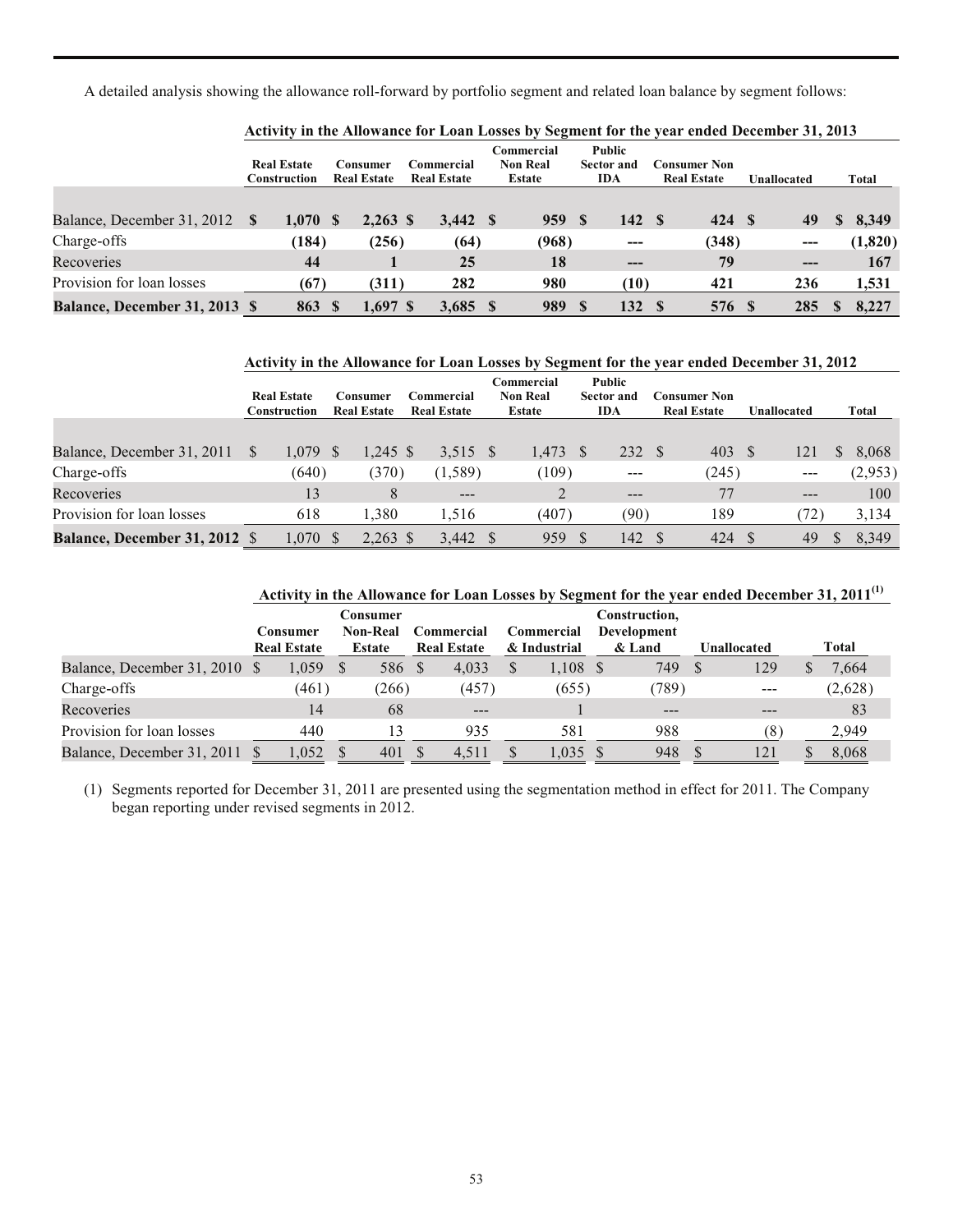# **Allowance for Loan Losses by Segment and Evaluation Method as of**

**Loans** 

|                                          |   |                                    |                                |      |                                  |      | December 31, 2013                       |      |                                    |          |                                           |             |              |
|------------------------------------------|---|------------------------------------|--------------------------------|------|----------------------------------|------|-----------------------------------------|------|------------------------------------|----------|-------------------------------------------|-------------|--------------|
|                                          |   | <b>Real Estate</b><br>Construction | Consumer<br><b>Real Estate</b> |      | Commercial<br><b>Real Estate</b> |      | Commercial<br><b>Non Real</b><br>Estate |      | Public<br>Sector and<br><b>IDA</b> |          | <b>Consumer Non</b><br><b>Real Estate</b> | Unallocated | <b>Total</b> |
| Individually evaluated<br>for impairment | S | $--$ \$                            | 10                             | - \$ | 610                              | - \$ | $\overline{4}$                          | - \$ | $---$                              |          | $---$                                     | $---$       | 624          |
| Collectively evaluated<br>for impairment |   | 863                                | 1.687                          |      | 3,075                            |      | 985                                     |      | 132                                |          | 576                                       | 285         | 7,603        |
| <b>Total</b>                             |   | 863                                | 1,697                          |      | 3,685                            |      | 989                                     |      | 132                                | <b>S</b> | 576                                       | 285S        | 8,227        |

|                                          |   |                                    |                                |      |                                  |   | by Segment and Evaluation Method as of         |                                           |          |                                           |             |   |         |
|------------------------------------------|---|------------------------------------|--------------------------------|------|----------------------------------|---|------------------------------------------------|-------------------------------------------|----------|-------------------------------------------|-------------|---|---------|
|                                          |   |                                    |                                |      |                                  |   | December 31, 2013                              |                                           |          |                                           |             |   |         |
|                                          |   | <b>Real Estate</b><br>Construction | Consumer<br><b>Real Estate</b> |      | Commercial<br><b>Real Estate</b> |   | Commercial<br><b>Non Real</b><br><b>Estate</b> | Public<br><b>Sector and</b><br><b>IDA</b> |          | <b>Consumer Non</b><br><b>Real Estate</b> | Unallocated |   | Total   |
| Individually evaluated<br>for impairment | S | $--$ \$                            | 780                            | - \$ | 12,079                           | S | 102 S                                          | ---                                       |          | 24S                                       | $---$       | S | 12,985  |
| Collectively evaluated<br>for impairment |   | 45,925                             | 144,719                        |      | 299,187                          |   | 31,160                                         | 34,220                                    |          | 28,399                                    | $---$       |   | 583,610 |
| <b>Total</b>                             | S |                                    | 45,925 \$ 145,499              |      | \$ 311,266                       | S | 31,262                                         | \$ 34,220                                 | <b>S</b> | 28,423                                    | ---         |   | 596,595 |

# **Allowance for Loan Losses**

**by Segment and Evaluation Method as of** 

|                                          |    |                                    |    |                                |     |                                  |              | December 31, 2012                       |                             |   |                                           |    |             |       |
|------------------------------------------|----|------------------------------------|----|--------------------------------|-----|----------------------------------|--------------|-----------------------------------------|-----------------------------|---|-------------------------------------------|----|-------------|-------|
|                                          |    | <b>Real Estate</b><br>Construction |    | Consumer<br><b>Real Estate</b> |     | Commercial<br><b>Real Estate</b> |              | Commercial<br><b>Non Real</b><br>Estate | Public<br>Sector and<br>IDA |   | <b>Consumer Non</b><br><b>Real Estate</b> |    | Unallocated | Total |
| Individually evaluated<br>for impairment | \$ | $--$ \$                            |    | 43                             | - S | 273                              | <sup>S</sup> | 231                                     | $---$                       |   |                                           | 7S | $---$       | 554   |
| Collectively evaluated<br>for impairment |    | 1,070                              |    | 2,220                          |     | 3,169                            |              | 728                                     | 142                         |   | 417                                       |    | 49          | 7,795 |
| <b>Total</b>                             | S  | 1,070                              | S. | 2,263                          |     | 3,442                            |              | 959                                     | 142                         | S | 424                                       |    | 49 \$       | 8,349 |

|                                          |                                                                    |                                    |  |                                       |               |                                  |          |                                                | Loans |                                                  |            |                                           |                          |          |         |
|------------------------------------------|--------------------------------------------------------------------|------------------------------------|--|---------------------------------------|---------------|----------------------------------|----------|------------------------------------------------|-------|--------------------------------------------------|------------|-------------------------------------------|--------------------------|----------|---------|
|                                          | by Segment and Evaluation Method as of<br><b>December 31, 2012</b> |                                    |  |                                       |               |                                  |          |                                                |       |                                                  |            |                                           |                          |          |         |
|                                          |                                                                    | <b>Real Estate</b><br>Construction |  | <b>Consumer</b><br><b>Real Estate</b> |               | Commercial<br><b>Real Estate</b> |          | Commercial<br><b>Non Real</b><br><b>Estate</b> |       | <b>Public</b><br><b>Sector and</b><br><b>IDA</b> |            | <b>Consumer Non</b><br><b>Real Estate</b> | Unallocated              |          | Total   |
| Individually evaluated<br>for impairment | \$                                                                 | $6,643$ \$                         |  | 864                                   | <sup>\$</sup> | 10,329                           | <b>S</b> | 574                                            | - S   | $---$                                            | $^{\circ}$ | 46 \$                                     | $---$                    | <b>S</b> | 18,456  |
| Collectively evaluated<br>for impairment |                                                                    | 43,670                             |  | 142,398                               |               | 293,979                          |          | 36,775                                         |       | 26,169                                           |            | 31,668                                    | $\qquad \qquad \qquad -$ |          | 574,659 |
| <b>Total</b>                             |                                                                    | 50,313                             |  | \$143,262                             | S.            | 304,308                          | S        | 37,349                                         |       | \$26,169                                         | S          | 31,714 \$                                 | $---$                    |          | 593,115 |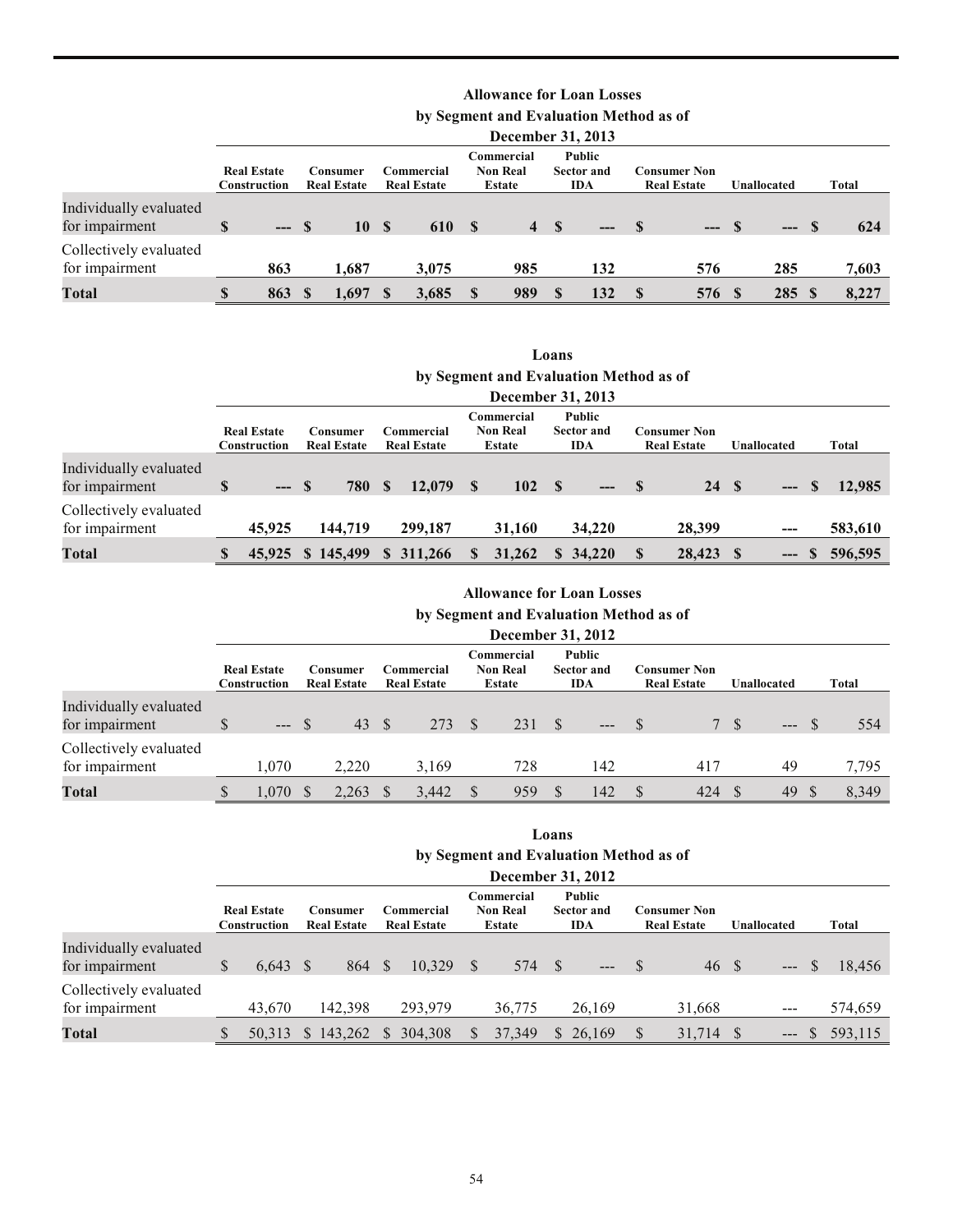A summary of ratios for the allowance for loan losses follows:

|                                                                                           | December 31, |          |
|-------------------------------------------------------------------------------------------|--------------|----------|
|                                                                                           | 2013         | 2012     |
| Ratio of allowance for loan losses to the end of period loans, net of unearned income and |              |          |
| deferred fees                                                                             | 1.38%        | $1.41\%$ |
| Ratio of net charge-offs to average loans, net of unearned income and deferred fees       | $0.28\%$     | $0.49\%$ |

A summary of nonperforming assets follows:

|                                                                                              |    | December 31, |    |          |
|----------------------------------------------------------------------------------------------|----|--------------|----|----------|
|                                                                                              |    | 2013         |    | 2012     |
| Nonperforming assets:                                                                        |    |              |    |          |
| Nonaccrual loans                                                                             | S. | 5,732        | Ъ. | 10,870   |
| Restructured loans in nonaccrual                                                             |    | 852          |    | 2,151    |
| Total nonperforming loans                                                                    |    | 6,584        |    | 13,021   |
| Other real estate owned, net                                                                 |    | 4,712        |    | 1,435    |
| Total nonperforming assets                                                                   |    | \$11,296     |    | 14,456   |
| Ratio of nonperforming assets to loans, net of unearned income and deferred fees, plus other |    |              |    |          |
| real estate owned                                                                            |    | 1.88%        |    | $2.44\%$ |
| Ratio of allowance for loan losses to nonperforming loans <sup>(1)</sup>                     |    | 124.95%      |    | 64.12%   |

(1) The Company defines nonperforming loans as total nonaccrual and restructured loans that are nonaccrual. Loans 90 days past due and still accruing and accruing restructured loans are excluded.

A summary of loans past due 90 days or more and impaired loans follows:

|                                                                                                                  |   | December 31, |            |
|------------------------------------------------------------------------------------------------------------------|---|--------------|------------|
|                                                                                                                  |   | 2013         | 2012       |
| Loans past due 90 days or more and still accruing                                                                |   | <b>190</b>   | 170<br>\$. |
| Ratio of loans past due 90 days or more and still accruing to loans, net of unearned income and<br>deferred fees |   | $0.03\%$     | $0.03\%$   |
| Accruing restructured loans                                                                                      |   | 6,191        | \$2,005    |
| Impaired loans:                                                                                                  |   |              |            |
| Impaired loans with no valuation allowance                                                                       | S | 10,372       | \$16,974   |
| Impaired loans with a valuation allowance                                                                        |   | 2.613        | 1,482      |
| Total impaired loans                                                                                             |   | 12,985       | 18,456     |
| Valuation allowance                                                                                              |   | (624)        | (554)      |
| Impaired loans, net of allowance                                                                                 |   | 12,361       | \$17,902   |
| Average recorded investment in impaired loans <sup>(1)</sup>                                                     |   | 16,654       | \$13,540   |
| Income recognized on impaired loans, after designation as impaired                                               |   | 267          | \$<br>9    |
| Amount of income recognized on a cash basis                                                                      |   |              |            |

(1) Recorded investment includes principal, accrued interest, and deferred fees and costs.

 No interest income was recognized on nonaccrual loans for the years ended December 31, 2013, 2012 or 2011. Nonaccrual loans that meet the Company's balance thresholds are designated as impaired.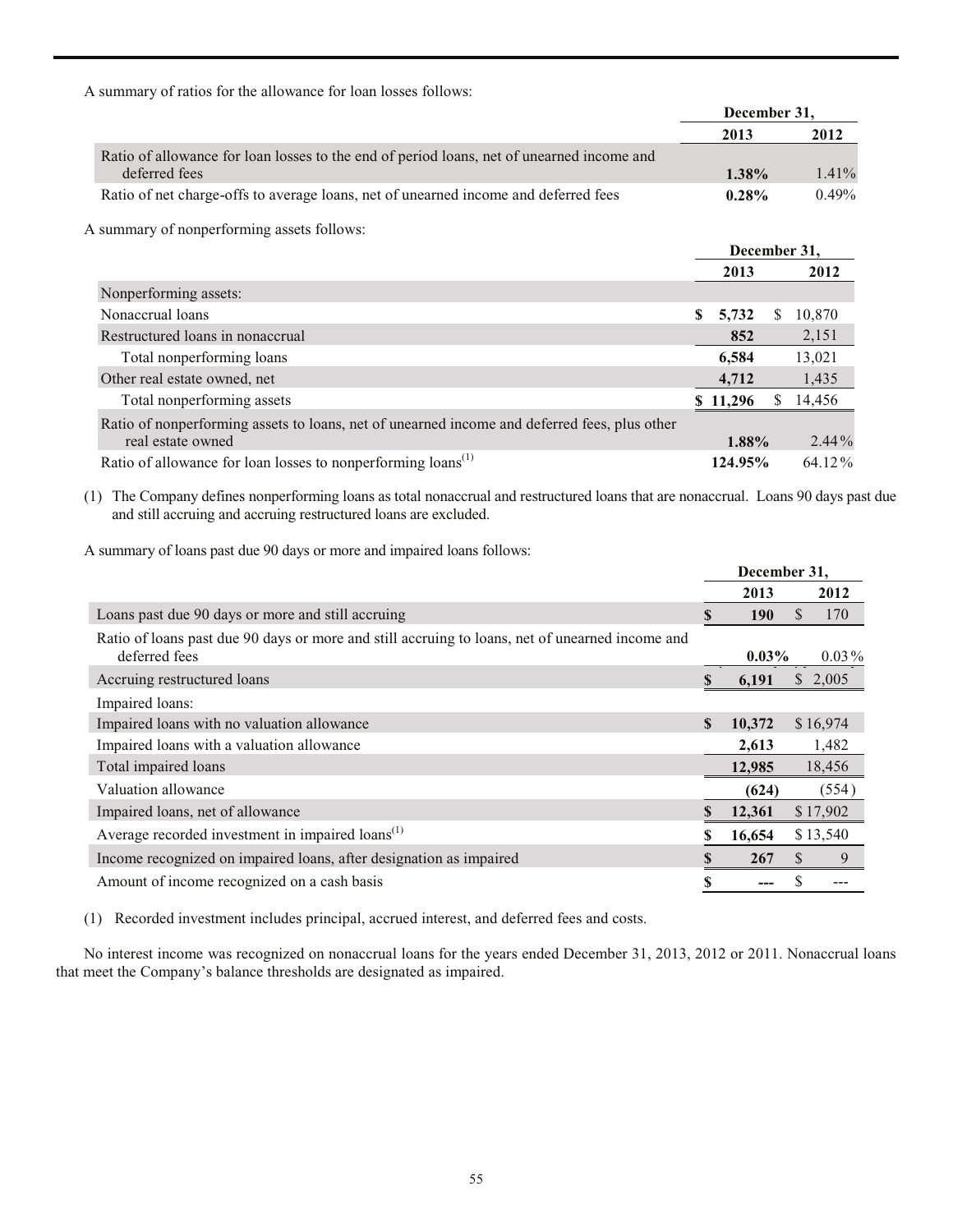A detailed analysis of investment in impaired loans, associated reserves and interest income recognized, by loan class follows:

|                                                              | <b>Impaired Loans as of December 31, 2013</b>             |                                                                     |                                                                                                      |                                                                                                      |                                    |  |  |  |  |
|--------------------------------------------------------------|-----------------------------------------------------------|---------------------------------------------------------------------|------------------------------------------------------------------------------------------------------|------------------------------------------------------------------------------------------------------|------------------------------------|--|--|--|--|
|                                                              | Principal<br><b>Balance</b>                               | (A)<br><b>Total</b><br><b>Recorded</b><br>Investment <sup>(1)</sup> | Recorded<br>Investment <sup>(1)</sup> in (A)<br>for Which There is<br><b>No Related</b><br>Allowance | <b>Recorded</b><br>Investment $^{(1)}$ in<br>(A) for Which<br>There is a Related<br><b>Allowance</b> | <b>Related</b><br><b>Allowance</b> |  |  |  |  |
| <b>Consumer Real Estate</b> <sup>(2)</sup>                   |                                                           |                                                                     |                                                                                                      |                                                                                                      |                                    |  |  |  |  |
| Residential closed-end first liens                           | 440                                                       | 442                                                                 | 232                                                                                                  | 210                                                                                                  | $\mathbf{3}$                       |  |  |  |  |
| Residential closed-end junior liens                          | 259                                                       | 261                                                                 | ---                                                                                                  | 261                                                                                                  | 7                                  |  |  |  |  |
| Investor-owned residential real estate                       | 81                                                        | 82                                                                  | 82                                                                                                   |                                                                                                      |                                    |  |  |  |  |
| <b>Commercial Real Estate</b> <sup>(2)</sup>                 |                                                           |                                                                     |                                                                                                      |                                                                                                      |                                    |  |  |  |  |
| Multifamily real estate                                      | 3,278                                                     | 3,274                                                               | 3,274                                                                                                |                                                                                                      |                                    |  |  |  |  |
| Commercial real estate, owner occupied                       | 5,643                                                     | 5,645                                                               | 3,864                                                                                                | 1,781                                                                                                | 610                                |  |  |  |  |
| Commercial real estate, other                                | 3,158                                                     | 3,158                                                               | 3,158                                                                                                |                                                                                                      |                                    |  |  |  |  |
| <b>Commercial Non Real Estate</b> <sup>(2)</sup>             |                                                           |                                                                     |                                                                                                      |                                                                                                      |                                    |  |  |  |  |
| Commercial and Industrial                                    | 102                                                       | 103                                                                 | 1                                                                                                    | 102                                                                                                  | 4                                  |  |  |  |  |
|                                                              |                                                           |                                                                     |                                                                                                      |                                                                                                      |                                    |  |  |  |  |
| <b>Consumer Non Real Estate</b> <sup>(2)</sup>               |                                                           |                                                                     |                                                                                                      |                                                                                                      |                                    |  |  |  |  |
| Automobile                                                   | 24                                                        | 24                                                                  | 24                                                                                                   |                                                                                                      |                                    |  |  |  |  |
| <b>Total</b>                                                 | \$12,985                                                  | $\boldsymbol{\mathsf{s}}$<br>12,989 \$                              | 10,635                                                                                               | $\mathbb{S}$<br>$2,354$ \$                                                                           | 624                                |  |  |  |  |
|                                                              |                                                           |                                                                     |                                                                                                      |                                                                                                      |                                    |  |  |  |  |
|                                                              | Impaired Loans as of December 31, 2012<br><b>Recorded</b> |                                                                     |                                                                                                      |                                                                                                      |                                    |  |  |  |  |
|                                                              |                                                           | (A)                                                                 | Investment <sup>(1)</sup> in (A)                                                                     | <b>Recorded</b><br>Investment $^{(1)}$ in                                                            |                                    |  |  |  |  |
|                                                              | Principal                                                 | <b>Total</b><br>Recorded                                            | for Which There is<br><b>No Related</b>                                                              | (A) for Which<br>There is a Related                                                                  | <b>Related</b>                     |  |  |  |  |
| <b>Real Estate Construction</b> <sup>(2)</sup>               | <b>Balance</b>                                            | Investment $(1)$                                                    | Allowance                                                                                            | <b>Allowance</b>                                                                                     | <b>Allowance</b>                   |  |  |  |  |
|                                                              |                                                           |                                                                     |                                                                                                      |                                                                                                      |                                    |  |  |  |  |
| Construction, residential                                    | $\mathbb{S}$<br>123                                       | 118 \$<br>$\mathcal{S}$                                             | 118                                                                                                  | $\mathbb S$<br>---                                                                                   | \$                                 |  |  |  |  |
| Construction, other                                          | 6,520                                                     | 6,487                                                               | 6,487                                                                                                |                                                                                                      |                                    |  |  |  |  |
| <b>Consumer Real Estate</b> <sup>(2)</sup>                   |                                                           |                                                                     |                                                                                                      |                                                                                                      |                                    |  |  |  |  |
| Residential closed-end first liens                           | 783                                                       | 785                                                                 | 634                                                                                                  | 151                                                                                                  | 43                                 |  |  |  |  |
| Residential closed-end junior liens                          | 81                                                        | 81                                                                  | 81                                                                                                   |                                                                                                      |                                    |  |  |  |  |
| Commercial Real Estate <sup>(2)</sup>                        |                                                           |                                                                     |                                                                                                      |                                                                                                      |                                    |  |  |  |  |
| Multifamily real estate                                      | 5,284                                                     | 5,288                                                               | 5,288                                                                                                | ---                                                                                                  |                                    |  |  |  |  |
| Commercial real estate, owner occupied                       | 5,045                                                     | 5,043                                                               | 4,293                                                                                                | 750                                                                                                  | 273                                |  |  |  |  |
| <b>Commercial Non Real Estate</b> <sup>(2)</sup>             |                                                           |                                                                     |                                                                                                      |                                                                                                      |                                    |  |  |  |  |
| Commercial and Industrial                                    | 574                                                       | 574                                                                 | 39                                                                                                   | 535                                                                                                  | 231                                |  |  |  |  |
|                                                              |                                                           |                                                                     |                                                                                                      |                                                                                                      |                                    |  |  |  |  |
| <b>Consumer Non Real Estate</b> <sup>(2)</sup><br>Automobile | 46                                                        | 46                                                                  |                                                                                                      | 46                                                                                                   | 7                                  |  |  |  |  |

(1) Recorded investment includes principal, accrued interest, and deferred fees and costs.

(2) Only classes with impaired loans are shown.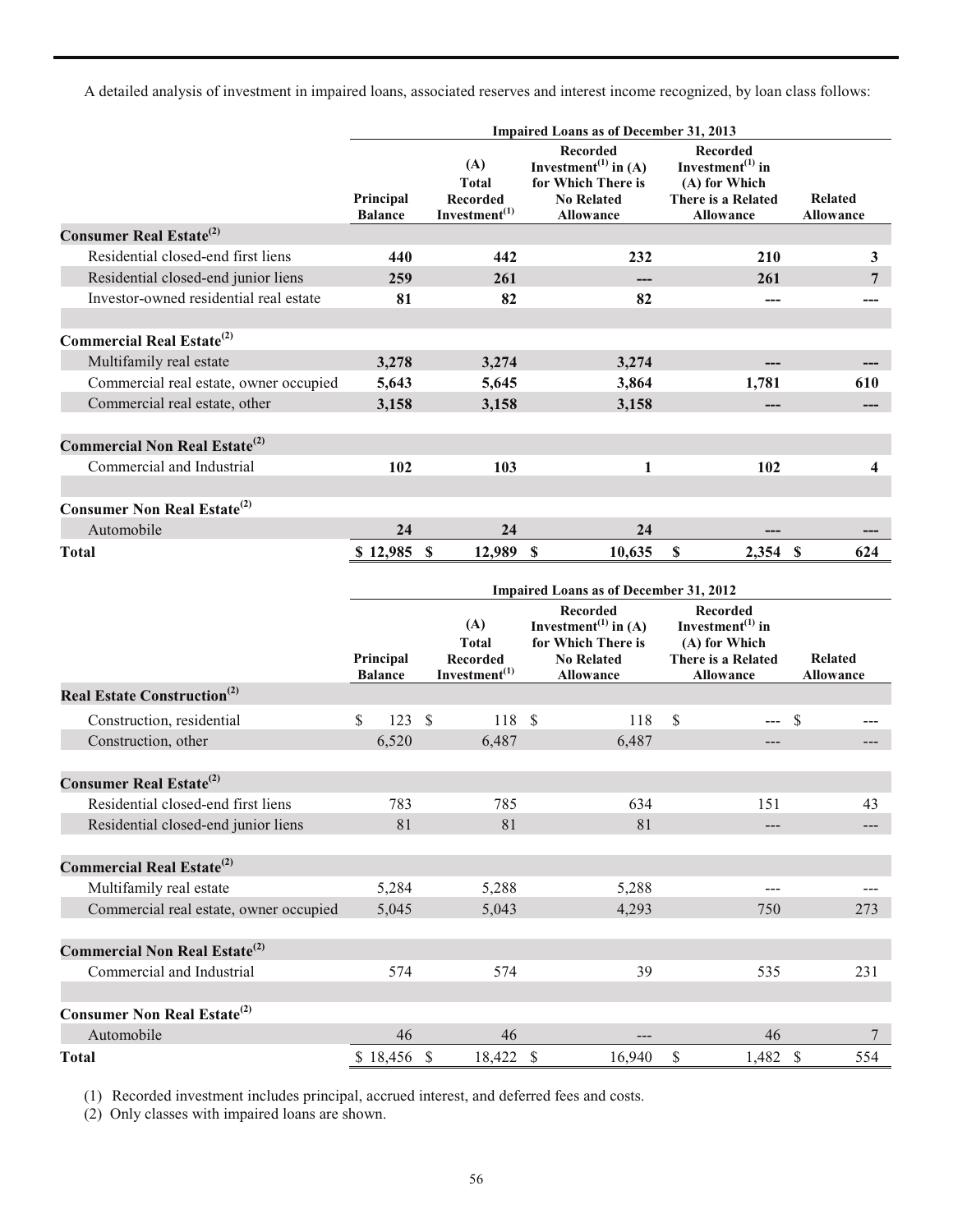|                                        | <b>Average Investment and Interest</b><br><b>Income for Impaired Loans</b><br><b>For the Year Ended</b> |                                                |    |                                                |  |
|----------------------------------------|---------------------------------------------------------------------------------------------------------|------------------------------------------------|----|------------------------------------------------|--|
|                                        | December 31, 2013                                                                                       |                                                |    |                                                |  |
|                                        |                                                                                                         | Average<br><b>Recorded</b><br>Investment $(1)$ |    | <b>Interest</b><br><b>Income</b><br>Recognized |  |
| <b>Real Estate Construction</b>        |                                                                                                         |                                                |    |                                                |  |
| Construction, residential              | \$                                                                                                      | 40                                             | S  |                                                |  |
| Construction, other                    |                                                                                                         | 2,885                                          |    |                                                |  |
| <b>Commercial Real Estate</b>          |                                                                                                         |                                                |    |                                                |  |
| Residential closed-end first liens     |                                                                                                         | 364                                            |    | 3                                              |  |
| Residential closed-end junior liens    |                                                                                                         | 280                                            |    | 9                                              |  |
| Investor-owned residential real estate |                                                                                                         | 131                                            |    | 6                                              |  |
| <b>Commercial Real Estate</b>          |                                                                                                         |                                                |    |                                                |  |
| Multifamily real estate                |                                                                                                         | 4,172                                          |    |                                                |  |
| Commercial real estate, owner occupied |                                                                                                         | 5,265                                          |    | 136                                            |  |
| Commercial real estate, other          |                                                                                                         | 3,369                                          |    | 110                                            |  |
| <b>Commercial Non Real Estate</b>      |                                                                                                         |                                                |    |                                                |  |
| Commercial and Industrial              |                                                                                                         | 117                                            |    | 3                                              |  |
| <b>Consumer Non Real Estate</b>        |                                                                                                         |                                                |    |                                                |  |
| Automobile                             |                                                                                                         | 31                                             |    |                                                |  |
| <b>Total</b>                           | \$                                                                                                      | 16,654                                         | \$ | 267                                            |  |

(1) Recorded investment includes principal, accrued interest, and deferred fees and costs.

(2) Only classes with impaired loans are shown.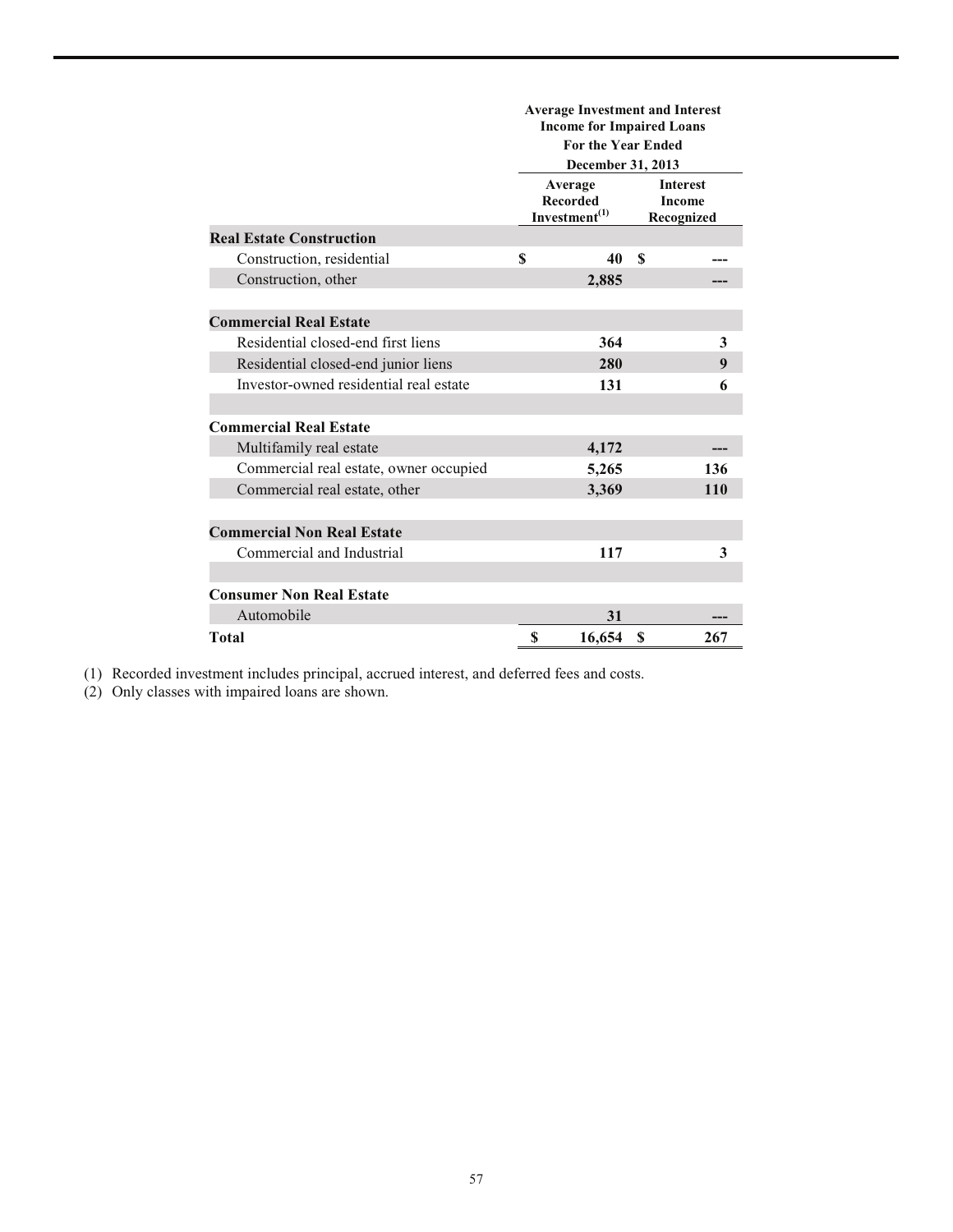|                                        | <b>Average Investment and Interest</b><br><b>Income for Impaired Loans</b><br><b>For the Year Ended</b><br>December 31, 2012 |                                                         |                                                |  |  |
|----------------------------------------|------------------------------------------------------------------------------------------------------------------------------|---------------------------------------------------------|------------------------------------------------|--|--|
|                                        |                                                                                                                              | Average<br><b>Recorded</b><br>Investment <sup>(1)</sup> | <b>Interest</b><br><b>Income</b><br>Recognized |  |  |
| <b>Real Estate Construction</b>        |                                                                                                                              |                                                         |                                                |  |  |
| Construction, residential              | \$                                                                                                                           | 1,171                                                   |                                                |  |  |
| Construction, other                    |                                                                                                                              | 4,290                                                   | 1                                              |  |  |
| <b>Commercial Real Estate</b>          |                                                                                                                              |                                                         |                                                |  |  |
| <b>Equity</b> lines                    |                                                                                                                              | 101                                                     |                                                |  |  |
| Residential closed-end first liens     |                                                                                                                              | 873                                                     | $\mathfrak{D}$                                 |  |  |
| Residential closed-end junior liens    |                                                                                                                              | 234                                                     |                                                |  |  |
| <b>Commercial Real Estate</b>          |                                                                                                                              |                                                         |                                                |  |  |
| Multifamily real estate                |                                                                                                                              | 1,466                                                   | 5                                              |  |  |
| Commercial real estate, owner occupied |                                                                                                                              | 4,806                                                   | 1                                              |  |  |
| <b>Commercial Non Real Estate</b>      |                                                                                                                              |                                                         |                                                |  |  |
| Commercial and Industrial              |                                                                                                                              | 570                                                     |                                                |  |  |
|                                        |                                                                                                                              |                                                         |                                                |  |  |
| <b>Consumer Non Real Estate</b>        |                                                                                                                              |                                                         |                                                |  |  |
| Automobile                             |                                                                                                                              | $\overline{4}$                                          |                                                |  |  |
| Other consumer                         |                                                                                                                              | 25                                                      |                                                |  |  |
| <b>Total</b>                           | \$                                                                                                                           | 13,540                                                  | \$<br>9                                        |  |  |

- (1) Recorded investment includes principal, accrued interest, and deferred fees and costs.
- (2) Only classes with impaired loans are shown.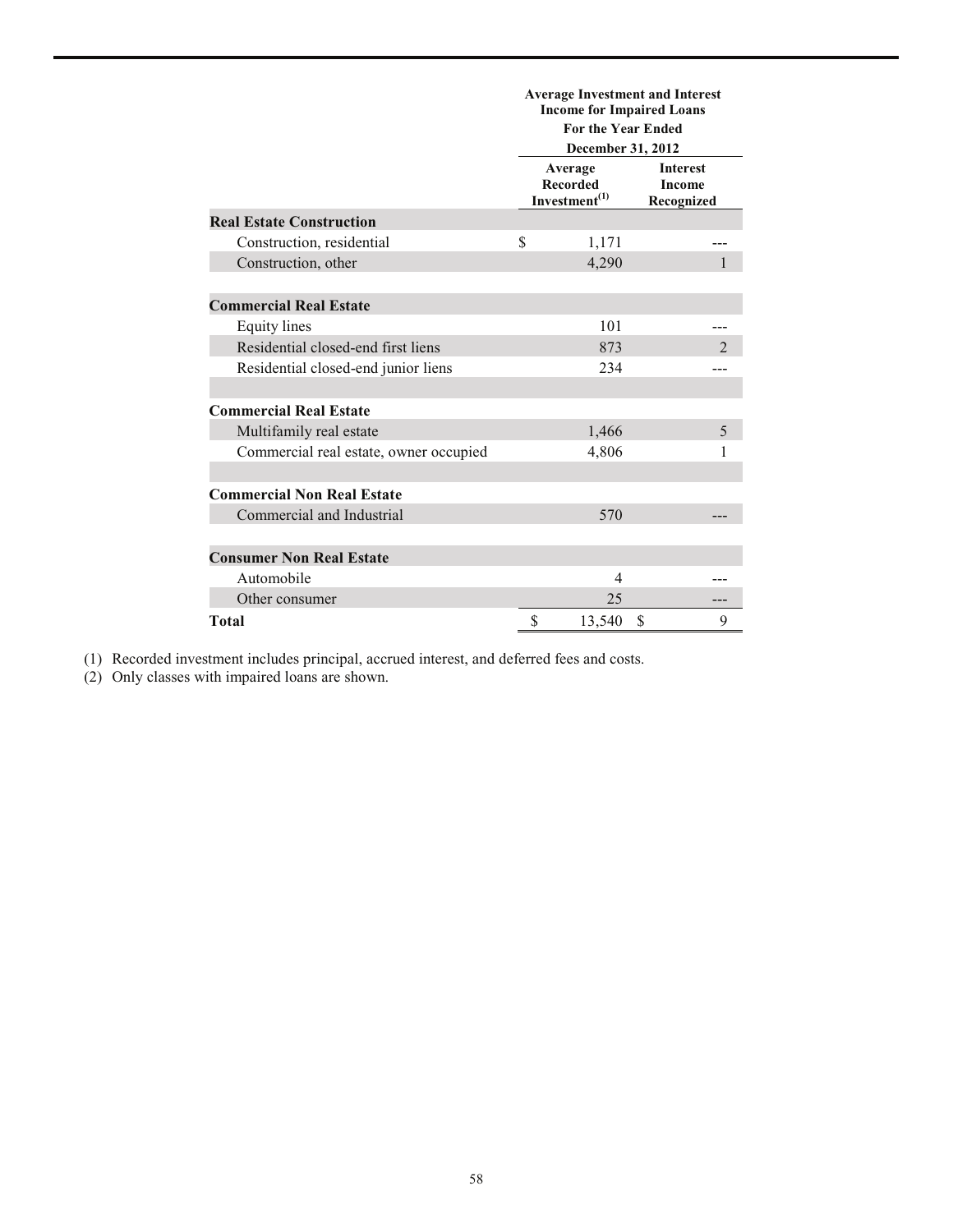|                                                   | <b>Average Investment and</b>                                          |       |               |                                                |  |  |
|---------------------------------------------------|------------------------------------------------------------------------|-------|---------------|------------------------------------------------|--|--|
|                                                   | <b>Interest Income for Impaired</b><br><b>Loans For the Year Ended</b> |       |               |                                                |  |  |
|                                                   | December 31, 2011 <sup>(3)</sup>                                       |       |               |                                                |  |  |
|                                                   | Average<br><b>Recorded</b><br>Investment <sup>(1)</sup>                |       |               | <b>Interest</b><br><b>Income</b><br>Recognized |  |  |
| <b>Consumer Real Estate</b> <sup>(2)</sup>        |                                                                        |       |               |                                                |  |  |
| Closed-end Consumer Real Estate                   | $\mathcal{S}$                                                          | 450   | <sup>\$</sup> | 3                                              |  |  |
|                                                   |                                                                        |       |               |                                                |  |  |
| <b>Commercial Real Estate</b> <sup>(2)</sup>      |                                                                        |       |               |                                                |  |  |
| College Housing                                   |                                                                        | 281   |               | 7                                              |  |  |
| Office and Retail                                 |                                                                        | 292   |               |                                                |  |  |
| Hotels                                            |                                                                        | 3,445 |               | 41                                             |  |  |
| <b>Medical Professionals</b>                      |                                                                        | 67    |               | 5                                              |  |  |
| <b>General Contractors</b>                        |                                                                        | 112   |               | 4                                              |  |  |
| Other Commercial Real Estate                      |                                                                        | 1,139 |               | 24                                             |  |  |
|                                                   |                                                                        |       |               |                                                |  |  |
| Commercial & Industrial <sup>(2)</sup>            |                                                                        |       |               |                                                |  |  |
| Commercial & Industrial                           |                                                                        | 553   |               |                                                |  |  |
|                                                   |                                                                        |       |               |                                                |  |  |
| Construction, Development and Land <sup>(2)</sup> |                                                                        |       |               |                                                |  |  |
| Residential                                       |                                                                        | 2,143 |               | 49                                             |  |  |
| Commercial                                        |                                                                        | 252   |               | 8                                              |  |  |
| Total                                             | $\mathbb{S}$                                                           | 8,734 | <sup>\$</sup> | 141                                            |  |  |

(1) Recorded investment includes principal, accrued interest, and deferred fees and costs.

(2) Only classes with impaired loans are shown.

(3) Segments reported for December 31, 2011 are presented using the segmentation method in effect for 2011. The Company began reporting under revised segments in 2012.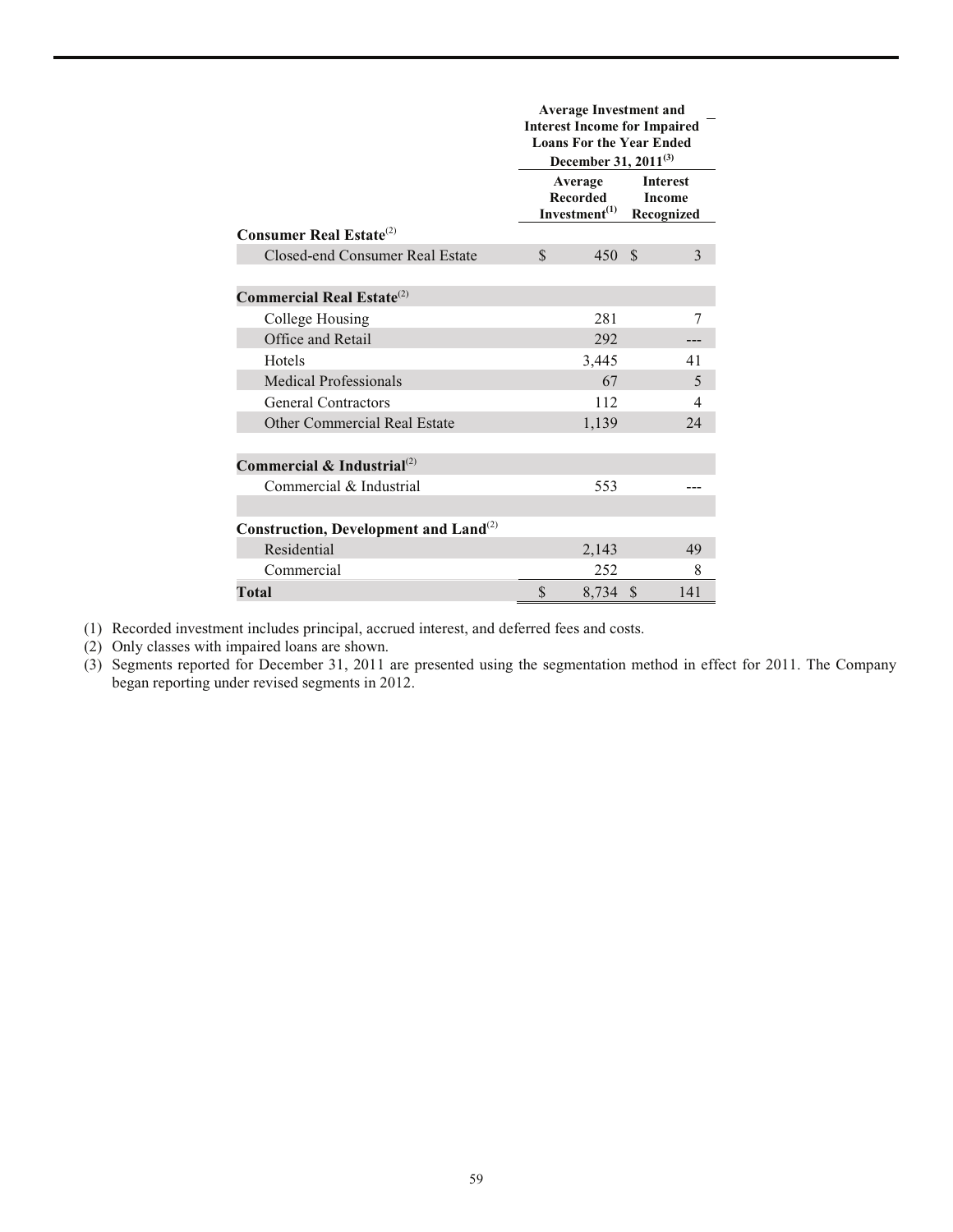An analysis of past due and nonaccrual loans follows:

# **December 31, 2013**

|                                        | $30 - 89$        |             |                      |                                   | 90 or More   |                               | <b>Nonaccruals</b> |
|----------------------------------------|------------------|-------------|----------------------|-----------------------------------|--------------|-------------------------------|--------------------|
|                                        | <b>Days Past</b> |             | 90 or More           | <b>Days Past Due</b><br>and Still |              | (Including<br><b>Impaired</b> |                    |
|                                        | Due              |             | <b>Days Past Due</b> |                                   | Accruing     |                               | Nonaccruals)       |
| <b>Real Estate Construction</b>        |                  |             |                      |                                   |              |                               |                    |
| Construction, residential              | \$<br>45         | $\mathbf S$ |                      | $\mathbf{s}$                      |              | \$                            |                    |
| Construction, other                    | 45               |             |                      |                                   | ---          |                               |                    |
| <b>Consumer Real Estate</b>            |                  |             |                      |                                   |              |                               |                    |
| <b>Equity</b> lines                    | ---              |             |                      |                                   | ---          |                               |                    |
| Residential closed-end first liens     | 903              |             | 252                  |                                   | 128          |                               | 308                |
| Residential closed-end junior liens    | 10               |             | ---                  |                                   | ---          |                               |                    |
| Investor-owned residential real estate | 422              |             | 91                   |                                   | ---          |                               | 91                 |
|                                        |                  |             |                      |                                   |              |                               |                    |
| <b>Commercial Real Estate</b>          |                  |             |                      |                                   |              |                               |                    |
| Multifamily real estate                | 430              |             | 3,278                |                                   | ---          |                               | 3,278              |
| Commercial real estate, owner occupied | 604              |             | 2,519                |                                   | ---          |                               | 2,756              |
| Commercial real estate, other          | 32               |             |                      |                                   |              |                               |                    |
|                                        |                  |             |                      |                                   |              |                               |                    |
| <b>Commercial Non Real Estate</b>      |                  |             |                      |                                   |              |                               |                    |
| Commercial and Industrial              | 196              |             | 43                   |                                   | ---          |                               | 128                |
|                                        |                  |             |                      |                                   |              |                               |                    |
| <b>Public Sector and IDA</b>           |                  |             |                      |                                   |              |                               |                    |
| Public sector and IDA                  | ---              |             | ---                  |                                   | ---          |                               |                    |
|                                        |                  |             |                      |                                   |              |                               |                    |
| <b>Consumer Non Real Estate</b>        |                  |             |                      |                                   |              |                               |                    |
| Credit cards                           | 3                |             | 13                   |                                   | 13           |                               |                    |
| Automobile                             | 217              |             | 26                   |                                   | $\mathbf{2}$ |                               | 23                 |
| Other consumer loans                   | 49               |             | 46                   |                                   | 47           |                               |                    |
| <b>Total</b>                           | \$<br>2,956      | \$          | 6,268                | $\mathbf S$                       | 190          | $\mathbf S$                   | 6,584              |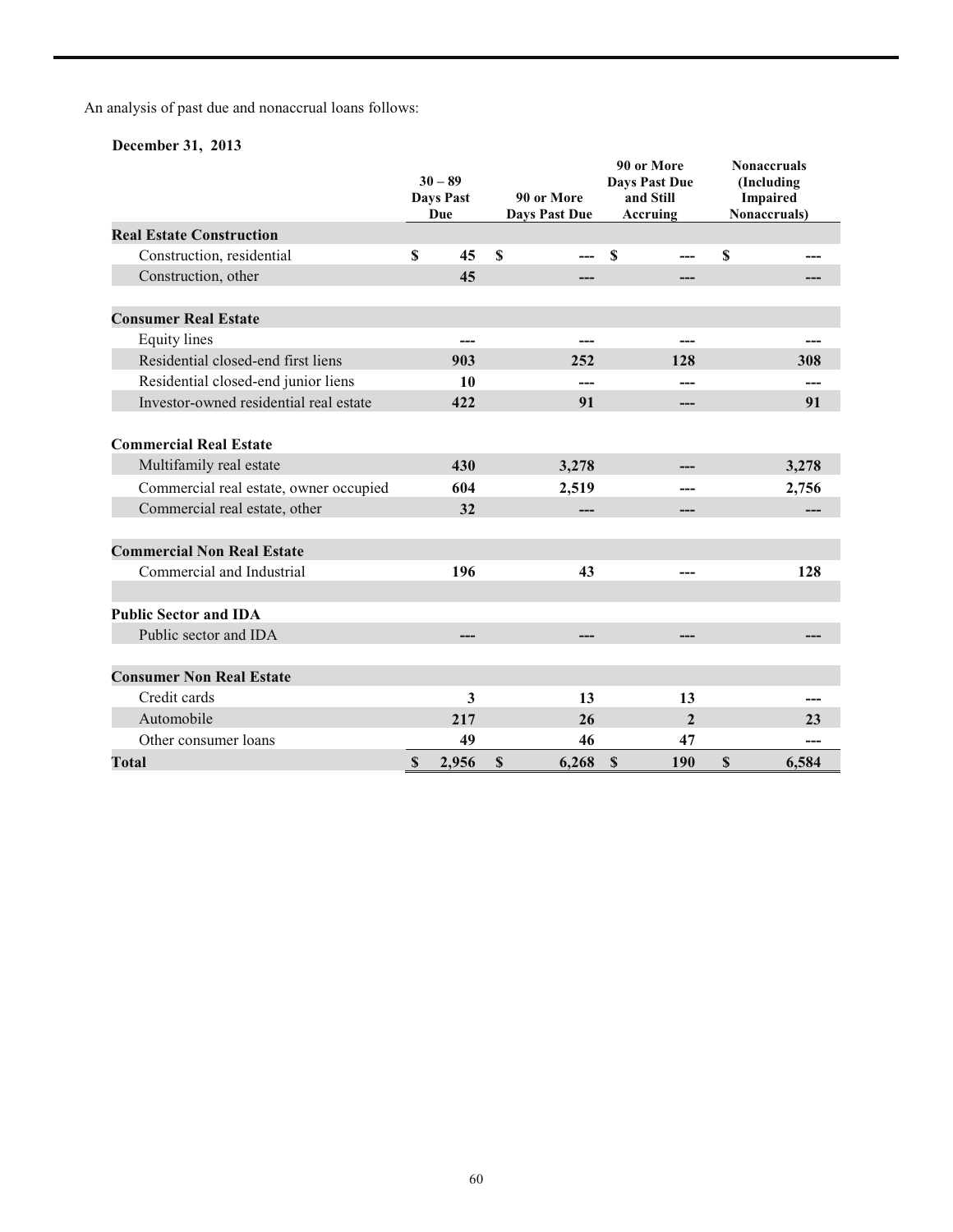## **December 31, 2012**

|                                        |              | $30 - 89$<br><b>Days Past</b><br>Due |              | 90 or More<br><b>Days Past Due</b> | 90 or More<br><b>Days Past Due</b><br>and Still<br>Accruing |         |    |        | <b>Nonaccruals</b><br>(Including<br><b>Impaired</b><br>Nonaccruals) |
|----------------------------------------|--------------|--------------------------------------|--------------|------------------------------------|-------------------------------------------------------------|---------|----|--------|---------------------------------------------------------------------|
| <b>Real Estate Construction</b>        |              |                                      |              |                                    |                                                             |         |    |        |                                                                     |
| Construction, residential              | $\mathbb{S}$ | $---$                                | \$           | 123                                | $\mathcal{S}$                                               |         | \$ | 123    |                                                                     |
| Construction, other                    |              | 31                                   |              | 89                                 |                                                             |         |    | 3,109  |                                                                     |
| <b>Consumer Real Estate</b>            |              |                                      |              |                                    |                                                             |         |    |        |                                                                     |
| <b>Equity</b> lines                    |              | 22                                   |              | 30                                 |                                                             | 30      |    | 98     |                                                                     |
| Residential closed-end first liens     |              | 1,507                                |              | 605                                |                                                             | 126     |    | 801    |                                                                     |
| Residential closed-end junior liens    |              | 121                                  |              | 39                                 |                                                             | $---$   |    | 120    |                                                                     |
|                                        |              |                                      |              |                                    |                                                             |         |    |        |                                                                     |
| <b>Commercial Real Estate</b>          |              |                                      |              |                                    |                                                             |         |    |        |                                                                     |
| Multifamily real estate                |              | 671                                  |              | 261                                |                                                             | ---     |    | 4,624  |                                                                     |
| Commercial real estate, owner occupied |              | 1,113                                |              | ---                                |                                                             | ---     |    | 3,536  |                                                                     |
| Commercial real estate, other          |              | 40                                   |              | 2,089                              |                                                             | ---     |    |        |                                                                     |
|                                        |              |                                      |              |                                    |                                                             |         |    |        |                                                                     |
| <b>Commercial Non Real Estate</b>      |              |                                      |              |                                    |                                                             |         |    |        |                                                                     |
| Commercial and Industrial              |              | 291                                  |              | 505                                |                                                             | $- - -$ |    | 561    |                                                                     |
| <b>Public Sector and IDA</b>           |              |                                      |              |                                    |                                                             |         |    |        |                                                                     |
| Public sector and IDA                  |              | $---$                                |              |                                    |                                                             |         |    |        |                                                                     |
|                                        |              |                                      |              |                                    |                                                             |         |    |        |                                                                     |
| <b>Consumer Non Real Estate</b>        |              |                                      |              |                                    |                                                             |         |    |        |                                                                     |
| Credit cards                           |              | 20                                   |              | 4                                  |                                                             | 4       |    |        |                                                                     |
| Automobile                             |              | 142                                  |              | 10                                 |                                                             | 10      |    | 49     |                                                                     |
| Other consumer loans                   |              | 132                                  |              | ---                                |                                                             | $---$   |    |        |                                                                     |
| <b>Total</b>                           | $\mathbb{S}$ | 4,090                                | $\mathbb{S}$ | 3,755                              | \$                                                          | 170     | \$ | 13,021 |                                                                     |

The estimate of credit risk for non-impaired loans is obtained by applying allocations for internal and external factors. The allocations are increased for loans that exhibit greater credit quality risk.

 Credit quality indicators, which the Company terms risk grades, are assigned through the Company's credit review function for larger loans and selective review of loans that fall below credit review thresholds. Loans that do not indicate heightened risk are graded as "pass." Loans that appear to have elevated credit risk because of frequent or persistent past due status, which is less than 75 days, or that show weakness in the borrower's financial condition are risk graded "special mention." Loans with frequent or persistent delinquency exceeding 75 days or that have a higher level of weakness in the borrower's financial condition are graded "classified." Classified loans have regulatory risk ratings of "substandard" and "doubtful." Allocations are increased by 50% and by 100% for loans with grades of "special mention" and "classified," respectively.

Determination of risk grades was completed for the portfolio as of December 31, 2013, 2012 and 2011.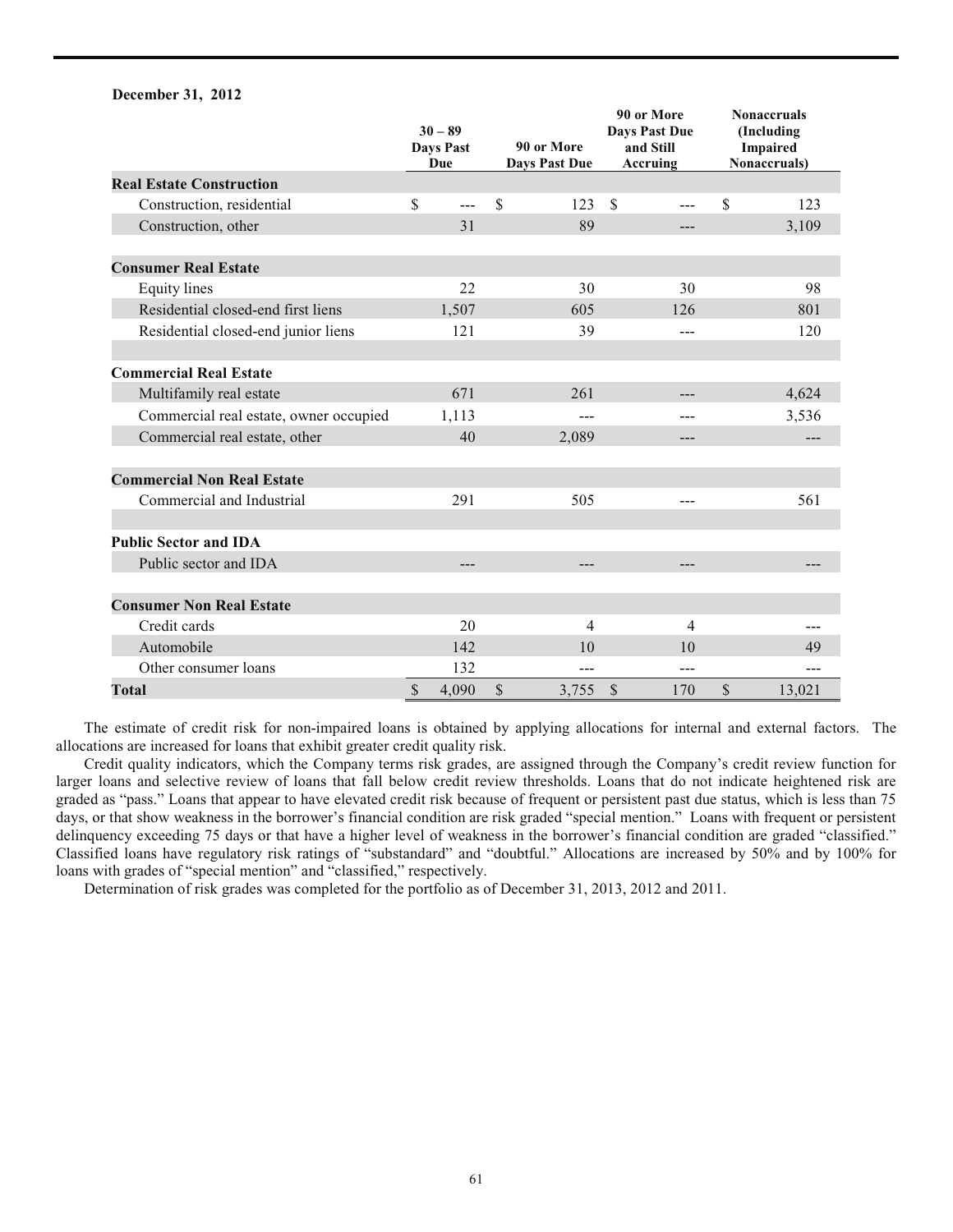The following displays non-impaired gross loans by credit quality indicator:

# **December 31, 2013**

|                                        |             |                              |             | <b>Special</b> |    |                                 |
|----------------------------------------|-------------|------------------------------|-------------|----------------|----|---------------------------------|
|                                        |             | <b>Mention</b><br>(Excluding |             |                |    | <b>Classified</b><br>(Excluding |
|                                        |             | Pass                         |             | Impaired)      |    | Impaired)                       |
| <b>Real Estate Construction</b>        |             |                              |             |                |    |                                 |
| Construction, 1-4 family residential   | \$          | 17,702                       | $\mathbf S$ | 163            | \$ | 45                              |
| Construction, other                    |             | 27,971                       |             | 29             |    | 15                              |
| <b>Consumer Real Estate</b>            |             |                              |             |                |    |                                 |
| <b>Equity</b> lines                    |             | 16,146                       |             | 16             |    |                                 |
| Closed-end first liens                 |             | 82,767                       |             | 1,007          |    | 1,275                           |
| Closed-end junior liens                |             | 4,813                        |             | 109            |    | 3                               |
| Investor-owned residential real estate |             | 38,071                       |             | 105            |    | 407                             |
| <b>Commercial Real Estate</b>          |             |                              |             |                |    |                                 |
| Multifamily residential real estate    |             | 67,573                       |             | ---            |    | 958                             |
| Commercial real estate owner-occupied  |             | 134,137                      |             | 2,206          |    | 701                             |
| Commercial real estate, other          |             | 89,340                       |             | 1,209          |    | 3,063                           |
| <b>Commercial Non Real Estate</b>      |             |                              |             |                |    |                                 |
| Commercial and Industrial              |             | 29,987                       |             | 878            |    | 295                             |
| <b>Public Sector and IDA</b>           |             |                              |             |                |    |                                 |
| States and political subdivisions      |             | 24,220                       |             |                |    |                                 |
| <b>Consumer Non Real Estate</b>        |             |                              |             |                |    |                                 |
| Credit cards                           |             | 6,354                        |             | ---            |    |                                 |
| Automobile                             |             | 11,428                       |             | 253            |    | 34                              |
| Other consumer                         |             | 10,253                       |             | 17             |    | 60                              |
| <b>Total</b>                           | $\mathbb S$ | 570,762                      | \$          | 5,992          | \$ | 6,856                           |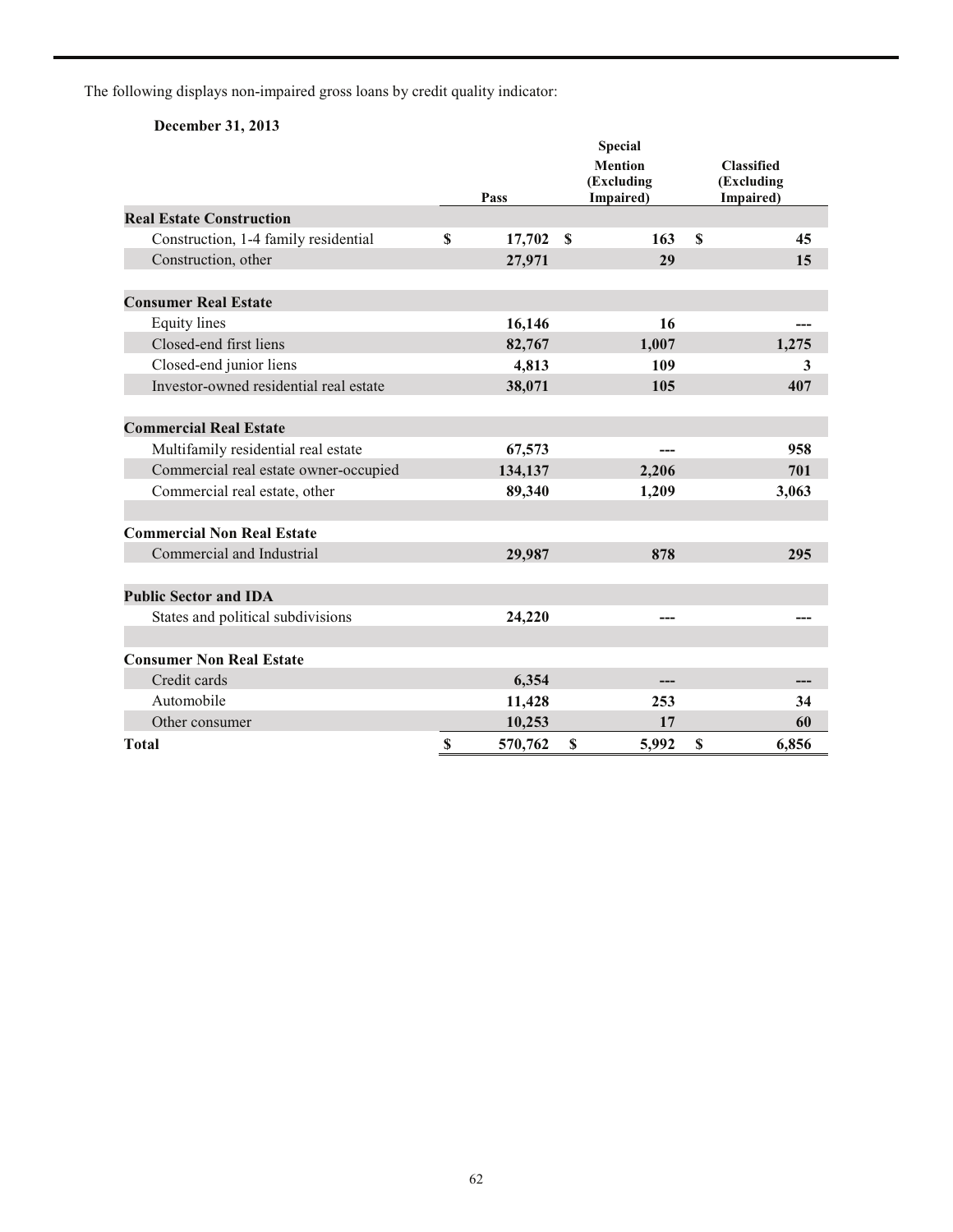## **December 31, 2012**

|                                       |                    | <b>Special</b> |                         |              |                         |  |  |  |
|---------------------------------------|--------------------|----------------|-------------------------|--------------|-------------------------|--|--|--|
|                                       |                    |                | <b>Mention</b>          |              | <b>Classified</b>       |  |  |  |
|                                       |                    | Pass           | (Excluding<br>Impaired) |              | (Excluding<br>Impaired) |  |  |  |
| <b>Real Estate Construction</b>       |                    |                |                         |              |                         |  |  |  |
| Construction, 1-4 family residential  | $\mathbf{\hat{S}}$ | 14,344         | <sup>\$</sup><br>158    | $\mathbb{S}$ |                         |  |  |  |
| Construction, other                   |                    | 29,011         | ---                     |              | 120                     |  |  |  |
| <b>Consumer Real Estate</b>           |                    |                |                         |              |                         |  |  |  |
| <b>Equity</b> lines                   |                    | 17,742         | 100                     |              | 182                     |  |  |  |
| Closed-end first liens                |                    | 113,893        | 652                     |              | 2,413                   |  |  |  |
| Closed-end junior liens               |                    | 6,713          | 119                     |              | 138                     |  |  |  |
|                                       |                    |                |                         |              |                         |  |  |  |
| <b>Commercial Real Estate</b>         |                    |                |                         |              |                         |  |  |  |
| Multifamily residential real estate   |                    | 36,421         | $---$                   |              | 324                     |  |  |  |
| Commercial real estate owner-occupied |                    | 160,188        | 253                     |              | 1,079                   |  |  |  |
| Commercial real estate, other         |                    | 92,628         | 3,112                   |              |                         |  |  |  |
| <b>Commercial Non Real Estate</b>     |                    |                |                         |              |                         |  |  |  |
| Commercial and Industrial             |                    | 36,372         | 99                      |              | 318                     |  |  |  |
| <b>Public Sector and IDA</b>          |                    |                |                         |              |                         |  |  |  |
| States and political subdivisions     |                    | 26,170         |                         |              |                         |  |  |  |
|                                       |                    |                |                         |              |                         |  |  |  |
| <b>Consumer Non Real Estate</b>       |                    |                |                         |              |                         |  |  |  |
| Credit cards                          |                    | 6,690          | ---                     |              |                         |  |  |  |
| Automobile                            |                    | 12,344         | 101                     |              | 56                      |  |  |  |
| Other consumer                        |                    | 11,815         | 45                      |              | 105                     |  |  |  |
| <b>Total</b>                          | $\mathbf S$        | 564,331        | \$<br>4,639             | $\mathbb{S}$ | 4,735                   |  |  |  |

Sales, Purchases and Reclassification of Loans

 The Company finances mortgages under "best efforts" contracts with mortgage purchasers. The mortgages are designated as held for sale upon initiation. There have been no major reclassifications from portfolio loans to held for sale. Occasionally, the Company purchases or sells participations in loans. All participation loans purchased met the Company's normal underwriting standards at the time the participation was entered. Participation loans are included in the appropriate portfolio balances to which the allowance methodology is applied.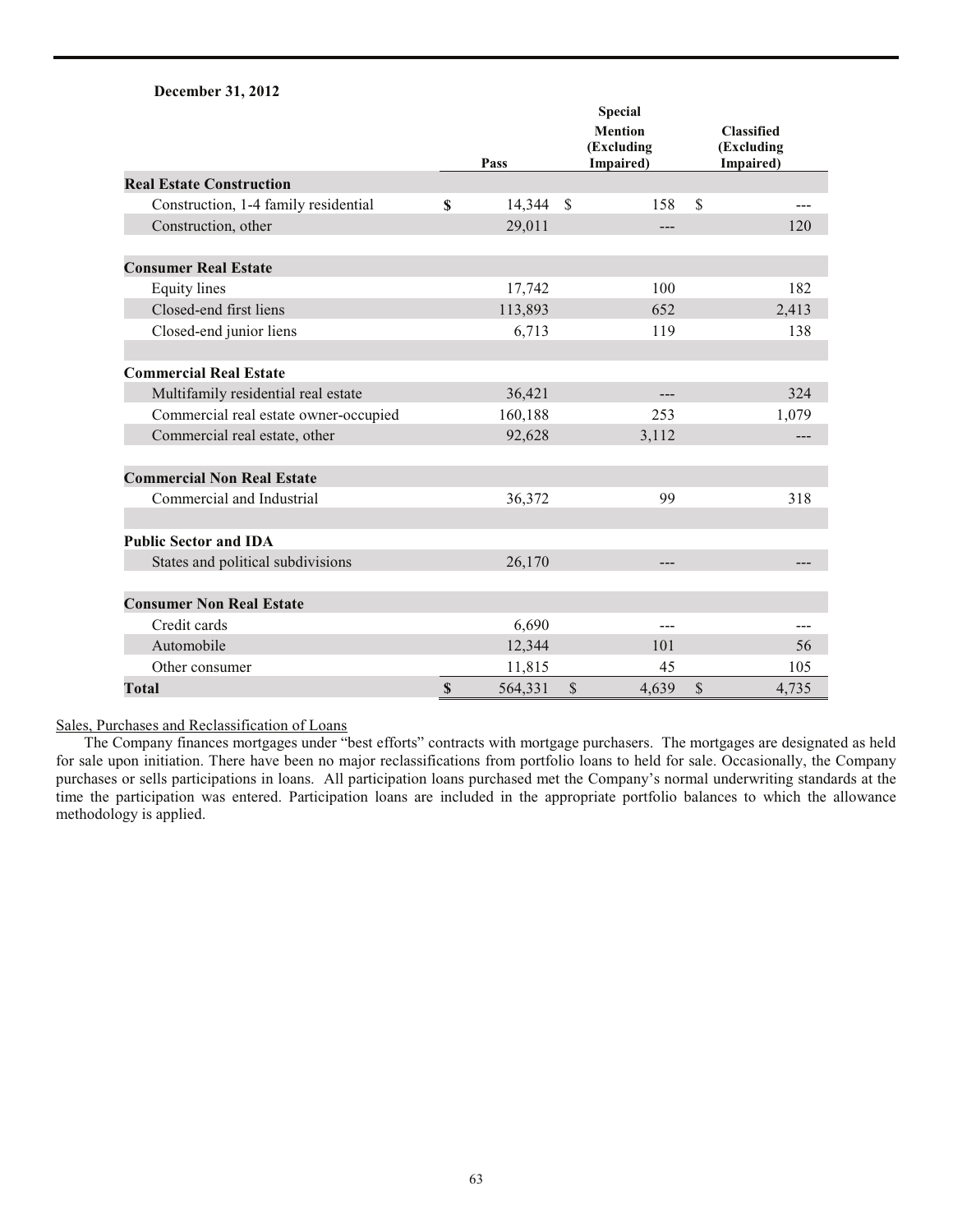## **Troubled Debt Restructurings**

 From time to time the Company modifies loans in troubled debt restructurings ("TDRs"). The following tables present restructurings by class that occurred during the years ended December 31, 2013 and 2012.

Note: Only classes with restructured loans are presented.

|                                           | Restructurings that occurred during the year ended |    |                                                               |                  |                                                                |  |  |  |
|-------------------------------------------|----------------------------------------------------|----|---------------------------------------------------------------|------------------|----------------------------------------------------------------|--|--|--|
|                                           | December 31, 2013                                  |    |                                                               |                  |                                                                |  |  |  |
|                                           | Number of                                          |    | Pre-<br><b>Modification</b><br>Outstanding<br><b>Recorded</b> |                  | Post-<br><b>Modification</b><br>Outstanding<br><b>Recorded</b> |  |  |  |
|                                           | Contracts                                          |    | Investment                                                    | Investment $(1)$ |                                                                |  |  |  |
| <b>Consumer Real Estate</b>               |                                                    |    |                                                               |                  |                                                                |  |  |  |
| Closed-end first liens                    | $\mathbf{2}$                                       | \$ | 453                                                           | \$               | 525                                                            |  |  |  |
| Closed-end junior liens                   | 1                                                  |    | 262                                                           |                  | 267                                                            |  |  |  |
|                                           |                                                    |    |                                                               |                  |                                                                |  |  |  |
| <b>Commercial Real Estate</b>             |                                                    |    |                                                               |                  |                                                                |  |  |  |
| Commercial real estate owner-occupied     |                                                    |    | 154                                                           |                  | 239                                                            |  |  |  |
| Commercial real estate non owner-occupied |                                                    |    | 3,500                                                         |                  | 3,500                                                          |  |  |  |
|                                           |                                                    |    |                                                               |                  |                                                                |  |  |  |
| <b>Commercial Non Real Estate</b>         |                                                    |    |                                                               |                  |                                                                |  |  |  |
| Commercial and Industrial                 | 1                                                  |    | 32                                                            |                  | 45                                                             |  |  |  |
| Total                                     | 6                                                  | \$ | 4,401                                                         | \$               | 4,576                                                          |  |  |  |

(1) Post-modification outstanding recorded investment considers amounts immediately following the modification. Amounts do not reflect balances at the end of the period.

|                                       |                        | Restructurings that occurred during the year ended |                                                                             |                                                                                    |       |  |  |  |  |
|---------------------------------------|------------------------|----------------------------------------------------|-----------------------------------------------------------------------------|------------------------------------------------------------------------------------|-------|--|--|--|--|
|                                       |                        | December 31, 2012                                  |                                                                             |                                                                                    |       |  |  |  |  |
|                                       | Number of<br>Contracts |                                                    | Pre-<br><b>Modification</b><br>Outstanding<br><b>Recorded</b><br>Investment | Post-<br><b>Modification</b><br>Outstanding<br><b>Recorded</b><br>Investment $(1)$ |       |  |  |  |  |
| <b>Consumer Real Estate</b>           |                        |                                                    |                                                                             |                                                                                    |       |  |  |  |  |
| Closed-end first liens                | 5                      | \$                                                 | 389                                                                         | <sup>\$</sup>                                                                      | 348   |  |  |  |  |
| Closed-end junior liens               |                        |                                                    | 147                                                                         |                                                                                    | 93    |  |  |  |  |
|                                       |                        |                                                    |                                                                             |                                                                                    |       |  |  |  |  |
| <b>Commercial Real Estate</b>         |                        |                                                    |                                                                             |                                                                                    |       |  |  |  |  |
| Commercial real estate owner-occupied | 3                      |                                                    | 890                                                                         |                                                                                    | 895   |  |  |  |  |
|                                       |                        |                                                    |                                                                             |                                                                                    |       |  |  |  |  |
| <b>Commercial Non Real Estate</b>     |                        |                                                    |                                                                             |                                                                                    |       |  |  |  |  |
| Commercial and Industrial             |                        |                                                    | 400                                                                         |                                                                                    | 400   |  |  |  |  |
| <b>Total</b>                          | 10                     | \$                                                 | 1,826                                                                       | \$                                                                                 | 1,736 |  |  |  |  |

(1) Post-modification outstanding recorded investment considers amounts immediately following the modification. Amounts do not reflect balances at the end of the period.

The modifications that resulted in troubled debt restructurings between January 1, 2013 and December 31, 2013 provided payment relief to the borrowers without forgiveness of principal or accrued interest. The date of conversion from interest-only to amortizing payments for one commercial real estate loan was extended beyond the date specified by the contract, resulting in designation as a troubled debt restructuring. During the second quarter of 2013, the loan was converted to amortizing payments. The other commercial real estate loan was modified to extend the term, lower the interest rate and provide debt consolidation to allow the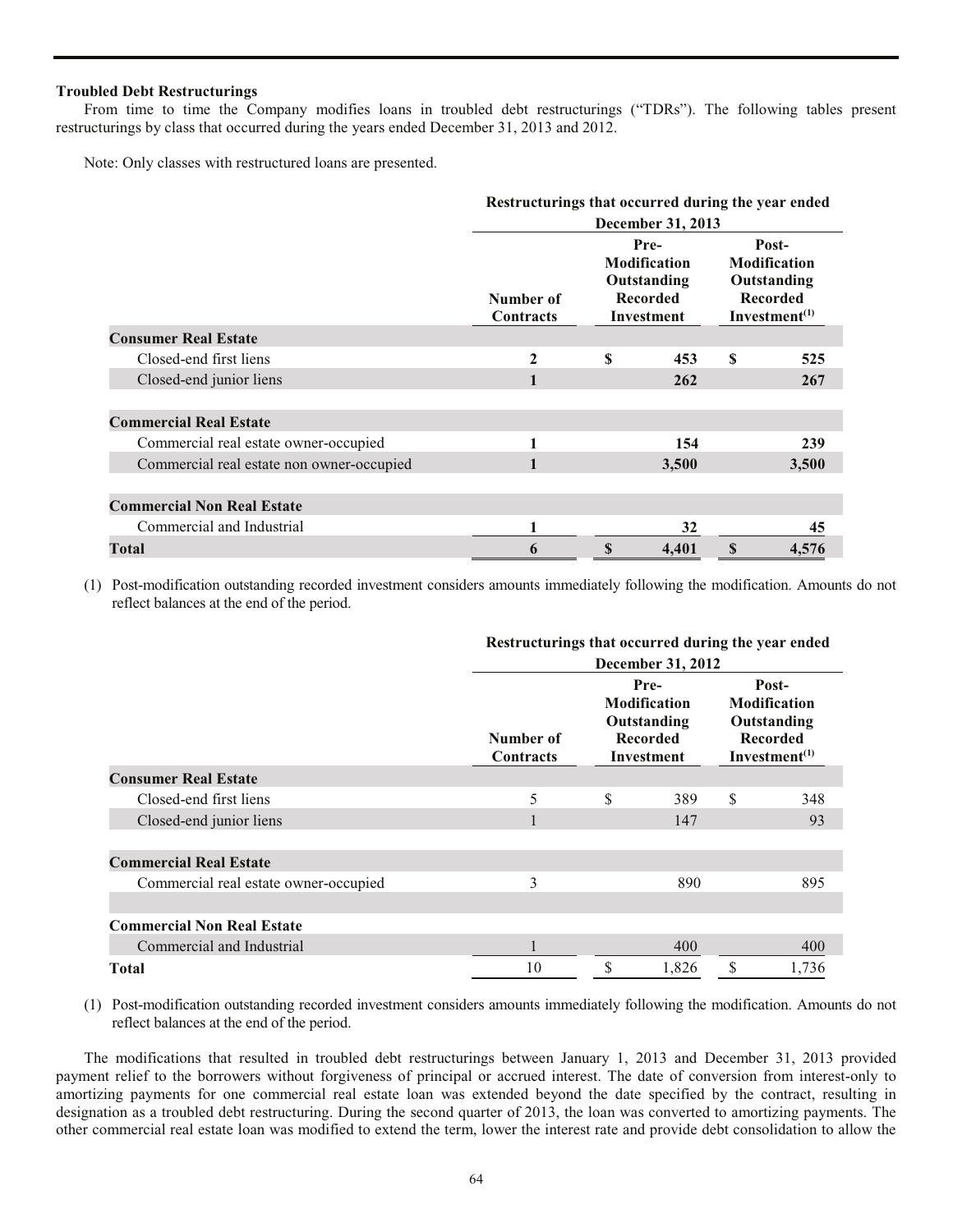borrower increased debt service ability. Two modifications to consumer real estate loans capitalized accrued interest and reduced interest rates, while the other modification did not reduce the interest rate and shifted payments from interest-only to amortizing. One commercial non-real estate loan was modified to reduce the interest rate, capitalize interest and shift payments from interest-only to amortizing.

Loans restructured in 2012 received modifications that included partial charge-offs of \$109 for two consumer real estate loans; providing payment relief primarily by extending maturity dates or changing amortization structures without reducing interest rates or amounts owed; and adding a co-borrower to one consumer real estate loan.

 Restructured loans are designated impaired and measured for impairment. The impairment measurement for restructured loans that occurred in 2013 resulted in an accrual to the allowance for loan losses of \$11 at December 31, 2013. Restructurings in 2012 resulted in an accrual to the allowance for loan losses of \$210 at December 31, 2012.

 The following tables present restructured loans that were modified during 2013 and 2012 and that subsequently experienced payment default. The company defines default as one or more payments that occur more than 90 days past the due date, charge-off or foreclosure subsequent to modification.

| that were modified within 12 months prior to default |                        |                                              |
|------------------------------------------------------|------------------------|----------------------------------------------|
|                                                      | Number of<br>Contracts | <b>Recorded</b><br>Investment <sup>(1)</sup> |
| <b>Consumer Real Estate</b>                          |                        |                                              |
| Closed-end first liens                               |                        | \$<br>24                                     |
| Closed-end junior liens                              |                        | 81                                           |
|                                                      |                        |                                              |
| <b>Commercial Real Estate</b>                        |                        |                                              |
| Commercial real estate owner occupied                | $\overline{2}$         | 834                                          |
|                                                      |                        |                                              |
| <b>Commercial Non Real Estate</b>                    |                        |                                              |
| Commercial and industrial                            |                        | 388                                          |
| <b>Total</b>                                         |                        | 1.32′                                        |

# **Restructurings that defaulted during the year ended December 31, 2013**

(1) Recorded investment at the time the default occurred.

 Of the TDRs that defaulted during 2013, 5 became TDRs within 12 months prior to default. One commercial real estate loan became past due and the collateral was foreclosed and placed into other real estate at the loan balance of \$193. The collateral's fair value less selling costs was sufficient to cover the principal balance of the loan and no charge against the allowance for loan losses was required. One consumer real estate loan and one commercial non-real estate loan became past due and the underlying collateral was sold, with a resulting charge to the allowance for loan losses of \$263. Two of the TDR loans remain in the loan portfolio. One consumer real estate loan became past due and impairment measurements required a \$71 charge against the allowance for loan losses, while one commercial real estate loan became past due and impairment measurements indicated a specific allocation of \$349 to the allowance for loan losses.

**Restructurings that defaulted during the year ended December 31, 2012 that were modified within 12 months prior to default**

| that were modified within 12 months prior to detault |  |                                              |  |  |  |  |  |  |
|------------------------------------------------------|--|----------------------------------------------|--|--|--|--|--|--|
| Number of<br><b>Contracts</b>                        |  | <b>Recorded</b><br>Investment <sup>(1)</sup> |  |  |  |  |  |  |
|                                                      |  |                                              |  |  |  |  |  |  |
|                                                      |  | 96                                           |  |  |  |  |  |  |
|                                                      |  | 81                                           |  |  |  |  |  |  |
|                                                      |  |                                              |  |  |  |  |  |  |
|                                                      |  |                                              |  |  |  |  |  |  |
| 2                                                    |  | 861                                          |  |  |  |  |  |  |
|                                                      |  |                                              |  |  |  |  |  |  |
|                                                      |  |                                              |  |  |  |  |  |  |
|                                                      |  | 388                                          |  |  |  |  |  |  |
|                                                      |  | 1,426                                        |  |  |  |  |  |  |
|                                                      |  |                                              |  |  |  |  |  |  |

(1) Recorded investment at the time the default occurred.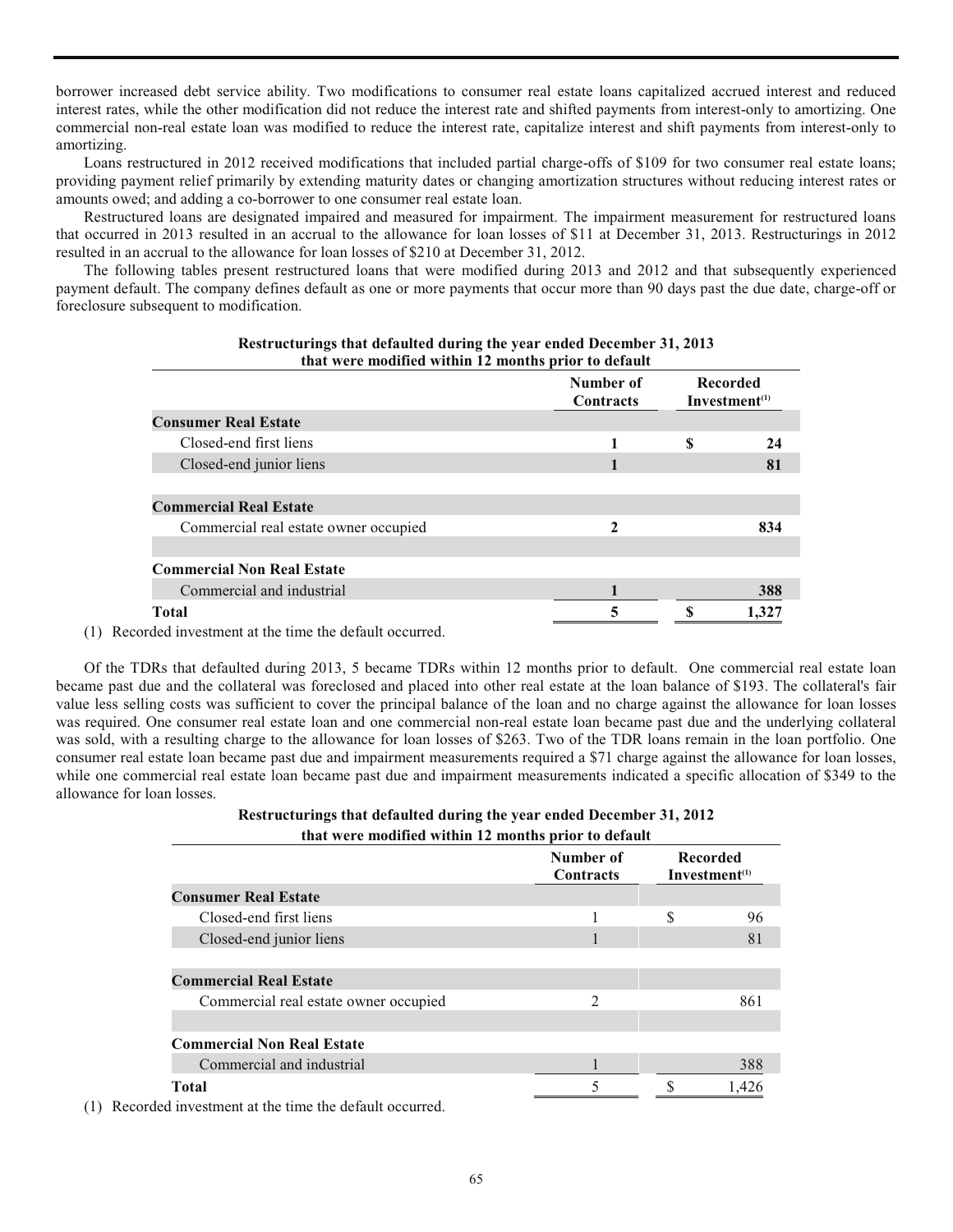Most of the restructured loans that experienced a payment default reported for December 31, 2012 above are secured by real estate, for which the impairment measurement is based upon the fair value of the underlying collateral. The amount of the loan balance that exceeds the collateral value is accrued in the allowance for loan losses. Because fair value measurements are based upon fair value of collateral, the payment default did not significantly impact the measurement of impairment. Restructured loans that become more than 90 days past due are designated nonaccrual. Nonaccrual levels are factored into the allowance methodology for collectively-evaluated loans.

## **Note 6: Premises and Equipment**

A summary of the cost and accumulated depreciation of premises and equipment follows:

|                             | December 31, |          |      |           |  |  |  |
|-----------------------------|--------------|----------|------|-----------|--|--|--|
|                             |              | 2013     | 2012 |           |  |  |  |
| Premises                    |              | 14,320   |      | 14,320    |  |  |  |
| Furniture and equipment     |              | 10,700   |      | 10,424    |  |  |  |
| Premises and equipment      |              | 25,020   |      | 24,744    |  |  |  |
| Accumulated depreciation    |              | (15,069) |      | (14, 343) |  |  |  |
| Premises and equipment, net |              | 9,951    |      | 10,401    |  |  |  |

Depreciation expense for the years ended December 2013, 2012 and 2011 amounted to \$726, \$764 and \$799, respectively.

 The Company leases certain branch facilities under noncancellable operating leases. The future minimum lease payments under these leases (with initial or remaining lease terms in excess of one year) as of December 31, 2013 are as follows: \$220 in 2014, \$92 in 2015, \$61 in 2016, \$38 in 2017, \$38 in 2018 and \$3 thereafter.

## **Note 7: Deposits**

 The aggregate amounts of time deposits in denominations of \$100 or more at December 31, 2013 and 2012 were \$95,466 and \$112,245, respectively.

At December 31, 2013 the scheduled maturities of time deposits are as follows:

| 2014       | S | 137,018 |
|------------|---|---------|
| 2015       |   | 44,672  |
| 2016       |   | 16,751  |
| 2017       |   | 18,189  |
| 2018       |   | 24,938  |
| Thereafter |   | 141     |
|            |   | 241,709 |

At December 31, 2013 and 2012, overdraft demand deposits reclassified to loans totaled \$315 and \$401, respectively.

## **Note 8: Employee Benefit Plans**

#### **401(k) Plan**

The Company has a Retirement Accumulation Plan qualifying under IRS Code Section 401(k), in which NBI, NBB and NBFS are participating employers. Eligible participants may contribute up to 100% of their total annual compensation to the plan, subject to certain limits based on federal tax laws. Employee contributions are matched by the employer based on a percentage of an employee's total annual compensation contributed to the plan. For the years ended December 31, 2013, 2012 and 2011, the Company contributed \$282, \$279 and \$279, respectively, to the plan.

## **Employee Stock Ownership Plan**

 The Company has a nonleveraged Employee Stock Ownership Plan (ESOP) which enables employees of NBI and its subsidiaries who have one year of service and who have attained the age of 21 prior to the plan's January 1 and July 1 enrollment dates to own NBI common stock. Contributions to the ESOP, which are not mandatory, are determined annually by the Board of Directors. Contribution expense amounted to \$275, \$370 and \$420 in the years ended December 31, 2013, 2012 and 2011, respectively. Dividends on ESOP shares are charged to retained earnings. As of December 31, 2013, the number of shares held by the ESOP was 266,572. All shares held by the ESOP are treated as outstanding in computing the Company's basic net income per share. Upon reaching age 55 with ten years of plan participation, a vested participant has the right to diversify 50% of his or her allocated ESOP shares and NBI or the ESOP, with the agreement of the Trustee, is obligated to purchase those shares. The ESOP contains a put option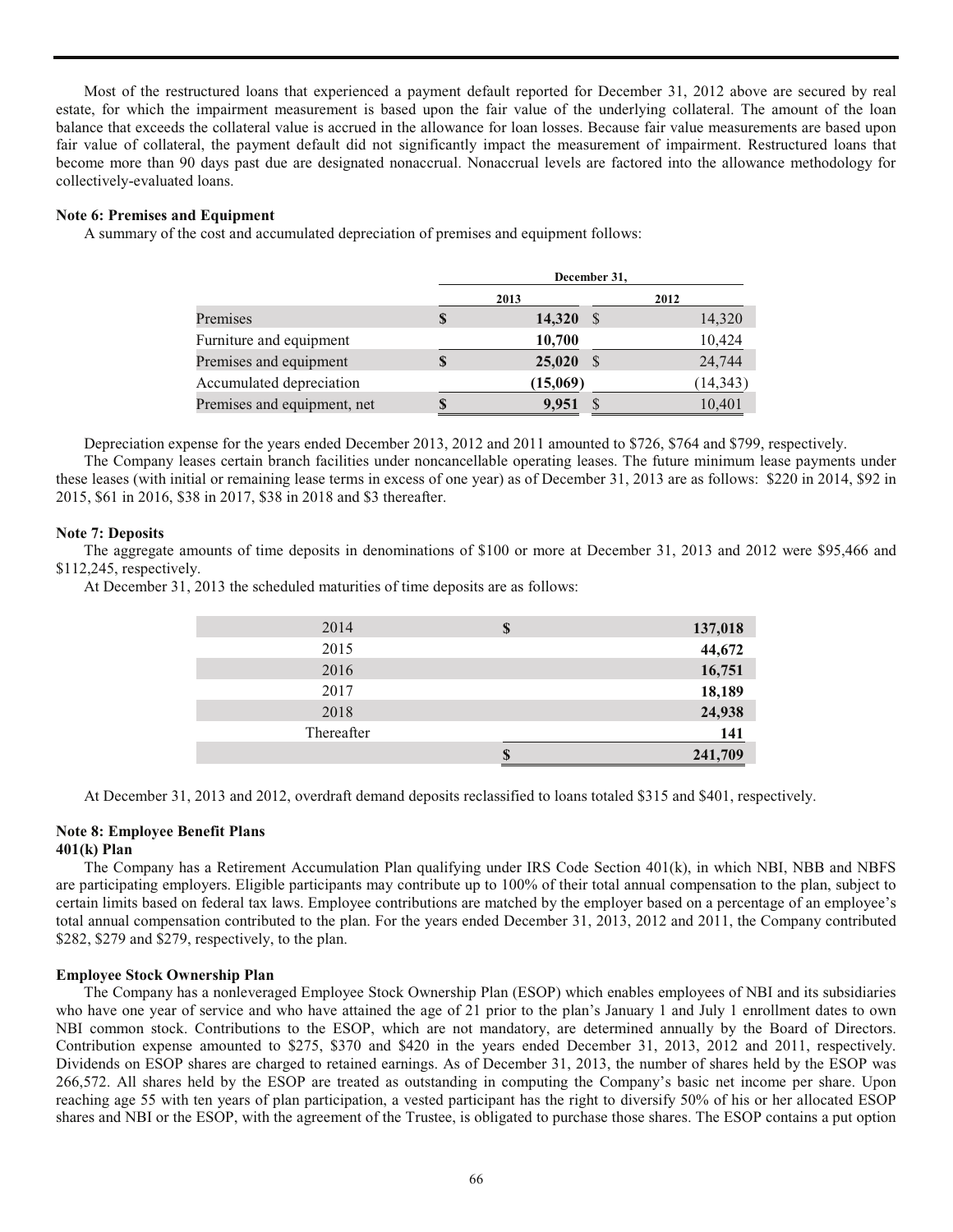which allows a withdrawing participant to require the Company or the ESOP, if the plan administrator agrees, to purchase his or her allocated shares if the shares are not readily tradable on an established market at the time of distribution.

## **Salary Continuation Plan**

 The Company has a Salary Continuation Plan for certain key officers. The plan provides the participating officers with supplemental retirement income, payable for the greater of 15 years after retirement or the officer's lifetime. The expense accrued for the plans in 2013, 2012, and 2011, based on the present value of the retirement benefits, amounted to \$194, \$151, and \$197, respectively. The plan is unfunded. However bank-owned life insurance has been acquired on the life of the key employees in amounts sufficient to discharge the obligations of the agreement.

## **Defined Benefit Plan**

 The Company's defined benefit pension plan covers substantially all employees. The plan benefit formula is based upon the length of service of retired employees and a percentage of qualified W-2 compensation during their final years of employment. Information pertaining to activity in the plan is as follows:

|                                                                   | December 31,              |          |               |              |               |          |
|-------------------------------------------------------------------|---------------------------|----------|---------------|--------------|---------------|----------|
|                                                                   | 2012<br>2013              |          | 2011          |              |               |          |
| Change in benefit obligation                                      |                           |          |               |              |               |          |
| Projected benefit obligation at beginning of year                 | \$                        | 18,054   | <sup>\$</sup> | 15,808       | \$            | 12,971   |
| Service cost                                                      |                           | 596      |               | 468          |               | 435      |
| Interest cost                                                     |                           | 617      |               | 738          |               | 704      |
| Actuarial (gain) loss                                             |                           | (1,149)  |               | 1,554        |               | 2,001    |
| Benefits paid                                                     |                           | (933)    |               | (514)        |               | (303)    |
| Projected benefit obligation at end of year                       |                           | \$17,185 |               | \$18,054     | $\mathcal{S}$ | 15,808   |
| Change in plan assets                                             |                           |          |               |              |               |          |
| Fair value of plan assets at beginning of year                    |                           | \$14,325 |               | \$13,326     | \$            | 8,156    |
| Actual return on plan assets                                      |                           | 2,225    |               | 963          |               | 432      |
| Employer contribution                                             |                           | 988      |               | 550          |               | 5,041    |
| Benefits paid                                                     |                           | (933)    |               | (514)        |               | (303)    |
| Fair value of plan assets at end of year                          |                           | \$16,605 |               | \$14,325     | \$            | 13,326   |
| Funded status at the end of the year                              | $\mathbf S$               | (580)    | <sup>\$</sup> | (3,729)      | <sup>S</sup>  | (2,482)  |
| Amounts recognized in the Consolidated Balance Sheet              |                           |          |               |              |               |          |
| Deferred tax asset                                                | \$                        | 203      | $\mathbb{S}$  | 1,305        | $\mathbb{S}$  | 869      |
| Other liabilities                                                 |                           | (580)    |               | (3,729)      |               | (2, 482) |
| Total amounts recognized in the Consolidated Balance Sheet        | $\boldsymbol{\mathsf{S}}$ | (377)    | \$            | (2, 424)     | \$            | (1,613)  |
| Amounts recognized in accumulated other comprehensive (loss), net |                           |          |               |              |               |          |
| Net loss                                                          | \$                        | (5,282)  | $\mathbb{S}$  | $(8,202)$ \$ |               | (7,044)  |
| Prior service cost                                                |                           | 779      |               | 879          |               | 979      |
| Deferred tax asset                                                |                           | 1,550    |               | 2,538        |               | 2,098    |
| Amount recognized                                                 |                           | (2,953)  | $\mathbb{S}$  | (4,785)      | \$            | (3,967)  |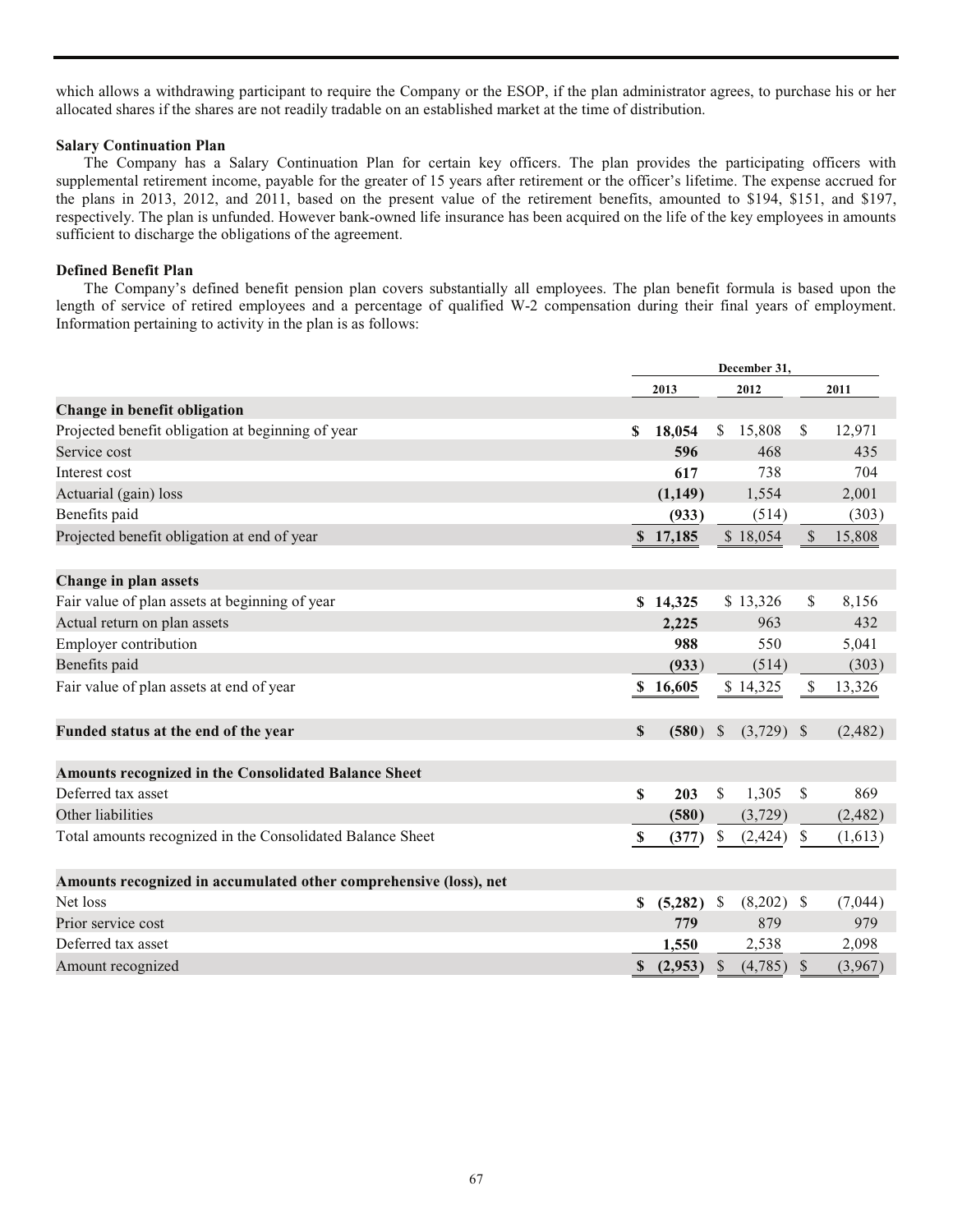| <b>Accrued/Prepaid benefit cost, net</b>                                                       |               |               |               |                          |              |          |
|------------------------------------------------------------------------------------------------|---------------|---------------|---------------|--------------------------|--------------|----------|
| Benefit obligation                                                                             |               |               |               | \$(17,185) \$(18,054) \$ |              | (15,808) |
| Fair value of assets                                                                           |               | 16,605        |               | 14,325                   |              | 13,326   |
| Unrecognized net actuarial loss                                                                |               | 5,282         |               | 8,202                    |              | 7,044    |
| Unrecognized prior service cost                                                                |               | (779)         |               | (879)                    |              | (979)    |
| Deferred tax liability                                                                         |               | (1, 347)      |               | (1,233)                  |              | (1,229)  |
| Prepaid benefit cost included in other liabilities                                             | $\mathbf{\$}$ | 2,576         |               | \$2,361                  | $\mathbb{S}$ | 2,354    |
|                                                                                                |               |               |               |                          |              |          |
| Components of net periodic benefit cost                                                        |               |               |               |                          |              |          |
| Service cost                                                                                   | \$            | 596           | \$            | 468                      | S            | 435      |
| Interest cost                                                                                  |               | 617           |               | 738                      |              | 704      |
| Expected return on plan assets                                                                 |               | (984)         |               | (1,075)                  |              | (810)    |
| Amortization of prior service cost                                                             |               | (101)         |               | (101)                    |              | (101)    |
| Recognized net actuarial loss                                                                  |               | 532           |               | 508                      |              | 292      |
| Net periodic benefit cost                                                                      | $\mathbf S$   | 660           | $\mathbb{S}$  | 538                      | $\mathbb{S}$ | 520      |
|                                                                                                |               |               |               |                          |              |          |
| Other changes in plan assets and benefit obligations recognized in other<br>comprehensive loss |               |               |               |                          |              |          |
| Net (gain) loss                                                                                | \$            | $(2,921)$ \$  |               | 1,157                    | \$           | 2,087    |
| Amortization of prior service cost                                                             |               | 101           |               | 101                      |              | 101      |
| Deferred income tax expense (benefit)                                                          |               | 987           |               | (440)                    |              | (766)    |
| Total recognized                                                                               |               | \$(1,833)     | $\mathcal{S}$ | 818                      | $\mathbb{S}$ | 1,422    |
|                                                                                                |               |               |               |                          |              |          |
| Total recognized in net periodic benefit cost and other comprehensive loss, net of             |               |               |               |                          |              |          |
| income tax expense (benefit)                                                                   |               | \$ (2,160) \$ |               | 1,796                    | $\mathbb{S}$ | 2,708    |
|                                                                                                |               |               |               |                          |              |          |
| Weighted average assumptions at end of the year                                                |               |               |               |                          |              |          |
| Discount rate used for net periodic pension cost                                               |               | 3.75%         |               | 4.50%                    |              | 5.50%    |
| Discount rate used for disclosure                                                              |               | 4.50%         |               | 3.75%                    |              | 4.50%    |
| Expected return on plan assets                                                                 |               | 7.50%         |               | 8.00%                    |              | 8.00%    |
| Rate of compensation increase                                                                  |               | 3.00%         |               | 3.00%                    |              | 3.00%    |

#### **Long Term Rate of Return**

 The Company, as plan sponsor, selects the expected long-term rate-of-return-on-assets assumption in consultation with its investment advisors and actuary. This rate is intended to reflect the average rate of earnings expected to be earned on the funds invested or to be invested to provide plan benefits. Historical performance is reviewed, especially with respect to real rates of return (net of inflation), for the major asset classes held or anticipated to be held by the trust, and for the trust itself. Undue weight is not given to recent experience, which may not continue over the measurement period, but higher significance is placed on current forecasts of future long-term economic conditions.

 Because assets are held in a qualified trust, anticipated returns are not reduced for taxes. Further, and solely for this purpose, the plan is assumed to continue in force and not terminate during the period during which assets are invested. However, consideration is given to the potential impact of current and future investment policy, cash flow into and out of the trust, and expenses (both investment and non-investment) typically paid from plan assets (to the extent such expenses are not explicitly estimated within periodic cost).

 The Company, as plan sponsor, has adopted a Pension Administrative Committee Policy (the Policy) for monitoring the investment management of its qualified plans. The Policy includes a statement of general investment principles and a listing of specific investment guidelines, to which the committee may make documented exceptions. The guidelines state that, unless otherwise indicated, all investments that are permitted under the Prudent Investor Rule shall be permissible investments for the defined benefit pension plan. All plan assets are to be invested in marketable securities. Certain investments are prohibited, including commodities and future contracts, private placements, repurchase agreements, options and derivatives. The Policy establishes quality standards for fixed income investments and mutual funds included in the pension plan trust. The Policy also outlines diversification standards.

 The preferred target allocation for the assets of the defined benefit pension plan is 65% in equity securities and 35% in fixed income securities. Equity securities include investments in large-cap and mid-cap companies primarily located in the United States,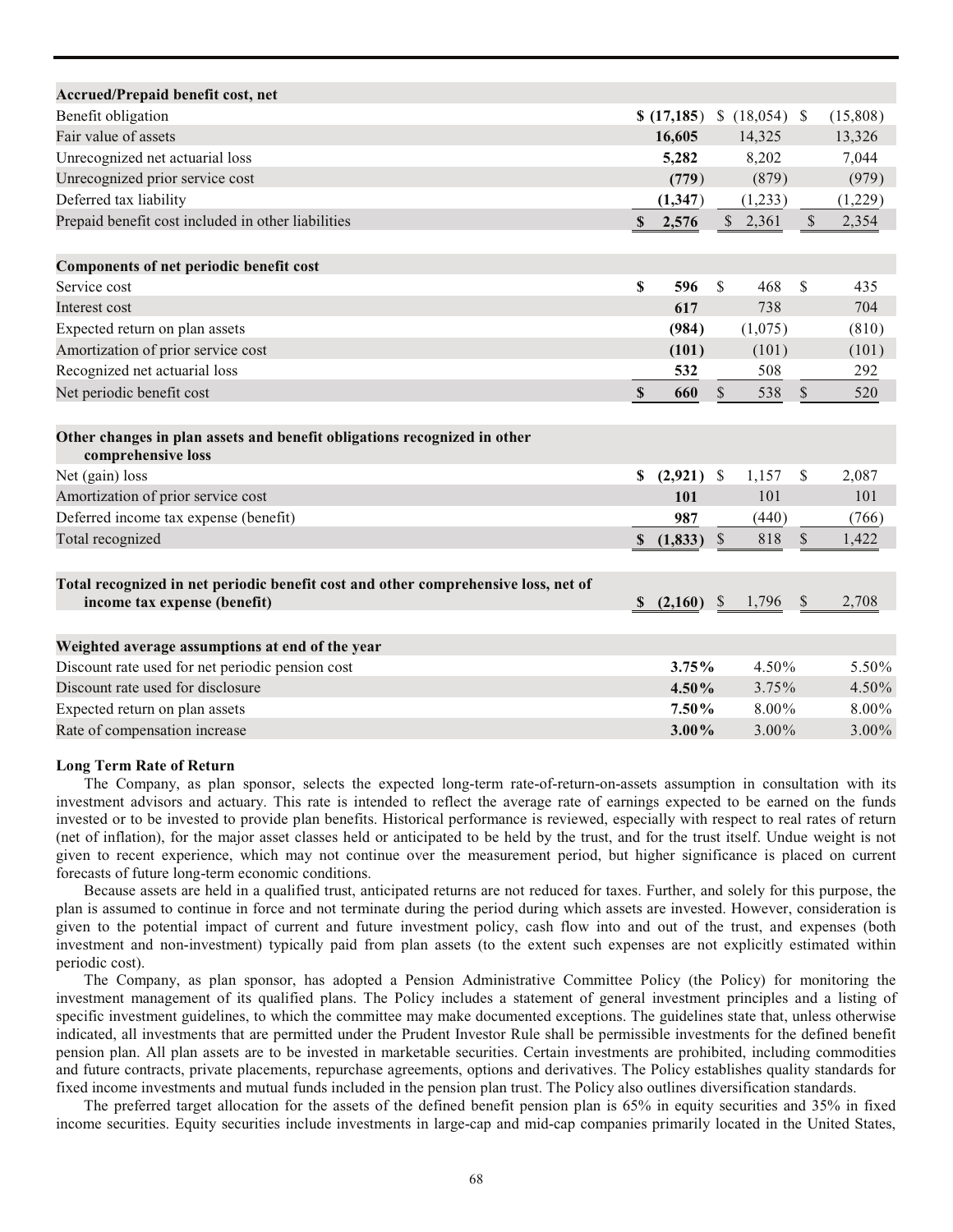although a small number of international large-cap companies are included. There are also investments in mutual funds holding the equities of large-cap and mid-cap U.S. companies. Fixed income securities include U.S. government agency securities and corporate bonds from companies representing diversified industries. There are no investments in hedge funds, private equity funds or real estate.

Fair value measurements of the pension plan's assets at December 31, 2013 follow:

|                                             | Fair Value Measurements at December 31, 2013 |        |                                                                                              |        |   |                                                      |    |                                                        |  |
|---------------------------------------------|----------------------------------------------|--------|----------------------------------------------------------------------------------------------|--------|---|------------------------------------------------------|----|--------------------------------------------------------|--|
| <b>Asset Category</b>                       |                                              | Total  | <b>Ouoted Prices in</b><br><b>Active Markets for</b><br><b>Identical Assets</b><br>(Level 1) |        |   | Significant<br><b>Observable Inputs</b><br>(Level 2) |    | Significant<br><b>Unobservable Inputs</b><br>(Level 3) |  |
| Cash                                        | <b>S</b>                                     | 1,319  | <sup>\$</sup>                                                                                | 1,319  | S |                                                      | S  |                                                        |  |
| Equity securities:                          |                                              |        |                                                                                              |        |   |                                                      |    |                                                        |  |
| U. S. companies                             |                                              | 8,091  |                                                                                              | 8,091  |   | ---                                                  |    |                                                        |  |
| International companies                     |                                              | 137    |                                                                                              | 137    |   |                                                      |    |                                                        |  |
| Equities mutual funds $^{(1)}$              |                                              | 2.490  |                                                                                              | 2,490  |   |                                                      |    |                                                        |  |
| U. S. government agencies and corporations  |                                              | 358    |                                                                                              | ---    |   | 358                                                  |    |                                                        |  |
| State and political subdivisions            |                                              | 398    |                                                                                              | $---$  |   | 398                                                  |    | ---                                                    |  |
| Corporate bonds – investment grade $^{(2)}$ |                                              | 3,812  |                                                                                              | ---    |   | 3,812                                                |    |                                                        |  |
| Total pension plan assets                   |                                              | 16,605 | S                                                                                            | 12,037 | S | 4,568                                                | \$ |                                                        |  |

(1) This category comprises actively managed equity funds invested in large-cap and mid-cap U.S. companies.

(2) This category represents investment grade bonds of U.S. issuers from diverse industries.

|                                                | Fair Value Measurements at December 31, 2012 |        |               |                                                                                              |   |                                                      |                                                        |     |  |  |
|------------------------------------------------|----------------------------------------------|--------|---------------|----------------------------------------------------------------------------------------------|---|------------------------------------------------------|--------------------------------------------------------|-----|--|--|
| <b>Asset Category</b>                          |                                              | Total  |               | <b>Ouoted Prices in</b><br><b>Active Markets for</b><br><b>Identical Assets</b><br>(Level 1) |   | Significant<br><b>Observable Inputs</b><br>(Level 2) | Significant<br><b>Unobservable Inputs</b><br>(Level 3) |     |  |  |
| Cash                                           | \$.                                          | 462    | <sup>\$</sup> | 462                                                                                          | S | ---                                                  |                                                        |     |  |  |
| Equity securities:                             |                                              |        |               |                                                                                              |   |                                                      |                                                        |     |  |  |
| U. S. companies                                |                                              | 6,470  |               | 6,470                                                                                        |   | ---                                                  |                                                        |     |  |  |
| International companies                        |                                              | 112    |               | 112                                                                                          |   |                                                      |                                                        |     |  |  |
| Equities mutual funds $^{(1)}$                 |                                              | 1,411  |               | 1,411                                                                                        |   | ---                                                  |                                                        |     |  |  |
| U. S. government agencies and corporations     |                                              | 366    |               | ---                                                                                          |   | 366                                                  |                                                        |     |  |  |
| State and political subdivisions               |                                              | 435    |               | ---                                                                                          |   | 435                                                  |                                                        | --- |  |  |
| Corporate bonds – investment grade $^{(2)}$    |                                              | 4,956  |               |                                                                                              |   | 4,956                                                |                                                        |     |  |  |
| Corporate bonds – below investment grade $(3)$ |                                              | 113    |               | ---                                                                                          |   | 113                                                  |                                                        | --- |  |  |
| Total pension plan assets                      |                                              | 14,325 |               | 8,455                                                                                        |   | 5,870                                                |                                                        |     |  |  |

(1) This category comprises actively managed equity funds invested in large-cap and mid-cap U.S. companies.

(2) This category represents investment grade bonds of U.S. issuers from diverse industries.

(3) This category represents bonds from U.S. issuers from diverse industries that were purchased at investment grade, but which have fallen below investment grade.

The Company's required minimum pension contribution for 2014 has not yet been determined.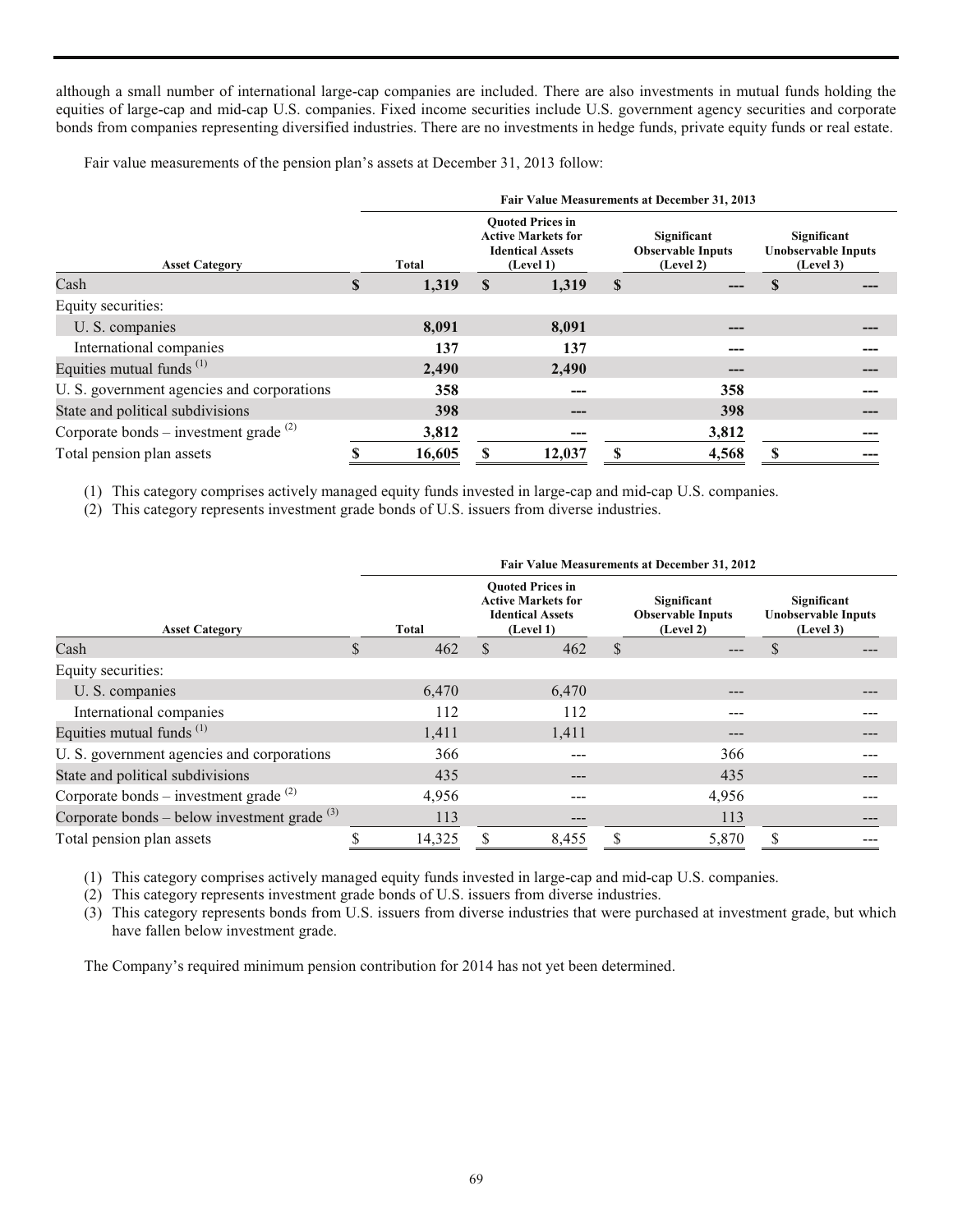Estimated future benefit payments, which reflect expected future service, as appropriate, are as follows:

| 2014          | \$<br>4,079 |
|---------------|-------------|
| 2015          | 656<br>S    |
| 2016          | 1,472<br>S  |
| 2017          | 1,868<br>\$ |
| 2018          | 965<br>\$   |
| $2019 - 2023$ | 3,633       |

## **Note 9: Stock Option Plan**

 The Company had a stock option plan, the 1999 Stock Option Plan, that was adopted in 1999 and that was terminated on March 9, 2009. Incentive stock options were granted annually to key employees of NBI and its subsidiaries from 1999 to 2005 and none have been granted since 2005. All of the stock options are vested.

A summary of the status of the Company's stock option plan is presented below:

| <b>Options</b>                   | Weighted-<br>Average<br><b>Exercise</b><br><b>Shares</b><br>Price |              |       | Weighted-<br>Average<br>Remaining<br>Contractual<br>Term | Aggregate<br>Intrinsic<br>Value |     |  |
|----------------------------------|-------------------------------------------------------------------|--------------|-------|----------------------------------------------------------|---------------------------------|-----|--|
| Outstanding at January 1, 2013   | 69,000                                                            | <sup>S</sup> | 23.75 |                                                          |                                 |     |  |
| Granted                          | ---                                                               |              | ---   |                                                          |                                 |     |  |
| Exercised                        | ---                                                               |              | ---   |                                                          |                                 |     |  |
| Forfeited or expired             | (23,000)                                                          |              | 23.32 |                                                          |                                 |     |  |
| Outstanding at December 31, 2013 | 46,000                                                            |              | 23.96 | 1.36                                                     |                                 | 549 |  |
| Exercisable at December 31, 2013 | 46,000                                                            |              | 23.96 | 1.36                                                     |                                 | 549 |  |

There were no shares exercised in 2013. For 2012 and 2011, the intrinsic value of shares exercised were \$141 and \$85, respectively. Intrinsic value is the difference between the price at which the shares may be exercised, and the stock price as of December 31, 2013. No tax benefit was recognized on shares exercised in any of these years.

## **Note 10: Income Taxes**

 The Company files United States federal income tax returns, and Virginia, West Virginia and North Carolina state income tax returns. With few exceptions, the Company is no longer subject to U.S. federal, state and local income tax examinations by tax authorities for years prior to 2010.

Allocation of income tax expense between current and deferred portions is as follows:

|                          | Years ended December 31, |  |       |  |       |  |  |
|--------------------------|--------------------------|--|-------|--|-------|--|--|
|                          | 2013                     |  | 2012  |  | 2011  |  |  |
| Current                  | 5,253                    |  | 5,064 |  | 4,665 |  |  |
| Deferred expense         | 64                       |  | 181   |  | 582   |  |  |
| Total income tax expense | 5,317                    |  | 5,245 |  | 5,247 |  |  |

 The following is a reconciliation of the "expected" income tax expense, computed by applying the U.S. Federal income tax rate of 35% to income before income tax expense, with the reported income tax expense:

|                                        | <b>Years ended December 31,</b> |            |  |          |  |         |
|----------------------------------------|---------------------------------|------------|--|----------|--|---------|
|                                        |                                 | 2013       |  | 2012     |  | 2011    |
| Computed "expected" income tax expense |                                 | 8,087      |  | 8,047    |  | 8,010   |
| Tax-exempt interest income             |                                 | (2,592)    |  | (2, 554) |  | (2,517) |
| Nondeductible interest expense         |                                 | <b>118</b> |  | 139      |  | 146     |
| Other, net                             |                                 | (296)      |  | (387`    |  | (392)   |
| Reported income tax expense            |                                 | 5,317      |  | 5,245    |  | 5,247   |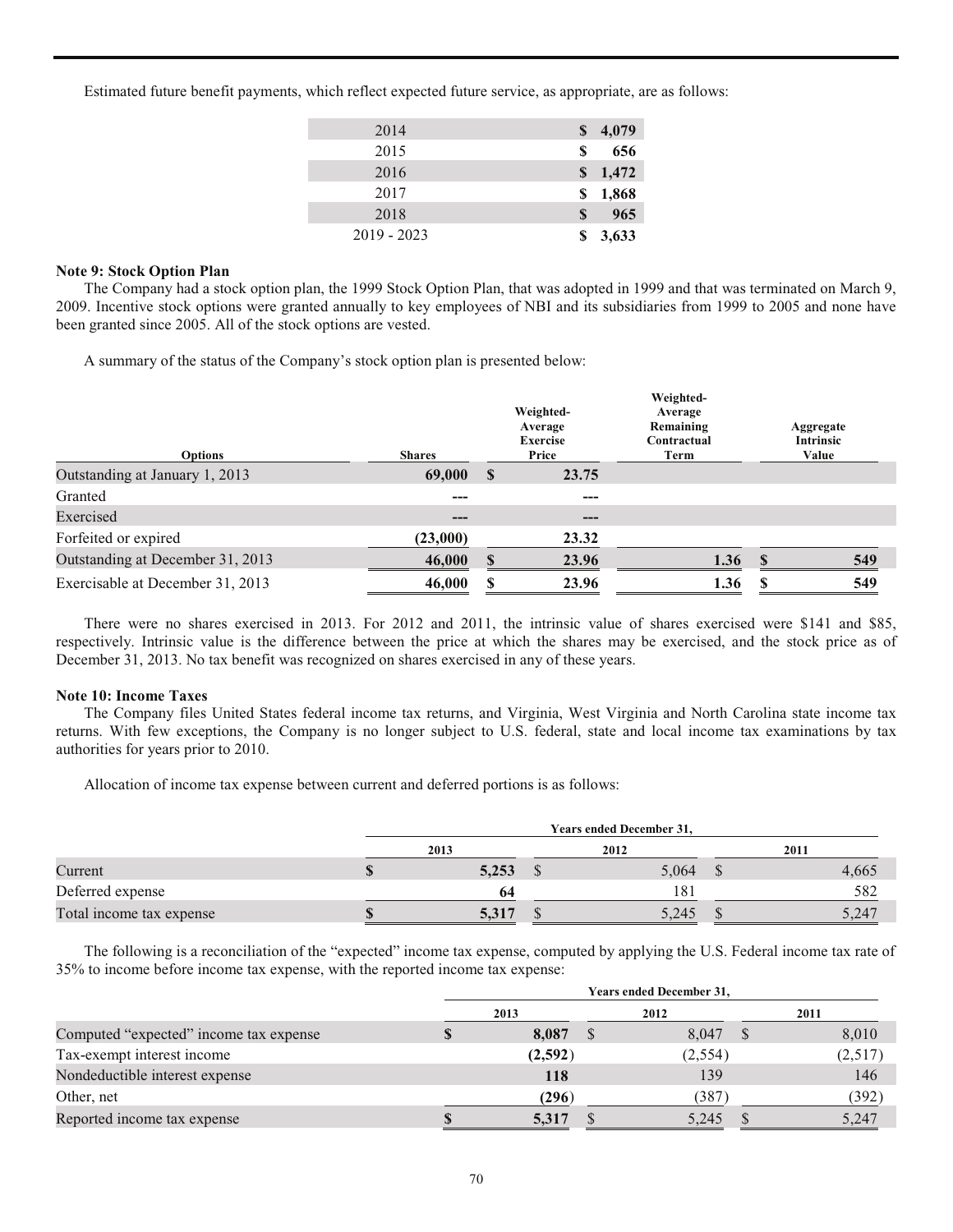The components of net deferred tax assets, included in other assets, are as follows:

|                                                       | December 31, |            |   |          |  |
|-------------------------------------------------------|--------------|------------|---|----------|--|
|                                                       | 2013         |            |   | 2012     |  |
| Deferred tax assets:                                  |              |            |   |          |  |
| Allowance for loan losses and unearned fee income     | \$           | 3,169      | S | 3,219    |  |
| Valuation allowance on other real estate owned        |              | <b>110</b> |   | 73       |  |
| Deferred compensation and other liabilities           |              | 1,201      |   | 2,176    |  |
| Discount accretion of securities                      |              | 29         |   | 19       |  |
| Net unrealized loss on securities available for sale  |              | 7,545      |   |          |  |
| Total deferred tax assets                             | \$           | 12,054     | S | 5,487    |  |
| Deferred tax liabilities:                             |              |            |   |          |  |
| Fixed assets                                          | \$           | $(270)$ \$ |   | (317)    |  |
| Deposit intangibles                                   |              | (1,191)    |   | (1,039)  |  |
| Other                                                 |              | ---        |   | (31)     |  |
| Net unrealized gains on securities available for sale |              | ---        |   | (1,102)  |  |
| Total deferred tax liabilities                        |              | (1,461)    |   | (2, 489) |  |
| Net deferred tax assets                               |              | 10,593     |   | 2,998    |  |

The Company has determined that a valuation allowance for the gross deferred tax assets is not necessary at December 31, 2013 and 2012 because the realization of all gross deferred tax assets can be supported by the amount of taxes paid during the carryback period available under current tax laws.

## **Note 11: Restrictions on Dividends**

 The Company's principal source of funds for dividend payments is dividends received from its subsidiary bank. For the years ended December 31, 2013, 2012 and 2011, dividends received from the subsidiary bank were \$7,782, \$7,639 and \$7,258, respectively. Additionally in 2013, the Company received dividends of \$100 from its NBFS subsidiary.

Substantially all of Bankshares' retained earnings are undistributed earnings of its sole banking subsidiary, which are restricted by various regulations administered by federal bank regulatory agencies. Bank regulatory agencies restrict, without prior approval, the total dividend payments of a bank in any calendar year to the bank's retained net income of that year to date, as defined, combined with its retained net income of the preceding two years, less any required transfers to surplus. At December 31, 2013, retained net income, which was free of such restriction, amounted to approximately \$31,484.

## **Note 12: Minimum Regulatory Capital Requirement**

 The Company (on a consolidated basis) and its subsidiary bank are subject to various regulatory capital requirements administered by the federal banking agencies. Failure to meet minimum capital requirements can initiate certain mandatory and possible additional discretionary actions by regulators that, if undertaken, could have a direct material effect on the Company's and the bank's financial statements. Under capital adequacy guidelines and the regulatory framework for prompt corrective action, the Company and the bank must meet specific capital guidelines that involve quantitative measures of their assets, liabilities, and certain off balance sheet items as calculated under regulatory accounting practices. The capital amounts and classification are also subject to qualitative judgments by regulators about components, risk weightings, and other factors. Prompt corrective action provisions are not applicable to bank holding companies.

 Quantitative measures established by regulation to ensure capital adequacy require the Company and the bank to maintain minimum amounts and ratios (set forth in the following table) of total and Tier 1 capital (as defined in the regulations) to riskweighted assets (as defined), and of Tier 1 capital (as defined) to average assets (as defined). Management believes, as of December 31, 2013 and 2012, that the Company and the bank meet all capital adequacy requirements to which they are subject.

 As of December 31, 2013, the most recent notifications from the Office of the Comptroller of the Currency categorized the bank as well capitalized under the regulatory framework for prompt corrective action. To be categorized as well capitalized, an institution must maintain minimum total risk-based, Tier 1 risk-based and Tier 1 leverage ratios, as set forth in the following tables. There are no conditions or events since these notifications that management believes have changed the bank's category. The Company's and the bank's actual capital amounts and ratios as of December 31, 2013 and 2012 are also presented in the following tables.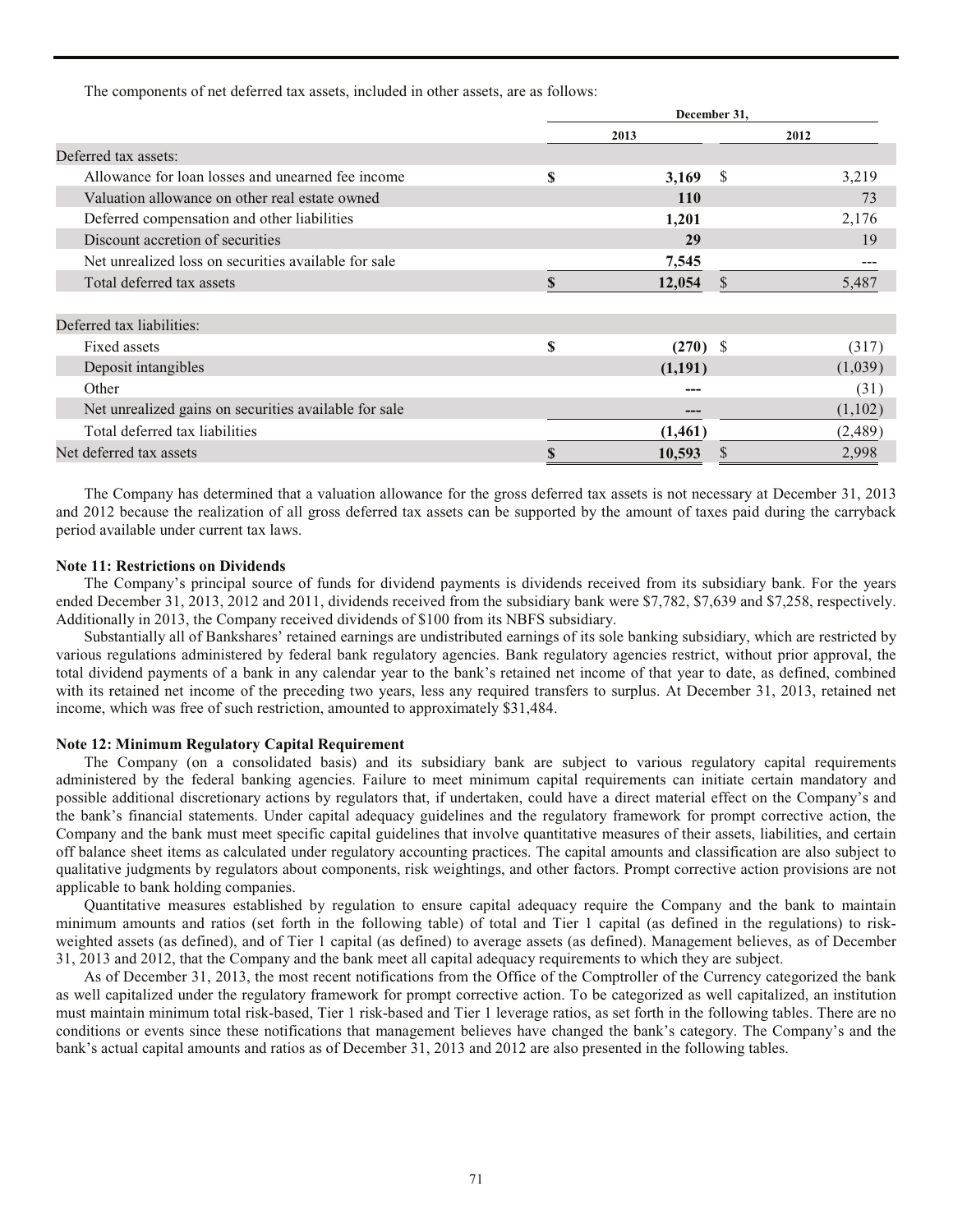|                                          | Actual    |                          | <b>Minimum Capital</b><br>Requirement |          |        | Minimum To Be Well<br><b>Capitalized Under</b><br><b>Prompt Corrective</b><br><b>Action Provisions</b> |          |  |
|------------------------------------------|-----------|--------------------------|---------------------------------------|----------|--------|--------------------------------------------------------------------------------------------------------|----------|--|
|                                          | Amount    | Ratio<br>Ratio<br>Amount |                                       |          | Amount |                                                                                                        | Ratio    |  |
| <b>December 31, 2013</b>                 |           |                          |                                       |          |        |                                                                                                        |          |  |
| Total capital (to risk weighted assets)  |           |                          |                                       |          |        |                                                                                                        |          |  |
| NBI consolidated                         | \$162,763 | $23.6\%$ \$              | 55,192                                | $8.00\%$ |        | N/A                                                                                                    | N/A      |  |
| <b>NBB</b>                               | 160,049   | $23.3\%$                 | 54,980                                | $8.00\%$ | \$.    | 68,726                                                                                                 | 10.00%   |  |
| Tier 1 capital (to risk weighted assets) |           |                          |                                       |          |        |                                                                                                        |          |  |
| NBI consolidated                         | \$154,536 | $22.4\%$ \$              | 27,596                                | $4.00\%$ |        | N/A                                                                                                    | N/A      |  |
| <b>NBB</b>                               | 151,822   | $22.1\%$                 | 27,490                                | $4.00\%$ | S      | 41,235                                                                                                 | $6.00\%$ |  |
| Tier 1 capital (to average assets)       |           |                          |                                       |          |        |                                                                                                        |          |  |
| NBI consolidated                         | \$154,536 | $14.1\%$ \$              | 43,946                                | $4.00\%$ |        | N/A                                                                                                    | N/A      |  |
| <b>NBB</b>                               | 151,822   | 13.8%                    | 43,904                                | $4.00\%$ | S      | 54,880                                                                                                 | $5.00\%$ |  |

|                                          |           | Actual      |        | <b>Minimum Capital</b><br>Requirement |     | Minimum To Be Well<br><b>Capitalized Under</b><br><b>Prompt Corrective</b><br><b>Action Provisions</b> |           |  |
|------------------------------------------|-----------|-------------|--------|---------------------------------------|-----|--------------------------------------------------------------------------------------------------------|-----------|--|
|                                          | Amount    | Ratio       | Amount | Ratio                                 |     | Amount                                                                                                 | Ratio     |  |
| December 31, 2012                        |           |             |        |                                       |     |                                                                                                        |           |  |
| Total capital (to risk weighted assets)  |           |             |        |                                       |     |                                                                                                        |           |  |
| NBI consolidated                         | \$151,824 | $22.4\%$ \$ | 54,225 | $8.00\%$                              |     | N/A                                                                                                    | N/A       |  |
| <b>NBB</b>                               | 148,684   | 22.0%       | 53,984 | $8.00\%$                              | S   | 67,481                                                                                                 | $10.00\%$ |  |
| Tier 1 capital (to risk weighted assets) |           |             |        |                                       |     |                                                                                                        |           |  |
| NBI consolidated                         | \$143,472 | $21.2\%$ \$ | 27,113 | $4.00\%$                              |     | N/A                                                                                                    | N/A       |  |
| <b>NBB</b>                               | 140,335   | 20.8%       | 26,992 | $4.00\%$                              | S   | 40,488                                                                                                 | $6.00\%$  |  |
| Tier 1 capital (to average assets)       |           |             |        |                                       |     |                                                                                                        |           |  |
| NBI consolidated                         | \$143,472 | $13.3\%$ \$ | 43,010 | $4.00\%$                              |     | N/A                                                                                                    | N/A       |  |
| <b>NBB</b>                               | 140.335   | $13.1\%$    | 42,973 | $4.00\%$                              | \$. | 53,716                                                                                                 | $5.00\%$  |  |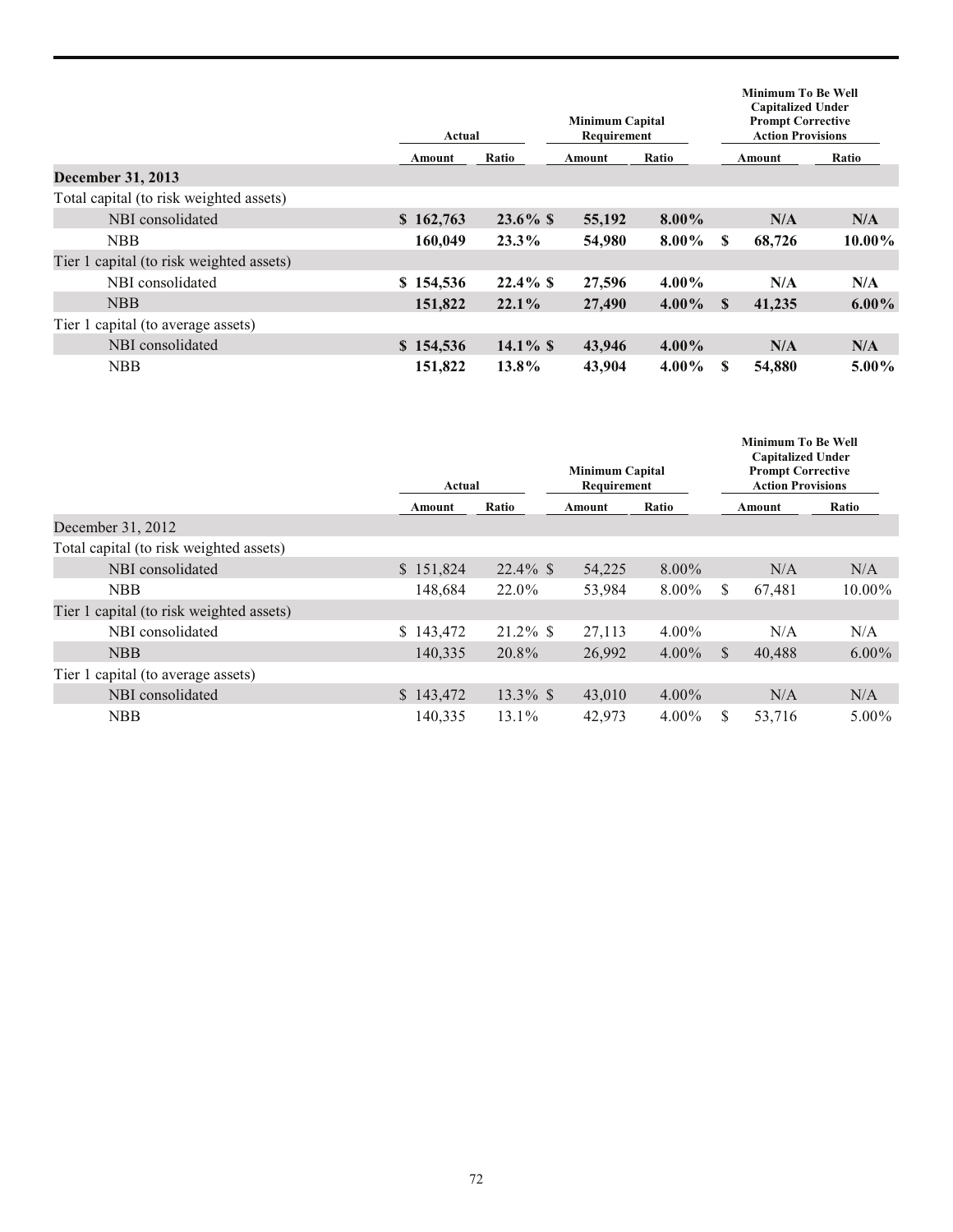### **Note 13: Condensed Financial Statements of Parent Company**

Financial information pertaining only to NBI (Parent) is as follows:

# **Condensed Balance Sheets**

|                                            | December 31, |         |               |         |  |
|--------------------------------------------|--------------|---------|---------------|---------|--|
|                                            | 2013         |         |               | 2012    |  |
| <b>Assets</b>                              |              |         |               |         |  |
| Cash due from subsidiaries                 | \$           | 27      | $\mathcal{S}$ | 21      |  |
| Securities available for sale              |              | 1,313   |               | 1,597   |  |
| Investments in subsidiaries, at equity     |              | 144,513 |               | 148,443 |  |
| Refundable income taxes                    |              | ---     |               | 77      |  |
| Other assets                               |              | 478     |               | 635     |  |
| Total assets                               |              | 146,331 | S             | 150,773 |  |
| Liabilities and Stockholders' Equity       |              |         |               |         |  |
| Other liabilities                          | \$           | 439     | <sup>S</sup>  | 664     |  |
| Stockholders' equity                       |              | 145,892 |               | 150,109 |  |
| Total liabilities and stockholders' equity |              | 146,331 | S             | 150,773 |  |
|                                            |              |         |               |         |  |

| <b>Condensed Statements of Income</b>                                      | <b>Years Ended December 31,</b> |            |    |        |               |        |  |  |
|----------------------------------------------------------------------------|---------------------------------|------------|----|--------|---------------|--------|--|--|
|                                                                            |                                 | 2013       |    | 2012   | 2011          |        |  |  |
| Income                                                                     |                                 |            |    |        |               |        |  |  |
| Dividends from subsidiaries                                                | \$                              | 7,882      | S  | 7,639  | S.            | 7,258  |  |  |
| Interest on securities – taxable                                           |                                 |            |    | 5      |               | 17     |  |  |
| Interest on securities – nontaxable                                        |                                 | 19         |    | 33     |               | 42     |  |  |
| Realized securities losses, net                                            |                                 | (94)       |    | ---    |               |        |  |  |
| Other income                                                               |                                 | 1,219      |    | 1,213  |               | 1,210  |  |  |
|                                                                            | \$                              | 9,028      | \$ | 8,890  | <sup>S</sup>  | 8,527  |  |  |
| <b>Expenses</b>                                                            |                                 |            |    |        |               |        |  |  |
| Other expenses                                                             | \$                              | 1,943      | S  | 1,791  | <sup>\$</sup> | 1,794  |  |  |
| Income before income tax benefit and equity in undistributed net income of |                                 |            |    |        |               |        |  |  |
| subsidiaries                                                               |                                 | 7,085      |    | 7,099  |               | 6,733  |  |  |
| Applicable income tax benefit                                              |                                 | <b>160</b> |    | 136    |               | 148    |  |  |
| Income before equity in undistributed net income of subsidiaries           |                                 | 7,245      |    | 7,235  |               | 6,881  |  |  |
| Equity in undistributed net income of subsidiaries                         |                                 | 10,545     |    | 10,512 |               | 10,757 |  |  |
| Net income                                                                 | \$                              | 17,790     | S  | 17,747 | S.            | 17,638 |  |  |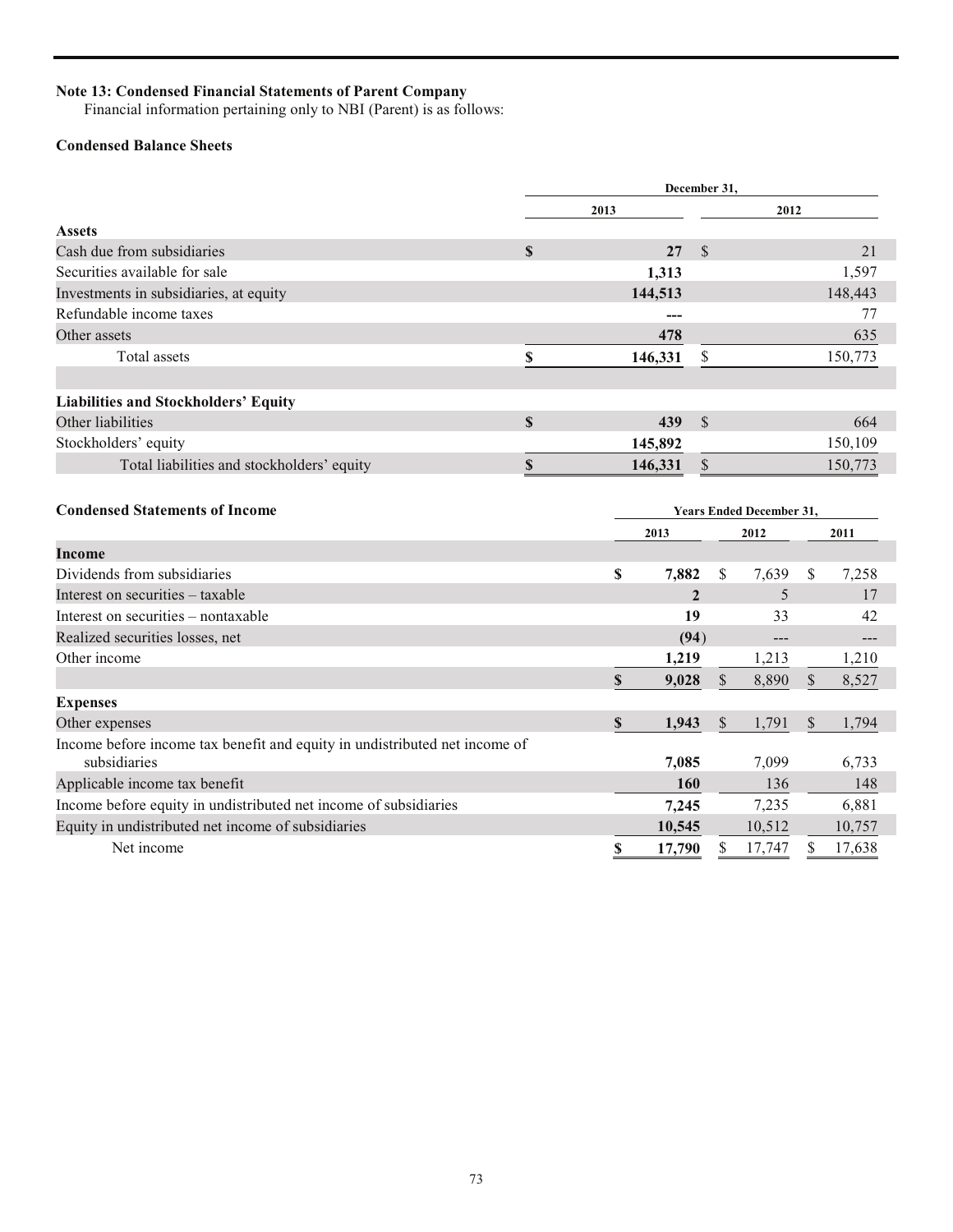| <b>Condensed Statements of Cash Flows</b>                                         |    | <b>Years ended December 31,</b> |              |                |    |                |  |  |
|-----------------------------------------------------------------------------------|----|---------------------------------|--------------|----------------|----|----------------|--|--|
|                                                                                   |    | 2012<br>2013                    |              |                |    | 2011           |  |  |
| <b>Cash Flows from Operating Expenses</b>                                         |    |                                 |              |                |    |                |  |  |
| Net income                                                                        | \$ | 17,790                          | $\mathbb{S}$ | 17,747         | \$ | 17,638         |  |  |
| Adjustments to reconcile net income to net cash provided by operating activities: |    |                                 |              |                |    |                |  |  |
| Equity in undistributed net income of subsidiaries                                |    | (10, 545)                       |              | (10,512)       |    | (10, 757)      |  |  |
| Amortization of premiums and accretion of discounts, net                          |    |                                 |              |                |    |                |  |  |
| Depreciation expense                                                              |    | 17                              |              | 12             |    | 9              |  |  |
| Net change in refundable income taxes due from subsidiaries                       |    | 77                              |              | 77             |    |                |  |  |
| Net change in other assets                                                        |    | 3                               |              | (199)          |    | 147            |  |  |
| Net change in other liabilities                                                   |    | 20                              |              | (124)          |    | (364)          |  |  |
| Losses on securities                                                              |    | 94                              |              |                |    |                |  |  |
| Net cash provided by operating activities                                         |    | 7,456                           |              | 7,002          |    | 6,674          |  |  |
| <b>Cash Flows from Investing Activities</b>                                       |    |                                 |              |                |    |                |  |  |
| Purchases of securities available for sale                                        |    | (614)                           |              | (815)          |    | (1, 973)       |  |  |
| Maturities and calls of securities available for sale                             |    | 945                             |              | 1,352          |    | 2,250          |  |  |
| Net cash provided by investing activities                                         |    | 331                             |              | 537            |    | 277            |  |  |
| <b>Cash Flows from Financing Activities</b>                                       |    |                                 |              |                |    |                |  |  |
| Cash dividends paid                                                               |    | (7, 781)                        |              | (7,639)        |    | (6,938)        |  |  |
| Exercise of stock options                                                         |    |                                 |              | 119            |    | 92             |  |  |
| Capital distribution to subsidiary                                                |    | ---                             |              | ---            |    | (105)          |  |  |
| Net cash used in financing activities                                             |    | (7, 781)                        |              | (7,520)        |    | (6,951)        |  |  |
| Net change in cash                                                                |    | 6                               |              | 19             |    | $---$          |  |  |
| Cash due from subsidiaries at beginning of year                                   |    | 21                              |              | $\overline{2}$ |    | 2              |  |  |
| Cash due from subsidiaries at end of year                                         | \$ | 27                              | \$           | 21             | \$ | $\overline{2}$ |  |  |

#### **Note 14: Financial Instruments with Off-Balance Sheet Risk**

 The Company is a party to financial instruments with off-balance sheet risk in the normal course of business to meet the financing needs of its customers. These financial instruments include commitments to extend credit, standby letters of credit and interest rate locks. These instruments involve, to varying degrees, elements of credit risk in excess of the amount recognized in the consolidated balance sheets.

 The Company's exposure to credit loss, in the event of nonperformance by the other party to the financial instrument for commitments to extend credit and standby letters of credit, is represented by the contractual amount of those instruments. The Company uses the same credit policies in making commitments and conditional obligations as it does for on-balance sheet instruments. The Company may require collateral or other security to support the following financial instruments with credit risk.

 At December 31, 2013 and 2012, the following financial instruments were outstanding whose contract amounts represent credit risk:

|                                                                     | December 31. |         |  |         |
|---------------------------------------------------------------------|--------------|---------|--|---------|
|                                                                     |              | 2013    |  | 2012    |
| Financial instruments whose contract amounts represent credit risk: |              |         |  |         |
| Commitments to extend credit                                        |              | 133,573 |  | 128,162 |
| Standby letters of credit                                           |              | 15,215  |  | 12,533  |
| Mortgage loans sold with potential recourse                         |              | 18,257  |  | 22,574  |

Commitments to extend credit are agreements to lend to a customer as long as there is no violation of any condition established in the contract. Commitments generally have fixed expiration dates or other termination clauses and may require payment of a fee. The commitments for lines of credit may expire without being drawn upon. Therefore, the total commitment amounts do not necessarily represent future cash requirements. The amount of collateral obtained, if it is deemed necessary by the Company, is based on management's credit evaluation of the customer.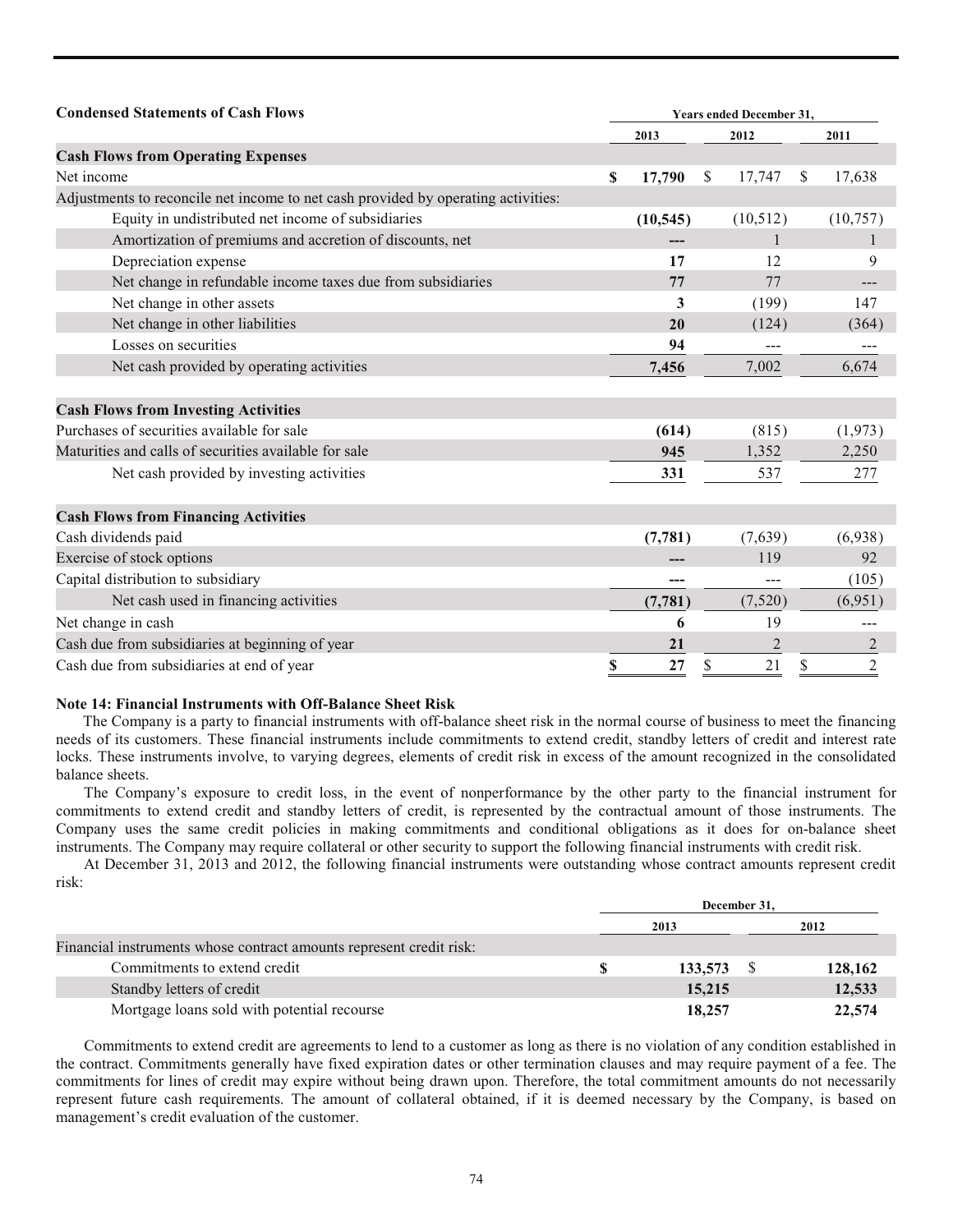Unfunded commitments under commercial lines of credit, revolving credit lines, and overdraft protection agreements are commitments for possible future extensions of credit. Some of these commitments are uncollateralized and do not contain a specified maturity date and may not be drawn upon to the total extent to which the Company is committed.

 Standby letters of credit are conditional commitments issued by the Company to guarantee the performance of a customer to a third party. The credit risk involved in issuing letters of credit is essentially the same as that involved in extending loans to customers. Collateral held varies but may include accounts receivable, inventory, property, plant and equipment, and income-producing commercial properties.

 The Company originates mortgage loans for sale to secondary market investors subject to contractually specified and limited recourse provisions. In 2013, the Company originated \$16,737 and sold \$18,257 to investors, compared to \$22,747 originated and \$22,574 sold in 2012. Every contract with each investor contains certain recourse language. In general, the Company may be required to repurchase a previously sold mortgage loan if there is major noncompliance with defined loan origination or documentation standards, including fraud, negligence or material misstatement in the loan documents. Repurchase may also be required if necessary governmental loan guarantees are canceled or never issued, or if an investor is forced to buy back a loan after it has been resold as a part of a loan pool. In addition, the Company may have an obligation to repurchase a loan if the mortgagor has defaulted early in the loan term. This potential default period is approximately twelve months after sale of a loan to the investor.

 At December 31, 2013, the Company had locked-rate commitments to originate mortgage loans amounting to approximately \$493 and loans held for sale of \$1,276. Risks arise from the possible inability of counterparties to meet the terms of their contracts. The Company does not expect any counterparty to fail to meet its obligations.

 The Company maintains cash accounts in other commercial banks. The amount on deposit with correspondent institutions at December 31, 2013 that exceeded the insurance limits of the Federal Deposit Insurance Corporation was \$0.

#### **Note 15: Concentrations of Credit Risk**

 The Company does a general banking business, serving the commercial and personal banking needs of its customers. NBB's market area in southwest Virginia is made up of the counties of Montgomery, Giles, Pulaski, Tazewell, Wythe, Smyth and Washington. It also includes the independent cities of Radford and Galax, and the portions of Carroll and Grayson Counties that are adjacent to Galax. In addition, it serves those portions of Mercer County and McDowell County, West Virginia that are contiguous with Tazewell County. Substantially all of NBB's loans are made in its market area. The ultimate collectability of the bank's loan portfolio and the ability to realize the value of any underlying collateral, if needed, is influenced by the economic conditions of the market area. The Company's operating results are therefore closely correlated with the economic trends within this area.

 Commercial real estate as of December 31, 2013 and 2012 represented approximately 52% of the loan portfolio, at \$311,266 and \$304,308, respectively. Included in commercial real estate are loans for college housing and professional office buildings that comprised \$190,866 and \$171,186 as of December 31, 2013 and 2012 respectively, corresponding to approximately 32% of the loan portfolio at December 31, 2013 and 29% of the loan portfolio at December 31, 2012. Loans secured by residential real estate were approximately \$145,499, or 24% of the portfolio, and \$143,262, or 24% of the portfolio at December 31, 2013 and 2012, respectively. Loans secured by automobiles represented 2% of the portfolio for both dates, at \$11,580 and \$11,764 at December 31, 2013 and 2012, respectively.

 The Company has established operating policies relating to the credit process and collateral in loan originations. Loans to purchase real and personal property are generally collateralized by the related property and with loan amounts established based on certain percentage limitations of the property's total stated or appraised value. Credit approval is primarily a function of collateral and the evaluation of the creditworthiness of the individual borrower or project based on available financial information. Management considers the concentration of credit risk to be minimal.

### **Note 16: Fair Value Measurements**

 The fair value of a financial instrument is the current amount that would be exchanged between willing parties, other than in a forced liquidation. Fair value is best determined based upon quoted market prices. However, in many instances, there are no quoted market prices for the Company's various financial instruments. In cases where quoted market prices are not available, fair values are based on estimates using present value or other valuation techniques. Those techniques are significantly affected by the assumptions used, including the fair discount rate and estimates of future cash flows. Accordingly, the fair value estimates may not be realized in an immediate settlement of the instrument. Accounting guidance for fair value excludes certain financial instruments and all nonfinancial instruments from its disclosure requirements. Accordingly, the aggregate fair value amounts presented may not necessarily represent the underlying fair value of the Company.

 The Company records fair value adjustments to certain assets and liabilities and determines fair value disclosures utilizing a definition of fair value of assets and liabilities that states that fair value is an exit price, representing the amount that would be received to sell an asset or paid to transfer a liability in an orderly transaction between market participants. Additional considerations come into play in determining the fair value of financial assets in markets that are not active.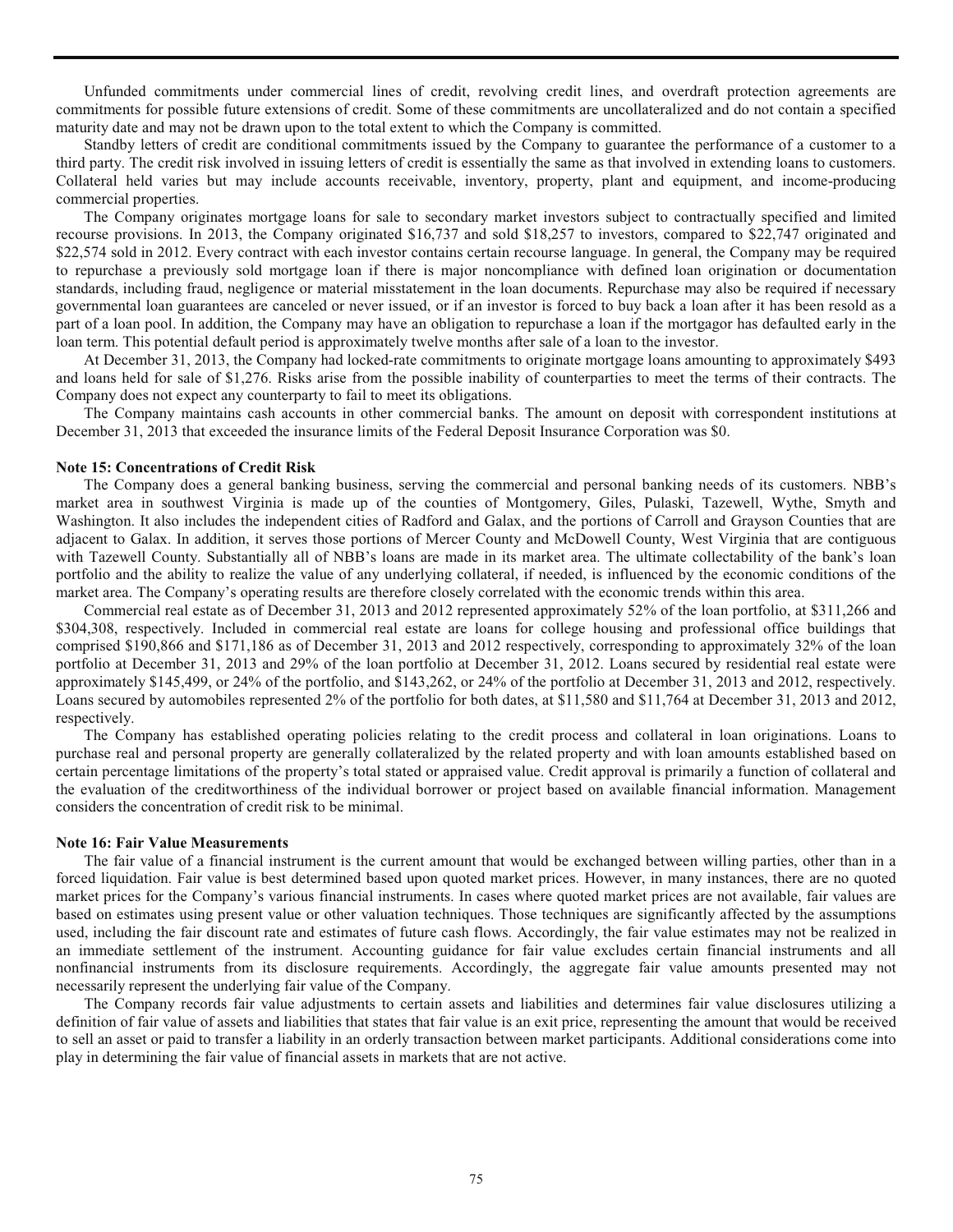The Company uses a hierarchy of valuation techniques based on whether the inputs to those valuation techniques are observable or unobservable. Observable inputs reflect market data obtained from independent sources, while unobservable inputs reflect the Company's market assumptions. The three levels of the fair value hierarchy based on these two types of inputs are as follows:

- Level 1 Valuation is based on quoted prices in active markets for identical assets and liabilities.
- Level 2 Valuation is based on observable inputs including quoted prices in active markets for similar assets and liabilities, quoted prices for identical or similar assets and liabilities in less active markets, and model-based valuation techniques for which significant assumptions can be derived primarily from or corroborated by observable data in the market.
- Level 3 Valuation is based on model-based techniques that use one or more significant inputs or assumptions that are unobservable in the market.

 The following describes the valuation techniques used by the Company to measure certain financial assets and liabilities recorded at fair value on a recurring basis in the financial statements:

#### **Securities Available for Sale**

 Securities available for sale are recorded at fair value on a recurring basis. Fair value measurement is based upon quoted market prices, when available (Level 1). If quoted market prices are not available, fair values are measured utilizing independent valuation techniques of identical or similar securities for which significant assumptions are derived primarily from or corroborated by observable market data. Third party vendors compile prices from various sources and may determine the fair value of identical or similar securities by using pricing models that consider observable market data (Level 2). The carrying value of restricted Federal Reserve Bank and Federal Home Loan Bank stock approximates fair value based upon the redemption provisions of each entity and is therefore excluded from the following table.

 The following tables present the balances of financial assets measured at fair value on a recurring basis as of December 31, 2013 and 2012:

|                                           |                                              | Fair Value Measurements at December 31, 2013 Using                                       |                                                                                |                                                    |  |  |  |  |
|-------------------------------------------|----------------------------------------------|------------------------------------------------------------------------------------------|--------------------------------------------------------------------------------|----------------------------------------------------|--|--|--|--|
| <b>Description</b>                        | <b>Balance as of</b><br>December 31,<br>2013 | <b>Ouoted Prices</b><br>in Active<br>Markets for<br><b>Identical Assets</b><br>(Level 1) | <b>Significant</b><br><b>Other</b><br><b>Observable</b><br>Inputs<br>(Level 2) | Significant<br>Unobservable<br>Inputs<br>(Level 3) |  |  |  |  |
| U.S. Government agencies and corporations | 147,854                                      | $---$                                                                                    | 147,854                                                                        | ---                                                |  |  |  |  |
| States and political subdivisions         | 23,456                                       | ---                                                                                      | 23,456                                                                         | ---                                                |  |  |  |  |
| Mortgage-backed securities                | 2,840                                        | ---                                                                                      | 2,840                                                                          | ---                                                |  |  |  |  |
| Corporate debt securities                 | 7,395                                        | ---                                                                                      | 7,395                                                                          |                                                    |  |  |  |  |
| Other securities                          | 2,123                                        | ---                                                                                      | 2,123                                                                          |                                                    |  |  |  |  |
| Total securities available for sale       | 183,668                                      |                                                                                          | 183,668                                                                        |                                                    |  |  |  |  |

|                                           |                                              |    | Fair Value Measurements at December 31, 2012 Using                                       |   |                                                                         |    |                                                    |
|-------------------------------------------|----------------------------------------------|----|------------------------------------------------------------------------------------------|---|-------------------------------------------------------------------------|----|----------------------------------------------------|
| <b>Description</b>                        | <b>Balance as of</b><br>December 31,<br>2012 |    | <b>Ouoted Prices</b><br>in Active<br>Markets for<br><b>Identical Assets</b><br>(Level 1) |   | Significant<br><b>Other</b><br><b>Observable</b><br>Inputs<br>(Level 2) |    | Significant<br>Unobservable<br>Inputs<br>(Level 3) |
| U.S. Treasury                             | \$<br>2,073                                  | S  |                                                                                          | S | 2,073                                                                   | -S |                                                    |
| U.S. Government agencies and corporations | 129,564                                      |    |                                                                                          |   | 129,564                                                                 |    |                                                    |
| States and political subdivisions         | 36,779                                       |    |                                                                                          |   | 36,779                                                                  |    |                                                    |
| Mortgage-backed securities                | 4,569                                        |    | ---                                                                                      |   | 4,569                                                                   |    |                                                    |
| Corporate debt securities                 | 14,575                                       |    |                                                                                          |   | 14,575                                                                  |    |                                                    |
| Other securities                          | 2,255                                        |    |                                                                                          |   | 2,255                                                                   |    |                                                    |
| Total securities available for sale       | 189,815                                      | \$ |                                                                                          |   | 189,815                                                                 |    |                                                    |

 Certain financial assets are measured at fair value on a nonrecurring basis in accordance with GAAP. Adjustments to the fair value of these assets usually result from the application of lower-of-cost-or-market accounting or write-downs of individual assets.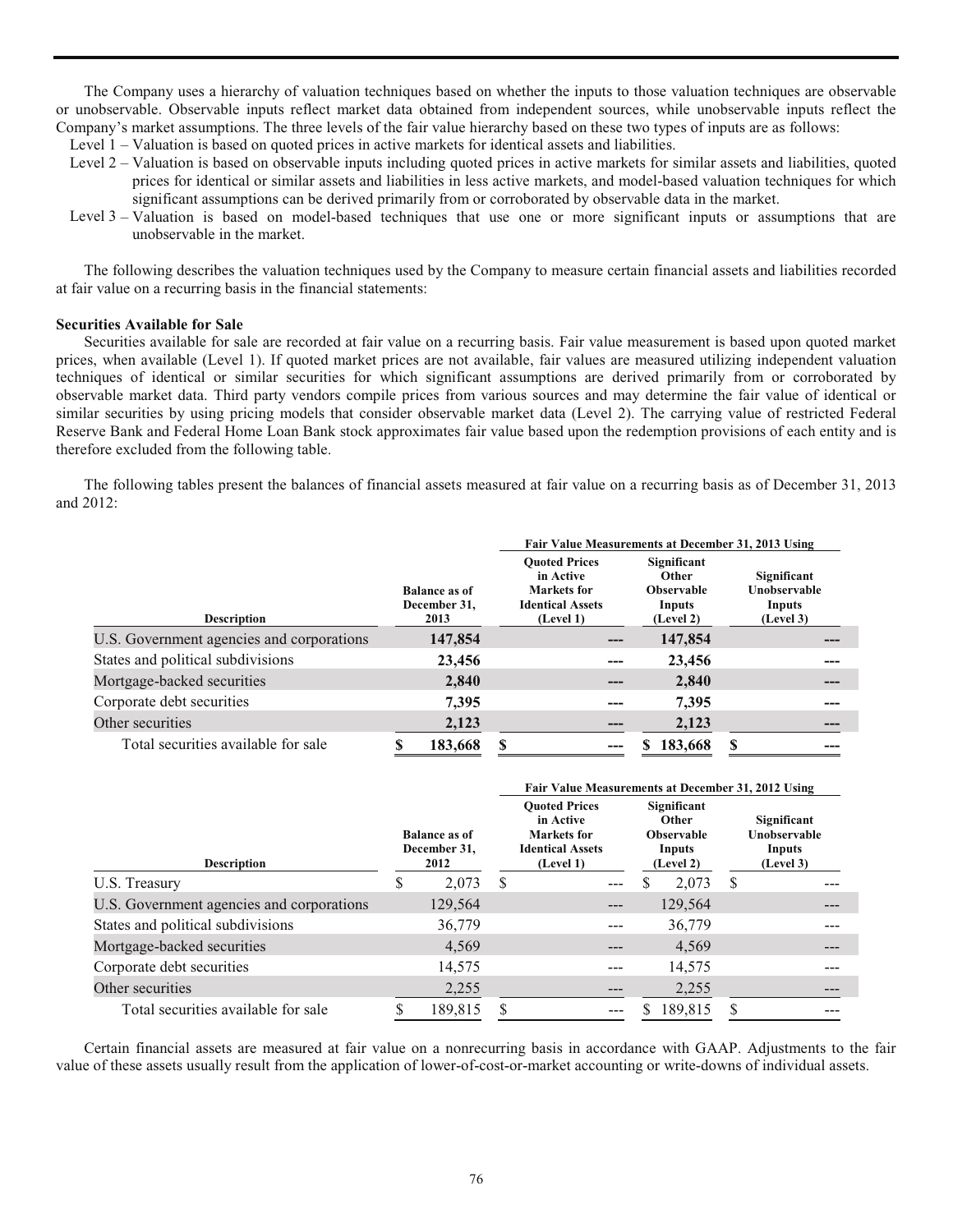The following describes the valuation techniques used by the Company to measure certain financial assets recorded at fair value on a nonrecurring basis in the financial statements:

### **Loans Held for Sale**

 Loans held for sale are carried at the lower of cost or market value. These loans currently consist of one-to-four family residential loans originated for sale in the secondary market. Fair value is based on the price secondary markets are currently offering for similar loans using observable market data which is not materially different than cost due to the short duration between origination and sale (Level 2). As such, the Company records any fair value adjustments on a nonrecurring basis. No nonrecurring fair value adjustments were recorded on loans held for sale during the years ended December 31, 2013 and 2012. Gains and losses on the sale of loans are recorded within other income from mortgage banking on the Consolidated Statements of Income.

#### **Impaired Loans**

 Loans are designated as impaired when, in the judgment of management based on current information and events, it is probable that all amounts due will not be collected according to the contractual terms of the loan agreement. Troubled debt restructurings are impaired loans. Impaired loans are measured at fair value on a nonrecurring basis. If an individually-evaluated impaired loan's balance exceeds fair value, the amount is allocated to the allowance for loan losses. Any fair value adjustments are recorded in the period incurred as provision for loan losses on the Consolidated Statements of Income.

 The fair value of an impaired loan and measurement of associated loss is based on one of three methods: the observable market price of the loan, the present value of projected cash flows, or the fair value of the collateral. The observable market price of a loan is categorized as a Level 1 input. The present value of projected cash flows method results in a Level 3 categorization because the calculation relies on the Company's judgment to determine projected cash flows, which are then discounted at the current rate of the loan, or the rate prior to modification if the loan is a troubled debt restructure.

 Loans measured using the fair value of collateral method may be categorized in Level 2 or Level 3. Collateral may be in the form of real estate or business assets including equipment, inventory, and accounts receivable. Most collateral is real estate. The value of real estate collateral that is determined by a current (less than 12 months of age) appraisal utilizing an income or market valuation approach conducted by an independent, licensed appraiser outside of the Company using observable market data is categorized as Level 2. If a current appraisal cannot be obtained prior to a reporting date and an existing appraisal is discounted to obtain an estimated value, or if declines in value are identified after the date of the appraisal, or if an appraisal is discounted for estimated selling costs, the valuation of real estate collateral is categorized as Level 3. The value of business equipment is based upon an outside appraisal (Level 2) if deemed significant, or the net book value on the applicable business' financial statements (Level 3) if not considered significant. Likewise, values for inventory and accounts receivables collateral are based on financial statement balances or aging reports (Level 3).

 As of December 31, 2013, the fair value measurements for impaired loans with specific allocations were primarily based upon the present value of expected future cash flows, with two loans valued based on the fair value of collateral. Fair value measurements for impaired loans as of December 31, 2012 were primarily based upon the collateral method.

 The following table summarizes the Company's financial assets that were measured at fair value on a nonrecurring basis during the period.

|                   |                                              |                |          |                                                                                          | Carrying value                                                          |          |                                                    |
|-------------------|----------------------------------------------|----------------|----------|------------------------------------------------------------------------------------------|-------------------------------------------------------------------------|----------|----------------------------------------------------|
| Date              | <b>Description</b>                           | <b>Balance</b> |          | <b>Ouoted Prices</b><br>in Active<br>Markets for<br><b>Identical Assets</b><br>(Level 1) | Significant<br><b>Other</b><br><b>Observable</b><br>Inputs<br>(Level 2) |          | Significant<br>Unobservable<br>Inputs<br>(Level 3) |
|                   | Assets:                                      |                |          |                                                                                          |                                                                         |          |                                                    |
| December 31, 2013 | Impaired loans net of<br>valuation allowance | \$<br>1,989    | <b>S</b> | $---$                                                                                    | $---$                                                                   | <b>S</b> | 1,989                                              |
| December 31, 2012 | Impaired loans net of<br>valuation allowance | 928            |          |                                                                                          | ---                                                                     |          | 928                                                |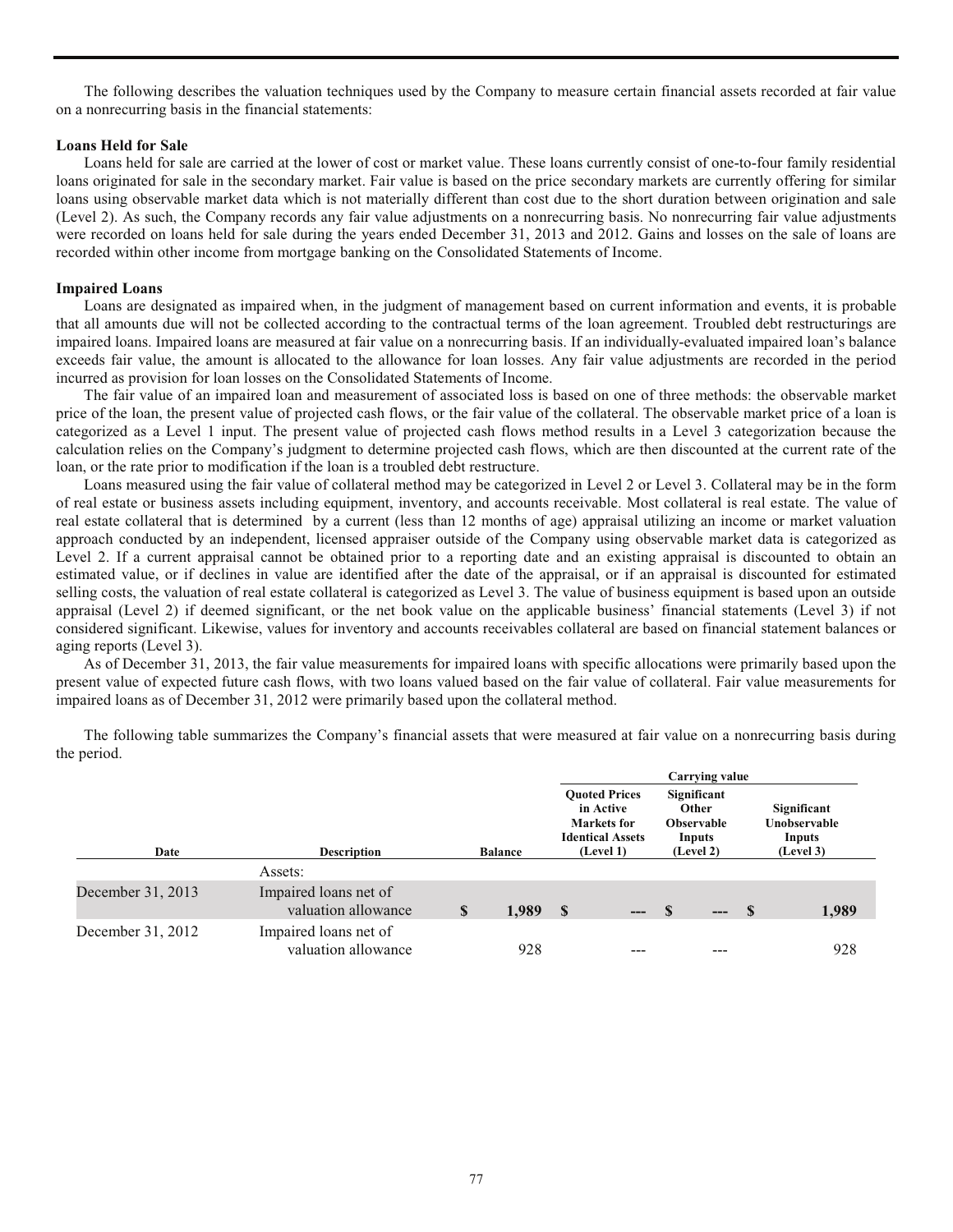The following table presents information about Level 3 Fair Value Measurements for December 31, 2013.

|                |                             |                    | Range                        |
|----------------|-----------------------------|--------------------|------------------------------|
|                | <b>Valuation Technique</b>  | Unobservable Input | (Weighted Average)           |
| Impaired loans | Discounted appraised value  | Selling cost       | $0\%^{(1)}$ - 10.00% (5.00%) |
| Impaired loans | Present value of cash flows | Discount rate      | $6.25\% - 9.50\%$ (6.75%)    |

(1) Impaired loans that are collateral-dependent are valued using the fair value of collateral. The valuation is discounted for selling costs if repayment of the loan is dependent on the sale of the collateral. If repayment will come from rental income of the property, the valuation is not discounted for selling costs.

The following table presents information about Level 3 Fair Value Measurements for December 31, 2012.

|                |                             |                                                            | Range                        |
|----------------|-----------------------------|------------------------------------------------------------|------------------------------|
|                | <b>Valuation Technique</b>  | Unobservable Input                                         | (Weighted Average)           |
| Impaired loans | Discounted appraised value  | Selling cost                                               | $0\%^{(1)}$ - 10.00% (2.00%) |
| Impaired loans | Discounted appraised value  | Discount for lack of marketability<br>and age of appraisal | $0\%$ - 60.00% (52.00%)      |
| Impaired loans | Present value of cash flows | Discount rate                                              | $6.00\%$ - 7.50% $(6.28\%)$  |

(1) Impaired loans that are collateral-dependent are valued using the fair value of collateral. The valuation is discounted for selling costs if repayment of the loan is dependent on the sale of the collateral. If repayment will come from rental income of the property, the valuation is not discounted for selling costs.

# **Other Real Estate Owned**

Certain assets such as other real estate owned (OREO) are measured at fair value less cost to sell. Valuation of other real estate owned is determined using current appraisals from independent parties, a level two input. If current appraisals cannot be obtained prior to reporting dates, or if declines in value are identified after a recent appraisal is received, appraisal values are discounted, resulting in Level 3 estimates. If the Company markets the property with a realtor, estimated selling costs reduce the fair value, resulting in a valuation based on Level 3 inputs.

 The following table summarizes the Company's other real estate owned that were measured at fair value on a nonrecurring basis during the period.

|                   |                                                       |             |                |      |                                                                                          | <b>Carrying Value</b>                                            |                                                    |
|-------------------|-------------------------------------------------------|-------------|----------------|------|------------------------------------------------------------------------------------------|------------------------------------------------------------------|----------------------------------------------------|
| Date              | <b>Description</b>                                    |             | <b>Balance</b> |      | <b>Ouoted Prices</b><br>in Active<br>Markets for<br><b>Identical Assets</b><br>(Level 1) | Significant<br>Other<br><b>Observable</b><br>Inputs<br>(Level 2) | Significant<br>Unobservable<br>Inputs<br>(Level 3) |
|                   | Assets:                                               |             |                |      |                                                                                          |                                                                  |                                                    |
| December 31, 2013 | Other real estate owned net<br>of valuation allowance | $\mathbf S$ | 4,712          | - \$ | $---$                                                                                    | $---$                                                            | 4,712                                              |
| December 31, 2012 | Other real estate owned net<br>of valuation allowance |             | 1.435          |      |                                                                                          | ---                                                              | 1,435                                              |

The following table presents information about Level 3 Fair Value Measurements for December 31, 2013.

|                         |                            |                                                            | Range                     |
|-------------------------|----------------------------|------------------------------------------------------------|---------------------------|
|                         | <b>Valuation Technique</b> | Unobservable Input                                         | (Weighted Average)        |
|                         |                            |                                                            |                           |
| Other real estate owned | Discounted appraised value | Selling cost                                               | $0\%^{(1)}$ - 10% (9.83%) |
| Other real estate owned | Discounted appraised value | Discount for lack of marketability<br>and age of appraisal | $0\%$ - 29.60% (8.66%)    |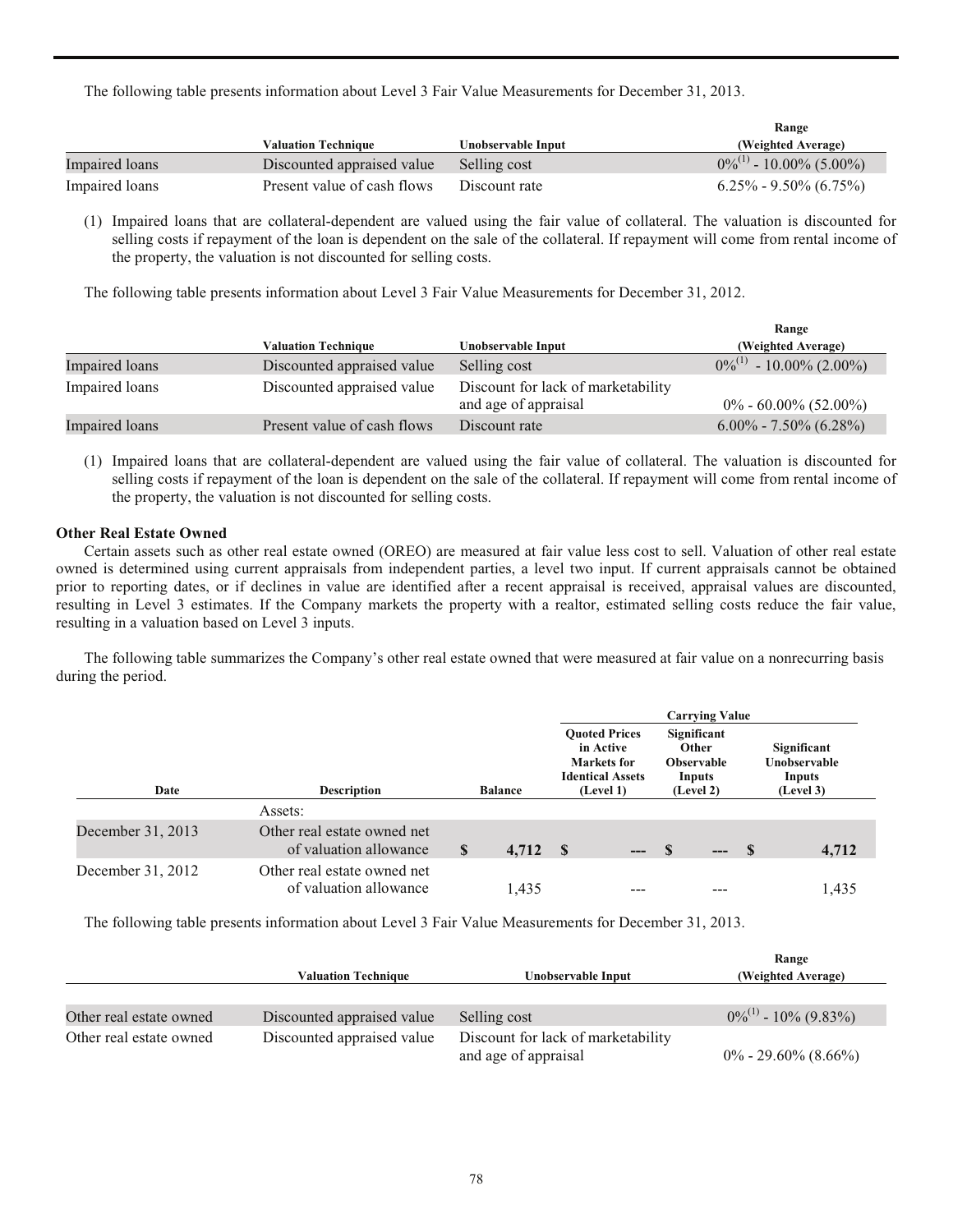The following table presents information about Level 3 Fair Value Measurements for December 31, 2012.

|                         |                            |                                                            | Range                             |
|-------------------------|----------------------------|------------------------------------------------------------|-----------------------------------|
|                         | <b>Valuation Technique</b> | Unobservable Input                                         | (Weighted Average)                |
|                         |                            |                                                            |                                   |
| Other real estate owned | Discounted appraised value | Selling cost                                               | $(0.00\%^{(1)} - 6.00\%)(4.30\%)$ |
| Other real estate owned | Discounted appraised value | Discount for lack of marketability<br>and age of appraisal | $0.00\%$ - 30.90% (4.68%)         |

(1) The Company markets other real estate owned both independently and with local realtors. Properties marketed by realtors are discounted by selling costs. Properties that the Company markets independently are not discounted by selling costs.

The following methods and assumptions were used by the Company in estimating fair value disclosures for financial instruments:

# *Cash and Due from Bank, and Interest-Bearing Deposits*

The carrying amounts approximate fair value.

#### *Securities*

 The fair values of securities, excluding restricted stock, are determined by quoted market prices or dealer quotes. The fair value of certain state and municipal securities is not readily available through market sources other than dealer quotations, so fair value estimates are based on quoted market prices of similar instruments adjusted for differences between the quoted instruments and the instruments being valued. The carrying value of restricted securities approximates fair value based upon the redemption provisions of the applicable entities.

#### *Loans Held for Sale*

Fair values of loans held for sale are based on commitments on hand from investors or prevailing market prices.

#### *Loans*

 Fair values are estimated for portfolios of loans with similar financial characteristics. Loans are segregated by type such as commercial, real estate – commercial, real estate – construction, real estate – mortgage, credit card and other consumer loans. Each loan category is further segmented into fixed and adjustable rate interest terms and by performing and nonperforming categories.

 The fair value of performing loans is calculated by discounting scheduled cash flows through the estimated maturity using estimated market discount rates that reflect the credit and interest rate risk inherent in the loan, as well as estimates for prepayments. The estimate of maturity is based on the Company's historical experience with repayments for loan classification, modified, as required, by an estimate of the effect of economic conditions on lending.

 Fair value for significant nonperforming loans is based on estimated cash flows which are discounted using a rate commensurate with the risk associated with the estimated cash flows. Assumptions regarding credit risk, cash flows and discount rates are determined within management's judgment, using available market information and specific borrower information.

# *Bank-Owned Life Insurance*

 Bank-owned life insurance represents insurance policies on officers of the Company. The cash values of the policies are estimates using information provided by insurance carriers. These policies are carried at their cash surrender value, which approximates fair value.

### *Deposits*

 The fair value of demand and savings deposits is the amount payable on demand. The fair value of fixed maturity term deposits and certificates of deposit is estimated using the rates currently offered for deposits with similar remaining maturities. *Accrued Interest* 

The carrying amounts of accrued interest approximate fair value.

# *Commitments to Extend Credit and Standby Letters of Credit*

 The only amounts recorded for commitments to extend credit, standby letters of credit and financial guarantees written are the deferred fees arising from these unrecognized financial instruments. These deferred fees are not deemed significant at December 31, 2013 and 2012, and, as such, the related fair values have not been estimated.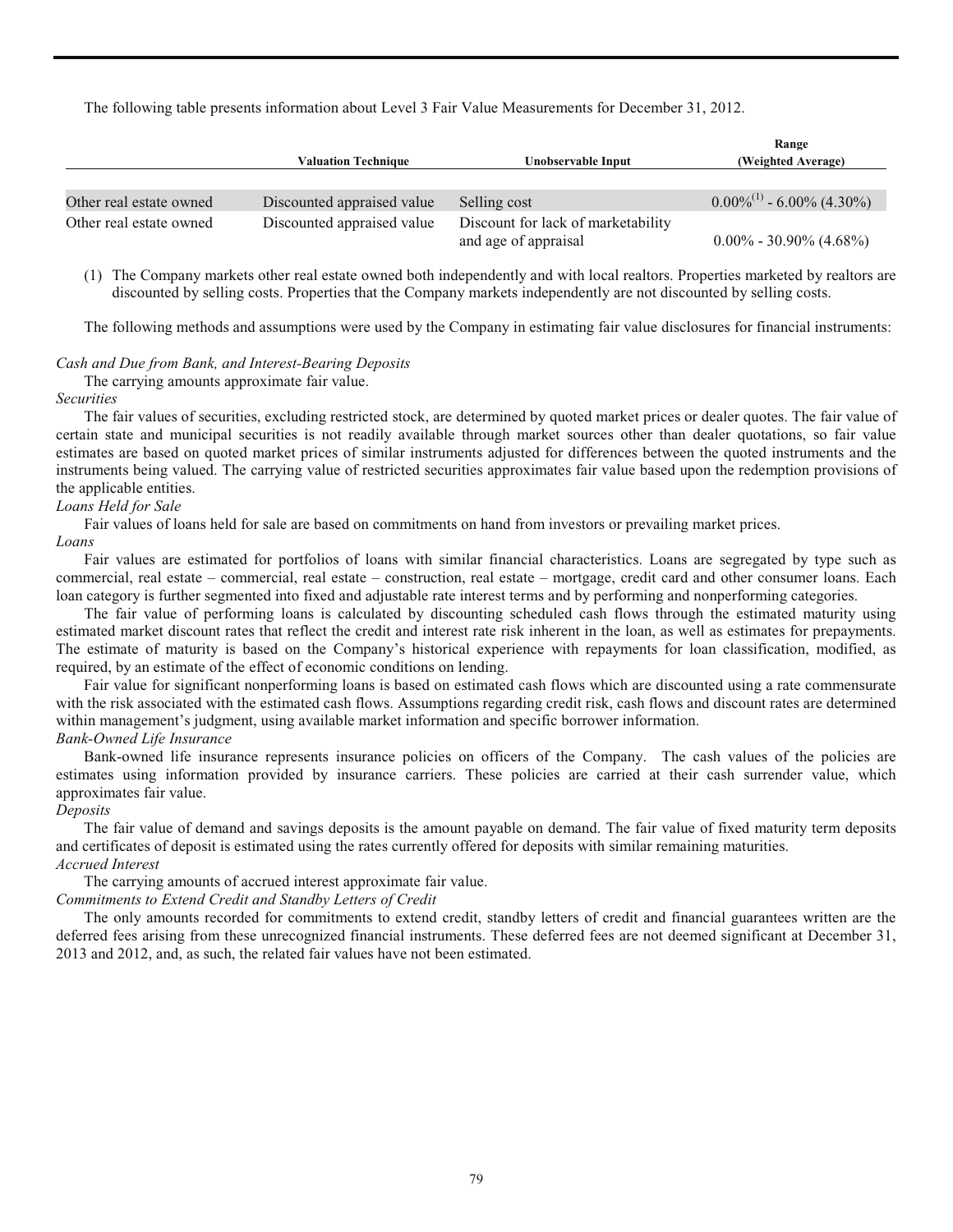The estimated fair values, and related carrying amounts, of the Company's financial instruments are as follows:

|                              |              | December 31, 2013  |              |         |               |                             |          |         |
|------------------------------|--------------|--------------------|--------------|---------|---------------|-----------------------------|----------|---------|
|                              |              |                    |              |         |               | <b>Estimated Fair Value</b> |          |         |
|                              |              | Carrying<br>Amount |              | Level 1 |               | Level 2                     |          | Level 3 |
| Financial assets:            |              |                    |              |         |               |                             |          |         |
| Cash and due from banks      | S            | 13,283             | -S           | 13,283  | <sup>\$</sup> | $---$                       | S        | ---     |
| Interest-bearing deposits    |              | 97,376             |              | 97,376  |               | ---                         |          |         |
| <b>Securities</b>            |              | 347,651            |              | ---     |               | 343,005                     |          | ---     |
| Restricted securities        |              | 1,414              |              | ---     |               | 1,414                       |          | ---     |
| Mortgage loans held for sale |              | 1,276              |              | ---     |               | 1,276                       |          | ---     |
| Loans, net                   |              | 587,463            |              | ---     |               | ---                         |          | 616,755 |
| Accrued interest receivable  |              | 5,949              |              | 5,949   |               | ---                         |          |         |
| Bank-owned life insurance    |              | 21,181             |              | 21,181  |               | ---                         |          | ---     |
| Financial liabilities:       |              |                    |              |         |               |                             |          |         |
| Deposits                     | $\mathbf{s}$ | 960,036            | $\mathbf{s}$ | 718,327 | <sup>S</sup>  |                             | <b>S</b> | 247,753 |
| Accrued interest payable     |              | 92                 |              | 92      |               |                             |          | ---     |

|                              |                    | December 31, 2012 |               |         |         |                             |          |         |  |
|------------------------------|--------------------|-------------------|---------------|---------|---------|-----------------------------|----------|---------|--|
|                              |                    |                   |               |         |         | <b>Estimated Fair Value</b> |          |         |  |
|                              | Carrying<br>Amount |                   |               | Level 1 | Level 2 |                             |          | Level 3 |  |
| Financial assets:            |                    |                   |               |         |         |                             |          |         |  |
| Cash and due from banks      | \$                 | 14,783            | <sup>\$</sup> | 14,783  | -S      | ---                         | S        |         |  |
| Interest-bearing deposits    |                    | 96,597            |               | 96,597  |         |                             |          |         |  |
| Securities                   |                    | 350,354           |               | ---     |         | 360,661                     |          | ---     |  |
| Restricted securities        |                    | 1,689             |               | ---     |         | 1,689                       |          | ---     |  |
| Mortgage loans held for sale |                    | 2,796             |               | ---     |         | 2,796                       |          |         |  |
| Loans, net                   |                    | 583,813           |               | ---     |         | ---                         |          | 570,471 |  |
| Accrued interest receivable  |                    | 6,247             |               | 6,247   |         | ---                         |          | ---     |  |
| Bank-owned life insurance    |                    | 20,523            |               | 20,523  |         | $---$                       |          | ---     |  |
| Financial liabilities:       |                    |                   |               |         |         |                             |          |         |  |
| Deposits                     | $\mathbb{S}$       | 946,766 \$        |               | 669,028 | -S      | $---$                       | <b>S</b> | 272,820 |  |
| Accrued interest payable     |                    | 139               |               | 139     |         |                             |          |         |  |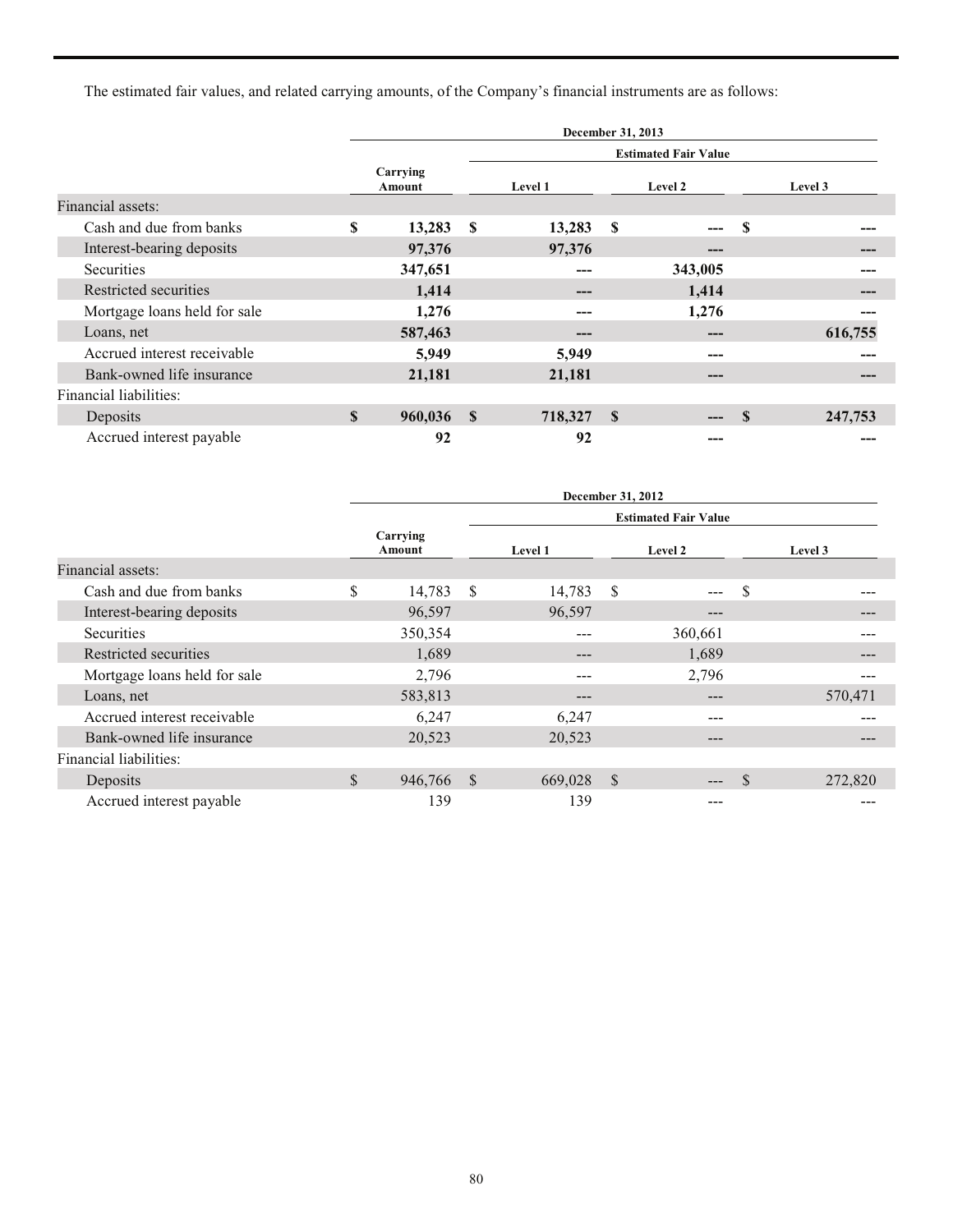# **Note 17: Components of Accumulated Other Comprehensive Income**

The following table summarizes the activity related to each component of accumulated other comprehensive income (loss):

|                                                                                                        | <b>Net Unrealized</b><br>Gain (Loss) on<br><b>Securities</b> | <b>Adjustments Related</b><br>to Pension Benefits | <b>Accumulated Other</b><br>Comprehensive<br>Income (Loss) |
|--------------------------------------------------------------------------------------------------------|--------------------------------------------------------------|---------------------------------------------------|------------------------------------------------------------|
| <b>Balance at December 31, 2010</b>                                                                    | \$<br>(96)                                                   | \$<br>(2,545)                                     | \$<br>(2,641)                                              |
| Unrealized holding gain on available for sale securities<br>net of tax of \$1,496                      | 2,776                                                        |                                                   | 2,776                                                      |
| Reclassification adjustment, net of tax of (\$19)                                                      | (34)                                                         |                                                   | (34)                                                       |
| Net pension loss arising during the period, net of tax<br>of $(\$731)$                                 |                                                              | (1,356)                                           | (1,356)                                                    |
| Less amortization of prior service cost included in net<br>periodic pension cost, net of tax of (\$35) |                                                              | (66)                                              | (66)                                                       |
| <b>Balance at December 31, 2011</b>                                                                    | 2,646                                                        | (3,967)                                           | (1,321)                                                    |
| Unrealized holding loss on available for sale securities<br>net of tax of (\$292)                      | (541)                                                        |                                                   | (541)                                                      |
| Reclassification adjustment, net of tax of (\$31)                                                      | (58)                                                         | ---                                               | (58)                                                       |
| Net pension loss arising during the period, net of tax<br>of $(\$405)$                                 |                                                              | (752)                                             | (752)                                                      |
| Less amortization of prior service cost included in net<br>periodic pension cost, net of tax of (\$35) |                                                              | (66)                                              | (66)                                                       |
| <b>Balance at December 31, 2012</b>                                                                    | 2,047                                                        | (4,785)                                           | (2,738)                                                    |
| Unrealized holding loss on available for sale securities<br>net of tax of $(\$8,628)$                  | (16,023)                                                     |                                                   | (16,023)                                                   |
| Reclassification adjustment, net of tax of (\$18)                                                      | (35)                                                         | ---                                               | (35)                                                       |
| Net pension gain arising during the period, net of tax<br>of \$1,022                                   |                                                              | 1,898                                             | 1,898                                                      |
| Less amortization of prior service cost included in net<br>periodic pension cost, net of tax of (\$35) |                                                              | (66)                                              | (66)                                                       |
| <b>Balance at December 31, 2013</b>                                                                    | \$<br>(14, 011)                                              | \$<br>(2,953)                                     | \$<br>(16,964)                                             |

 The following table provides information regarding reclassifications out of accumulated other comprehensive income (loss) for the years ended December 31, 2013, 2012 and 2011:

|             |       |    |       | <b>Consolidated Statement of Income</b><br>Line Item Affected by the<br>Reclassification |       |                                |
|-------------|-------|----|-------|------------------------------------------------------------------------------------------|-------|--------------------------------|
|             | 2013  |    |       |                                                                                          | 2011  |                                |
|             |       |    |       |                                                                                          |       |                                |
| S           | (53)  | \$ | (10)  | \$                                                                                       | (53)  | Realized securities gains, net |
|             | 18    |    | 3     |                                                                                          | 19    | Income tax expense             |
|             | (35)  | ъ. | (7)   | D.                                                                                       | (34)  | Net of tax                     |
|             |       |    |       |                                                                                          |       |                                |
|             |       |    |       |                                                                                          |       |                                |
| $\mathbf S$ | (101) | \$ | (101) | \$                                                                                       | (101) | (1)                            |
|             | 35    |    | 35    |                                                                                          | 35    | Income tax expense             |
|             | (66)  | \$ | (66)  | \$                                                                                       | (66)  | Net of tax                     |
|             |       |    |       | December 31.<br>2012                                                                     |       |                                |

(1) This accumulated other comprehensive income (loss) component is included in the computation of net periodic benefit cost. (For additional information, see Note 8, "Employee Benefit Plans.")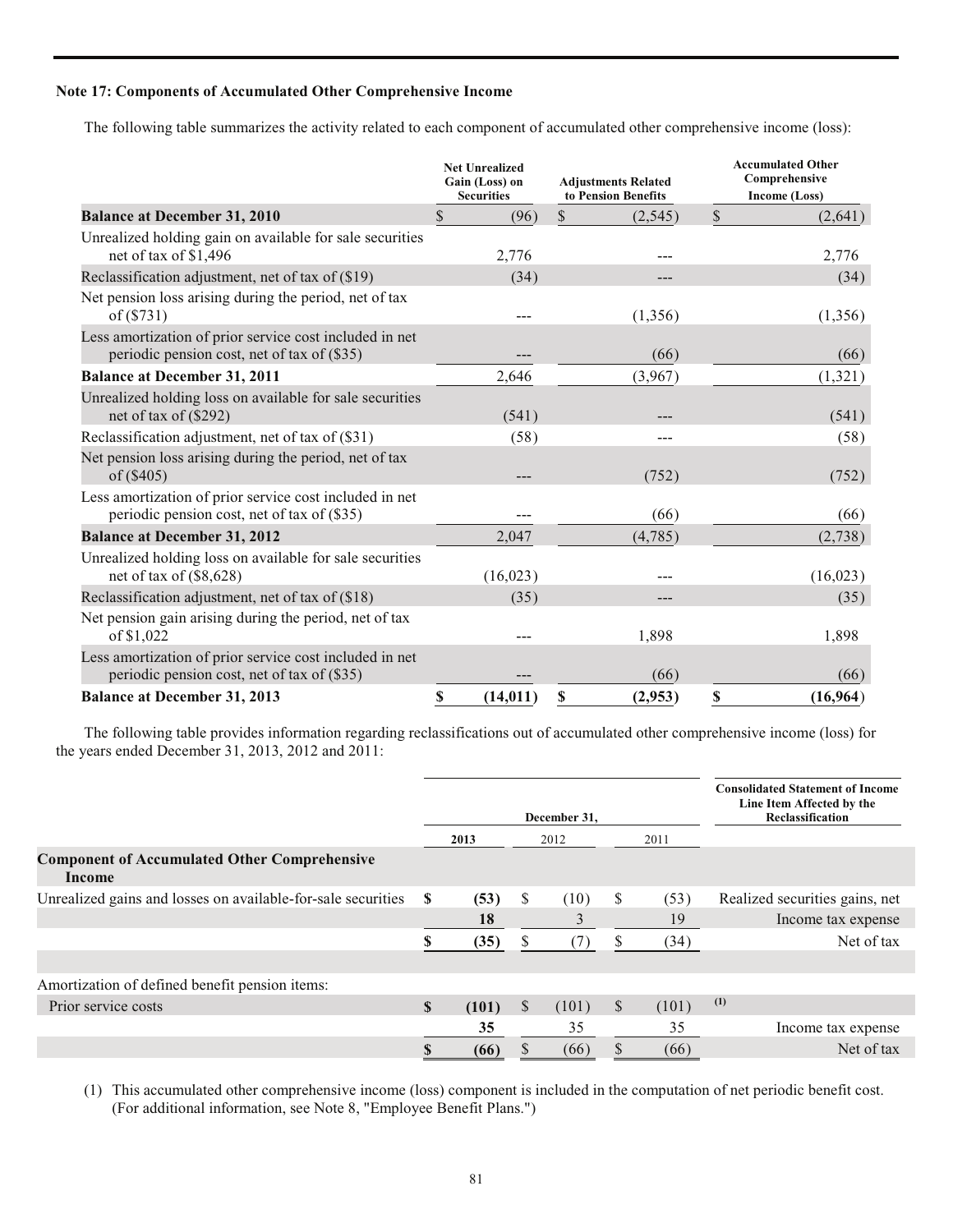#### **Note 18. Intangible Assets and Goodwill**

 In accounting for goodwill and intangible assets, the Company conducts an impairment review at least annually and more frequently if certain impairment indicators are in evidence. Accounting guidance provides the option of performing preliminary assessment of qualitative factors before performing more substantial testing for impairment. If the preliminary assessment indicates that it is more likely than not that fair value is below carrying value, a two-step test is employed to determine impairment. The Company opted not to perform the preliminary assessment and employed the two-step test to determine impairment. Based on the testing for impairment of goodwill and intangible assets, there were no impairment charges for 2013, 2012 or 2011.

 Information concerning goodwill and intangible assets for years ended December 31, 2013 and 2012 is presented in the following table:

|                                      | <b>Gross Carrying Value</b> |        |    | <b>Accumulated Amortization</b> |  | <b>Net Carrying Value</b> |
|--------------------------------------|-----------------------------|--------|----|---------------------------------|--|---------------------------|
| December 31, 2013                    |                             |        |    |                                 |  |                           |
| Amortizable core deposit intangibles | S                           | 16,257 | -S | 13,806                          |  | 2,451                     |
| Unamortizable goodwill               | \$                          | 5,848  | -S | $\frac{1}{2}$                   |  | 5,848                     |
|                                      |                             |        |    |                                 |  |                           |
| December 31, 2012                    |                             |        |    |                                 |  |                           |
| Amortizable core deposit intangibles | \$                          | 16,257 |    | 12,728                          |  | 3,529                     |
| Unamortizable goodwill               |                             | 5,848  |    | $---$                           |  | 5.848                     |

As of December 31, 2013, the estimated amortization expense of core deposit intangibles are as follows:

| 2014       | S | 1,076 |
|------------|---|-------|
| 2015       |   | 999   |
| 2016       |   | 258   |
| 2017       |   | 68    |
| 2018       |   | 50    |
| Thereafter |   |       |
| Total      |   | 2,451 |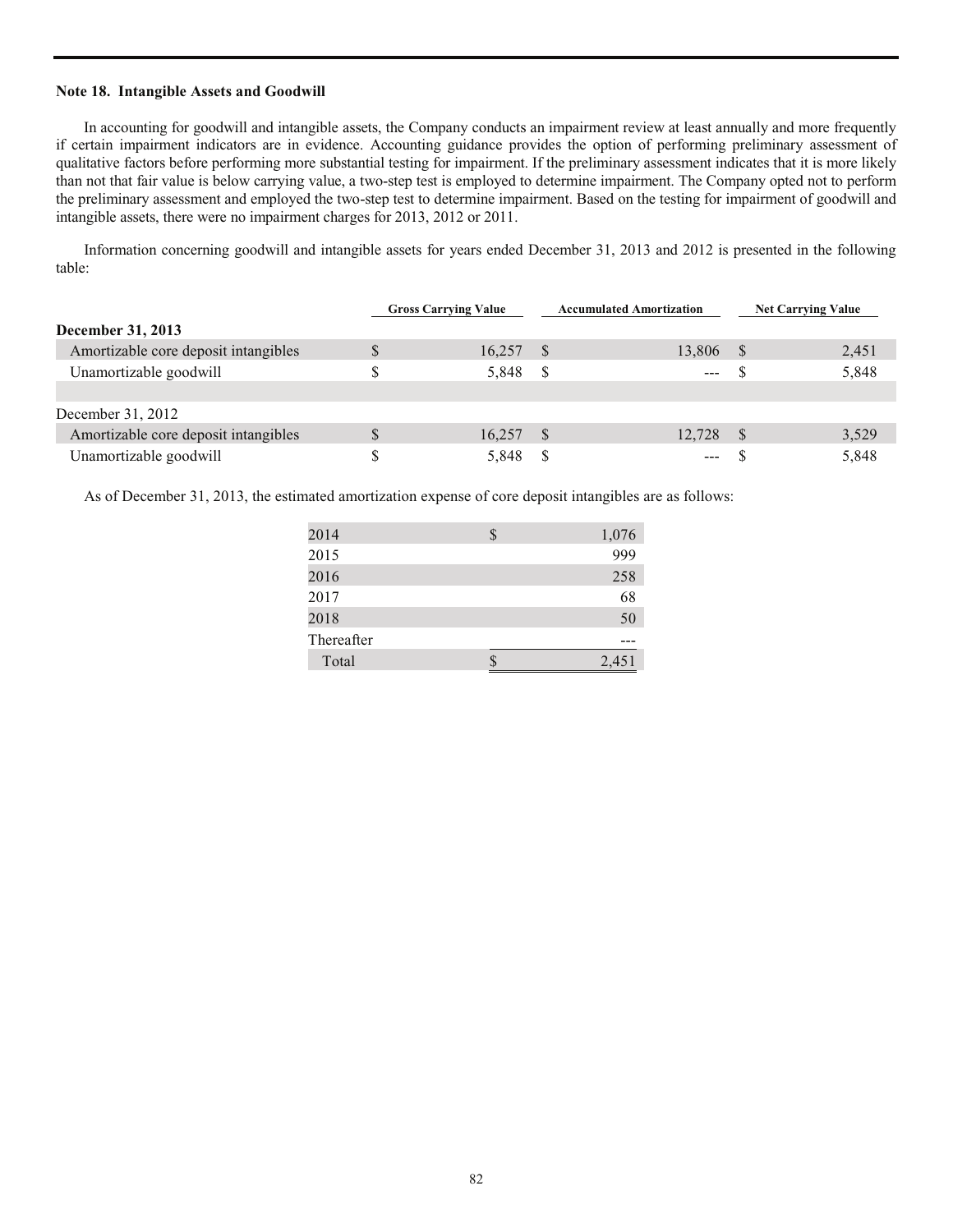

# **REPORT OF INDEPENDENT REGISTERED PUBLIC ACCOUNTING FIRM**

To the Board of Directors and Stockholders National Bankshares, Inc. Blacksburg, Virginia

We have audited the accompanying consolidated balance sheets of National Bankshares, Inc. and subsidiaries as of December 31, 2013 and 2012, and the related consolidated statements of income, comprehensive income, changes in stockholders' equity, and cash flows for each of the three years in the period ended December 31, 2013. These financial statements are the responsibility of the Company's management. Our responsibility is to express an opinion on these financial statements based on our audits.

We conducted our audits in accordance with the standards of the Public Company Accounting Oversight Board (United States). Those standards require that we plan and perform the audit to obtain reasonable assurance about whether the financial statements are free of material misstatement. An audit includes examining, on a test basis, evidence supporting the amounts and disclosures in the financial statements. An audit also includes assessing the accounting principles used and significant estimates made by management, as well as evaluating the overall financial statement presentation. We believe that our audits provide a reasonable basis for our opinion.

In our opinion, the consolidated financial statements referred to above present fairly, in all material respects, the financial position of National Bankshares, Inc. and subsidiaries as of December 31, 2013 and 2012, and the results of their operations and their cash flows for each of the three years in the period ended December 31, 2013, in conformity with U.S. generally accepted accounting principles.

We have also audited, in accordance with the standards of the Public Company Accounting Oversight Board (United States), National Bankshares, Inc. and subsidiaries' internal control over financial reporting as of December 31, 2013, based on criteria established in *Internal Control — Integrated Framework* issued by the Committee of Sponsoring Organizations of the Treadway Commission in 1992, and our report dated March 12, 2014 expressed an unqualified opinion on the effectiveness of National Bankshares, Inc. and subsidiaries' internal control over financial reporting.

Yount, Hyde "Barbon, P.C.

Winchester, Virginia March 12, 2014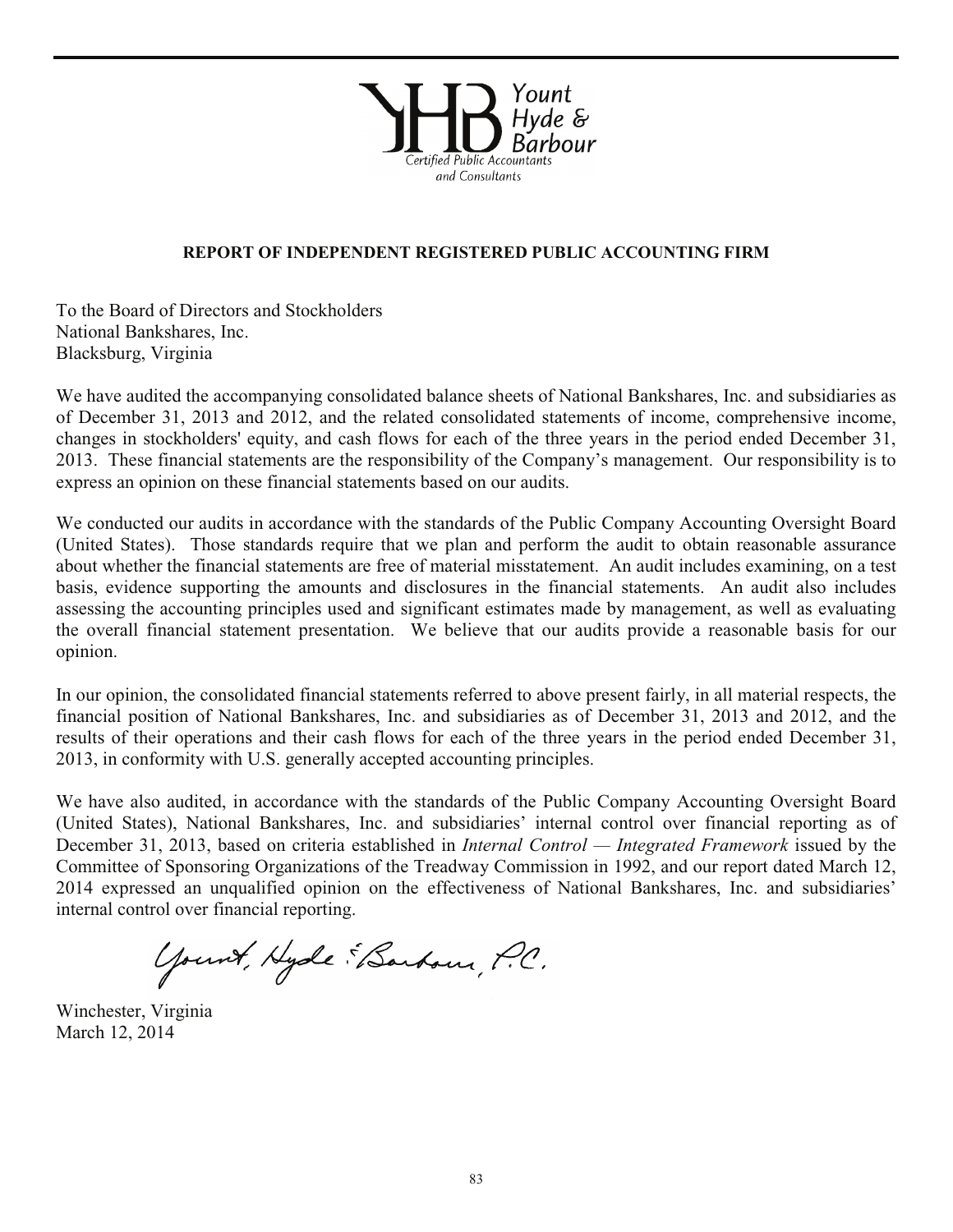

# **REPORT OF INDEPENDENT REGISTERED PUBLIC ACCOUNTING FIRM**

To the Board of Directors and Stockholders National Bankshares, Inc. Blacksburg, Virginia

We have audited National Bankshares, Inc. and subsidiaries' internal control over financial reporting as of December 31, 2013, based on criteria established in *Internal Control — Integrated Framework* issued by the Committee of Sponsoring Organizations of the Treadway Commission in 1992. National Bankshares, Inc. and subsidiaries' management is responsible for maintaining effective internal control over financial reporting and for its assessment of the effectiveness of internal control over financial reporting included in the accompanying *Management's Report on Internal Control over Financial Reporting*. Our responsibility is to express an opinion on the Company's internal control over financial reporting based on our audit.

We conducted our audit in accordance with the standards of the Public Company Accounting Oversight Board (United States). Those standards require that we plan and perform the audit to obtain reasonable assurance about whether effective internal control over financial reporting was maintained in all material respects. Our audit included obtaining an understanding of internal control over financial reporting, assessing the risk that a material weakness exists, and testing and evaluating the design and operating effectiveness of internal control based on the assessed risk. Our audit also included performing such other procedures as we considered necessary in the circumstances. We believe that our audit provides a reasonable basis for our opinion.

A company's internal control over financial reporting is a process designed to provide reasonable assurance regarding the reliability of financial reporting and the preparation of financial statements for external purposes in accordance with generally accepted accounting principles. A company's internal control over financial reporting includes those policies and procedures that (a) pertain to the maintenance of records that, in reasonable detail, accurately and fairly reflect the transactions and dispositions of the assets of the company; (b) provide reasonable assurance that transactions are recorded as necessary to permit preparation of financial statements in accordance with generally accepted accounting principles, and that receipts and expenditures of the company are being made only in accordance with authorizations of management and directors of the company; and (c) provide reasonable assurance regarding prevention or timely detection of unauthorized acquisition, use, or disposition of the company's assets that could have a material effect on the financial statements.

Because of its inherent limitations, internal control over financial reporting may not prevent or detect misstatements. Also, projections of any evaluation of effectiveness to future periods are subject to the risk that controls may become inadequate because of changes in conditions, or that the degree of compliance with the policies or procedures may deteriorate.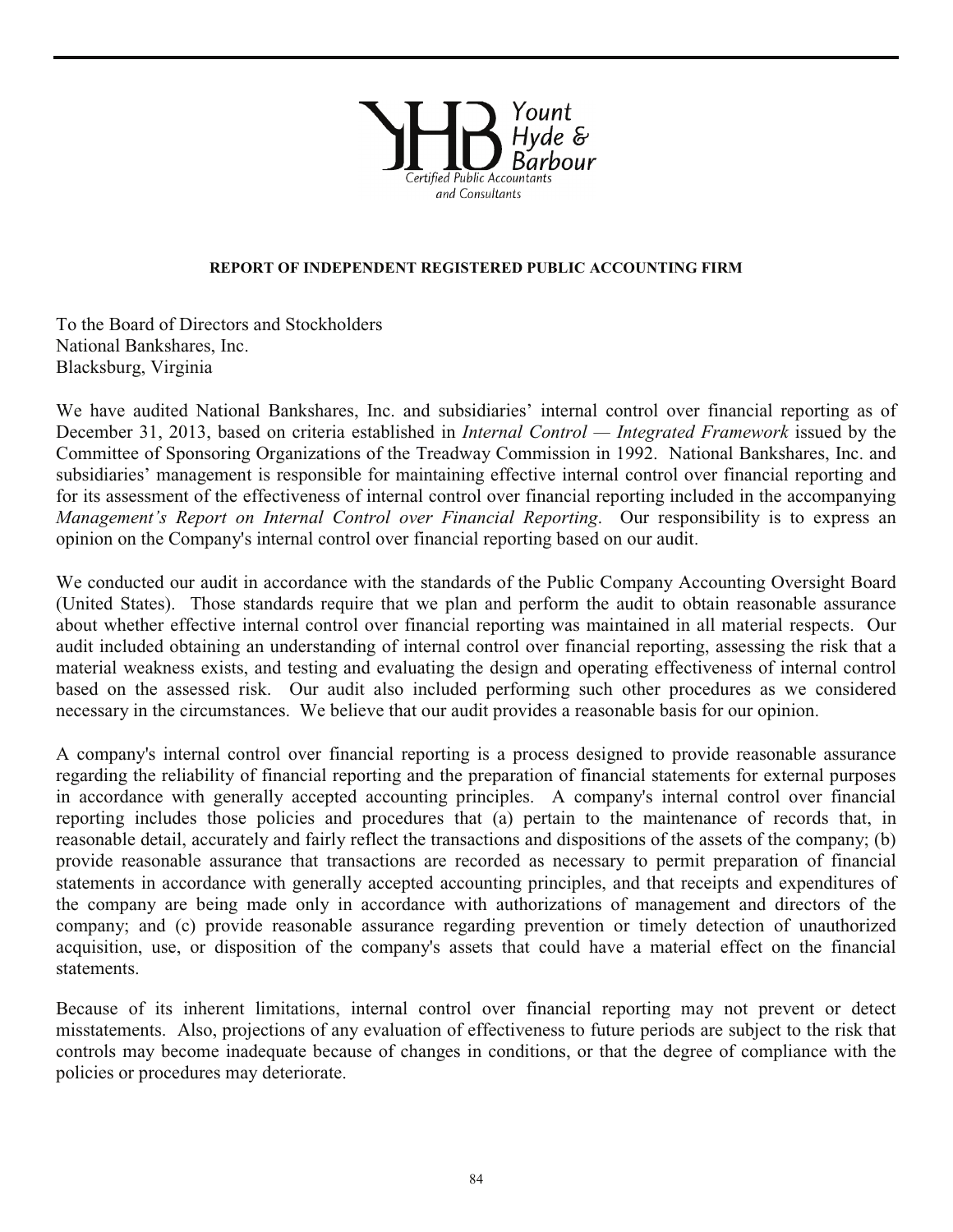In our opinion, National Bankshares, Inc. and subsidiaries maintained, in all material respects, effective internal control over financial reporting as of December 31, 2013, based on criteria established in *Internal Control — Integrated Framework* issued by the Committee of Sponsoring Organizations of the Treadway Commission in 1992.

We have also audited, in accordance with the standards of the Public Company Accounting Oversight Board (United States), the consolidated balance sheets as of December 31, 2013 and 2012, and the related consolidated statements of income, comprehensive income, changes in stockholders' equity and cash flows for each of the three years in the period ended December 31, 2013 of National Bankshares, Inc. and subsidiaries and our report dated March 12, 2014 expressed an unqualified opinion.

Yount, Hyde "Barbour, P.C.

j. Winchester, Virginia March 12, 2014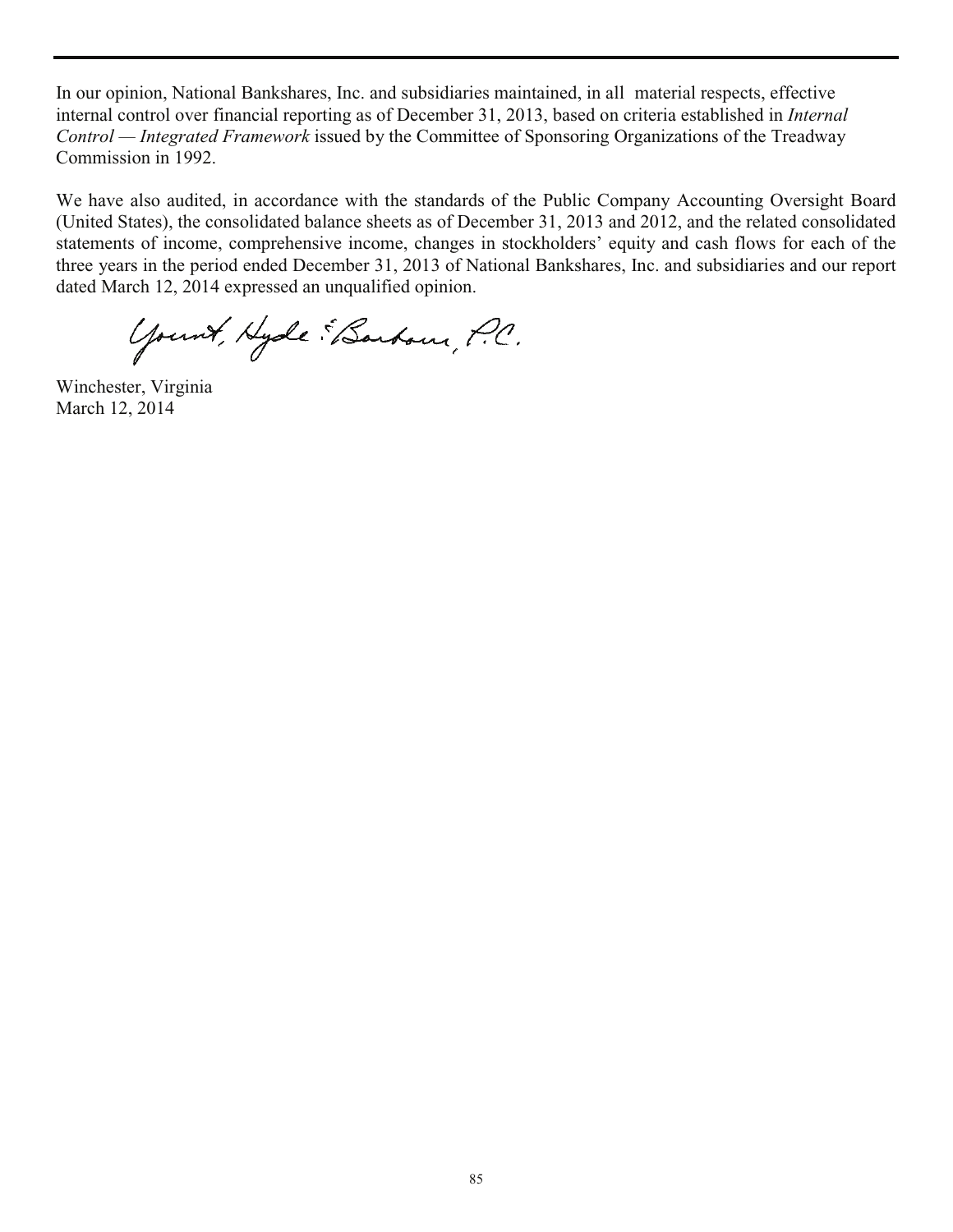Exhibit 23



# **CONSENT OF INDEPENDENT REGISTERED PUBLIC ACCOUNTING FIRM**

We consent to the incorporation by reference in Registration Statement No. 333-79979 on Form S-8 of National Bankshares, Inc. of our reports dated March 12, 2014 relating to our audits of the consolidated financial statements and internal control over financial reporting, which appear in this Annual Report on Form 10-K of National Bankshares, Inc. for the year ended December 31, 2013.

Yount, Hyde EBarbour, P.C.

Winchester, Virginia March 12, 2014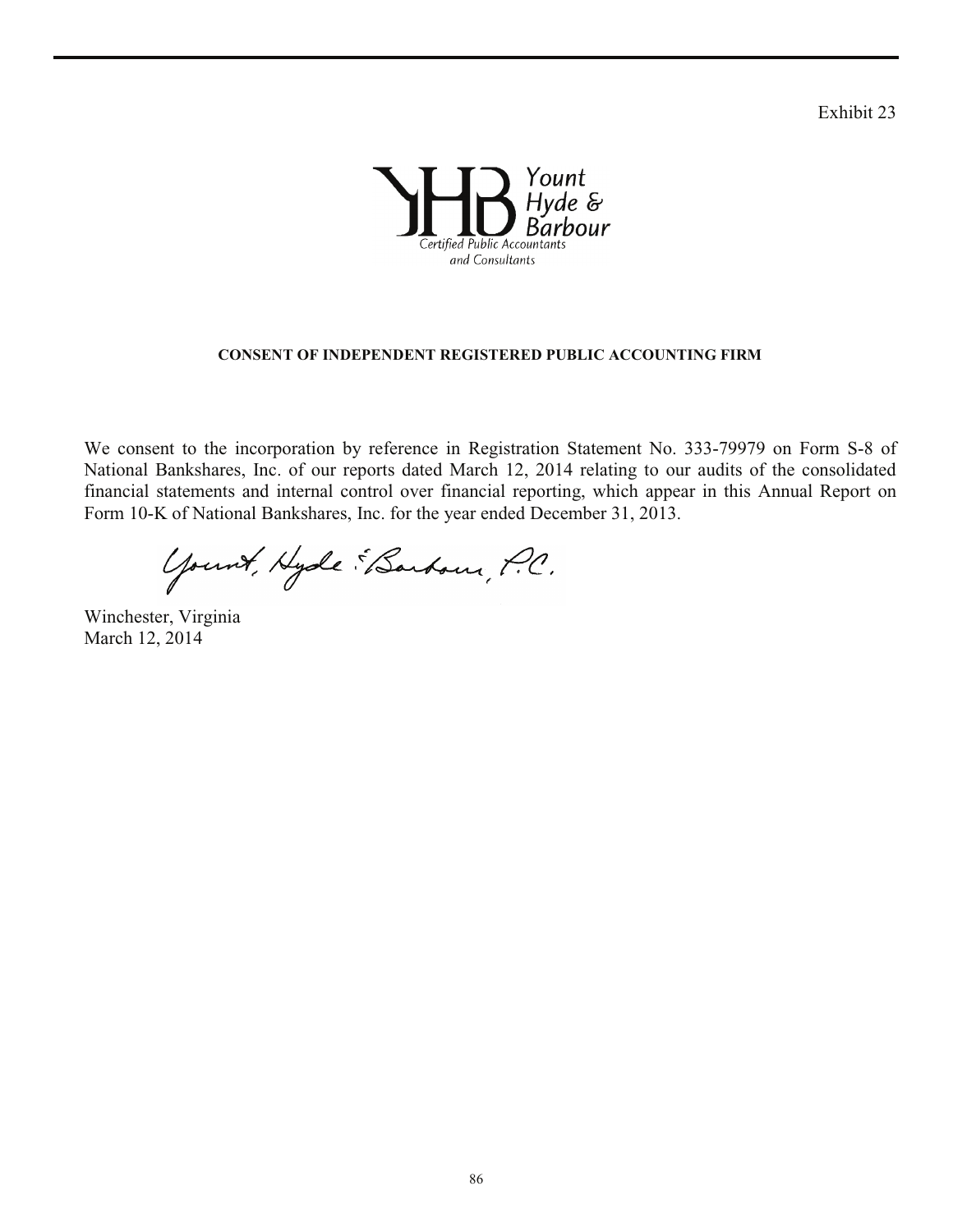#### **Item 9. Changes In and Disagreements With Accountants on Accounting and Financial Disclosure**

None

#### **Item 9A. Controls and Procedures**

#### **Disclosure Controls and Procedures**

 The Company's management evaluated, with the participation of the Company's principal executive officer and principal financial officer, the effectiveness of the Company's disclosure controls and procedures (as defined in Rule 13a-15(e) under the Securities Exchange Act of 1934, as amended (the "Exchange Act")) as of the end of the period covered by this report. Based on that evaluation, the Company's principal executive officer and principal financial officer concluded that the Company's disclosure controls and procedures are effective as of December 31, 2013 to ensure that information required to be disclosed in the reports that the Company files or submits under the Exchange Act is recorded, processed, summarized and reported, within the time periods specified by the Company's management, including the Company's principal executive officer and principal financial officer, as appropriate, to allow timely decisions regarding required disclosure.

 There were no changes in the Company's internal control over financial reporting (as defined in Rule 13a-15(f) of the Exchange Act) during the year ended December 31, 2013 that have materially affected, or are reasonably likely to materially affect, the Corporation's internal control over financial reporting.

 Because of the inherent limitations in all control systems, the Company believes that no system of controls, no matter how well designed and operated, can provide absolute assurance that all control issues have been detected.

#### **Internal Control Over Financial Reporting**

#### Management's Report on Internal Control Over Financial Reporting

To the Stockholders of National Bankshares, Inc.:

 Management is responsible for the preparation and fair presentation of the financial statements included in this annual report. The financial statements have been prepared in conformity with accounting principles generally accepted in the United States of America and reflect management's judgments and estimates concerning effects of events and transactions that are accounted for or disclosed.

 Management is also responsible for establishing and maintaining adequate internal control over financial reporting. The Company's internal control over financial reporting includes those policies and procedures that pertain to the Company's ability to record, process, summarize and report reliable financial data. Management recognizes that there are inherent limitations in the effectiveness of any internal control over financial reporting, including the possibility of human error and the circumvention or overriding of internal control. Accordingly, even effective internal control over financial reporting can provide only reasonable assurance with respect to financial statement preparation. Further, because of changes in conditions, the effectiveness of internal control over financial reporting may vary over time.

 In order to ensure that the Company's internal control over financial reporting is effective, management regularly assesses such controls and did so most recently for its financial reporting as of December 31, 2013. This assessment was based on criteria for effective internal control over financial reporting described in Internal Control Integrated Framework issued by the Committee of Sponsoring Organizations (COSO, 1992) of the Treadway Commission. Based on this assessment, management believes the Company maintained effective internal control over financial reporting as of December 31, 2013.

 The Board of Directors, acting through its Audit Committee, is responsible for the oversight of the Company's accounting policies, financial reporting and internal control. The Audit Committee of the Board of Directors is comprised entirely of outside directors who are independent of management. The Audit Committee is responsible for the appointment and compensation of the independent registered public accounting firm and approves decisions regarding the appointment or removal of the Company Auditor. It meets periodically with management, the independent registered public accounting firm and the internal auditors to ensure that they are carrying out their responsibilities. The Audit Committee is also responsible for performing an oversight role by reviewing and monitoring the financial, accounting and auditing procedures of the Company in addition to reviewing the Company's financial reports. The independent registered public accounting firm and the internal auditors have full and unlimited access to the Audit Committee, with or without management, to discuss the adequacy of internal control over financial reporting, and any other matter which they believe should be brought to the attention of the Audit Committee. The Company's independent registered public accounting firm has also issued an attestation report on the effectiveness of internal control over financial reporting.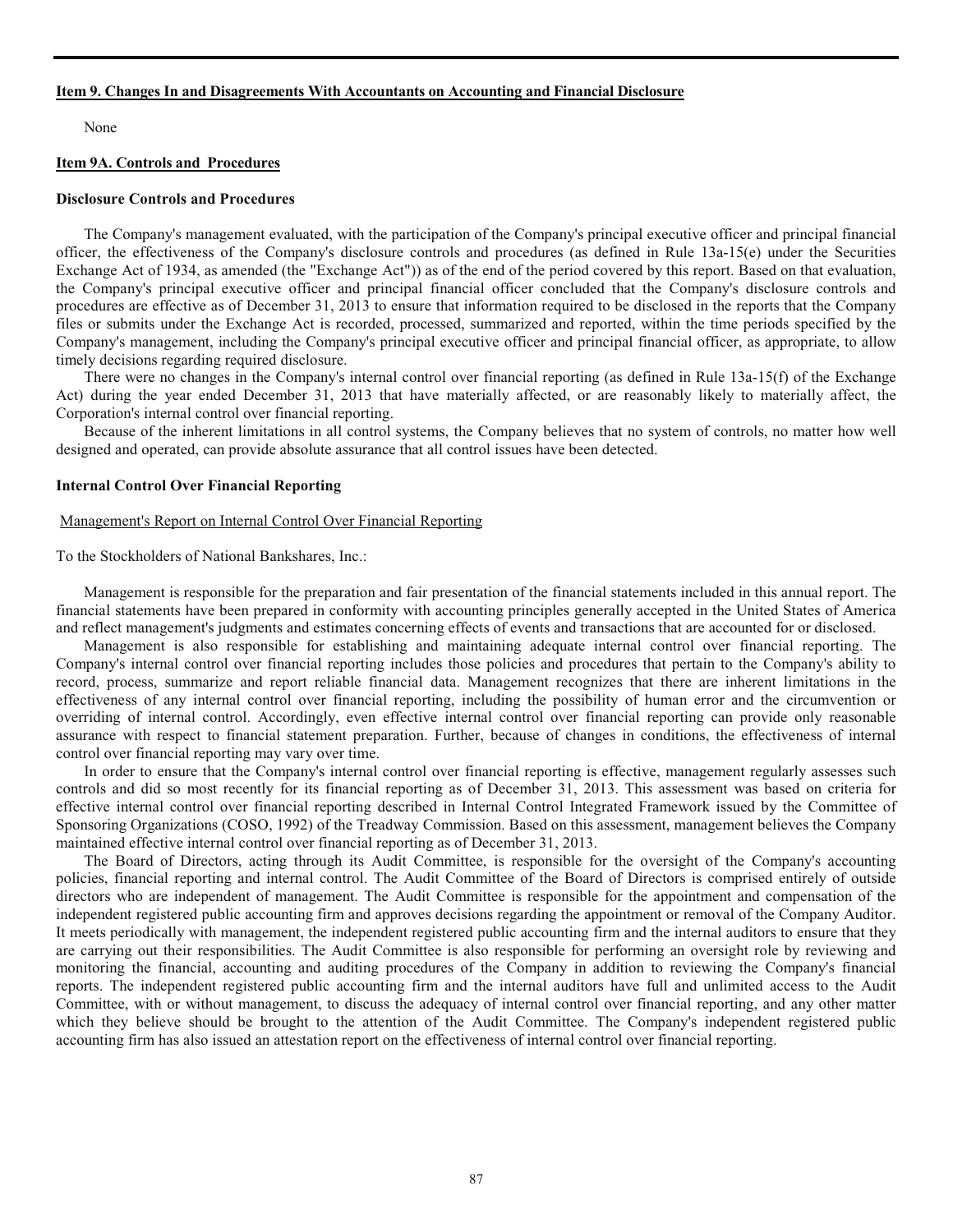#### **Item 9B. Other Information**

None.

# **Part III**

### **Item 10. Directors, Executive Officers and Corporate Governance**

 Information with respect to the directors of Bankshares is set out under the caption "Election of Directors" of Bankshares' Proxy Statement dated March 12, 2014 which information is incorporated herein by reference.

 The Board of Directors of Bankshares has a standing audit committee made up entirely of independent directors, as that term is defined in the NASDAQ Stock Market Listing Rules. In 2013, Dr. J. M. Lewis chaired the Audit Committee and its members were Mr. L. J. Ball, Dr. J. E. Dooley and Mr. C. E. Green, III. Each member of the Audit Committee has extensive business experience; however, the Committee has identified Dr. Lewis as its financial expert, since he has a professional background which involves financial oversight responsibilities. Dr. Lewis currently oversees the preparation of financial statements in his role as President of New River Community College. He previously served as the College's Chief Financial Officer. The Audit Committee's Charter is available on the Company's web site at www.nationalbankshares.com.

 The Company and each of its subsidiaries have adopted Codes of Ethics for directors, officers and employees, specifically including the Chief Executive Officer and Chief Financial Officer of Bankshares. These Codes of Ethics are available on the Company's web site at www.nationalbankshares.com.

 The following is a list of names and ages of all executive officers of Bankshares; their terms of office as officers; the positions and offices within Bankshares held by each officer; and each person's principal occupation or employment during the past five years.

**Year Elected an** 

| Name             | Age | <b>Offices and Positions Held</b>                                                                                                                                                                                                                                                                                                                                                         | 'r ear llected an<br><b>Officer/Director</b> |
|------------------|-----|-------------------------------------------------------------------------------------------------------------------------------------------------------------------------------------------------------------------------------------------------------------------------------------------------------------------------------------------------------------------------------------------|----------------------------------------------|
| James G. Rakes   | 69  | Chairman, President and Chief Executive Officer, National Bankshares,<br>Inc.; President and Chief Executive Officer of National Bank of<br>Blacksburg since 1983 and Chairman since 2005. Chairman, President<br>and CEO of National Bankshares Financial Services, Inc. since June 1,<br>2011; prior thereto Chairman, President and Treasurer since 2001.                              | 1986                                         |
| David K. Skeens  | 47  | Treasurer and Chief Financial Officer of National Bankshares, Inc. since<br>January 14, 2009; Senior Vice President/Operations & Risk Management<br>& CFO of National Bank of Blacksburg since 2009; prior thereto Senior<br>Vice President/Operations & Risk Management since 2008; prior thereto<br>Vice President/Operations & Risk Management since 2004.                             | 2009                                         |
| F. Brad Denardo  | 61  | Executive Vice President, National Bankshares, Inc. since 2008; Interim<br>Treasurer and Chief Financial Officer from May 23, 2008 to January 14,<br>2009; prior thereto Corporate Officer since 1989; Executive Vice<br>President/Chief Operating Officer of National Bank of Blacksburg since<br>2002; Treasurer of National Bankshares Financial Services, Inc. since<br>June 1, 2011. | 1989                                         |
| Bryson J. Hunter | 46  | Secretary & Counsel, National Bankshares, Inc. since July 1, 2011;<br>Counsel of National Bank of Blacksburg since May 18, 2011. Secretary<br>& Counsel of National Bankshares Financial Services, Inc. since June 1,<br>2011; prior thereto Partner, Gentry Locke Rakes & Moore, LLP since<br>2008; prior thereto Associate, Gentry Locke Rakes & Moore, LLP since<br>2001.              | 2011                                         |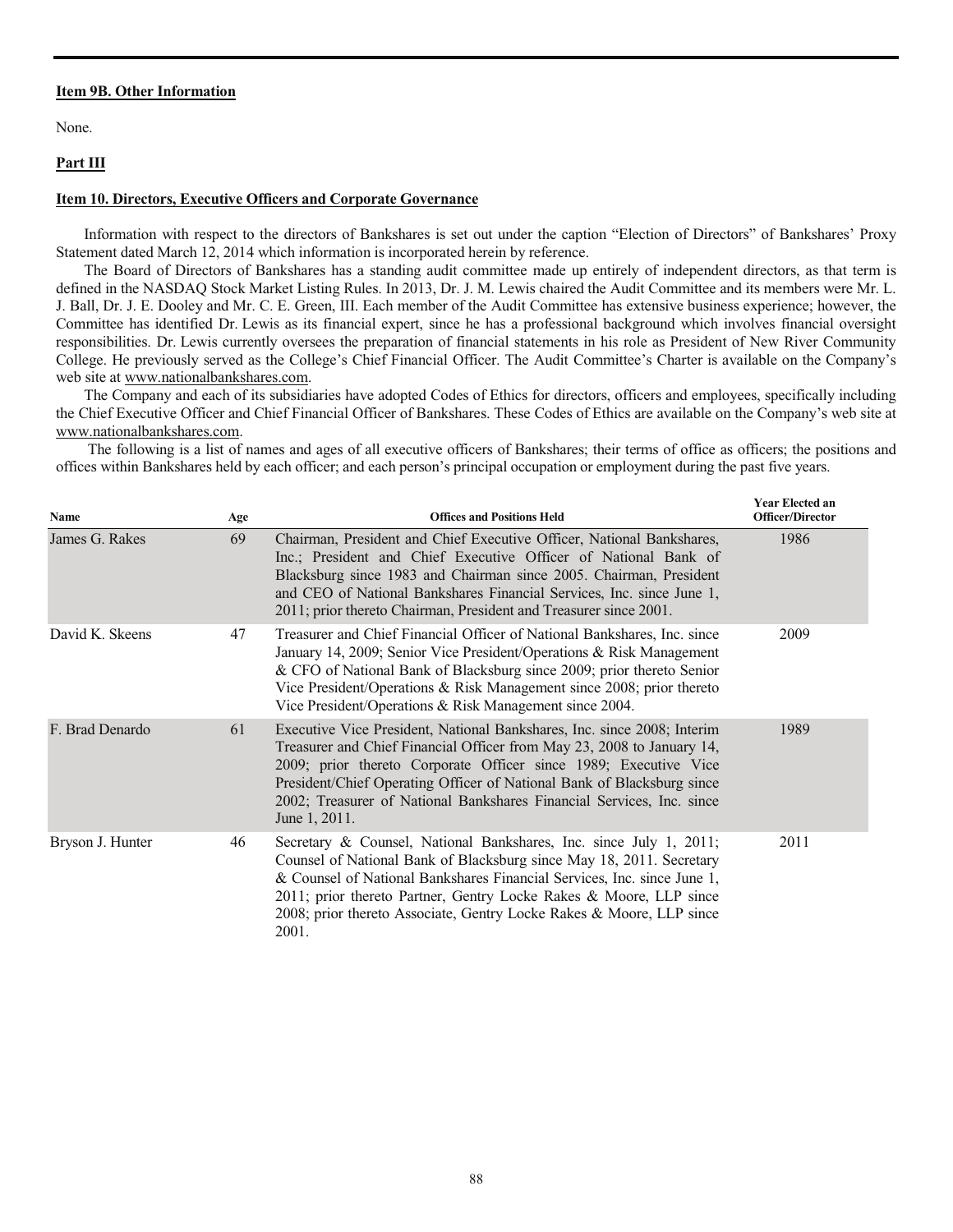#### **Item 11. Executive Compensation**

 The information set forth under "Executive Compensation" on pages 11 through 18 of NBI's Proxy Statement dated March 12, 2014 is incorporated herein by reference.

#### **Item 12. Security Ownership of Certain Beneficial Owners and Management and Related Stockholder Matters**

 The information contained under "Stock Ownership of Directors and Executive Officers" on pages 2 and 3 of NBI's Proxy Statement dated March 12, 2014 for the Annual Meeting of Stockholders to be held April 8, 2014 is incorporated herein by reference.

The following table summarizes information concerning National Bankshares equity compensation plans at December 31, 2013:

| <b>Plan Category</b>                                                         | Number of Shares to be<br><b>Issued upon Exercise of</b><br><b>Outstanding Options</b><br>and Warrants | <b>Weighted Average</b><br>Exercise<br><b>Price of Outstanding</b><br><b>Options and Warrants</b> | <b>Number of Shares Remaining</b><br><b>Available for Future Issuance</b><br><b>Under Equity Compensation</b><br><b>Plans (Excluding Shares)</b><br><b>Reflected in First Column)</b> |
|------------------------------------------------------------------------------|--------------------------------------------------------------------------------------------------------|---------------------------------------------------------------------------------------------------|---------------------------------------------------------------------------------------------------------------------------------------------------------------------------------------|
| Equity compensation plans approved by stockholders<br>1999 Stock Option Plan | 46,000                                                                                                 | 23.96                                                                                             |                                                                                                                                                                                       |
| Equity compensation plans not approved by<br>stockholders                    |                                                                                                        |                                                                                                   |                                                                                                                                                                                       |
| Total                                                                        | 46,000                                                                                                 | 23.96                                                                                             |                                                                                                                                                                                       |

# **Item 13. Certain Relationships and Related Transactions, and Director Independence**

 The information contained under "Director Independence and Certain Transactions With Officers and Directors" on pages 6 and 7 of NBI's Proxy Statement dated March 12, 2014 is incorporated herein by reference.

### **Item 14. Principal Accounting Fees and Services**

 The following fees were paid to Yount, Hyde & Barbour, P.C., Certified Public Accountants, for services provided to NBI for the years ended December 31, 2013 and 2012. The Audit Committee determined that the provision of non-audit services by Yount, Hyde & Barbour P.C. did not compromise the firm's ability to maintain its independence.

Principal Accounting Fees and Services

|                    | 2013    |            |   | 2012    |            |  |  |
|--------------------|---------|------------|---|---------|------------|--|--|
|                    | Fees    | Percentage |   | Fees    | Percentage |  |  |
| Audit fees         | 125,250 | 80%        | S | 112,000 | $77\%$     |  |  |
| Audit-related fees | 22,650  | 15%        |   | 26,250  | 18%        |  |  |
| Tax fees           | 8,000   | 5%         |   | 7,750   | $5\%$      |  |  |
|                    | 155,900 | $100\%$    |   | 146,000 | $100\%$    |  |  |

Audit fees: Audit and review services and review of documents filed with the SEC.

Audit-related fees: Employee benefit plan audits and consultation concerning financial accounting and reporting standards.

 Tax fees: Preparation of federal and state tax returns, review of quarterly estimated tax payments and consultation concerning tax compliance issues.

 The Audit Committee of the Board of Directors meets in advance and specifically approves of the provision of all services of Yount, Hyde & Barbour, P.C.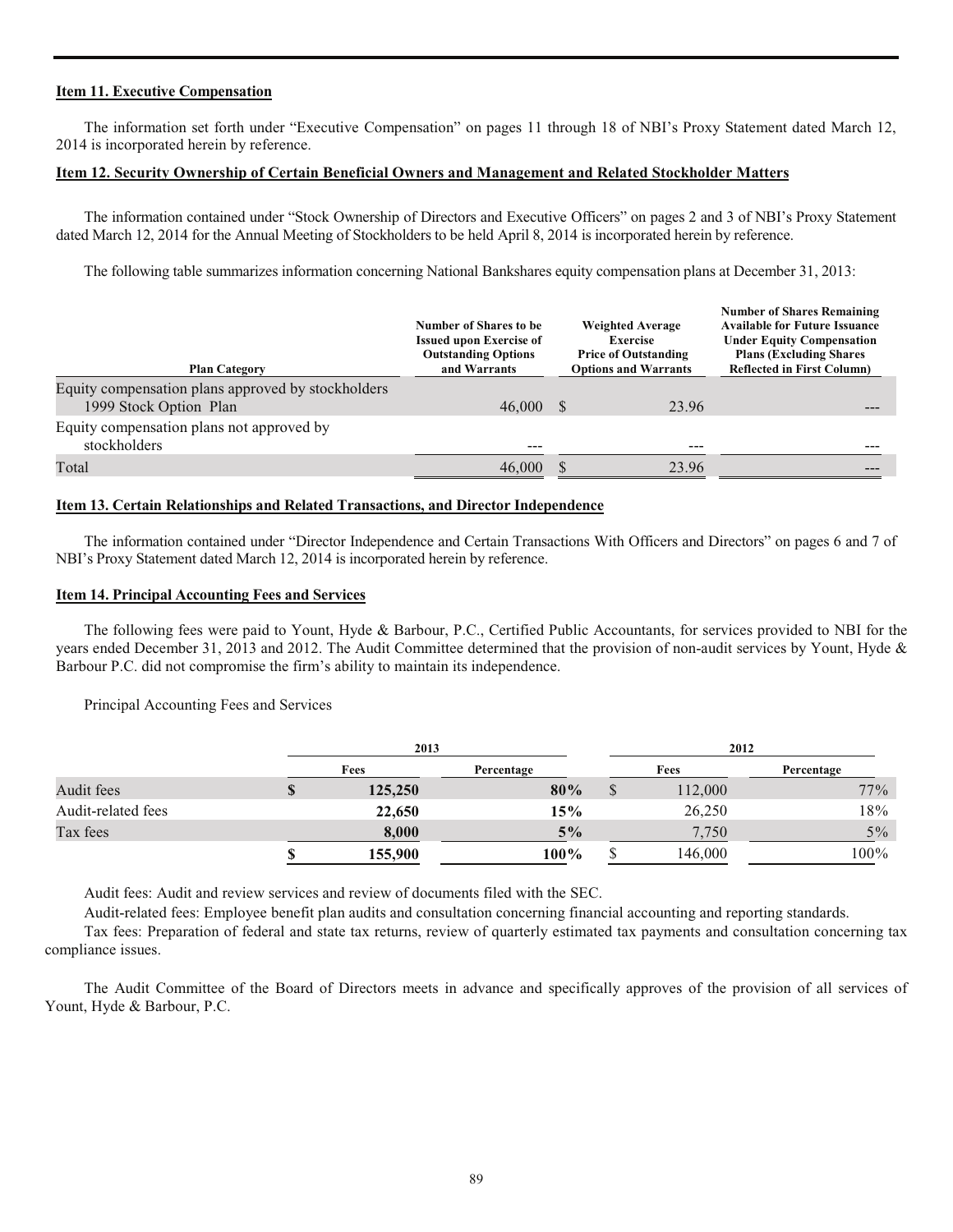# **Part IV**

# **Item 15. Exhibits, Financial Statement Schedules**

# **(a) (1) Financial Statements**

The following consolidated financial statements of National Bankshares, Inc. are included in Item 8:

Reports of Independent Registered Public Accounting Firm

Consolidated Balance Sheets – As of December 31, 2013 and 2012

 Consolidated Statements of Income – Years ended December 31, 2013, 2012 and 2011 Consolidated Statements of Comprehensive Income – Years ended December 31, 2013, 2012 and 2011 Consolidated Statements of Changes in Stockholders' Equity – Years ended December 31, 2013, 2012 and 2011 Consolidated Statements of Cash Flows – Years ended December 31, 2013, 2012 and 2011 Notes to Consolidated Financial Statements

# **(a) (2) Financial Statement Schedules**

 Certain schedules to the consolidated financial statements have been omitted if they were not required by Article 9 of Regulation S-X or if, under the related instructions, they were inapplicable, or if the information is contained elsewhere in this Annual Report on Form 10-K.

# **(a) (3) Exhibits**

A list of the exhibits filed or incorporated in this Annual Report by reference is as follows:

|  | Exhibit No.   | <b>Description</b>                                                                                                       | Page No. in<br><b>Sequential System</b>                                                                                                             |
|--|---------------|--------------------------------------------------------------------------------------------------------------------------|-----------------------------------------------------------------------------------------------------------------------------------------------------|
|  | 3(i)          | Amended and Restated Articles of Incorporation of National Bankshares,<br>Inc.                                           | (incorporated herein by reference to Exhibit<br>3.1 of the Form 8K for filed on March 16,<br>2006)                                                  |
|  | 3(ii)         | Amended By-laws of National Bankshares, Inc.                                                                             | (incorporated herein by reference to Exhibit<br>3(ii) of the Annual Report on Form 10K for<br>fiscal year ended December 31, 2007)                  |
|  | 4(i)          | Specimen copy of certificate for National Bankshares, Inc. common stock                                                  | (incorporated herein by reference to Exhibit<br>4(a) of the Annual Report on Form 10K for<br>fiscal year ended December 31, 1993)                   |
|  | $*10(iii)(A)$ | National Bankshares, Inc. 1999 Stock Option Plan                                                                         | (incorporated herein by reference to Exhibit<br>4.3 of the Form S-8, filed as Registration<br>No. 333-79979 with the Commission on<br>June 4, 1999) |
|  | $*10(iii)(A)$ | Executive Employment Agreement dated December 17, 2008, between<br>National Bankshares, Inc. and James G. Rakes          | (incorporated herein by reference to Exhibit<br>10(iii)(A) of the Annual Report on Form<br>10K for fiscal year ended December 31,<br>2008)          |
|  | $*10(iii)(A)$ | Employee Lease Agreement dated August 14, 2002, between National<br>Bankshares, Inc. and The National Bank of Blacksburg | (incorporated herein by reference to Exhibit<br>10 (iii) (A) of Form 10Q for the period<br>ended September 30, 2002)                                |
|  | $*10(iii)(A)$ | Executive Employment Agreement dated December 17, 2008, between<br>National Bankshares, Inc. and F. Brad Denardo         | (incorporated herein by reference to Exhibit<br>10(iii)(A) of the Annual Report on Form<br>10K for fiscal year ended December 31,<br>2008)          |
|  | $*10(iii)(A)$ | Salary Continuation Agreement dated February 8, 2006, between The<br>National Bank of Blacksburg and James G. Rakes      | (incorporated herein by reference to Exhibit<br>10(iii)(A) of the Form 8K filed on February<br>8, 2006)                                             |
|  | $*10(iii)(A)$ | Salary Continuation Agreement dated February 8, 2006, between The<br>National Bank of Blacksburg and F. Brad Denardo     | (incorporated herein by reference to Exhibit<br>10(iii)(A) of the Form 8K filed on February<br>8, 2006)                                             |
|  | $*10(iii)(A)$ | Salary Continuation Agreement dated February 8, 2006, between<br>The National Bank of Blacksburg and David K. Skeens     | (incorporated herein by reference to Exhibit<br>10(iii)(A) of the Form 8K filed on January<br>25, 2012)                                             |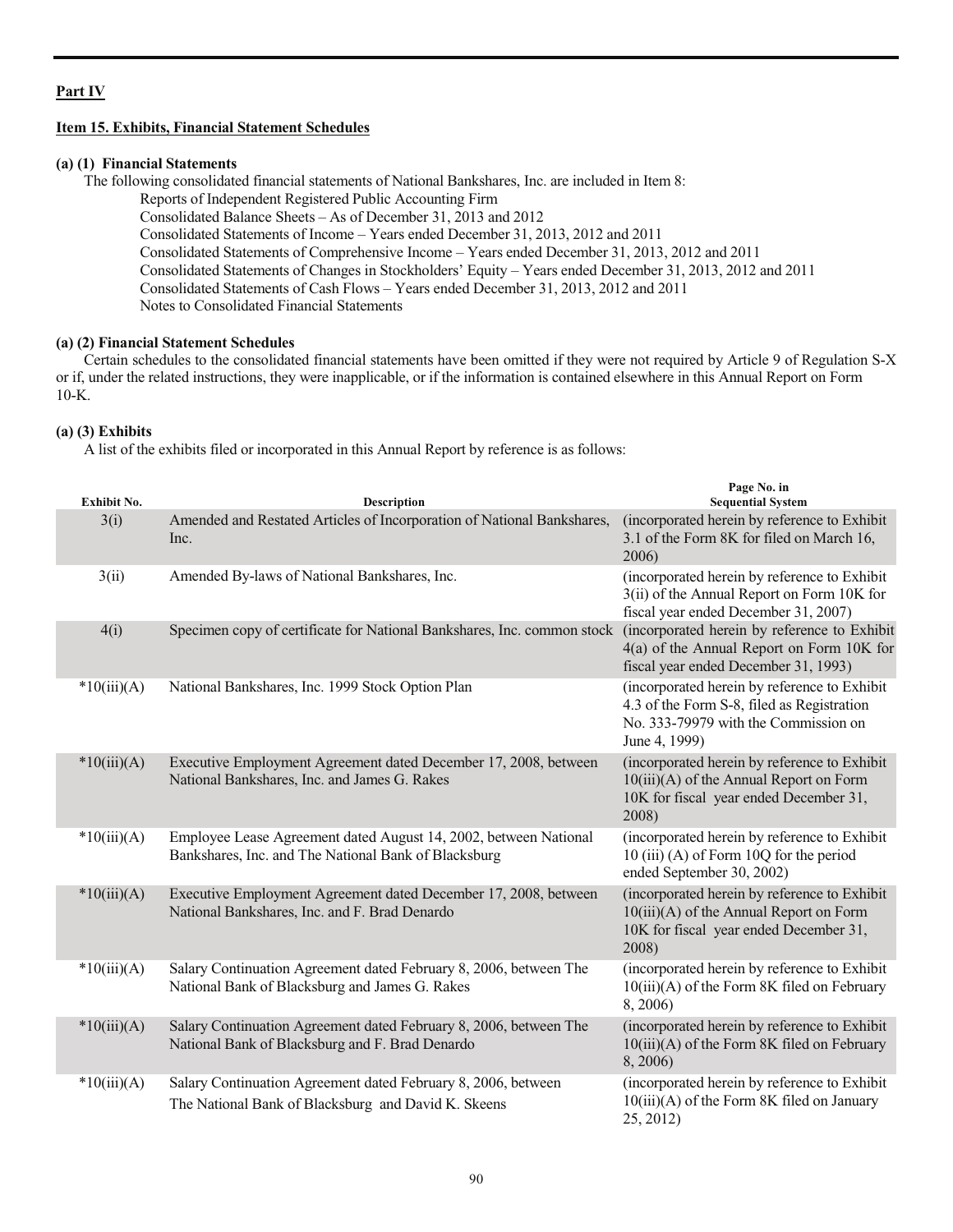| $*10(iii)(A)$  | First Amendment, dated December 19, 2007, to The National Bank of<br>Blacksburg Salary Continuation Agreement for James G. Rakes                                                                                                                                                                                                                                                                                                                                                           | (incorporated herein by reference to Exhibit<br>10(iii)(A) of the Form 8K filed on December<br>19, 2007)                                    |
|----------------|--------------------------------------------------------------------------------------------------------------------------------------------------------------------------------------------------------------------------------------------------------------------------------------------------------------------------------------------------------------------------------------------------------------------------------------------------------------------------------------------|---------------------------------------------------------------------------------------------------------------------------------------------|
| $*10(iii)(A)$  | First Amendment, dated December 19, 2007, to The National Bank of<br>Blacksburg Salary Continuation Agreement for F. Brad Denardo                                                                                                                                                                                                                                                                                                                                                          | (incorporated herein by reference to Exhibit<br>10(iii)(A) of the Form 8K filed on December<br>19, 2007)                                    |
| $*10(iii)(A)$  | First Amendment, dated December 19, 2007, to The National Bank of<br>Blacksburg Salary Continuation Agreement for David K. Skeens                                                                                                                                                                                                                                                                                                                                                          | (incorporated herein by reference to Exhibit<br>10(iii)(A) of the Form 8K filed on January<br>25, 2012)                                     |
| $*10(viii)(A)$ | Second Amendment, dated June 12, 2008, to The National Bank of<br>Blacksburg Salary Continuation Agreement for F. Brad Denardo                                                                                                                                                                                                                                                                                                                                                             | (incorporated herein by reference to Exhibit<br>10(iii)(A) of the Form 8K filed on June 12,<br>2008)                                        |
| $*10(viii)(A)$ | Second Amendment, dated December 17, 2008, to The National Bank of<br>Blacksburg Salary Continuation Agreement for James G. Rakes                                                                                                                                                                                                                                                                                                                                                          | (incorporated herein by reference to Exhibit<br>10(viii)(A) of the Annual Report on Form<br>10K for fiscal year ended December 31,<br>2008) |
| $*10(iii)(A)$  | Second Amendment, dated June 12, 2008, to The National Bank of<br>Blacksburg Salary Continuation Agreement for David K. Skeens                                                                                                                                                                                                                                                                                                                                                             | (incorporated herein by reference to Exhibit<br>10(iii)(A) of the Form 8K filed on January<br>25, 2012)                                     |
| $*10(viii)(A)$ | Third Amendment, dated December 17, 2008, to The National Bank of<br>Blacksburg Salary Continuation Agreement for F. Brad Denardo                                                                                                                                                                                                                                                                                                                                                          | (incorporated herein by reference to Exhibit<br>10(viii)(A) of the Annual Report on Form<br>10K for fiscal year ended December 31,<br>2008) |
| $*10(iii)(A)$  | Third Amendment, dated January 20 2012, to The National Bank of<br>Blacksburg Salary Continuation Agreement for David K. Skeens                                                                                                                                                                                                                                                                                                                                                            | (incorporated herein by reference to Exhibit<br>10(iii)(A) of the Form 8K filed on January<br>25, 2012)                                     |
| $*10(iii)(A)$  | Salary Continuation Agreement dated January 20, 2012 between<br>The National Bank of Blacksburg and Bryson J. Hunter                                                                                                                                                                                                                                                                                                                                                                       | (incorporated herein by reference to Exhibit<br>10(iii)(A) of the Form 8K filed on January<br>25, 2012)                                     |
| $+21$          | Subsidiaries of the Registrant                                                                                                                                                                                                                                                                                                                                                                                                                                                             | (incorporated herein by reference to<br>Exhibit 21 of the Annual Report on Form<br>10K for fiscal year ended December 31,<br>2013)          |
| $+ +23$        | Consent of Yount, Hyde & Barbour, P.C. to incorporation by reference of<br>independent auditor's report included in this Form 10-K, into registrant's<br>registration statement on Form S-8                                                                                                                                                                                                                                                                                                | (incorporated herein by reference to<br>Exhibit 23 of the Annual Report on Form<br>10K for fiscal year ended December 31,<br>2013)          |
| $+31(i)$       | Section 906 Certification of Chief Executive Officer                                                                                                                                                                                                                                                                                                                                                                                                                                       | Page 93                                                                                                                                     |
| $+31(ii)$      | Section 906 Certification of Chief Financial Officer                                                                                                                                                                                                                                                                                                                                                                                                                                       | Page 94                                                                                                                                     |
| $+32(i)$       | 18 U.S.C. Section 1350 Certification of Chief Executive Officer                                                                                                                                                                                                                                                                                                                                                                                                                            | Page 95                                                                                                                                     |
| $+32(ii)$      | 18 U.S.C. Section 1350 Certification of Chief Financial Officer                                                                                                                                                                                                                                                                                                                                                                                                                            | Page 95                                                                                                                                     |
| $+101$         | The following materials from National Bankshares, Inc.'s Annual Included herein<br>Report on Form 10-K for the year ended December 31, 2013, formatted<br>in XBRL (Extensible Business Reporting Language), furnished<br>herewith: (i) Consolidated Balance Sheets, (ii) Consolidated Statements<br>of Operations, (iii) Consolidated Statements of Changes in<br>Shareholders' Equity, (iv) Consolidated Statements of Cash Flows, and<br>(v) Notes to Consolidated Financial Statements. |                                                                                                                                             |
|                | *Indicates a management contract or compensatory plan required to be filed herein.                                                                                                                                                                                                                                                                                                                                                                                                         |                                                                                                                                             |

+Previously filed with the Annual Report on Form 10-K for the fiscal year ended December 31, 2013 as filed with the Securities and Exchange Commission on March 12, 2014.

++Filed with this Annual Report on Form 10-K.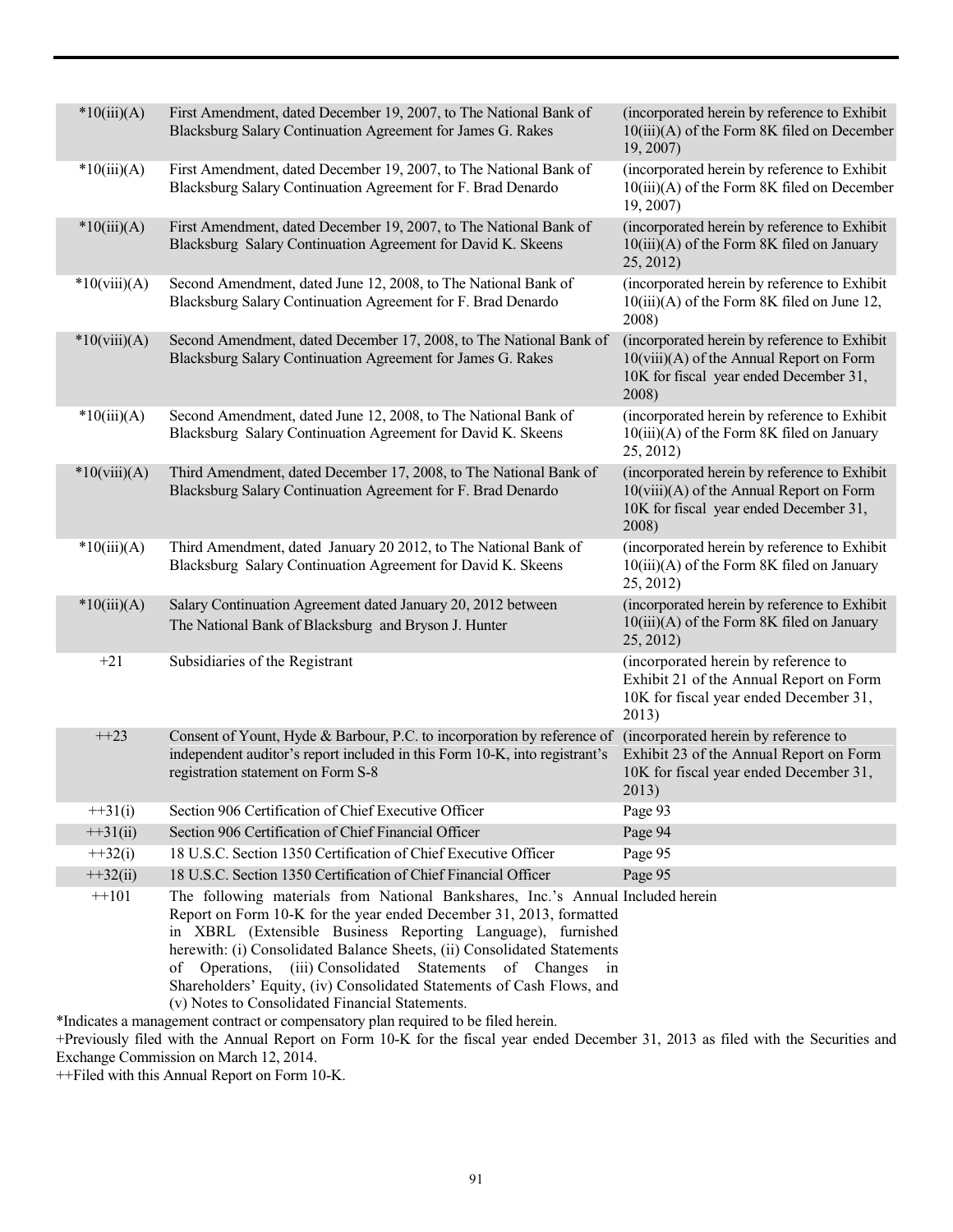# **Signatures**

 Pursuant to the requirements of Section 13 or 15(d) of the Securities Exchange Act of 1934, National Bankshares, Inc. has duly caused this report to be signed on its behalf by the undersigned, thereunto duly authorized.

NATIONAL BANKSHARES, INC.

/s/ JAMES G. RAKES

James G. Rakes Chairman, President and Chief Executive Officer (Principal Executive Officer)

/s/ DAVID K. SKEENS

David K. Skeens Treasurer and Chief Financial Officer (Principal Financial Officer) (Principal Accounting Officer)

Date: March 12, 2014

|                      | <b>Date</b> | <b>Title</b>                            |
|----------------------|-------------|-----------------------------------------|
| /s/ L. J. BALL       | 03/12/2014  | Director                                |
| L. J. Ball           |             |                                         |
|                      |             |                                         |
| /s/ J. E. DOOLEY     | 03/12/2014  | Director                                |
| J. E. Dooley         |             |                                         |
|                      |             |                                         |
| /s/ C. E. GREEN, III | 03/12/2014  | Director                                |
| C. E. Green, III     |             |                                         |
|                      |             |                                         |
| /s/ J. M. LEWIS      | 03/12/2014  | Director                                |
| J. M. Lewis          |             |                                         |
|                      |             |                                         |
| /s/ M. G. MILLER     | 03/12/2014  | Director                                |
| M. G. Miller         |             |                                         |
|                      |             |                                         |
| /s/W.A.PEERY         | 03/12/2014  | Director                                |
| W. A. Peery          |             |                                         |
|                      |             |                                         |
| /s/ J. G. RAKES      | 03/12/2014  | Chairman of the Board                   |
| J. G. Rakes          |             | President and Chief Executive Officer - |
|                      |             | National Bankshares, Inc.               |
|                      |             | Director                                |
| /s/ G. P. REYNOLDS   | 03/12/2014  | Director                                |
| G. P. Reynolds       |             |                                         |
|                      |             |                                         |
| /s/ J. M. SHULER     | 03/12/2014  | Director                                |
| J. M. Shuler         |             |                                         |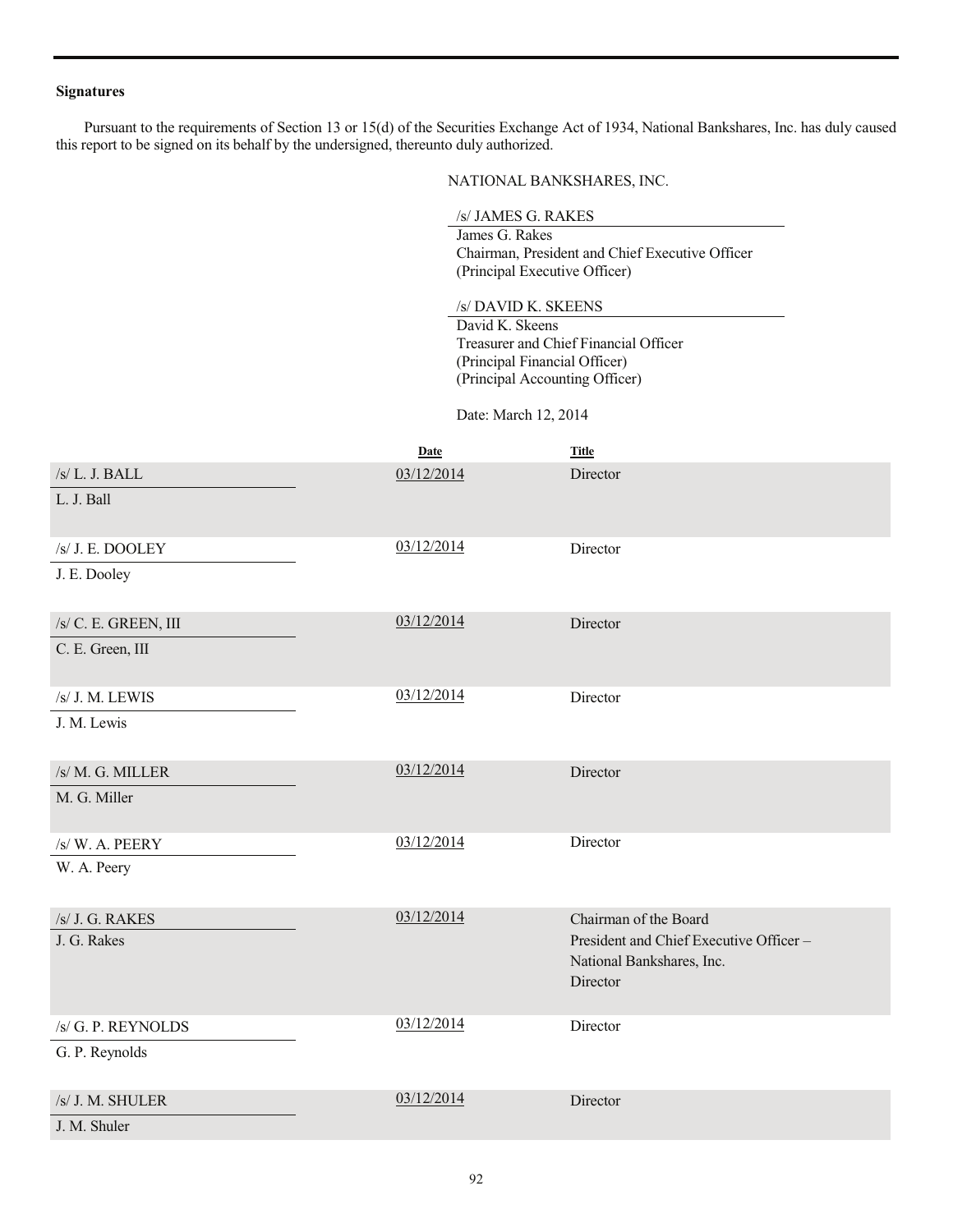Exhibit No. 31(i)

# CERTIFICATIONS UNDER SECTION 906 OF THE SARBANES OXLEY ACT OF 2002

I, James G. Rakes, Chairman, President and Chief Executive Officer of National Bankshares, Inc., certify that:

- 1. I have reviewed this annual report on Form 10-K of National Bankshares, Inc.;
- 2. Based on my knowledge, this report does not contain any untrue statement of a material fact or omit to state a material fact necessary to make the statements made, in light of the circumstances under which such statements were made, not misleading with respect to the period covered by this report;
- 3. Based on my knowledge, the financial statements, and other financial information included in this report, fairly present in all material respects the financial condition, results of operations and cash flows of the registrant as of, and for, the periods presented in this report;
- 4. The registrant's other certifying officer(s) and I are responsible for establishing and maintaining disclosure controls and procedures (as defined in Exchange Act Rules  $13a - 15$  (e) and  $15d - 15$  (e)) and internal control over financial reporting (as defined in Exchange Act Rules  $13a - 15(f)$  and  $15d - 15(f)$  for the registrant and have:
	- (a) Designed such disclosure controls and procedures, or caused such disclosure controls and procedures to be designed under our supervision, to ensure that material information relating to the registrant, including its consolidated subsidiaries, is made known to us by others within those entities, particularly during the period in which this report is being prepared; and
	- (b) Designed such internal control over financial reporting, or caused such internal control over financial reporting to be designed under our supervision, to provide reasonable assurance regarding the reliability of financial reporting and the preparation of financial statements for external purposes in accordance with generally accepted accounting principles; and
	- (c) Evaluated the effectiveness of the registrant's disclosure controls and procedures and presented in this report our conclusions about the effectiveness of the disclosure controls and procedures, as of the end of the period covered by this report based on such evaluations; and
	- (d) Disclosed in this report any change in the registrant's internal control over financial reporting that occurred during the registrant's most recent fiscal quarter (the registrant's fourth fiscal quarter in the case of an annual report) that has materially affected, or is reasonably likely to materially affect, the registrant's internal control over financial reporting.
- 5. The registrant's other certifying officer(s) and I have disclosed, based on our most recent evaluation of internal control over financial reporting, to the registrant's auditors and the audit committee of the registrant's board of directors (or persons performing the equivalent functions):
	- (a) All significant deficiencies and material weaknesses in the design or operation of internal control over financial reporting which are reasonably likely to adversely affect the registrant's ability to record, process, summarize and report financial information; and
	- (b) Any fraud, whether or not material, that involves management or other employees who have a significant role in the registrant's internal control over financial reporting.

Date: March 12, 2014

/s/ JAMES G. RAKES

James G. Rakes Chairman, President and Chief Executive Officer (Principal Executive Officer)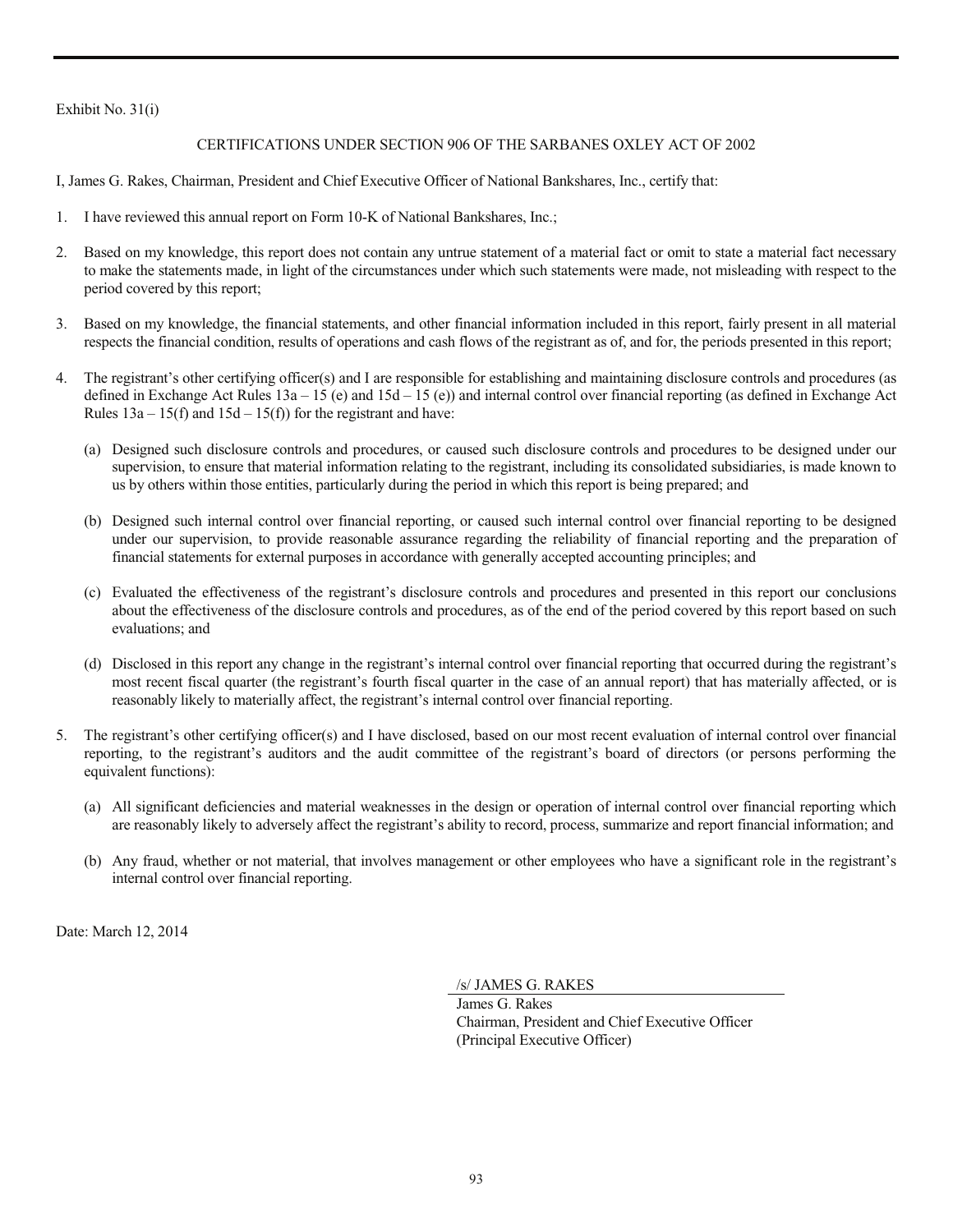# Exhibit 31(ii)

I, David K. Skeens, Treasurer and Chief Financial Officer of National Bankshares, Inc., certify that:

- 1. I have reviewed this annual report on Form 10-K of National Bankshares, Inc.;
- 2. Based on my knowledge, this report does not contain any untrue statement of a material fact or omit to state a material fact necessary to make the statements made, in light of the circumstances under which such statements were made, not misleading with respect to the period covered by this report;
- 3. Based on my knowledge, the financial statements, and other financial information included in this report, fairly present in all material respects the financial condition, results of operations and cash flows of the registrant as of, and for, the periods presented in this report;
- 4. The registrant's other certifying officer(s) and I are responsible for establishing and maintaining disclosure controls and procedures (as defined in Exchange Act Rules  $13a - 15$  (e) and  $15d - 15$  (e)) and internal control over financial reporting (as defined in Exchange Act Rules  $13a - 15(f)$  and  $15d - 15(f)$  for the registrant and have:
	- (a) Designed such disclosure controls and procedures, or caused such disclosure controls and procedures to be designed under our supervision, to ensure that material information relating to the registrant, including its consolidated subsidiaries, is made known to us by others within those entities, particularly during the period in which this report is being prepared; and
	- (b) Designed such internal control over financial reporting, or caused such internal control over financial reporting to be designed under our supervision, to provide reasonable assurance regarding the reliability of financial reporting and the preparation of financial statements for external purpose in accordance with generally accepted accounting principles; and
	- (c) Evaluated the effectiveness of the registrant's disclosure controls and procedures and presented in this report our conclusions about the effectiveness of the disclosure controls and procedures, as of the end of the period covered by this report based on such evaluations; and
	- (d) Disclosed in this report any change in the registrant's internal control over financial reporting that occurred during the registrant's most recent fiscal quarter (the registrant's fourth fiscal quarter in the case of an annual report) that has materially affected, or is reasonably likely to materially affect, the registrant's internal control over financial reporting.
- 5. The registrant's other certifying officer(s) and I have disclosed, based on our most recent evaluation of internal control over financial reporting, to the registrant's auditors and the audit committee of the registrant's board of directors (or persons performing the equivalent functions):
	- (a) All significant deficiencies and material weaknesses in the design or operation of internal control over financial reporting which are reasonably likely to adversely affect the registrant's ability to record, process, summarize and report financial information; and
	- (b) Any fraud, whether or not material, that involves management or other employees who have a significant role in the registrant's internal control over financial reporting.

Date: March 12, 2014

/s/ DAVID K. SKEENS

David K. Skeens Treasurer and Chief Financial Officer (Principal Financial Officer)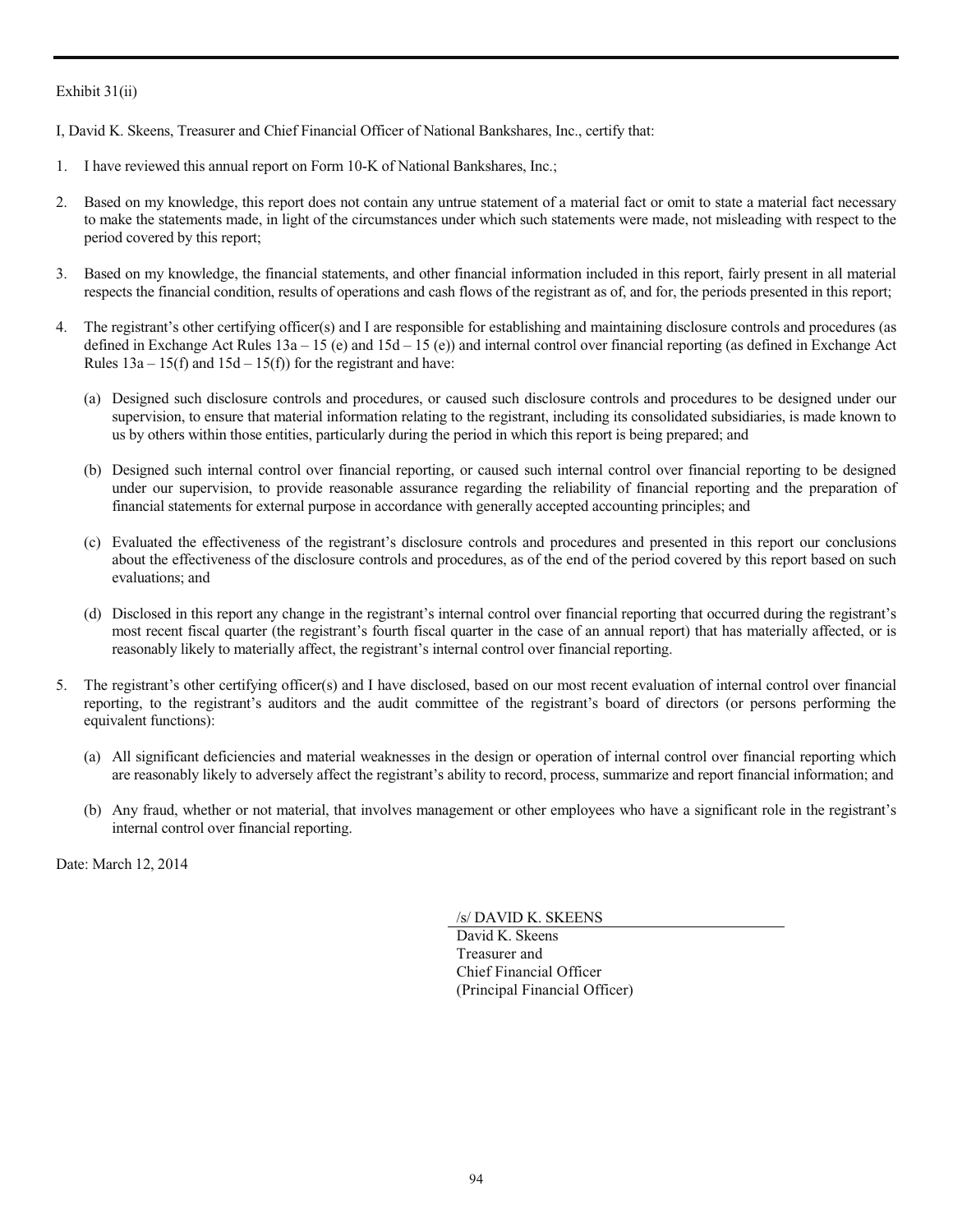Exhibit 32(i)

# CERTIFICATION OF CHIEF EXECUTIVE OFFICER PURSUANT TO U.S.C. SECTION 1350

 In connection with the Form 10-K of National Bankshares, Inc. for the year ended December 31, 2013, I, James G. Rakes, Chairman, President and Chief Executive Officer of National Bankshares, Inc., hereby certify pursuant to 18 U.S.C. Section 1350, as adopted pursuant to section 906 of the Sarbanes-Oxley Act of 2002, to the best of my knowledge and belief that:

- (1) such Form 10-K for the year ended December 31, 2013, fully complies with the requirements of section 13(a) or 15(d) of the Securities Act of 1934; and
- (2) the information contained in such Form 10-K for the year ended December 31, 2013, fairly presents in all material respects, the financial condition and results of operations of National Bankshares, Inc.

Dated: March 12, 2014

/s/ JAMES G. RAKES

James G. Rakes Chairman, President and Chief Executive Officer (Principal Executive Officer)

Exhibit 32(ii)

# CERTIFICATION OF CHIEF FINANCIAL OFFICER PURSUANT TO U.S.C. SECTION 1350

 In connection with the Form 10-K of National Bankshares, Inc. for the year ended December 31, 2013, I, David K. Skeens, Treasurer and Chief Financial Officer of National Bankshares, Inc., hereby certify pursuant to 18 U. S. C. Section 1350, as adopted pursuant to section 906 of the Sarbanes-Oxley Act of 2002, to the best of my knowledge and belief that:

- (1) such Form 10-K for the year ended December 31, 2013, fully complies with the requirements of section 13(a) or 15(d) of the Securities Act of 1934; and
- (2) the information contained in such Form 10-K for the year ended December 31, 2013, fairly presents in all material respects, the financial condition and results of operations of National Bankshares, Inc.

Dated: March 12, 2014

/s/ DAVID K. SKEENS

David K. Skeens Treasurer and Chief Financial Officer (Principal Financial Officer)